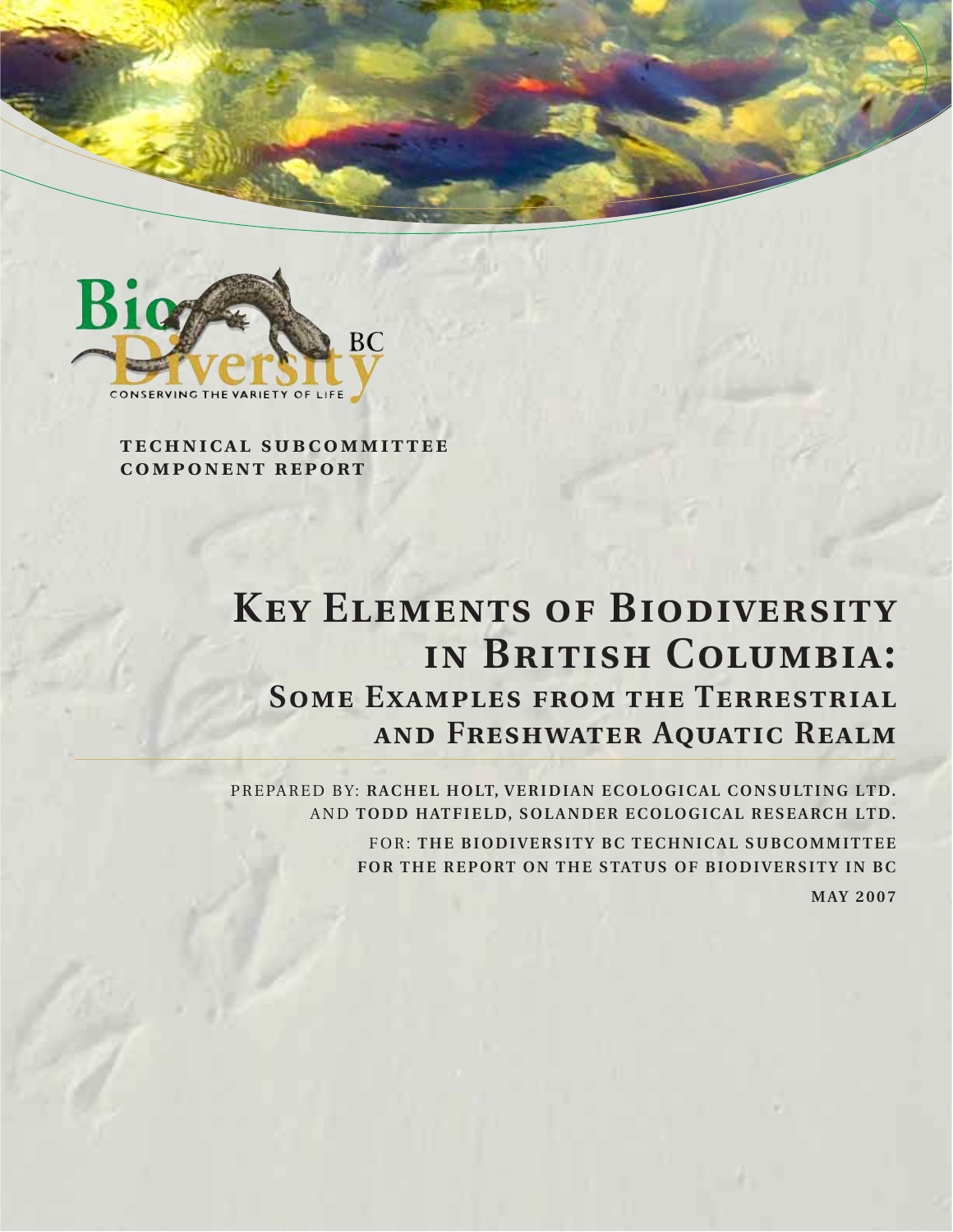# KEY ELEMENTS OF BIODIVERSITY IN BRITISH COLUMBIA: SOME EXAMPLES FROM THE TERRESTRIAL AND FRESHWATER AQUATIC REALM

Prepared for Conservation Planning Tools Committee<sup>1</sup> May, 2007

Rachel F. Holt<sup>2</sup>, Ph.D., R.P.Bio. Veridian Ecological Consulting Ltd. rholt@netidea.com

&

j

Todd Hatfield<sup>3</sup>, Ph.D., R.P.Bio. Solander Ecological Research Ltd. hatfield@solander.bc.ca

#### **Acknowledgements**

The following people provided helpful input into this project: Rob Cannings (RBCM), Elizabeth Elle (SFU), Martin Carver (MoE), Ted Down (MoE), Deb Mackillop (MoF), Bruce Marcot (USFS), Steve McAdam (MoE), Diane Scrivastava (UBC), Jordan Rosenfeld (MoE) and Greg Utzig (Kutenai Nature Investigations Ltd).

Tory Stevens (MoE) provided much feedback, context and review. Internal review of an earlier draft was provided by: Matt Austin (MoE), Jan Kirkby (Environment Canada), Marian Adair (Nature Trust), Geoff Scudder (Nature Trust), Dan Buffet (Ducks Unlimited) and Andy Mackinnon (ILMB).

We thank everyone for his or her input.

<sup>&</sup>lt;sup>1</sup> Also known as Biodiversity BC Steering Committee

 $2$  Corresponding author for Introduction and Terrestrial Key Elements

<sup>&</sup>lt;sup>3</sup> Corresponding author for Freshwater Aquatic Key Elements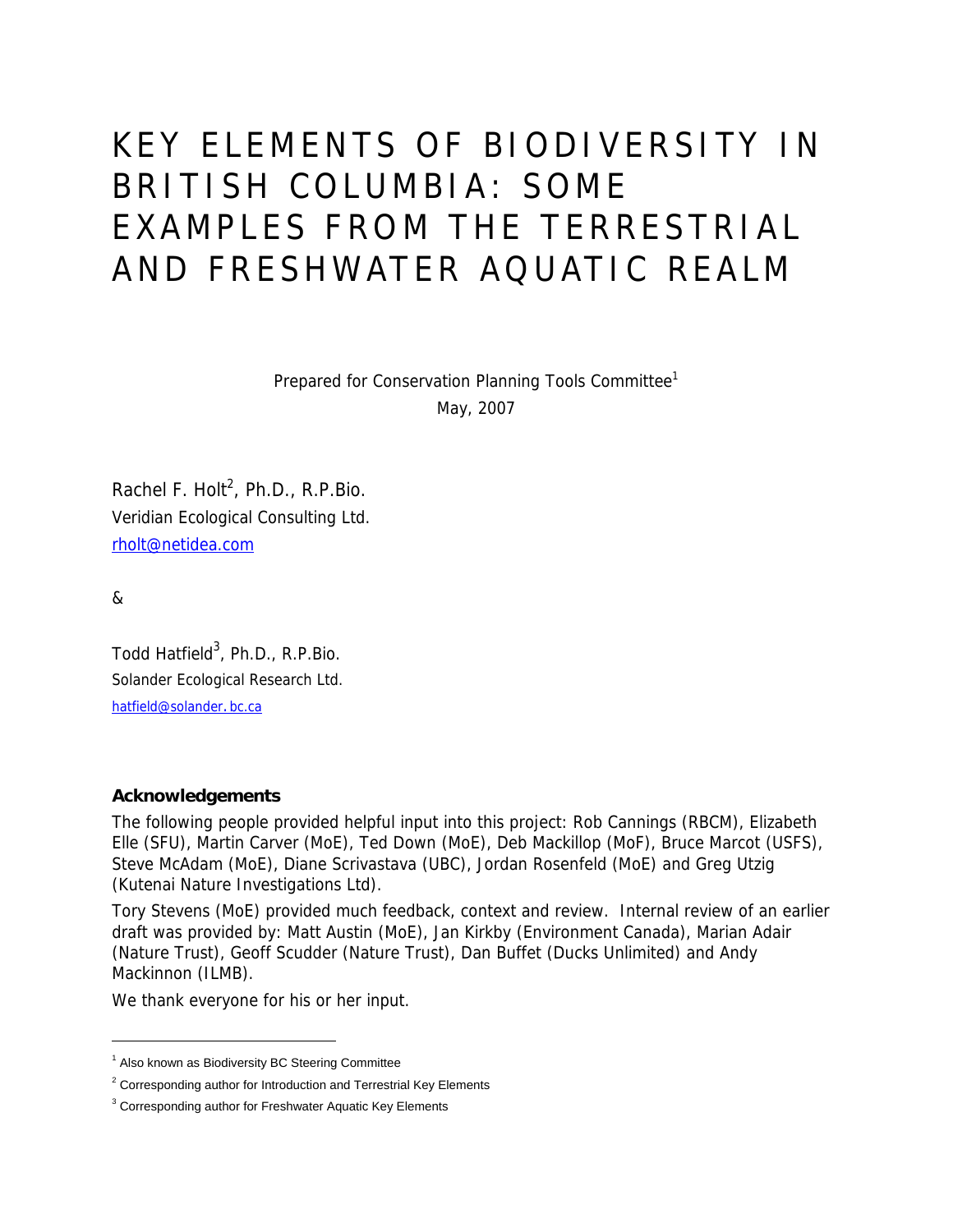# Table of Contents

| 1.1.  |                                                               |
|-------|---------------------------------------------------------------|
| 1.2.  |                                                               |
| 1.3.  |                                                               |
| 1.4.  |                                                               |
| 1.5.  |                                                               |
| 1.6.  |                                                               |
| 1.7.  |                                                               |
|       |                                                               |
| 2.1.  |                                                               |
| 2.2.  |                                                               |
| 2.3.  |                                                               |
| 2.4.  |                                                               |
| 2.5.  |                                                               |
| 2.6.  |                                                               |
| 2.7.  |                                                               |
| 2.8.  |                                                               |
| 2.9.  |                                                               |
| 2.10. |                                                               |
| 2.11. |                                                               |
| 2.12. |                                                               |
| 2.13. |                                                               |
| 2.14. |                                                               |
| 2.15. |                                                               |
| 2.16. |                                                               |
| 2.17. |                                                               |
|       |                                                               |
|       | APPENDIX 1: SUMMARY OF THE NUMBER OF KEY ECOLOGICAL FUNCTIONS |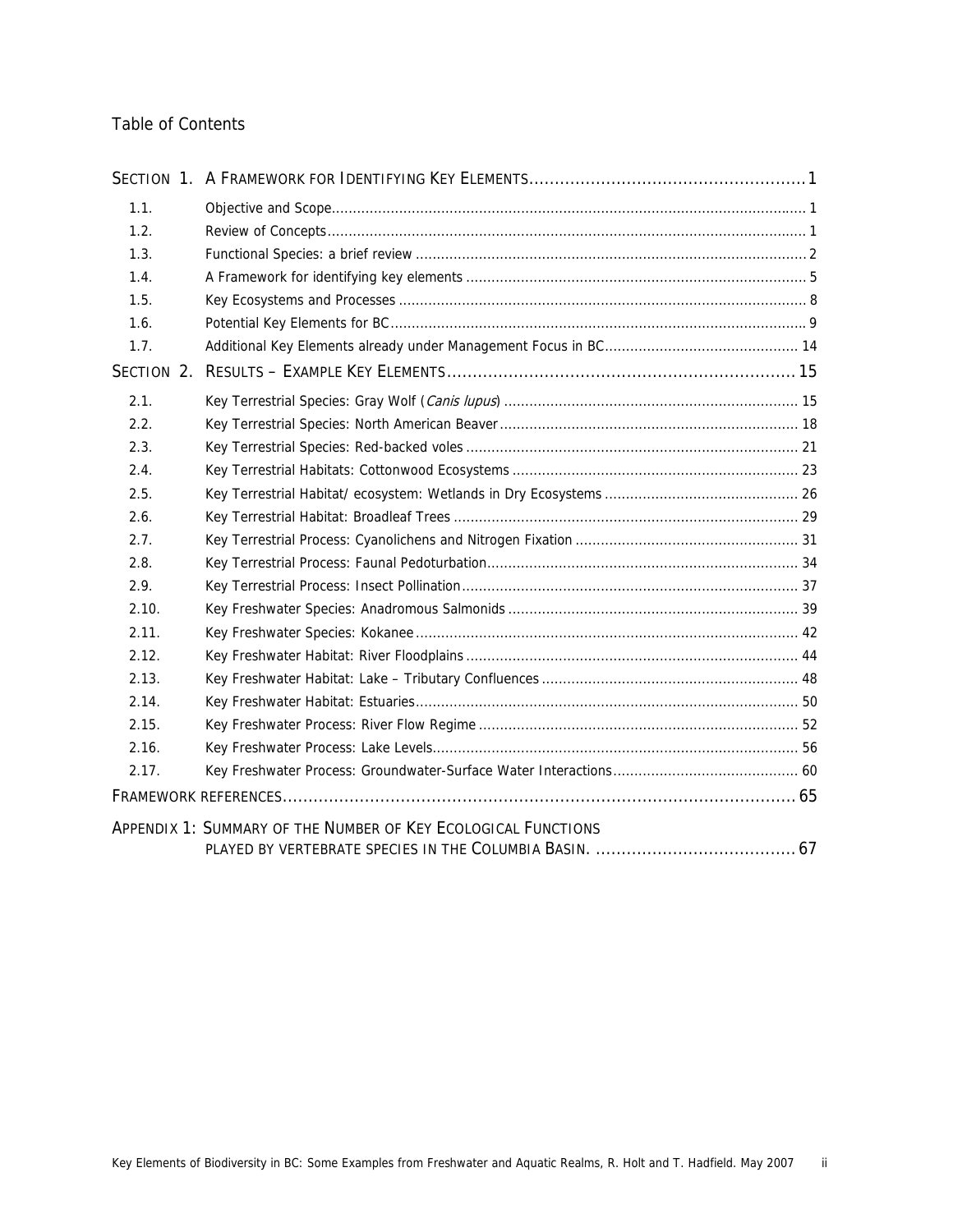#### **Executive Summary**

#### **WHAT ARE KEY ELEMENTS AND CAN THEY BE IDENTIFIED?**

The Biodiversity Action Plan is identifying a range of different aspects of biodiversity that require focused management in order to maintain the biodiversity values in British Columbia. This background report was commissioned to explore the concept of biodiversity 'key elements' – those elements that are particularly important from a functional perspective. Where possible, the objective was to identify some key elements of biodiversity in BC organised into three organisational scales – species, habitats and processes.

Typically, functional importance has been described at the level of species. And the functional importance of 'keystone' species has long been recognised: these are species that have a greater functional importance than suggested by their biomass. Alternatively, 'foundation' species are also known to be functionally important, precisely because of their commonness within an ecosystem. However, as the relative distribution and abundance of species changes with landuse change the distinction between keystone and foundation species becomes difficult to differentiate. As formerly common foundation species become rarer they can effectively become 'keystone' species as their populations are reduced to low levels.

We are therefore defining a new term - key elements of biodiversity – which embraces the importance of species that have a high functional interaction with other elements, and are prioritised for action on the basis of their population status. Key elements include species that are either naturally relatively rare (as in keystone species) or are becoming rare (as in foundation species). Either way, current or future loss of key species is predicted to have a disproportionate influence on biodiversity.

Considering functional importance is the converse of asking whether a particular species or element is functionally redundant (sensu Walker 1992). It has been proposed that species or elements may be 'redundant' if they are weakly interactive with other species, or if there are a number of other elements which play an exact or similar role. It is worth noting that the concept of redundancy has been heavily criticised for being difficult to determine with any certainty (e.g. Rosenfeld 2001).

Applying these concepts that are derived for single species to other scales of biodiversity, such as habitats and processes, is difficult. However, there is utility in attempting this exercise since presumably the loss of particular habitats or processes can have different levels of functional influence. Although it is intuitively unlikely that the concept of redundancy can be applied to either habitat or processes, presumably there is a relative scale of functional importance even within these important elements of biodiversity.

Conservation scientists have discussed the question of functional importance and suggested that functionally important species and elements should be the focus of conservation management. However, in this review we have found no example where function has been thoroughly integrated into a management planning process. Although noted as a good place to focus management attention, examples fall back on the notion that there is insufficient science to properly identify these key elements (Soulé et al. 2003). In this work, we come to a similar conclusion – academics and managers express interest in the concept, but there is little systematic science sufficient to identify a short-list of the most important functional elements in BC.

Factors which make identification difficult include: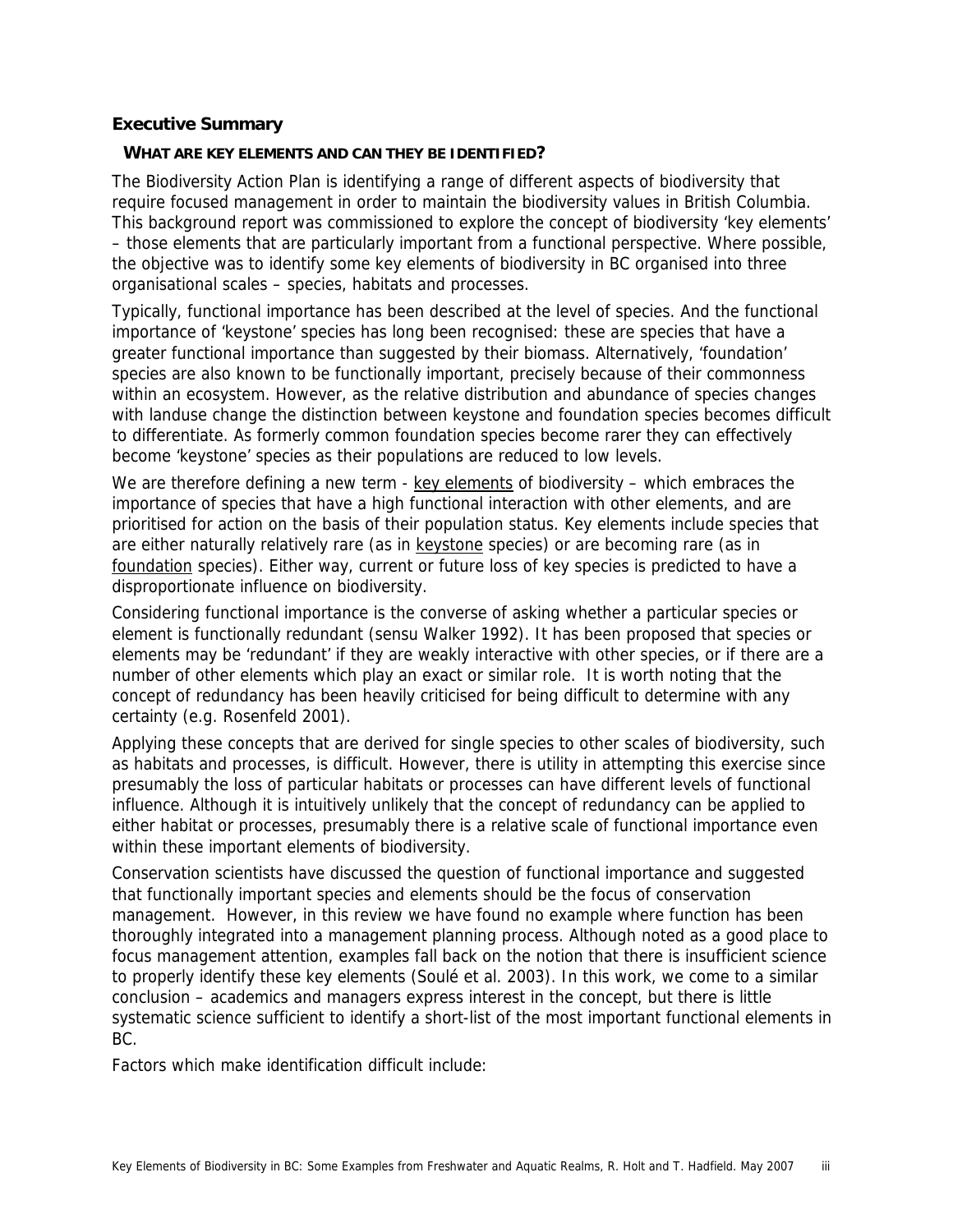- functional importance occurs at multiple scales for instance dragonflies may be the functionally central predator within an ephemeral pond, and wolves may play the same role in northern ecosystems. Each is equally "important" in its ecosystem, and the functioning of each ecosystem may be radically altered if the predator is removed. Wolves clearly have a larger physical footprint, but a large number of listed species may inhabit the grassland pond that is maintained by the dragonflies;
- functional importance will vary in different habitats or ecosystems. It may be necessary then to attempt to develop a list of the key elements occurring across a suite of different habitat types in BC.
- functional importance may differ seasonally, or with the particular context of an ecosystem type<sup>4</sup>.
- basic functional importance is likely dominated by fundamental processes, the details of which and how they interact with the species and habitats within which they play a part are largely unknown. An example is nitrogen cycling since most forested ecosystems in BC are nitrogen limited, and so the processes that make nitrogen available are fundamental to the overall functioning of the ecosystem.

# **EXAMPLE KEY ELEMENTS FOR BC**

Within the constraints of available science, we provide a framework for identifying key elements, and use it to explore the identification of potential key elements of biodiversity for BC, in the terrestrial and in the aquatic realm. The framework includes two questions: a) whether the element has strong functional importance (or interaction) and b) whether the element is relatively rare (a keystone) or potentially becoming rare locally or provincially (a foundation species under threat) that sufficient loss to impact function is possible.

The first half of the definition really asks about how an element interacts with its surroundings, and whether theoretically it fundamentally influences biodiversity values through function. The second half of the definition speaks to whether the element is sufficiently vulnerable that we should be concerned about the potential loss of its functions.

Additionally, in order to prioritise elements for inclusion in this report, MoE determined that this work should focus on key elements of BC's biodiversity that currently are not the focus of management. Many of the more obvious functionally important elements of biodiversity in BC are already under some form of management and these examples are not further explored here.<sup>5</sup> Examples of elements we do not discuss in this paper include:

- Species: individual salmon stocks (i.e. genetic variability), primary cavity nesters;
- Habitats: old growth forests, ungulate winter range; wildlife trees, coarse woody debris, endemic / listed species' hotspots;
- **Processes: fire, climate change.**

 $\overline{a}$ 

The key elements which are discussed were chosen because they were relatively widely applicable in BC, because there was some scientific evidence the elements are key, or because they illustrated a point about the complexities of determining the functional importance of individual elements. We believe that the majority of elements identified here are high ranking key elements of biodiversity in  $BC<sup>6</sup>$ , and managing for them will improve the chances that

<sup>4</sup> For example the typical keystone species *pisaster* only acts in this role on exposed shorelines and not on unexposed shorelines.

<sup>&</sup>lt;sup>5</sup> Note that it was not in the ToR to explore the adequacy of current management to maintain potential functions of these elements.

<sup>&</sup>lt;sup>6</sup> With the exception of red-backed voles, which are provided more as an example of potential importance at smaller scales.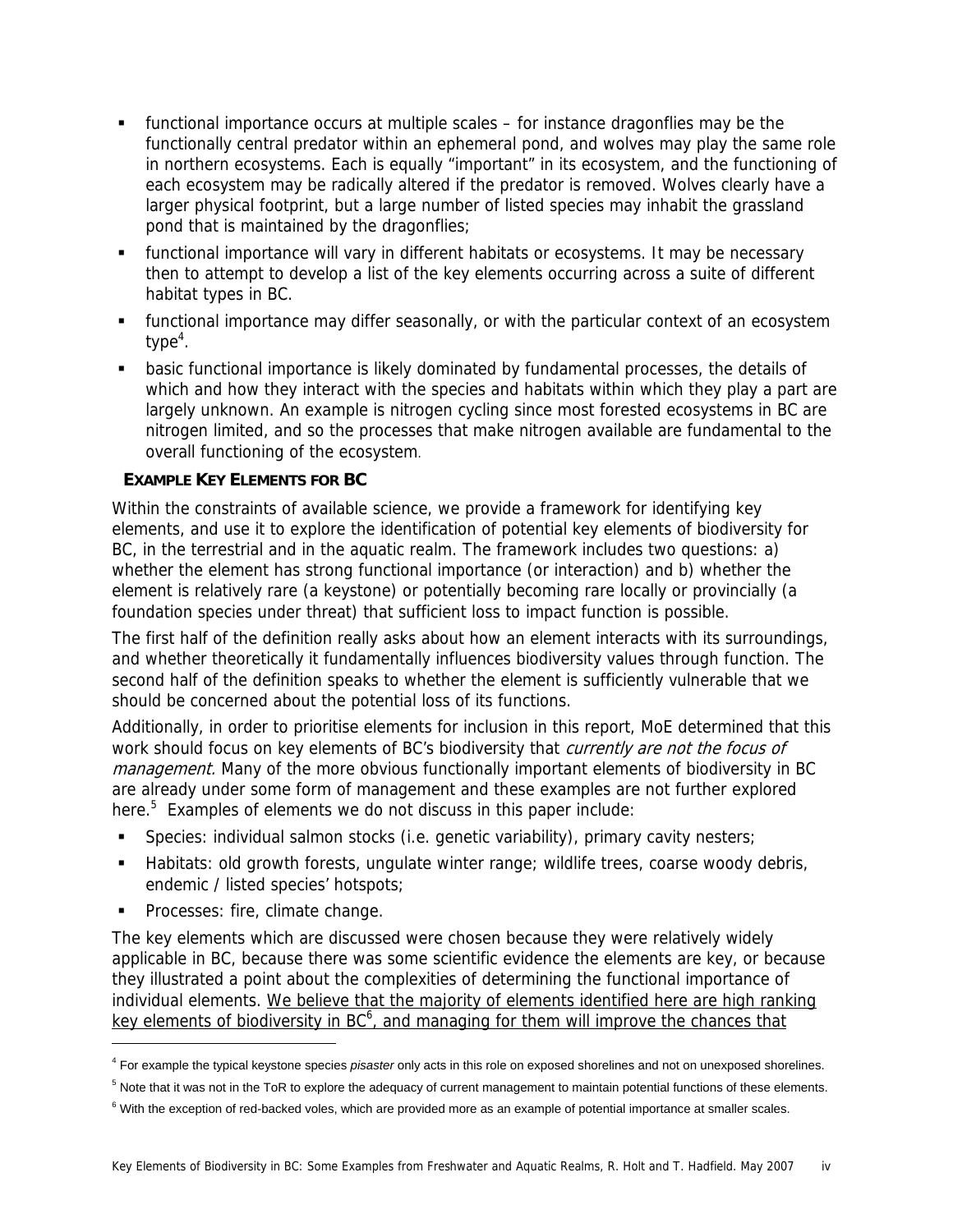conservation planning is effective. However, we don't believe there is a way to systematically determine THE key elements of biodiversity, since the specific relevant element will vary by ecosystem, by spatial scale, and likely through time or context in a particular ecosystem.

# **APPLYING THE KEY ELEMENTS CONCEPT WITHIN CONSERVATION PLANNING**

This project has examined the feasibility of using a 'key element' concept as one piece of a conservation planning framework for BC. Although it was outside the terms of reference of the project, a discussion of how the concept can be used, in relation to other approaches to conservation planning is needed, and is provided in the broader Biodiversity Action Plan.

It was suggested by a reviewer that the concept of key elements seemed infeasible within a conservation planning framework because the ideas or examples are complex, nonrepresentative and difficult to monitor. We would agree that this is the case, and is very likely why the concept has generally not been applied.

A number of conclusions arise from investigating these ideas:

- Functional importance is a central concept within ecology, and should be embraced at all levels of conservation planning; i.e., the test for successful conservation planning should be to ask whether the element being managed is at sufficient levels to maintain its functional roles;
- Functional importance is already an integral part of the conservation planning process in BC, though perhaps only intuitively. Many of the elements already chosen for management (e.g. coarse filter, ungulate winter range, genetically variable fish stocks, fire management) are key functional elements;
- Some of the suggestions for 'key elements' from the CPTC (e.g. global importance, endemic species, listed-species, biodiversity hotspots) do not necessarily fit the criteria of having strong interactions / high functional importance. This is of course not to say that they should not be a central part of a Biodiversity Action Plan, but it is outside the scope of this project to assess the utility of different approaches to planning.
- **Invasive species are clearly functionally important for biodiversity in BC. The Biodiversity** Action Plan will deal separately with invasive species however (T. Stevens pers. comm.).

Overall we suggest the concept of key functional elements may have limited immediate utility since it is difficult to apply. However, the concepts are likely be an important component of a successful conservation strategy and should be retained within the framework and used where information exists, or as new information is developed.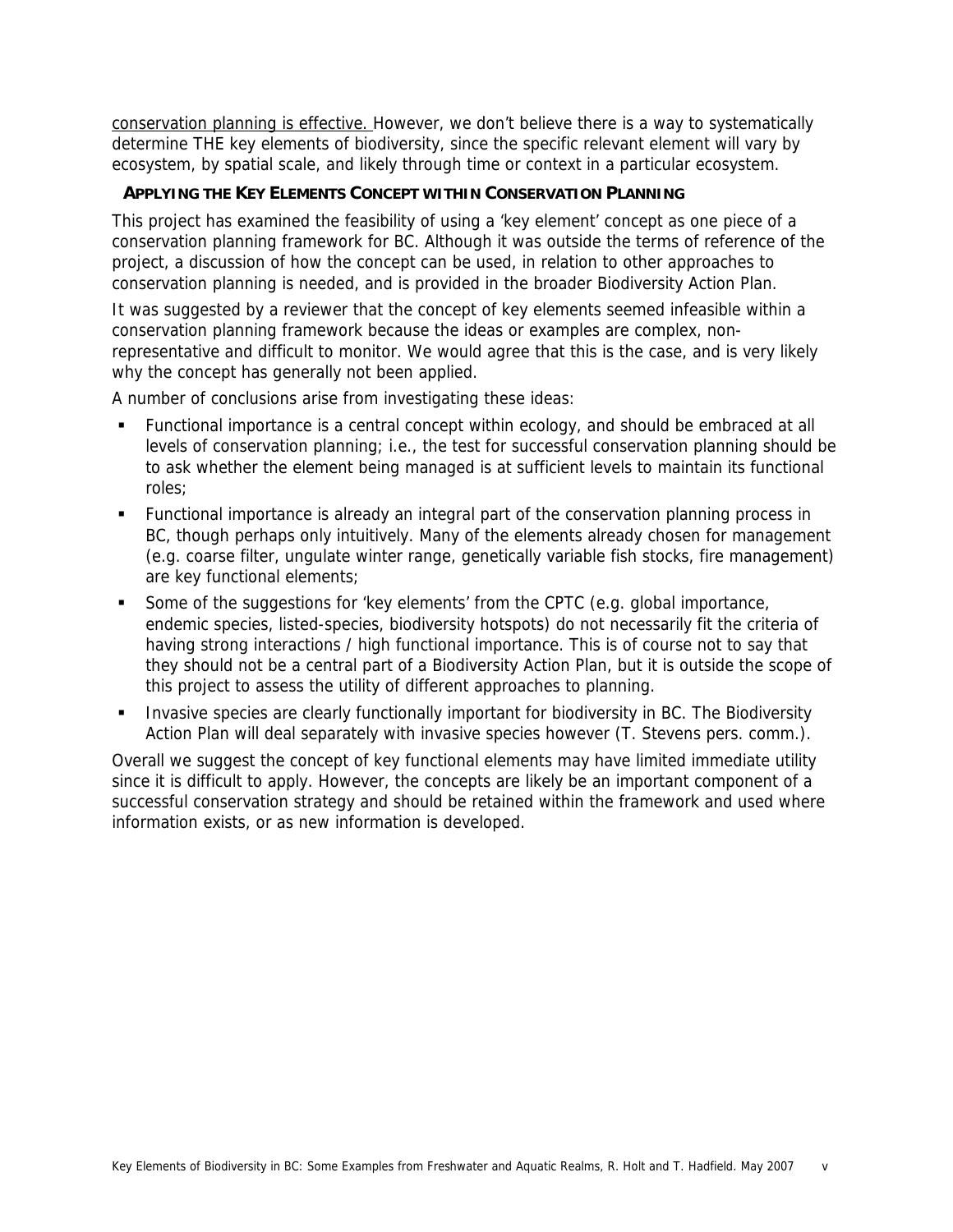# **Section 1. A FRAMEWORK FOR IDENTIFYING KEY ELEMENTS**

# **1.1. OBJECTIVE AND SCOPE**

This work was commissioned as a background status report for the development of a Biodiversity Action Plan for the province of British Columbia. Attempting to directly manage for and maintain all aspects of biodiversity is both conceptually and logistically difficult, and many approaches to simplifying this task have been suggested. This document provides background and examples for one such approach – the identification and management of key elements of biodiversity<sup>7</sup>.

The document provides an overview of how key elements might be defined and identified. We then provide examples at multiple scales of how the concept may be usefully applied within the terrestrial and freshwater aquatic realms. A number of examples of potential key elements are then discussed,. The contract asked us to identify about nine key elements of biodiversity in each realm, with 3 at each scale of species, habitat and process.

In addition, a goal of the project was not simply to identify key elements of biodiversity but also to consider areas that were being missed by current management approaches and could be the central part of the Biodiversity Action Plan. This second element put a quite different focus on the project and as a result some of the more obvious key elements of biodiversity in BC were not highlighted here because they are already the focus of specific management efforts (see Section 1.7).

Although much discussed, the concept of functionality has rarely been used in conservation planning and is only recently becoming a central theme within research. We believe that the majority of elements identified here are high ranking key elements of biodiversity in  $BC<sup>8</sup>$ . However, we don't believe there is a way to systematically determine THE key elements of biodiversity, since the specific relevant element will vary by ecosystem, by spatial scale, and likely through time or context in a particular ecosystem. In order to apply they key element approach more systematically throughout BC, we suggest that each individual ecosystem should be considered in isolation to assess ecosystem-specific key elements.

# **1.2. REVIEW OF CONCEPTS<sup>9</sup>**

Attempts to manage or maintain 'biodiversity' have often fallen back on the use of 'surrogates,' or 'indicators' (Franklin 1993; Caro and O'Doherty 1998). Indicators can be defined as organisms or physical or ecological parameters whose characteristics are used as an index of attributes too difficult, inconvenient or expensive to measure directly (Landres et al. 1988). Different aspects of biodiversity require different types of indicators:

Indicators for environmental conditions:

 environmental health indicators (e.g. species or guilds of species sensitive to particular toxins or disturbances)

Indicators for biodiversity parameters:

-

 $^7$  A wide range of other reports are developed and will be placed into a systematic framework within the Biodiversity Action Plan. It is not part of the terms of reference for this project to place key elements in the broader context.

<sup>&</sup>lt;sup>8</sup> With the exception of red-backed voles, which are provided more as an example of potential importance at smaller scales.

<sup>&</sup>lt;sup>9</sup> In this overview, we focus on species primarily, but also apply the ideas of key elements to ecosystems and ecological processes.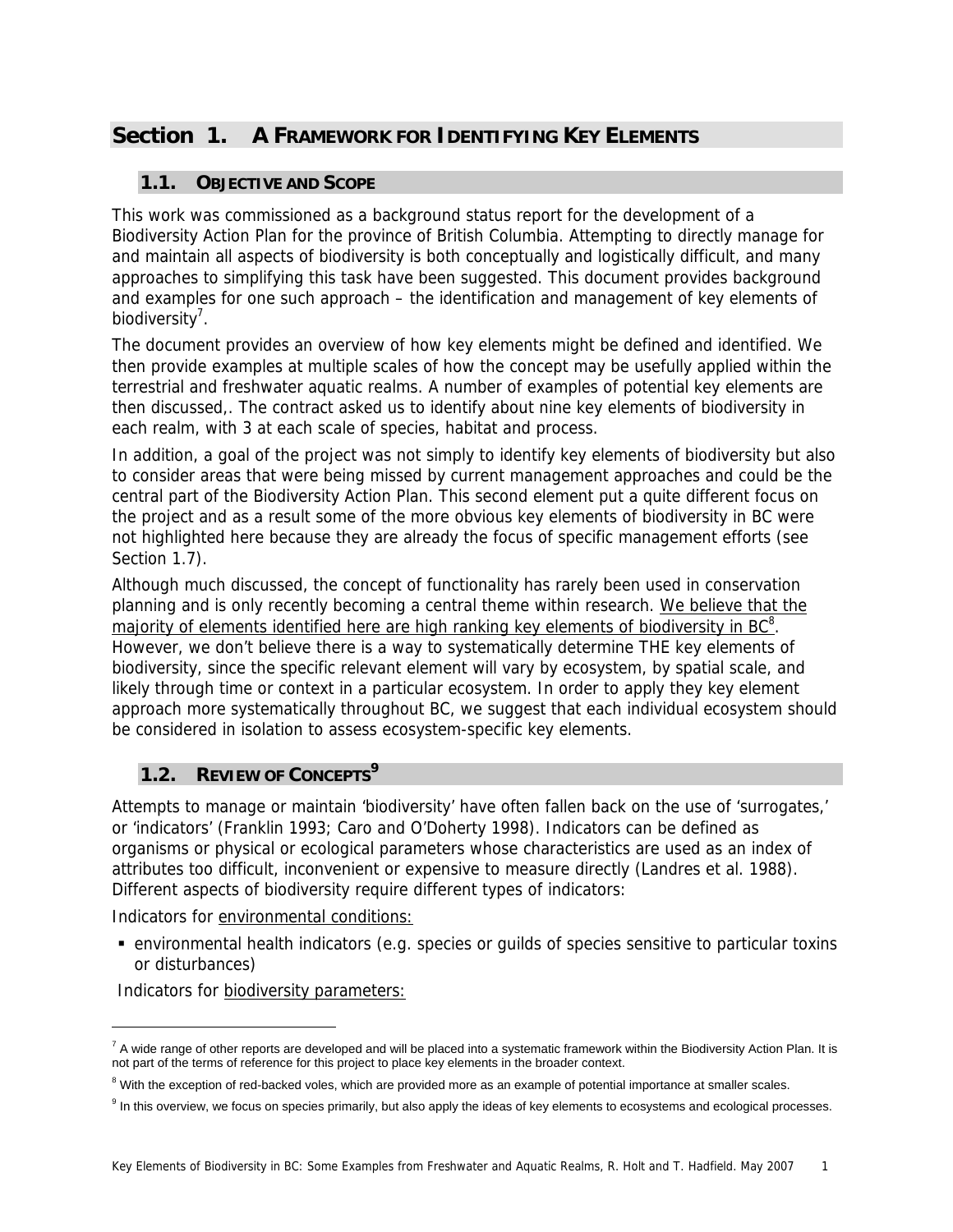- 'indicators of high biodiversity' provide information about locations of high abundance or diversity;
- 'umbrella species' provide information on likely trends of multiple alternate species;
- flagship species are used to focus on a geographic area or issue by creating social and political pressure.

None of these consider how each indicator interacts with its environment. An alternative approach is to use functional indicators:

- keystone species are defined as species that have a disproportionate influence on biodiversity, more than might be suggested by their abundance or biomass;
- foundation species have an important functional role in the ecosystem but it is not necessarily disproportionate to abundance or biomass, because they are usually abundant.

Both keystone and foundation species can be classified as 'strong interactors' (Soulé et al. 2003) and their removal from an ecosystem will result in significant ecosystem change because of their functional interactions with other biodiversity elements. Note that neither have typically been the focus of conservation efforts because of the lack of scientific understanding of interactions, and difficulties in identifying particularly strong interacting species. These two types of indicators are the focus of the remainder of this paper.

# **1.3. FUNCTIONAL SPECIES: A BRIEF REVIEW**

The concept that some species have high functional importance in an ecosystem is well known. Keystone Species:

A keystone species has historically been described as a species that has a disproportionate effect on its environment relative to its abundance. The analogy with the 'keystone' in an arch is used because although the keystone doesn't appear to bear any extra weight the arch will collapse without it. Similarly, if a keystone species is removed an ecosystem may experience a dramatic (and likely unexpected) shift, even though that species was a small part of the ecosystem by measures of biomass, abundance or productivity (Paine 1995).

Paine's example was that of the starfish predator 'Pisaster'. Removal of starfish caused a series of unpredicted events within the intertidal community, including a huge increase in the density of one of its prey species (mussels), which through interspecific competition dramatically reduced the diversity of the shellfish community (Paine 1966, 1969). The keystone concept has been very popular in scientific literature since then, particularly within the growing science of conservation (Bond 1993; Bond 2001; deMaynadier and Hunter 1994; Hurlbert 1997; Khanina 1998; Mills et al. 1993; Piraino and Fanelli 1999; Power and Mills 1995; Vanclay 1999).

The idea that the loss of a single species may have large consequences that 'cascade' throughout communities is clearly relevant in a conservation context. Although conceptually pleasing, there has been intense debate about the utility of the keystone species concept, with concerns raised including:

- the inability to detect keystone species experimentally, except in limited cases. This is relevant to practical conservation measures because if likely species can't be easily detected then the tool cannot be applied;
- determining whether the test of 'disproportionate impact' is met, i.e. is it possible to define and differentiate between a keystone and other 'important' species such as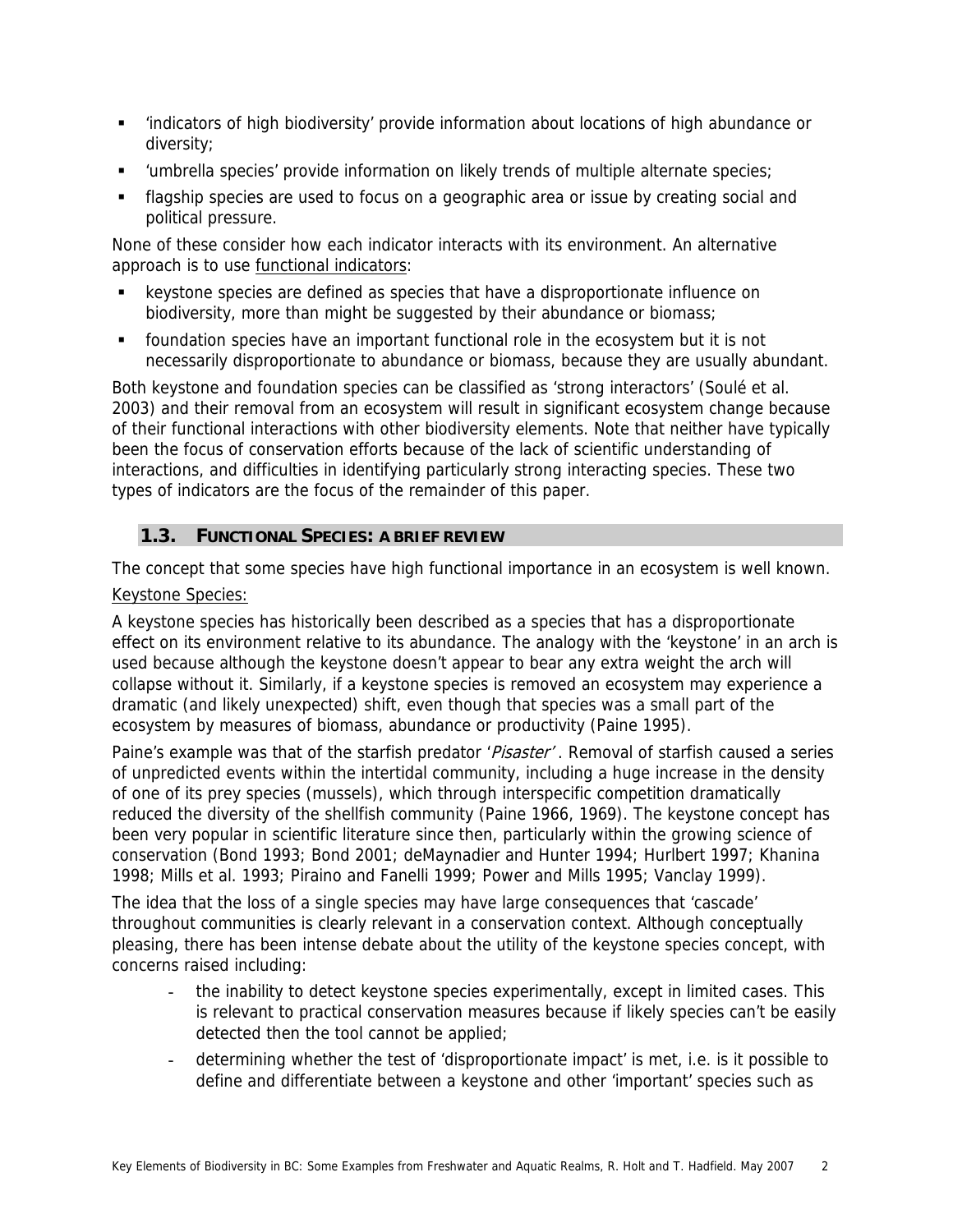foundation species. This has raised intense academic debate but as outlined below we don't believe this issue is necessarily relevant in a conservation context;

- issues around the idea that only predators really fit the original definitions laid out by Paine;
- whether it is possible to identify which species actually is the keystone. For example, sea otters have been considered a typical example of a keystone predator. Their foraging actions result in maintenance of kelp forests and associated communities. However, changes in behaviour of Orcas has been more recently recognised to limit the sea otter population, causing a similar cascade through the ecosystem but with Orcas as the 'key'.

A number of authors have tried to provide answers to these questions to allow the concept to be developed, including providing:

- definitions of 'community interaction' which attempt to quantify how disproportionate the effect needs to be (Power et al. 1996);
- examples of approaches to identification of keystone species without removal from ecosystems (e.g. Davic 2000; Davic 2003).

# Foundation Species:

'Foundation' (sometimes referred to as dominant) species are those that have high functional importance as a result of their commonness in the ecosystem. Removal of these species will, like keystone species, have a large effect on surrounding biodiversity simply because they are common, however until recently they have received relatively little conservation focus simply because of their perceived commonness. Examples include elements such as common predators, wildlife trees, dominant tree species within forested ecosystems, kelp in kelp forests, coral on coral reefs.

# Combining the concepts:

The essential difference between the concepts of keystone and foundation species is biomass or commonness within an ecosystem. However, practically differentiating between these two has been shown to the theoretically difficult, and is further complicated as many formerly common species become rare and as changes are occur so rapidly in many areas that the future of many species is unpredictable. Following this point we therefore identify a new term: key species those with a high functional importance plus the potential for significant loss. This includes true 'keystone' species which are naturally rare, and foundation species which have the potential to be significantly impacted by current land use practices. This idea is supported by others (e.g. Soulé and Noss 1998) who suggest that conservation efforts should focus on the broader issue of identifying **'highly interactive' species, irrespective of their biomass**.

# **IDENTIFYING KEY SPECIES<sup>10</sup>**

-

Key functional species have been identified which have different types of functional roles within a community, including:

Organisms controlling potential dominants: here competition between multiple species is reduced by a species at a higher trophic level.

- the typical example is a predator such as the starfish *Pisaster ochraceous*;

 $10$  We know of no similar descriptions applying different concepts to habitats and processes.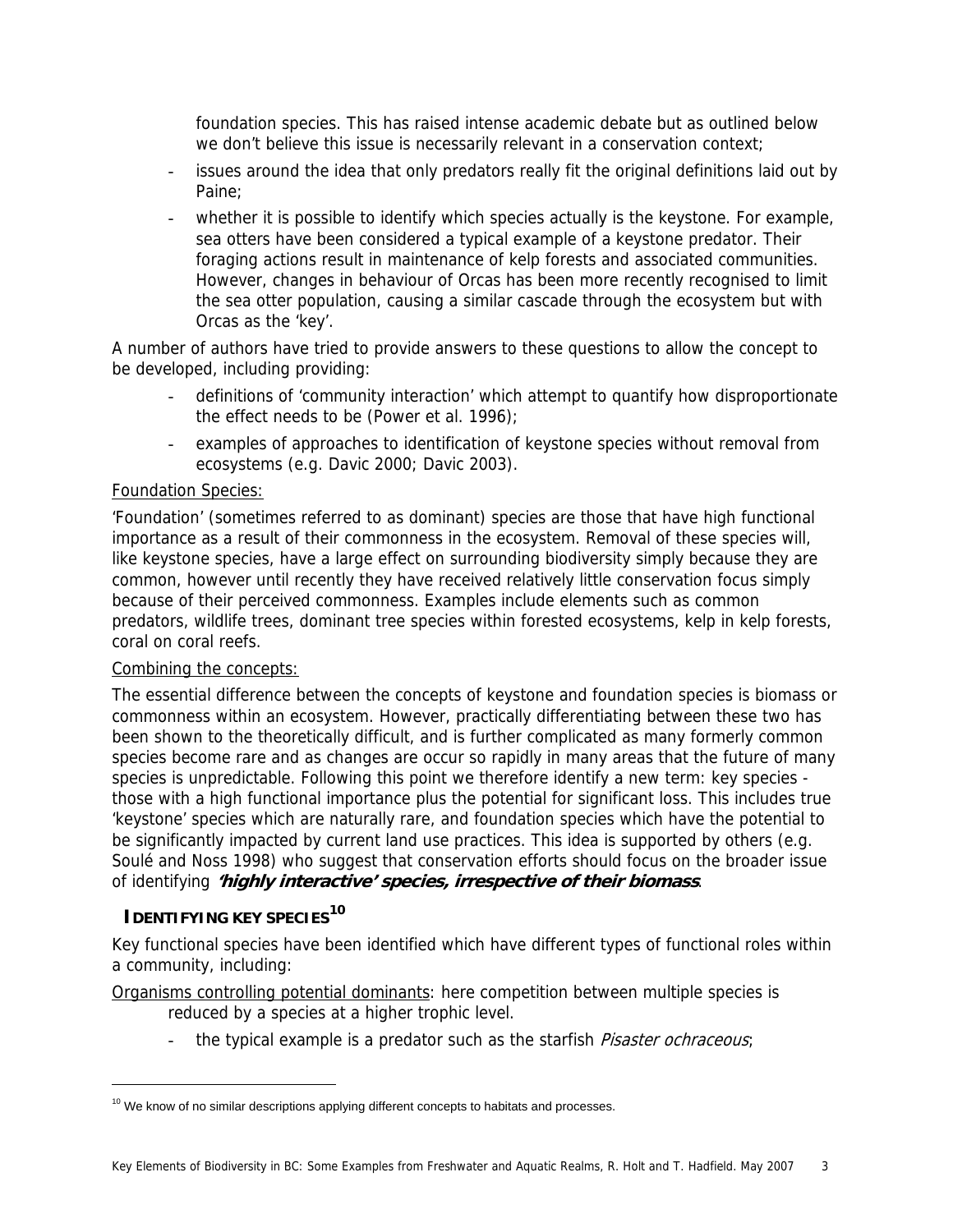- dominant herbivores may suppress potentially dominant plant species, and thereby maintain a more diverse community of less competitive species (e.g. loss of elephants from the savannah can result in a significant change from a grassdominated community to a forested community, with the many resulting cascading changes in communities and species diversity<sup>11</sup>;
- very small herbivores also can have such effects. For example slugs and snails removed a very small amount of vegetation, but created a change in community structure by changing seedling recruitment patterns in a grassland (Hanley et al. 1995);
- Diseases may also fit under this heading, such as anthrax or species-specific pathogens such as Dutch Elm disease which decimated elm tree populations and presumably had large impacts on their associated communities.

Resource Providers: these may be key to an ecosystem functioning if they provide a vital resource to a community at a time of scarcity. Most examples come from the tropics, but may be relevant here.

- many plants, for example, a seasonal fruit supply that provides resources at a critical time;
- salmon might be considered within this realm, since they have such wide-ranging community impacts;
- fig genus which has many closely associated species is a well cited example;
- possible examples are nutrient providers (e.g. an example suggested of a symbiotic nutrient fixer that provides resources to a nutrient-limited forest community.

Mutualists: where species' life-histories are intimately linked removal of one will likely result in significant changes to the other. The relevance of this category may increase considering 'group' mutualists (e.g. pollinators and a group of specific plants).

- mycorrhizae;
- orchids have been shown to have co-evolved with specific specialist pollinators;
- the keystone definition may apply more appropriately where a number of species are reliant on a single mutualist, for example a guild of 8 plant species all dependent on a single species of fly for pollination;
- even a two-species mutualism might be key if one of the species has a strong interaction with other species (e.g. a pollinator of a dominant plant species; e.g. fig wasp impacting fig trees which has significant impacts on the surrounding forest community).

Ecosystem Engineers: some species cause significant structural changes in the community, resulting in significant effects on other community members (term coined by Jones et al. 1994).

- many trees;

j

- the beaver is a typical example of this type of keystone, affecting both the terrestrial and aquatic environment (Naimen et al. 1988);

<sup>&</sup>lt;sup>11</sup> Large herbivores may not fit the definition of keystone because of their large biomass, however small herbivores have been shown to have a similar effect, e.g. kangaroo rats in the Chihuahua desert whose removal caused huge impacts (Brown and Heske 1990).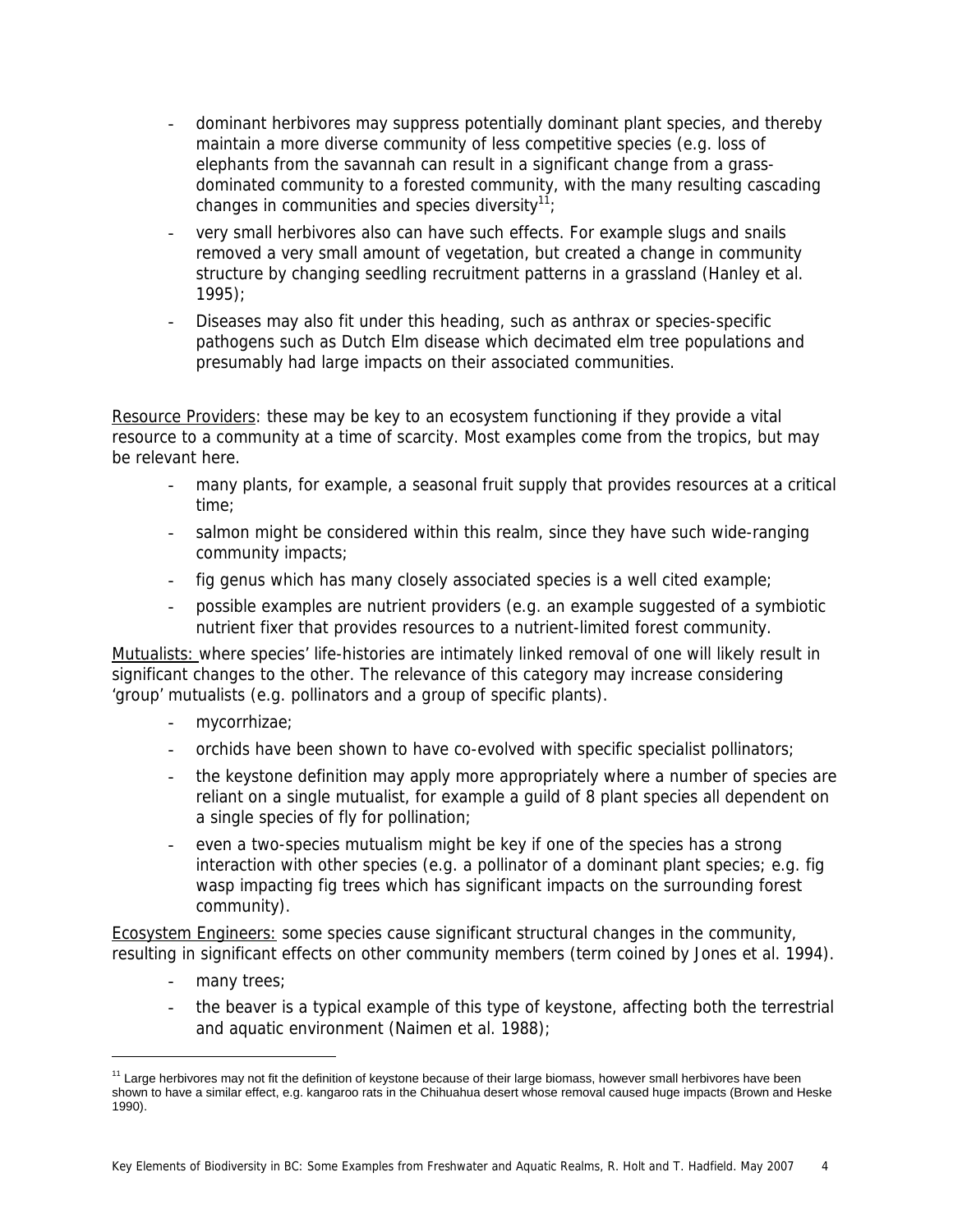- grazers that keep vegetation in an early seral stage, which is more productive than a late seral stage;
- Various burrowing animals result in significant soil disturbance and cascading impacts;
- Ants and termite nests;
- Hole drilling by woodpeckers and sapsuckers which provide both food and shelter to a wide range of other species.

# **EXCLUSITIVITY OF A FUNCTIONAL ROLE**

In any of the above categories, the functional importance of a particular species will vary depending how many other species also function in that particular role. If, for example, a large community of ungulate species maintain a particular grassland ecosystem in a particular state, then removal of an individual species from that community may have little functional importance. If though, a single species is primarily responsible for the grazing pressure, and no others are likely to move into that role after its removal, then the functional importance of removing it will be much more visible.

The difficulty in applying this concept is that we know that many species are quite plastic in their behaviour, and removal of a single species may result in other species 'moving' to fill a particular niche or function. Available science on the plasticity of functions in response to changes in community structure is very limited.

In two of the categories – mutualists and resource providers – the importance of these roles is particularly tied to the exclusivity of the relationship between species. There seem to be a reasonable number of examples of highly interactive species from the tropics (e.g. figs and figwasps; suites of pollinators that use only a single plant). In BC, known examples include the Steller's jay and Garry oak, and Clark's nutcracker and white bark pine. There are also thousands of exclusive mutualists between lichens and mycorrhizae (A. MacKinnon, pers. comm.). However, outside of the lichens and their mycorrhizal associates, the relative paucity is perhaps unsurprising since the geologic context of BC has resulted in a very short time for coevolution of life-history strategies. In general, we therefore expect that key species in BC are much more likely to be either 'species controlling other dominants' or 'ecosystem engineers', or resource providers that provide a general resource to a broad community rather than a specific limited resource to a single species.

# **1.4. A FRAMEWORK FOR IDENTIFYING KEY ELEMENTS**

-

Our intent is to focus on key elements of biodiversity that have large and potentially cascading impacts on community structure and function, irrespective of their availability/ abundance in the ecosystem. We propose that a useful definition in a conservation context includes both:

a) Species that have strong community influence, or have strong or multiple interactions with other species. The loss of such species would be expected to affect others in a cascading fashion. Species with very weak interactions or 'influence' in a community fit the idea of a 'redundant' species (Walker 1992), as removal of these species is predicted to have little effect on the functioning of the community<sup>12</sup>. In addition, the influence of the species as it is removed will increase if the species is not readily replaced by another

 $12$  Note that there is significant debate as to the usefulness of the concept of redunancy when understanding of functional roles is relatively weak.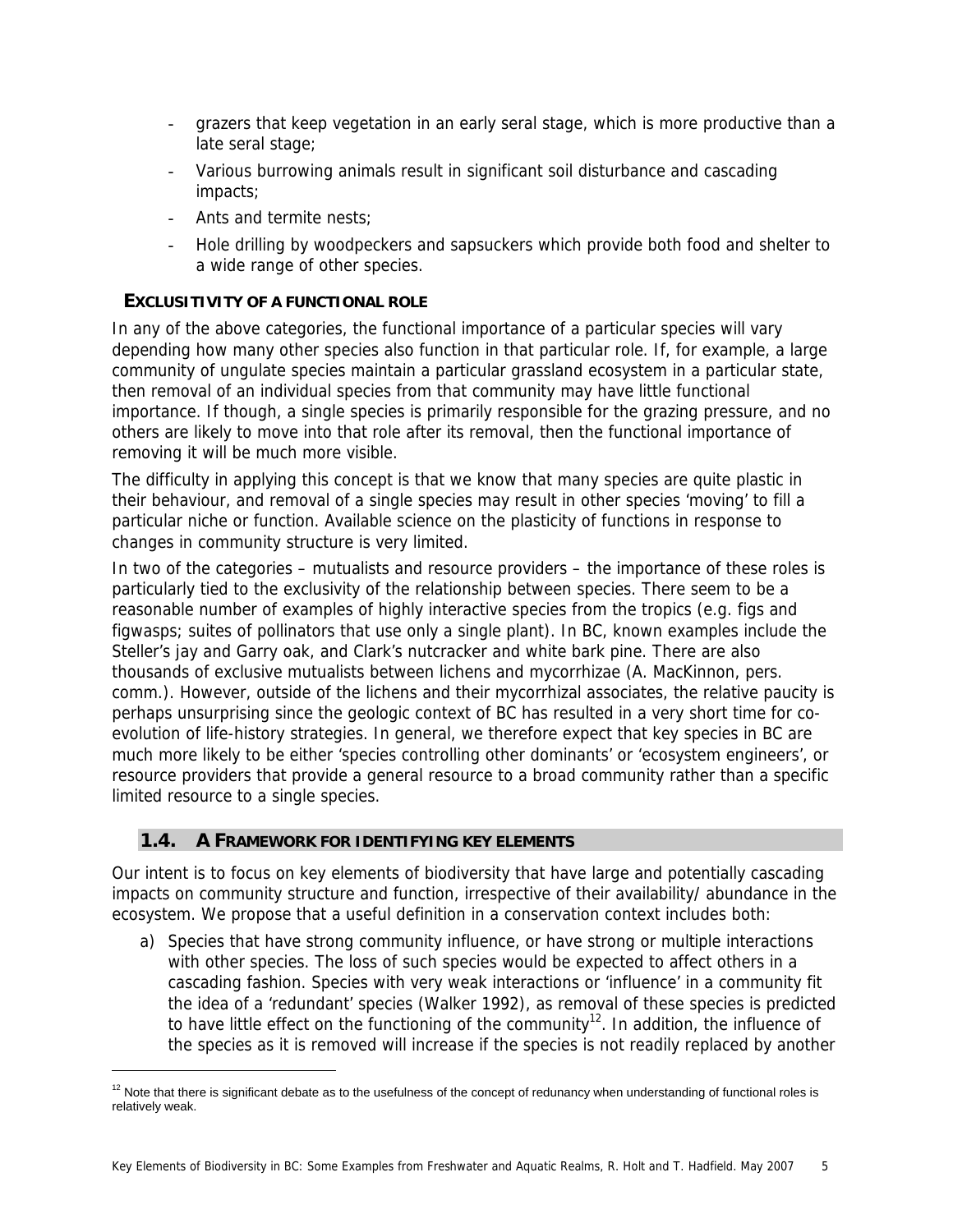similarly functioning species. Although a useful idea, identifying such species is very difficult with any rigour, since species' interactions are very complex.

b) Species that are either naturally rare or under pressures that result in decreases (or increases) in population sizes, as a result of human actions or natural changes. This is relevant because without meeting this test there is no urgency to address a particular species, even if it is a true keystone. For example, mule deer are an important foundation component of the food chain across BC. However, the likelihood of reducing the population to the point of observing cascading trophic impacts is very low because the species is not under threat of significant population decline. Similarly, the starfish Pisaster is a known example of a keystone species, but again, the population is not under threat so its priority would be lower. In summary: the relevance of 'threat' is related to whether we predict that the abundance of a species is in the process of being altered sufficiently to result in a significant change in function.

Together these two facets of the definition provide a way to prioritise potential key elements based on degree of functional importance and degree of threat. Figure 1 provides this framework in graphical format with four theoretical examples.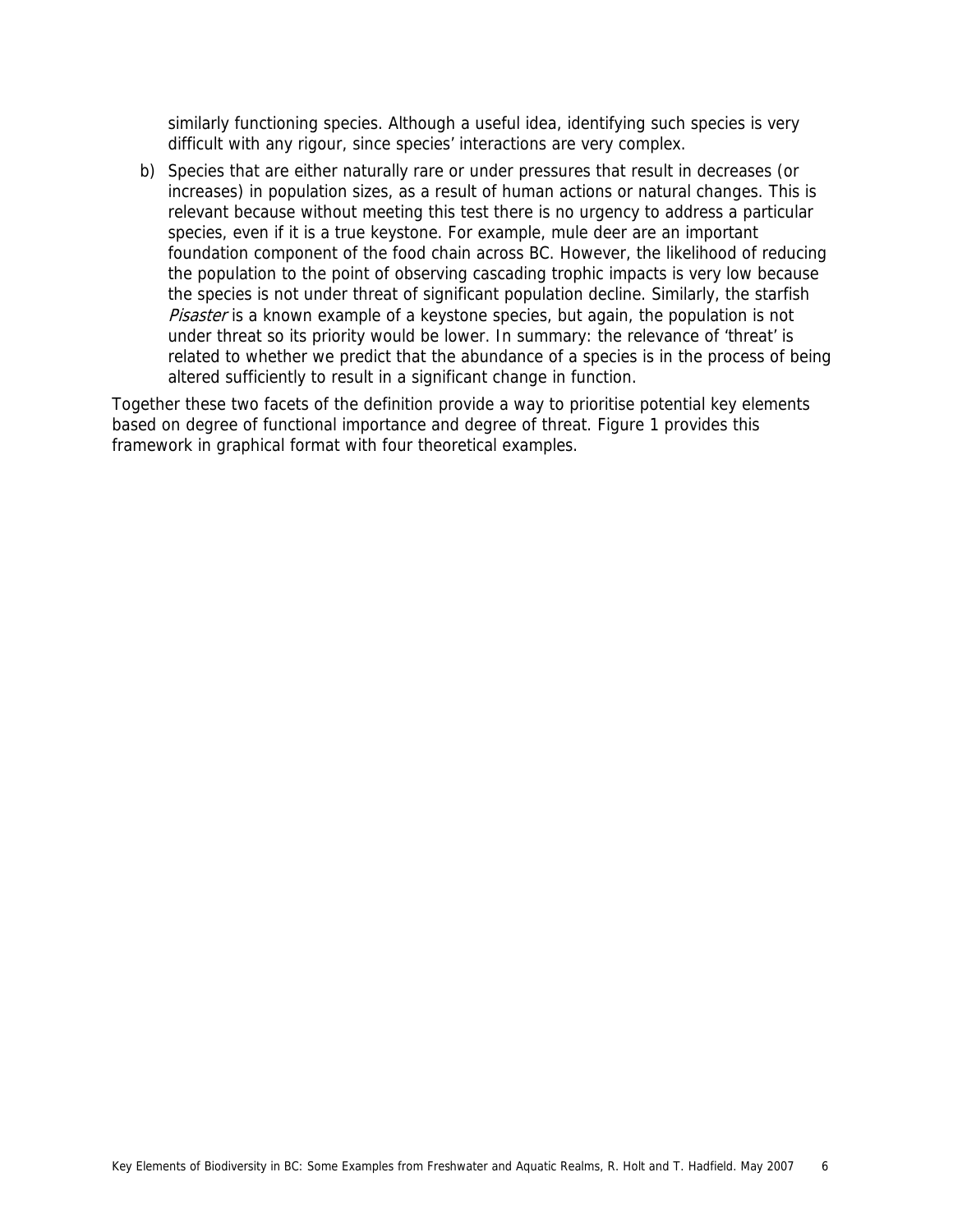

**Figure 1. Level of functional interaction and probability of significant population change can together be used as a tool to prioritise key species that should be focused on in a conservation context. Species A and B would both be priorities. Species C may be a priority, but is of lower concern than either A or B. Species D is a true keystone, but is not a conservation priority because the population is stable.** 

# **OTHER FACTORS TO CONSIDER IN IDENTIFYING KEY ELEMENTS FOR BC**

Key species may vary with a number of different factors:

- a) the ecosystem. There are many ecosystems in BC (within the groups of terrestrial and aquatic), so determining where to focus effort is difficult. Different ecosystems are highly likely to have different key elements (also see b);
- b) the community context of a species. Research has shown that in a foreshore community dominated by wave action, the 'quintessential keystone' Pisaster does not function as a keystone species as it does along less severe shorelines. Ecological context is therefore crucial. The types of factors that have been shown to influence 'keystone activity' include geographic space, gradients of productivity, physical factors and presence of other species;
- c) the position on the foodchain. Ecosystems can have numbers of co-dominant species, which occur at different levels on the foodchain. E.g. primary producers may be dominated by a particular grass, primary consumers by an herbivore, and secondary consumers by a predator. Each level may have its own key element.
- d) Real keystone species are still important because they have high community interactions, and are likely sensitive to population change because of their relatively low biomass. But their presence is likely difficult to predict without large-scale removal experiments. A review of traits of potential keystone species failed to find any common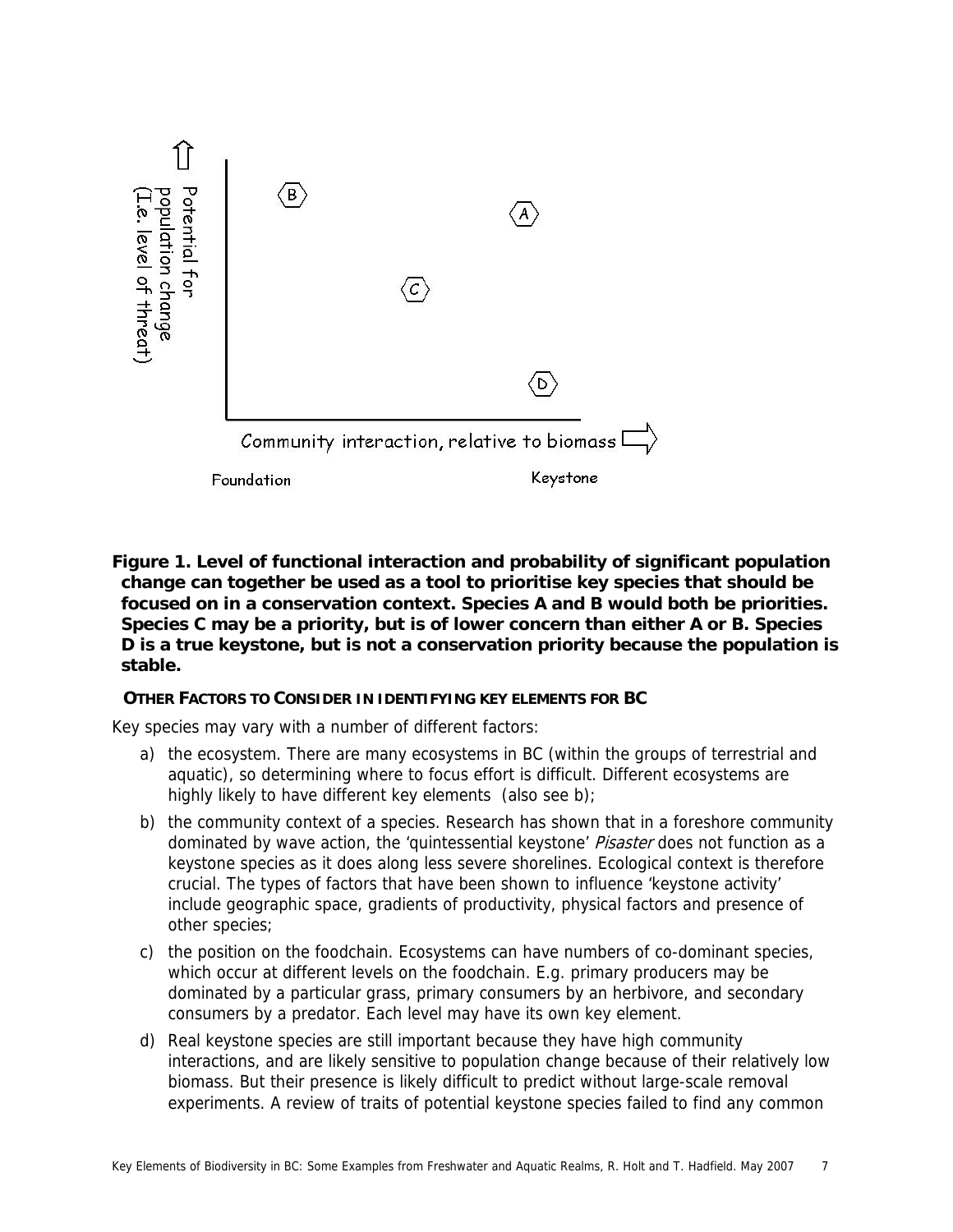denominators (though it has been noted they are often predators with an ability to significantly impact their prey population, which in turn are often a significant predator / herbivore on another component of the ecosystem; Menge et al. 1994). Others have suggested approaches to identifying keystone species in advance, but have not been applied in a real context (Davic 2000). Trophic level may also be important because, for real keystones, having an important function that is proportionally higher than expected from biomass is easier if biomass is low (i.e. they tend to be higher up the foodchain)(Power et al. 1996). She notes here that inverted trophic pyramids are more common in aquatic ecosystems, so possibly herbivores or aquatic plant species are more likely to be keystones than their equivalents in terrestrial ecosystems.

e) There is some level of evidence that where species' losses have already occurred, the remaining species may take on an increased keystone role, i.e. the functional importance of species may change as communities are simplified by species loss. i.e., as species redundancy is reduced. This ability to change functioning as ecosystems change will be highly relevant within the climate change scenario, but data are lacking on what might become key as climate changes.

# **1.5. KEY ECOSYSTEMS AND PROCESSES**

The discussion to here has been primarily about identifying key element species since this has been the focus of literature on this subject. However, we were also asked in this project to apply the concepts to habitats / ecosystems and processes. Applying the concept of keystone to either ecosystems or processes has been criticised in the literature because it is not possible to apply the test of checking whether the influence is larger than that expected as a result of biomass (Payton et al. 2002). Considering 'functional importance' is only marginally easier. Additionally, identifying key ecosystems is perhaps also moot because by their nature, the loss of an 'ecosystem' will have significant cascading effects.

However, we suggest that the framework presented can be applied usefully in a general sense.

Key ecosystems then would have higher functional importance than other ecosystems, and would be either naturally rare and therefore vulnerable, or typically common but under threat.

Useful factors for identifying potential 'key' habitats / ecosystems include:

- Those that interface with multiple other communities;
- Have high biodiversity (therefore may have higher cascading effects)
- **EXTERNIM** Are relatively small or naturally uncommon and therefore vulnerable;
- Are vulnerable or under threat (irrespective of size).

Key processes are even more difficult to identify, because again any impact to processes will by definition have cascading influences through all or portions of an ecosystem. Possible criteria for identifying and ranking 'key' processes include:

- **Processes which maintain ecosystems at multiple spatial and temporal scales (e.g. such as** fire that profoundly impact the structure of whole ecosystems at multiple spatial and temporal scales);
- **Processes where a 'mutualism' is involved, i.e. some community / species is specifically** reliant on the process (e.g. nitrogen fixer and a nitrogen limited community).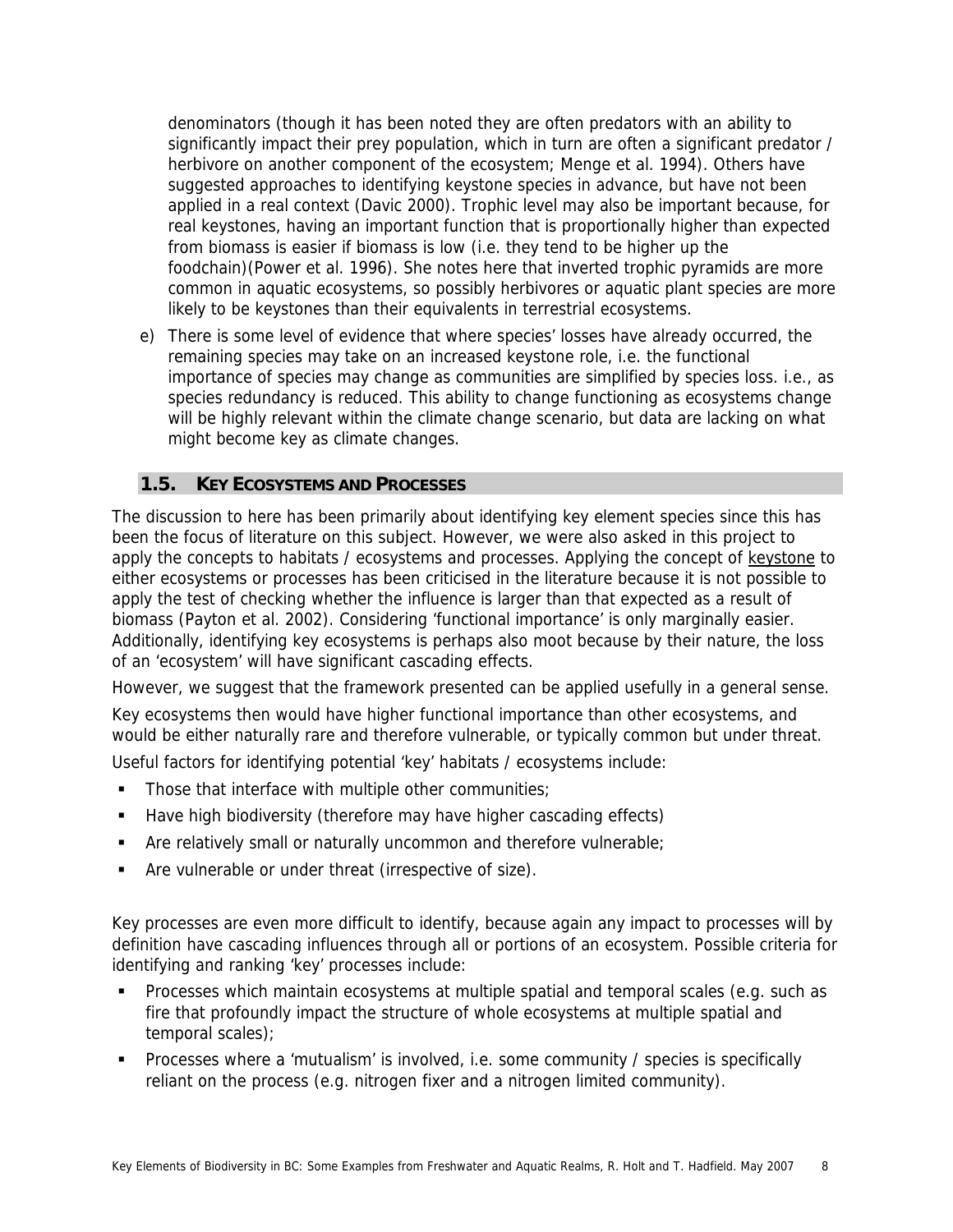As with species, we also consider whether there is a 'threat' to a particular ecosystem or process, in order to include it in our discussions. If there is no threat that the process / ecosystem, may be negatively impacted or lost in particular locations, then it becomes irrelevant to the conservation discussion, even if it has very high functional significance<sup>13</sup>.

# **1.6. POTENTIAL KEY ELEMENTS FOR BC**

# **METHODS**

-

In order to identify potential key elements of biodiversity for BC, we used a variety of approaches including:

- A review of the literature for suggestions of potential keystone, or key functional elements,
- A review of the Bio Gaps database (Holt et al. 2003),
- **Interviews with a variety of experts in various fields in BC and the Pacific Northwest,**
- **Expert opinion of the authors,**
- Examination of a 'key functional relationships' database (Marcot Undated), compiled for the Columbia Basin (Pandion 2001).

This last approach requires more explanation:

As highlighted in the introduction to this paper, species that have a large number of functions or have roles that they exclusively play will increase the probability that their removal from the ecosystem will have a significant effect. Developing Key Functional Databases has been advocated by Bruce Marcot, and a collaborative effort between the US and BC agencies has resulted in the Columbia Basin database.

This database attempts to identify all the functional interactions performed by individual vertebrate species for species in the Columbia Basin (Pandion 2001). We used it here to examine its utility in identifying individual species, or groups of species that play key ecological roles. The database can be used in a number of different ways:

- a) to identify species with the largest number of functions these will presumably have a high or at least unpredictable impact if removed, and
- b) to identify species with unique functions or functions only carried out by a small number of species. The functions played by these species are unlikely to be replaced by others, so their functional interaction should be strong.

Using this database, I examined which species apparently had the most ecological functions. Table 1 is a summary of the top species (a full list is shown in Appendix 1). The range was from a high of 32 functions, to a low of 5. Using this simple rationale, each of these species could be ranked in terms of its potential interactiveness in the community. Clearly, the functional importance of each of these species differs according to the ecosystem being considered. Clearly deer mice and grizzly bears have very different landscape influence. However, this process also identifies why undertaking this process at different scales is such an important piece of the key element question.

It also is clear that the types of functions listed differ from each other in terms of their overall ecosystem effect, and that simply summing number of functions is not likely to be hugely useful in identifying overall key elements.

 $13$  Note that we're not sure we can state that anything has 'no threat' given the scenario of climate change.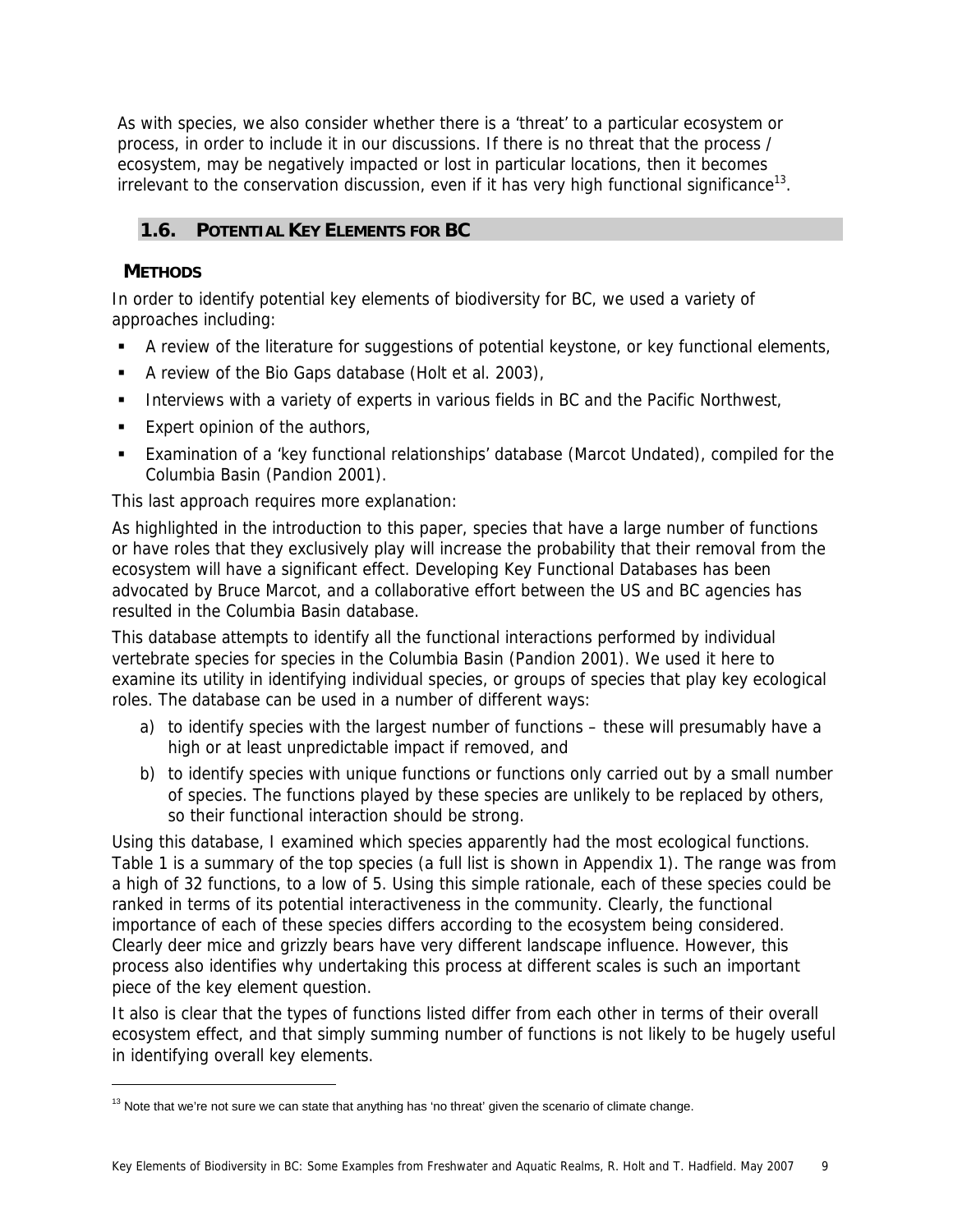| <b>Species</b>                 | <b>Number of Functions</b> |
|--------------------------------|----------------------------|
| <b>Black Bear</b>              | 32                         |
| Raccoon                        | 27                         |
| Deer Mouse                     | 26                         |
| Beaver                         | 24                         |
| Golden-mantled Ground Squirrel | 24                         |
| Woodchuck                      | 24                         |
| American Coot                  | 23                         |
| Douglas' Squirrel              | 23                         |
| <b>Red Squirrel</b>            | 23                         |
| <b>Grizzly Bear</b>            | 22                         |
| Sandhill Crane                 | 22                         |
| <b>Striped Skunk</b>           | 22                         |
| <b>American Crow</b>           | 21                         |
| Mallard                        | 21                         |
| <b>Black-billed Magpie</b>     | 20                         |
| Common Raven                   | 20                         |

**Table 1. Species with the highest number of 'functions' identified in the Key Ecological Functions database, for the Columbia Basin.** 

An alternative approach to using the database is to identify which types of functions are played by only a limited number of species. Figure 2 uses the broadest categories of 'function' to look at how numbers of species are distributed. It is reasonable to assume that removal of a species from the 'trophic relationships' group is likely to have less impact on trophic relationships in comparison with removal of a species from one of the smaller groups (e.g. soil relationships / vegetatic**on tructure/ wood structure/ water relationships)**. In application, examining the more

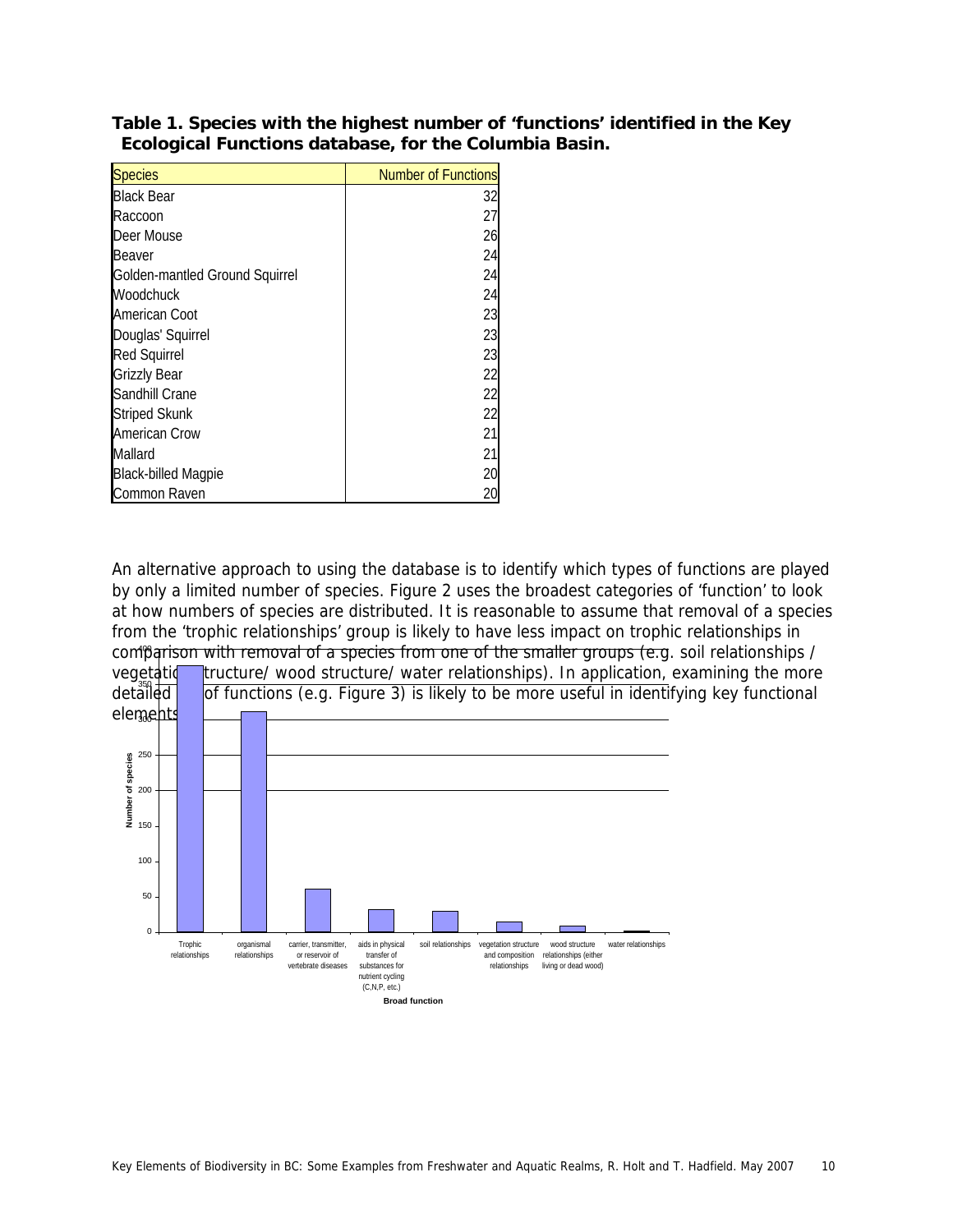# **Figure 2. Number of species in each broad functional group.**

At this more detailed level, species within the functional groups that perform that function on their own can be highlighted  $-$  e.g. functional group 1.1.2 ('prey for secondary or tertiary consumer / primary or secondary predator = long-toed salamander), which only a single species is highlighted as performing. At this point our knowledge about the importance of different functions makes it difficult to determine whether in fact the long-toed salamander should therefore be identified as a key species on this basis. It may be reasonable to assume that this function has relatively little cascading influence throughout the broader ecosystem, however, we do not have the science to really determine this currently.

In contrast, the North American beaver is the only species identified as having the function of 'impounding water'. This function is unique and is also known to have very wide-ranging influence across a range of both aquatic and terrestrial habitat types and communities. We are therefore on solid scientific ground in including the beaver as a key element because it is widely distributed across the province and affects large areas of both land and water.

Of the broad groups which have a relatively few species associated with them (see Figure 2), I examined each of the species in these groups and the twenty-nine species identified as having 'soil relationships' stood out because many of these species are already endangered. As a result, I focused a key process on this suite of species (see Biotic Pedoturbation) associated with an individual ecosystem.



# **Figure 3. Number of species in each detailed functional group.**

Using the key ecological functions database in this way was a useful exercise and provided useful output. Limitations of this approach include: the database is limited only to vertebrates, examination suggested some vertebrate species were missing from some categories, and the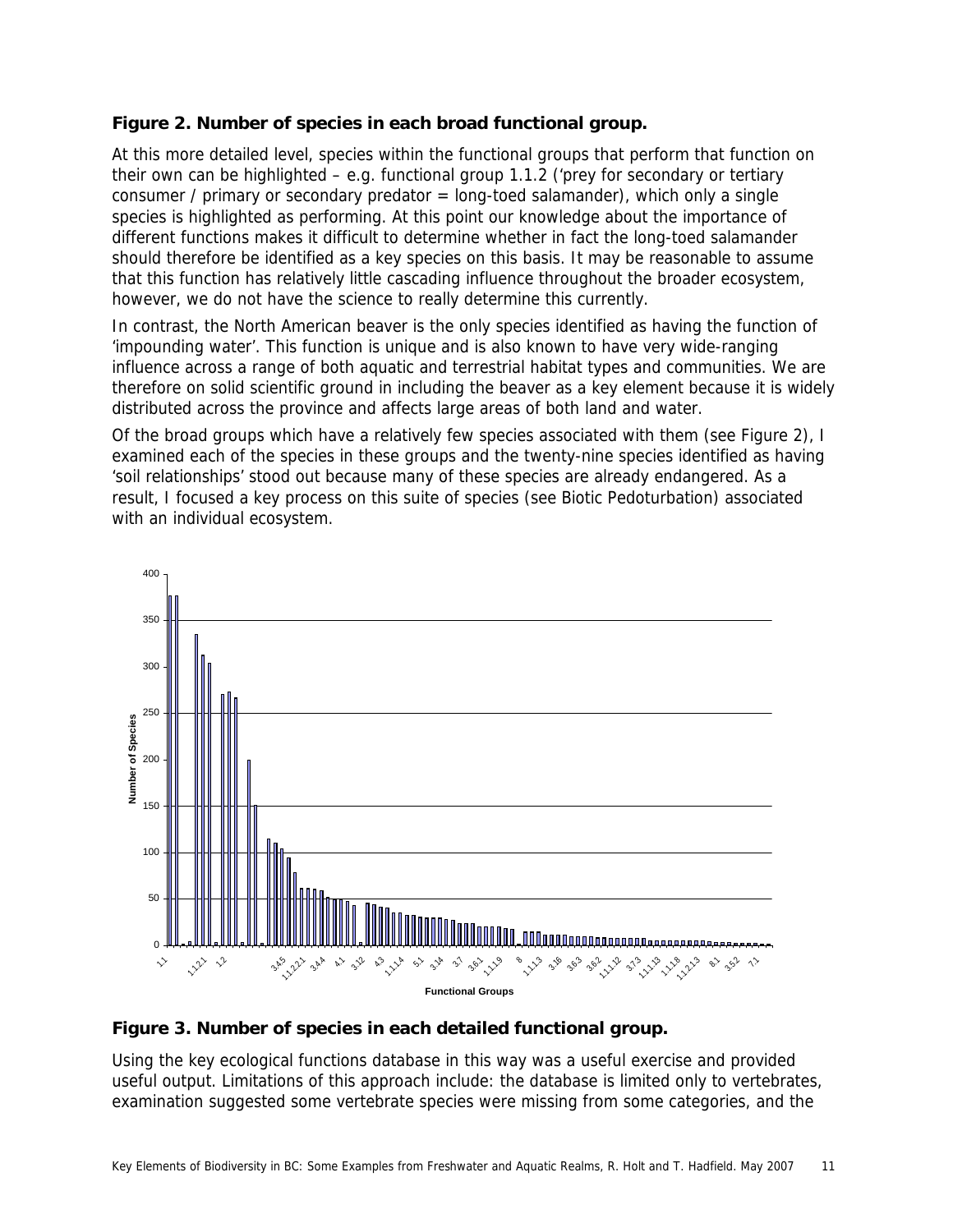importance of each function to broader ecosystem functioning is not equal so it is difficult to use it to identify key functional elements.

# **EXAMPLE KEY ELEMENTS**

As outlined in the Methods above, we used a number of approaches to identify potential key elements for biodiversity in BC. The initial goal for the project was to provide a 'top 10' list of elements, but we determined after reviewing the literature and other conservation plans that there was no systematic basis upon which to do this.

We therefore tried to provide a range of potential key elements that covered a variety of ecosystems, ideas, functions and scales. See Table 2 for a description of why each element was included here. Of the elements chosen as examples, we believe from the literature that each is a 'key element' for the functioning of BC biodiversity. However, we do not believe it is possible to identify the most important set, since we believe there are many additional factors to consider, including specific ecosystems, timeframe, scale etc.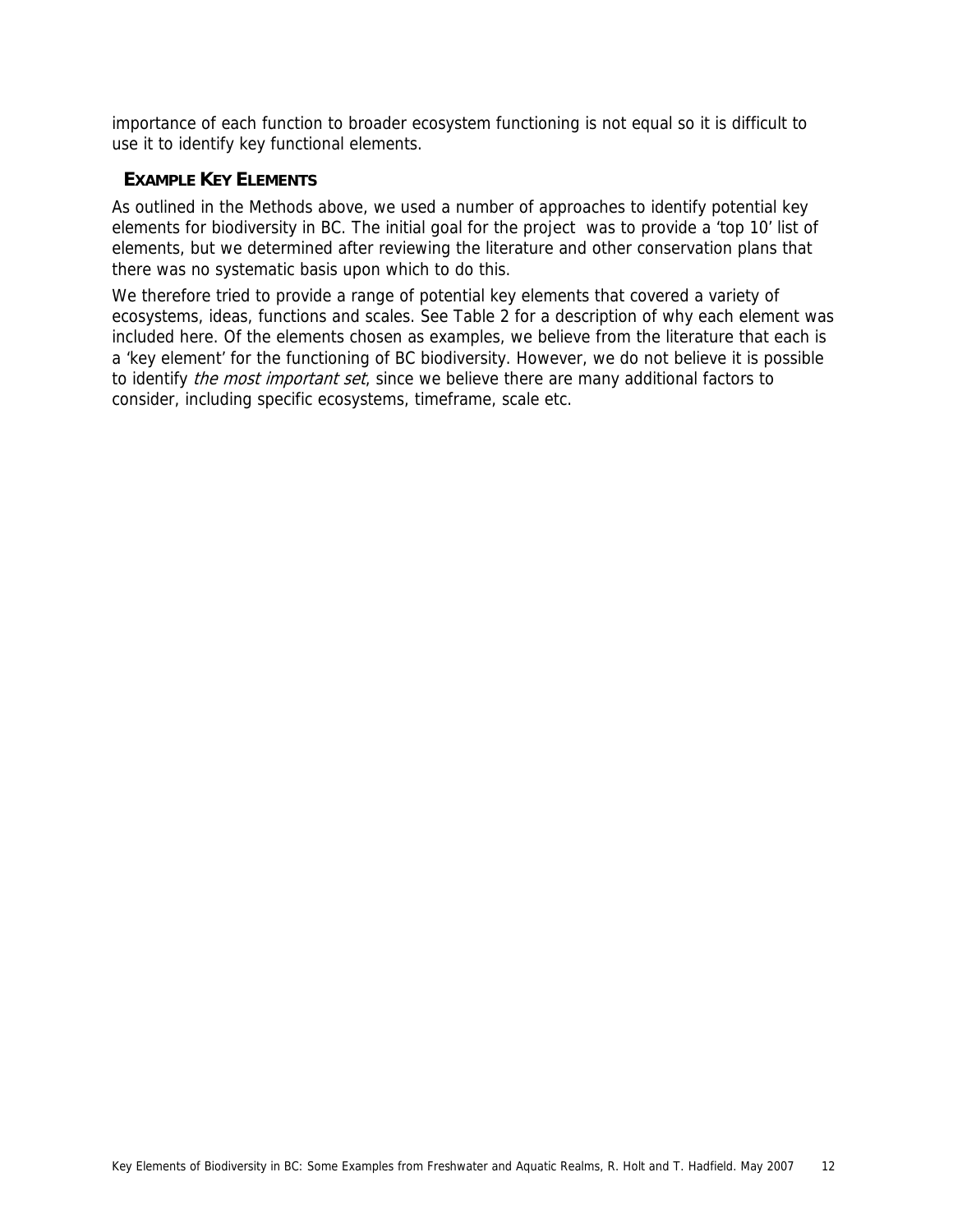| Table 2. Summary and Rationale of Key Element Examples |  |  |  |
|--------------------------------------------------------|--|--|--|
|--------------------------------------------------------|--|--|--|

| <b>Type</b> | <b>Example</b>                                           | Rationale for choice                                                                                                                                                                                                                                                                                                                                                                                                                                                         |
|-------------|----------------------------------------------------------|------------------------------------------------------------------------------------------------------------------------------------------------------------------------------------------------------------------------------------------------------------------------------------------------------------------------------------------------------------------------------------------------------------------------------------------------------------------------------|
| Species     | Gray Wolf                                                | Suggested as a keystone species by literature, though more likely a 'strong interactor'. As a top<br>predator demonstrated huge changes resulting from changing populations of wolves. Known to be<br>increasing in some areas of BC, and decreasing in others. Although are part of management<br>strategies is there a coherent management strategy that considers functional importance?                                                                                  |
| Species     | North American<br>Beaver                                 | One of very few examples of true keystone species. Highlighted by the key functions' database. Not<br>at risk overall, but historic impacts on some populations due to damming of large and small river<br>systems. Potential to be impacted by extensive small scale hydro schemes occurring throughout BC.                                                                                                                                                                 |
|             |                                                          | Examine historic impacts and assess whether reduced populations have resulted in loss of key<br>habitat types. Input into restoration planning and future management of populations in these key<br>areas.                                                                                                                                                                                                                                                                   |
| Species     | Red-backed vole                                          | A mid-trophic species suggested as a keystone in literature, has cascading functions up and down.<br>Old-growth associated so has potential to be removed from large areas of the landscape, however,<br>overall, little threat to the species.                                                                                                                                                                                                                              |
|             |                                                          | Included as an example of how key species can operate at multiple scales. (Is not included in 'key<br>functions' database, but similar species deer mouse was given a very high functional ranking).                                                                                                                                                                                                                                                                         |
| Ecosystem   | Cottonwood<br>ecosystems                                 | Known to have high functional importance. Very high biodiversity values as a habitat type, plus a<br>wide range of functions as an overall ecosystem. Under very high threat from historic and current<br>development. Plus is potentially impacted by climate change. Much is located on private land.                                                                                                                                                                      |
| Ecosystem   | Dry ecosystem<br>wetlands (e.g.<br>Southern<br>Okanagan) | Very high diversity in these local areas. Wide range of functions. Under very high threat from historic<br>and current development. Plus is potentially impacted by climate change. Much is located on private<br>land.                                                                                                                                                                                                                                                      |
|             |                                                          | Provides a multi-scale discussion about functions. For example, dragonflies may be a key species<br>within the key element of wetlands.                                                                                                                                                                                                                                                                                                                                      |
| Ecosystem   | <b>Broadleaf trees</b>                                   | Is highlighted by research as a strong-interactor. Relevant to almost all BC.                                                                                                                                                                                                                                                                                                                                                                                                |
|             | and mycorrhizal<br>fungi.                                | This example is different from cottonwood ecosystems, because those are known as having high<br>biodiversity values whereas broadleaf trees in general in concert with mycorrhizal fungi broadleaves<br>over the landscape have broad productivity implications. These species are selected against at the<br>landscape scale, under standard forest management practices.                                                                                                   |
| Process     | Cyanolichens<br>and nitrogen<br>fixation                 | Cyanolichens thought to be limited to old-growth forests (typically coastal temperate rainforest and<br>inland temperate rainforest. Provide a very important function in making nitrogen available to the<br>ecosystem (in these nitrogen-limited ecosystems). Suggested by research to be declining because<br>they are often not present in a stand within the rotation period of forestry activities, and are<br>maintained only by very high levels of partial cutting. |
|             |                                                          | Unknown overall effects on productivity but may be very important.                                                                                                                                                                                                                                                                                                                                                                                                           |
| Process     | <b>Biotic</b><br>Pedoturbation                           | "Soil relationships" in the key functions database were limited to a relatively low number of<br>vertebrates. It was additionally noted that a relatively large number of these are identified as<br>threatened or endangered. Although we don't know the relative contribution of these compared with<br>invertebrates, this may be a key area of concern, particularly in ecosystems where soil mixing is a<br>key part of maintaining productivity.                       |
|             |                                                          | These species are very vulnerable to general development.                                                                                                                                                                                                                                                                                                                                                                                                                    |
| Process     | Pollination                                              | Fundamentally important process to plant sexual reproduction. Inter-dependence between many<br>species. In some areas of the world this inter-dependence is extensive. In BC, many species are less<br>co-evolved, however it may be an issue in some biodiverse areas which have been heavily impacted<br>(e.g. grasslands). Highly uncertain question.                                                                                                                     |
|             |                                                          | Implications of this key process or ecosystem service have both direct biodiversity and economic<br>relevance.                                                                                                                                                                                                                                                                                                                                                               |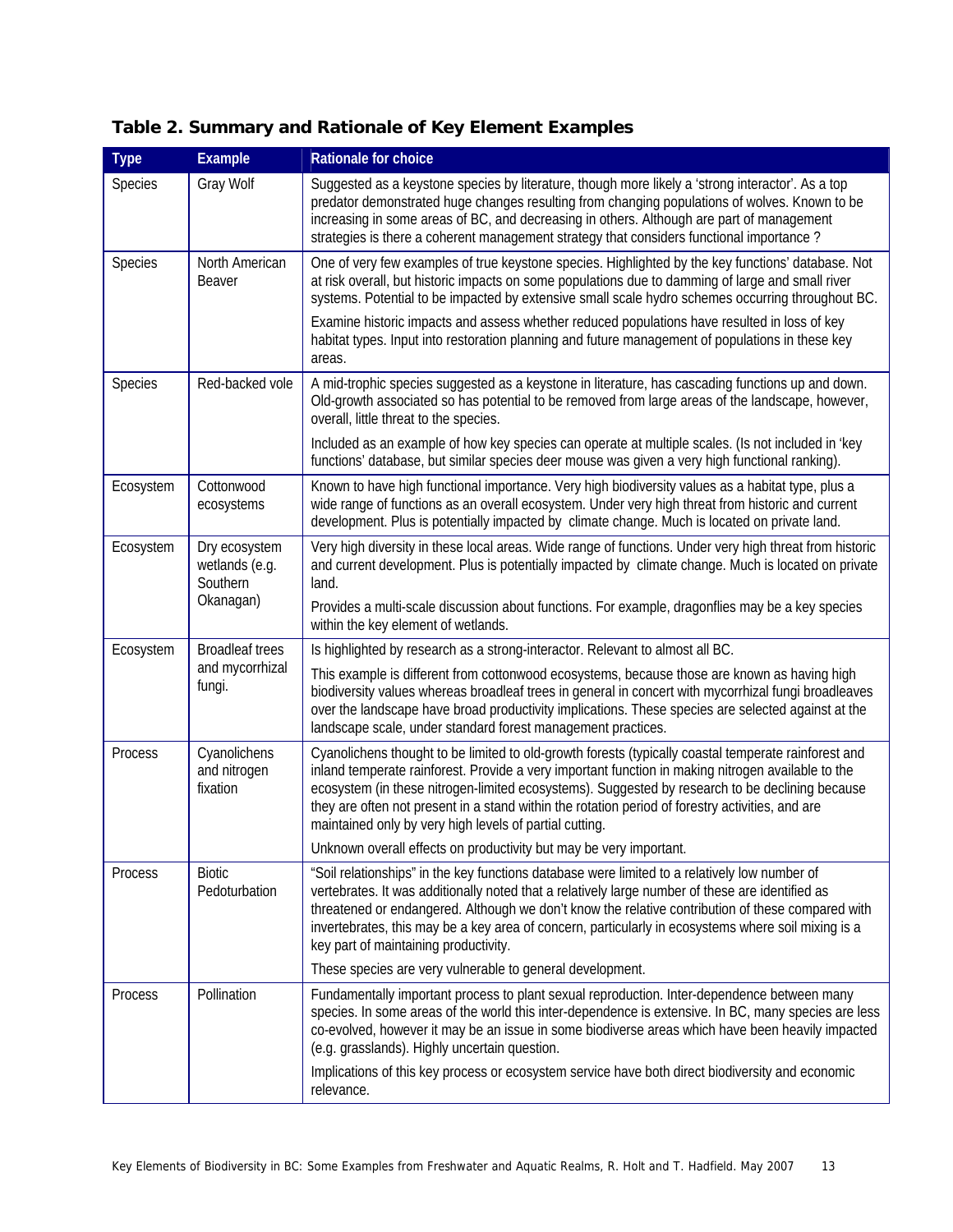| <b>Type</b> | <b>Example</b>                                | Rationale for choice                                                                                                                                                                                                                                                                                                                                                                                                                                                                                                                                                                 |
|-------------|-----------------------------------------------|--------------------------------------------------------------------------------------------------------------------------------------------------------------------------------------------------------------------------------------------------------------------------------------------------------------------------------------------------------------------------------------------------------------------------------------------------------------------------------------------------------------------------------------------------------------------------------------|
| Species     | Anadromous<br>salmonids                       | Anadromous salmon are a group of species with wide-ranging relevance. They have a substantial<br>influence on both terrestrial and aquatic species' abundance and distribution at multiple spatial and<br>temporal scales. Important influence on nutrient status in freshwater systems.                                                                                                                                                                                                                                                                                             |
| Species     | Kokanee                                       | Kokanee are a native non-anadromous species. They are important in many coastal and inland<br>lakes, are sensitive to change and have a high degree of influence on abundance and distribution of<br>many terrestrial and aquatic species.                                                                                                                                                                                                                                                                                                                                           |
| Ecosystem   | River floodplains                             | Many aquatic species in BC are adapted to the seasonal flood dynamics that occur on river<br>floodplains and make extensive use of these habitats. Seasonal flood dynamics are believed to<br>enhance biological productivity and maintain diversity in many river systems. Floodplains provide<br>important nutrients and habitat for aquatic and terrestrial species.                                                                                                                                                                                                              |
| Ecosystem   | Lake - tributary<br>confluences               | Lake - tributary confluences provide high productivity habitats for a wide range of aquatic and<br>terrestrial species and are high productivity hot spots within lakes.                                                                                                                                                                                                                                                                                                                                                                                                             |
| Ecosystem   | Estuaries                                     | Estuaries have high intrinsic productivity and provide key refuge habitat for critical life stages of<br>many fish and invertebrates. This productivity is heavily exploited by aquatic and terrestrial species.                                                                                                                                                                                                                                                                                                                                                                     |
| Process     | Flow regime in<br>rivers                      | Flow regime has a direct effect on habitat availability in streams, habitat quality, and additional direct<br>and indirect effects on physical and biological processes. Abundance and distribution of fish and<br>other organism is directly related to many habitat variables associated with flow regime.                                                                                                                                                                                                                                                                         |
| Process     | Lake levels                                   | Emergent and submerged aquatic macrophytes are the dominant structural component of littoral<br>habitats. They provide food and shelter for a wide variety of invertebrates, fish and wildlife.<br>Fluctuating water levels are considered the most important factor determining vegetation patterns on<br>lake shores.                                                                                                                                                                                                                                                              |
| Process     | Groundwater-<br>Surface Water<br>Interactions | In most areas of BC there is a strong interaction between surface flows and groundwater resources.<br>Groundwater release to surface water forms most of the base flow for many streams through periods<br>of no precipitation, or during winter when precipitation is locked up as snow or ice. This base flow is<br>of extreme importance to organisms such as fish, as it is often changes in base flow that have direct<br>effects on fish fauna. Nutrients released to surface waters from the hyporheic zone are known to<br>influence surface water quality and productivity. |

# **1.7. ADDITIONAL KEY ELEMENTS ALREADY UNDER MANAGEMENT FOCUS IN BC**

As outlined in the framework section, we suggest that both coarse filter type foundation elements as well as the more typically used keystone elements are relevant to the concept of 'key elements'. Combining these ideas with the level of threat to those elements provides an approach to prioritising key elements for conservation planning.

However, additional direction was given from the contract manager that elements which are already the focus of management attention in BC should not be highlighted in this project. Taking that into account there are a number of broad key elements which we do not discuss, in particular:

- Species: salmon stocks (i.e. genetic variability), primary cavity nesters;
- Habitats: coarse filter habitats such as old growth forests, ungulate winter range; wildlife trees, coarse woody debris, endemic / listed species' hotspots;
- **Processes: fire, climate change.**

Each of these would likely meet the criteria of very high importance key elements, since they each are generally relevant to a wide diversity of ecosystems, have large cascading impacts and are all significantly changed from natural levels due to land management approaches.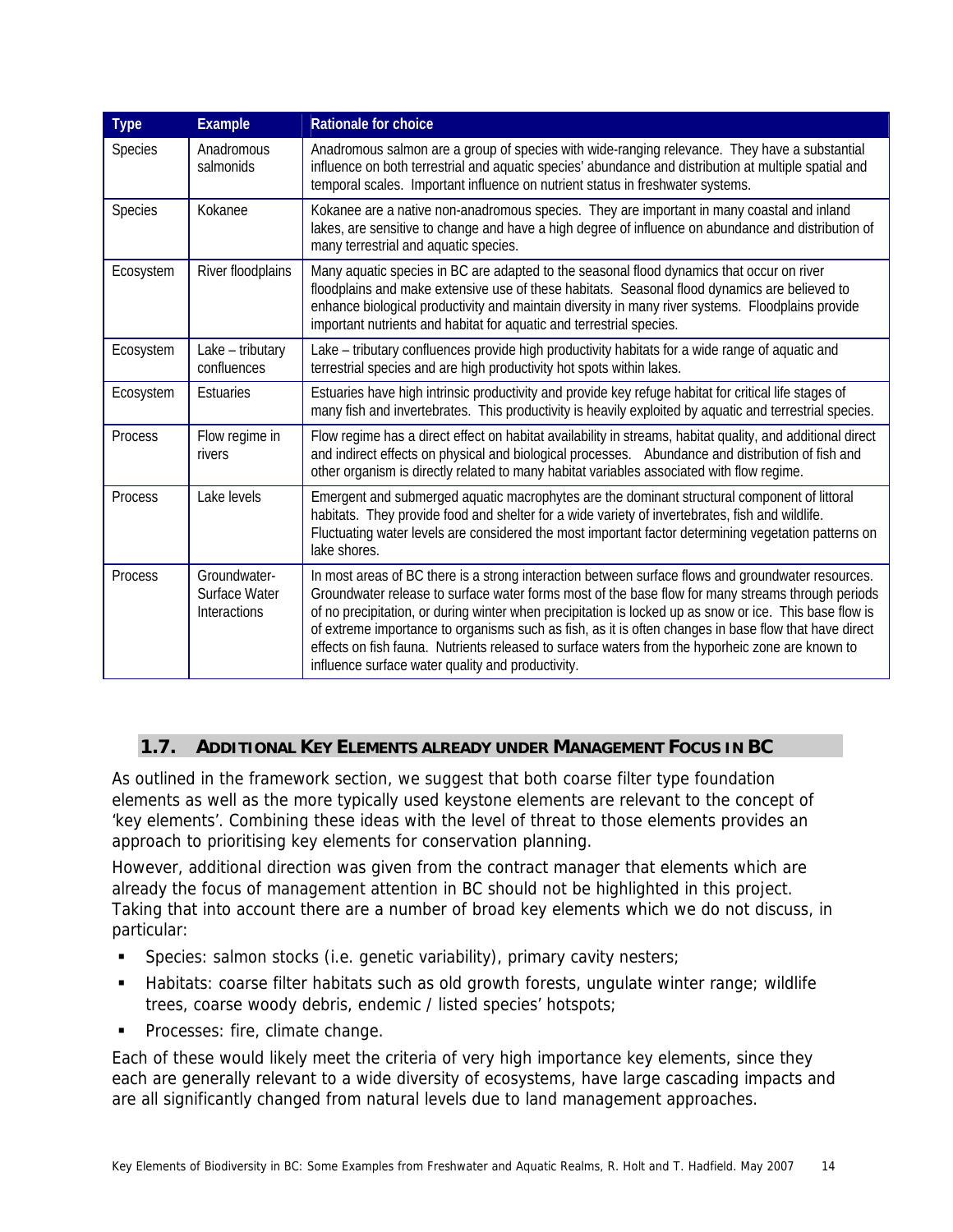In addition, we believe there are a number of 'key elements' in a broader description – especially relating to process that deserve a mention, in particular climate change which represents a key challenge in managing aquatic habitat and fauna. Scientific data clearly indicate that the climate is changing and animal and plant distributions are responding to these changes (Parmesan and Yohe 2003). There are strong indications of changes in physical parameters of BC freshwater bodies. River temperatures and streamflow patterns have changed in response to global climate change and this trend is expected to continue (Leith and Whitfield 1998; Morrison et al. 2002). Freezing and thawing patterns on BC lakes have changed throughout the province over the last few decades (BC Ministry of Environment 2006). Continued climate change is expected to have severe impacts on fish abundance and distribution in BC through effects on precipitation, streamflow, water temperatures, and range changes in native and non-native species (e.g., Welch et al. 1998; Fayram and Sibley 2000; Stefan et al. 2001). Given these general predictions, how society as a whole should focus its efforts to maintain healthy aquatic habitats in BC is a question deserving of significant attention.

# **Section 2. RESULTS – EXAMPLE KEY ELEMENTS**

# **2.1. KEY TERRESTRIAL SPECIES: GRAY WOLF (CANIS LUPUS)**

### **WHY IS THIS SPECIES IMPORTANT?**

#### Functional role:

This species, as a top predator, has the potential to directly limit prey populations, and as a result, create a cascade of additional effects. Population status varies with the area of the province – some areas have declining natural populations whereas other areas have increasing populations due to changes in prey abundance and distribution. Both population increases and decreases are therefore of interest in terms of potential functional response:

- As a top predator, the species has the potential to regulate prey communities, and changes in wolf populations are known to result in cascading changes in both prey population densities, prey community diversity and cascading impacts through vegetation distribution and abundance (see below). Because the species tends to live socially (and so relatively large numbers can be present in specific location) combined with relatively high reproductive rates, they have the ability to increase rapidly in an area and so have a significant and rapid impact on the rest of the community.
- Evidence for a functional role of wolves is available from large-scale natural experiments, combined with specific experiments (such as plots / exclosures) where wolves have been removed (typically by hunting pressure rather than habitat loss) and / or reintroduced. A case study of these effects is available from the US in areas such as Yellowstone where wolves have been extirpated and then reintroduced. It is hypothesised there that the removal of wolves from the landscape, which occurred somewhere around 1925, combined with lack of hunting for large ungulates within the National Park, resulted in significant landscape simplification. Effects include significant loss of habitats such as riparian ecosystems due to over-browsing, and the loss of aspen from the forest canopy (Ripple and Larsen 2000). Behavioural changes in foraging patterns by elk under varying predation pressure resulted in increased aspen regeneration and growth in high-use wolf areas. Similar effects were shown for cottonwood ecosystems: areas with high predation risk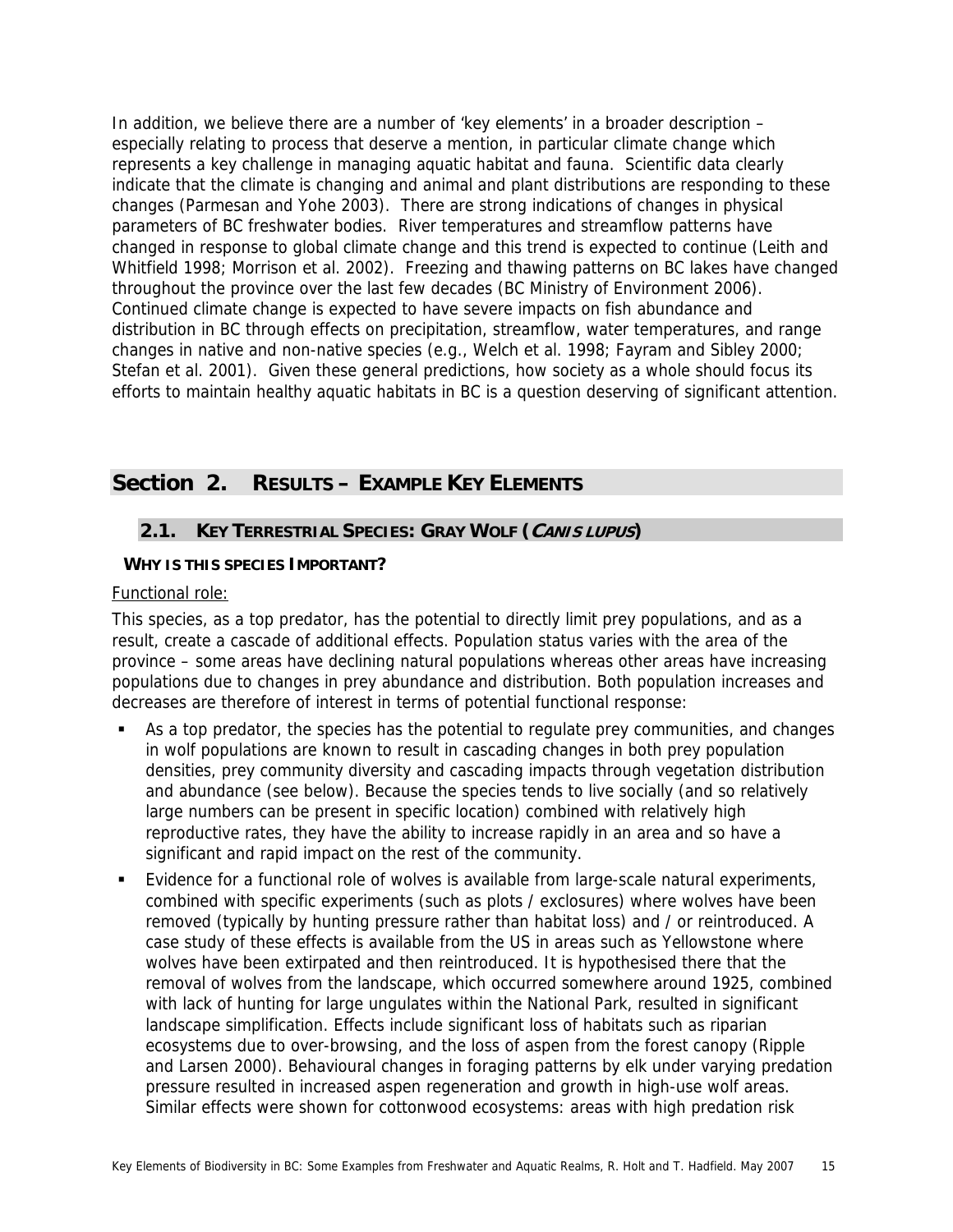(measured by visibility and escape possibilities) showed a release of cottonwood regeneration over the short period of 5 years after wolf reintroduction (Ripple et al. 2003).

- **Ecosystem engineers such as beaver were also negatively influenced from the loss of** riparian habitats, resulting in extensive landscape alteration from their natural state. It is difficult to identify the exact linkages between wolves, hunting and also climate change and fire suppression but there appears to be good evidence that the loss of wolves is at least partly responsible for these changes (Singer et al. 2001).
- The potential cascading effects of changes in ungulate populations have also been considered. Indirect effects on nutrient cycling, net primary production and disturbance regimes have all been hypothesised (Hobbs 1996). Ungulates can result in changes in litter availability and quality, affecting nitrogen mineralisation, plus they can add significant nitrogen to the soils directly. These effects can also cascade through the ecosystem resulting in changes to the composition of plant community indirectly (rather than directly through grazing). Influences on fire regimes are possible by changes in fuel loading with reduced fire impacts in forested ecosystems and increased potential for crown fires in grassland ecosystems (Hobbs 1996).
- In a similar study, the combined loss of grizzly bears and wolves from Yellowstone are attributed as the cause of a cascade of impacts, including the increase in moose and other ungulates, significant alteration of riparian habitats caused by herbivory and coincident reduction of avid neotropical migrants in the impacted willow communities. Avian species richness and nesting density varied inversely with moose abundance, and two riparian specialists were not found in areas with particularly high moose densities. This study is shown as evidence of top-down control (i.e. wolf-control) in this ecosystem. These cascading effects are known in general to affect bird and other species diversity, since habitat structure is known to be one of the best determinants of diversity (Wiens 1989).

### Functional exclusivity:

In communities where there is an intact predator/ prey community a number other large predators have the potential to influence prey species populations (e.g. grizzly bears, black bears, wolverines, cougar). The debate about the extent to which any of these species really regulates populations as a single species, or in concert with other species, or the extent to which compensatory mortality is active, remains. However, in many natural systems it does appear that wolves can limit ungulate populations, though often this is in concert with effects from other predators and difficult to distinguish the exact sources of mortality and compensatory mortality.

#### Status and potential for future change:

Across the broad continent of North America, wolves historically existed from the Arctic south to Mexico. Within 300 years of European colonisation they had been essentially extirpated across the entire United States and Mexico, with healthy self-sustaining populations remaining only in Canada.

Within BC, wolf population status varies with different areas of the province. Wolves have been extirpated or are declining in many southern regions with higher human population densities. Relatively stable populations exist in many more northern regions where land use changes are relatively minor (e.g. the populations within the north eastern Muskwa-Kechika). Other areas are experiencing local increases as formerly continuous forest cover is replaced by younger stands, which results in an associated increase of prey species and appears to allow expansion of wolves' local ranges.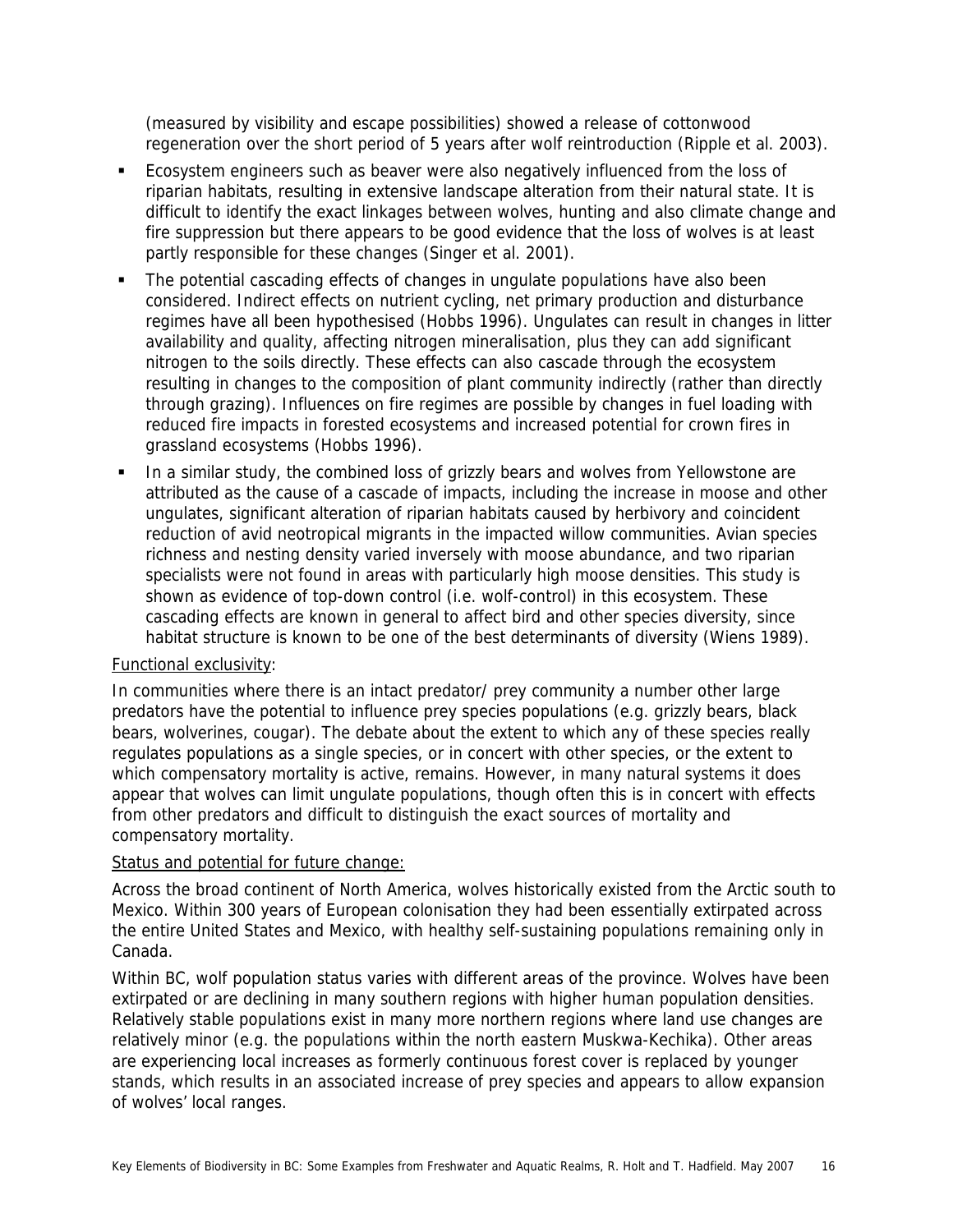Overall, Gray wolves are generally not considered a species of conservation concern in BC (they are yellow-listed). However, their extensive extirpation from the vast majority of their historic range in North America, should be a red-flag for management and development in BC. Wolf populations in BC are in flux, and are under the influence of a range of different pressures, including land use changes creating habitat for prey species in formerly unsuitable habitat, hunting to manage prey densities at human-value determined levels, and the combined effects of hunting and poaching.

### Relevance to BC:

Historically the gray wolf had one of the broadest ranges world-wide of any mammal and was distributed across North America and most of Eurasia. In BC, gray wolves are distributed throughout all the forested regions of BC. AN estimated total population size is given at 7500 animals (MoE 1998). Local population trends vary in different parts of the province. The effects of this species are broadly applicable throughout the ecosystems of BC, with gaps in their range only the very south and south west of the province.

### **CONSEQUENCE OF CHANGE OR LOSS**

This species is proposed as a key element because of its potential functional importance in many ecosystems across BC. Local increases (such as in southern BC), following primary prey population increases have the potential to cause extirpation of red-listed mountain caribou herds (e.g. Bergerud 1998). Alternatively, local decreases in other areas (e.g. on the coast or in northern BC) have the potential to radically alter prey densities and ultimately result in landscape simplification as a result of over-grazing by 'released' populations of ungulates.

### **MANAGEMENT FOR A HEALTHY ELEMENT**

Wolves in BC are the focus of a significant research and management efforts at this time. Localised monitoring of populations occurs, typically when there is a management focus (e.g. mountain caribou concerns, or managing for hunting prey species). However, the specific management goals for wolf populations should be considered within the realm of their functional role in different communities.

The Kuskwa-Kechika area of northeastern BC is the largest wilderness area in the rocky mountains. This area is world-renowned for having a completely intact predator-prey ecosystem and as such, wolves in this area are an important element of a unique ecosystem.

# **UNCERTAINTIES AND DATA GAPS**

We note that in this example, a relatively common large predator is identified as having a potentially large functional role. The specific outcomes resulting from either significant population declines, or increases, will vary with the specific ecological context. This role could likely be ascribed to other large predators, such as grizzly bears, however we chose gray wolves as the focus because of their high biomass and their management status which seems to focus on them often as a 'pest' species to manipulate in order to obtain some kind of desired outcome in some other species. The effects of isolated management strategies that focus on an outcome for a prey species may fail to adequately incorporate the functional role played by wolves in the different ecosystems of BC.

#### **REFERENCES**

Berger, J., P. B. Stacey, L. Bellis, and M. P. Johnson. 2001. A mammalian predator-prey imbalance: Grizzly bear and wolf extinction affect avian neotropical migrants. Ecological Applications 11:947-960.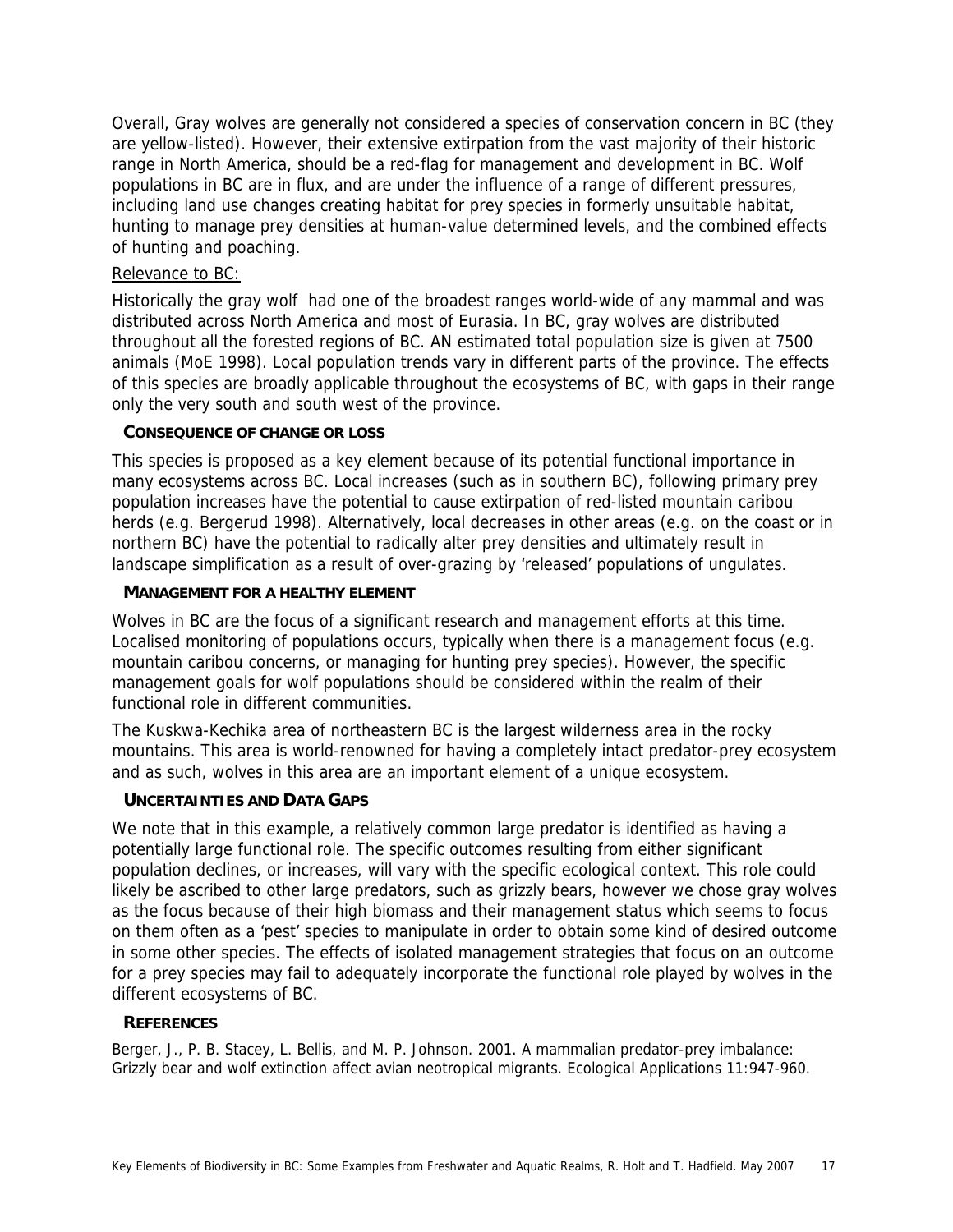Bergerud, A. T., & J. P. Elliot, (1986). Dynamics of caribou and wolves in northern British Columbia. *Can.* J. Zool., 64, 1515-1529.

Bergerud, A.T. and J.P.Elliott. 1998. Wolf predation in a multiple-ungulate system in northern British Columbia. Can. J. Zool. 76: 1551 – 1569.

Hobbs, N. T. 1996. Modification of ecosystems by ungulates. Journal Of Wildlife Management 60:695- 713.

Hoffos, R. (1987). Wolf management in British Columbia: The public controversy. British Columbia Ministry of Environment and Parks, Wildlife Branch. Wildlife Bull. B-52.

Ripple, W. J., and R. L. Beschta. 2003. Wolf reintroduction, predation risk, and cottonwood recovery in Yellowstone National Park. Forest Ecology And Management 184:299-313

Ripple, W. J., E. J. Larsen, R. A. Renkin, and D. W. Smith. 2001. Trophic cascades among wolves, elk and aspen on Yellowstone National Park's northern range. Biological Conservation 102:227-234.

## **2.2. KEY TERRESTRIAL SPECIES: NORTH AMERICAN BEAVER**

#### **WHY IS THIS SPECIES IMPORTANT?**

The North American Beaver (*Castor canadensis*), above practically all others, is the most widely cited as an actual 'keystone' species in the scientific and popular literature. Using the systematic approach of examining function within the 'key functions' database for the Columbia Basin (Pandion 2001) it is the only vertebrate species which has the function of impounding water (see Section 1.6), and has been shown experimentally through large-scale removal experiments to act as a true keystone species in wetland / terrestrial interface communities. As a result of this action, the beaver effectively changes the course of succession, and has vast influence on ecosystems, species and habitats.

Functional Role: this rodent is unique in its ability to chew down significant numbers of trees and shrubs, and use them not only as a food source but in engineering dam construction which can flood or maintaining flooding in significant areas.

Impoundment by beavers can create wetlands and wet meadows. Beaver dams represent the only biotic method of establishing such wetland areas. There are then the many cascading impacts of wetland creation – habitat created for other species which may help to maintain the wetland (e.g. reeds/ rushes), flooding and killing standing trees which provide habitat for many cavity-nesting species and foragers.

In the longer term, as wetlands silt up highly productive meadows can form which ultimately become highly productive riparian habitat. The process of damming also has hydrologic implications including reducing channel scouring, reducing erosion locally, changing sediment loading downstream, changing flow regimes downstream. The influence of beaver dams on the water table also recharges groundwater levels, and can create cold springs resulting in better conditions for cold water fish species such as trout.

In the 'key ecological functions' database for the Columbia Basin, the beaver has a large number of relationships (Table X), one of which is exclusive (7 and 7.1), and others which only 3 species are noted as contributing to (e.g. 8 – to create standing dead trees).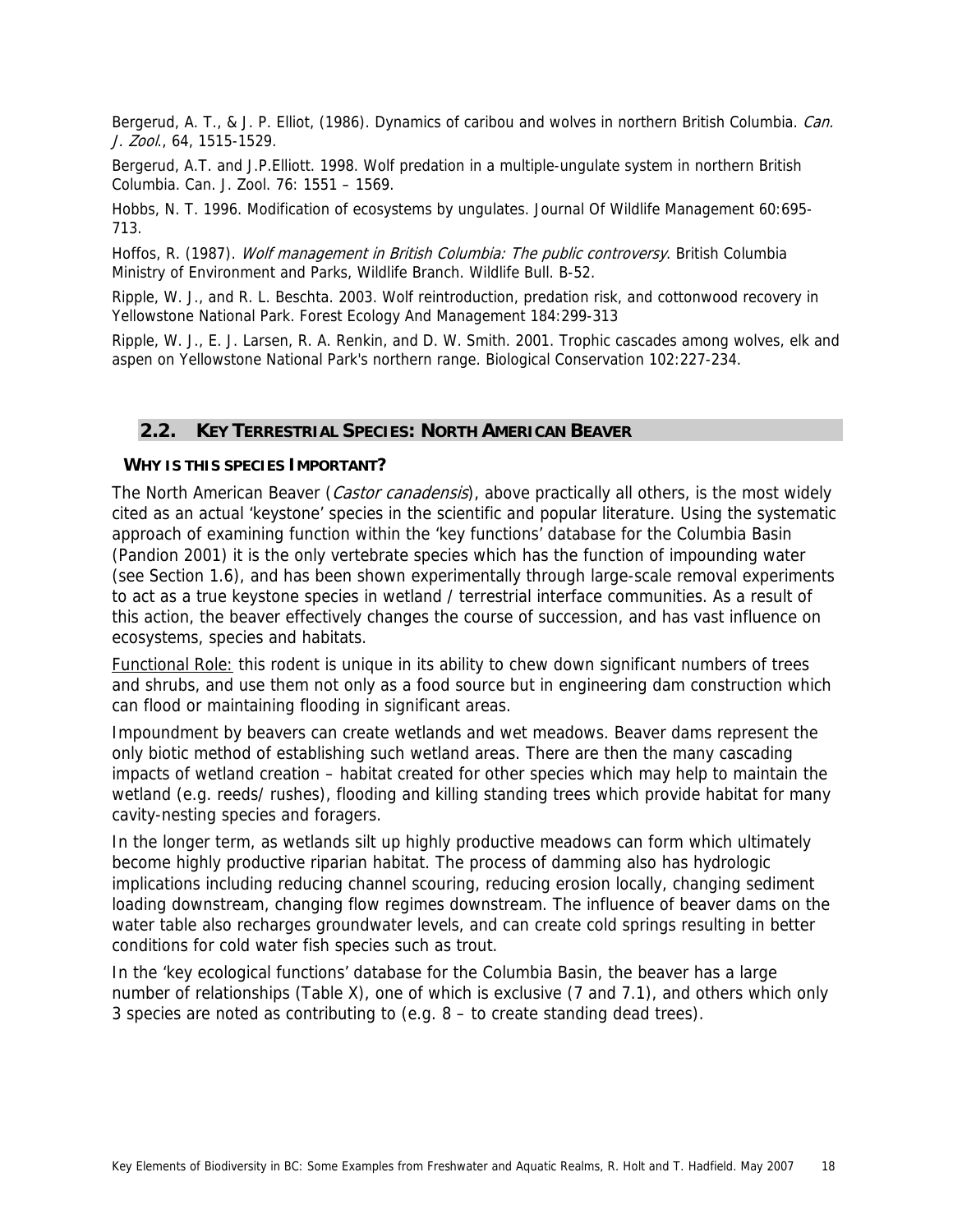| Table 3. Functional roles of the beaver. Only this species has the role outlined in |
|-------------------------------------------------------------------------------------|
| number 7.1 - impounds water. From Columbia Basin functional dataset based           |
| on Marcot (Undated).                                                                |

| Code          | <b>Functional Role</b>                                                        |
|---------------|-------------------------------------------------------------------------------|
|               | Trophic relationships                                                         |
| 1.1           | heterotrophic consumer                                                        |
| 1.1.1         | primary consumer (herbivore) (also see below under Herbivory)                 |
| 1.1.1.1       | foliovore (leaf-eater)                                                        |
| 1.1.1.11      | aquatic herbivore                                                             |
| 1.1.1.13      | bark/cambium/bole feeder                                                      |
| 1.1.1.3       | browser (leaf, stem eater)                                                    |
| 1.2           | prey relationships                                                            |
| 1.2.1         | prey for secondary or tertiary consumer (primary or secondary predator)       |
| $\frac{2}{3}$ | aids in physical transfer of substances for nutrient cycling (C,N,P, etc.)    |
|               | organismal relationships                                                      |
| 3.11          | primary burrow excavator (fossorial or underground burrows)                   |
| 3.11.1        | creates large burrows (rabbit-sized or larger)                                |
| 3.13          | creates runways (possibly used by other species)                              |
| 3.6           | primary creation of structures (possibly used by other organisms)             |
| 3.6.3         | aquatic structures                                                            |
|               | carrier, transmitter, or reservoir of vertebrate diseases                     |
| 4.1           | diseases that affect humans                                                   |
| 5             | soil relationships                                                            |
| 5.1           | physically affects (improves) soil structure, aeration (typically by digging) |
|               | water relationships                                                           |
| 7.1           | impounds water by creating diversions or dams                                 |
| 8             | vegetation structure and composition relationships                            |
| 8.1           | creates standing dead trees (snags)                                           |

Research into the small-scale effects of the beaver has suggested functional influence down to very small scales, including the hypothesis that beaver herbivory on cottonwood has direct influences on a leaf-galling sawfly, which itself is proposed as a lower level keystone species (Bailey and Whitham 2006).

# Functional Exclusivity:

As outlined in Table 3 above, this species is the only one that is highlighted as impounding water by creating diversions and dams. It therefore has a unique role and either removal or addition of a population in particular area will often have profound changes in habitat types available in an area.

#### Status and potential for future change:

Across continental North America the range of the beaver is considerably smaller today than historically, and the species has been extirpated from many regions.

In BC, this species is not considered at risk however the habitat of the beaver - wetlands and free-flowing rivers - have been extensively impacted throughout lower elevations particularly in the south and southwest of BC. Hydroelectric impoundment, rural and agricultural development have all impacted historic habitat and local populations have likely been extensively impacted in these areas. In addition, there are many anecdotal cases where local changes to beaver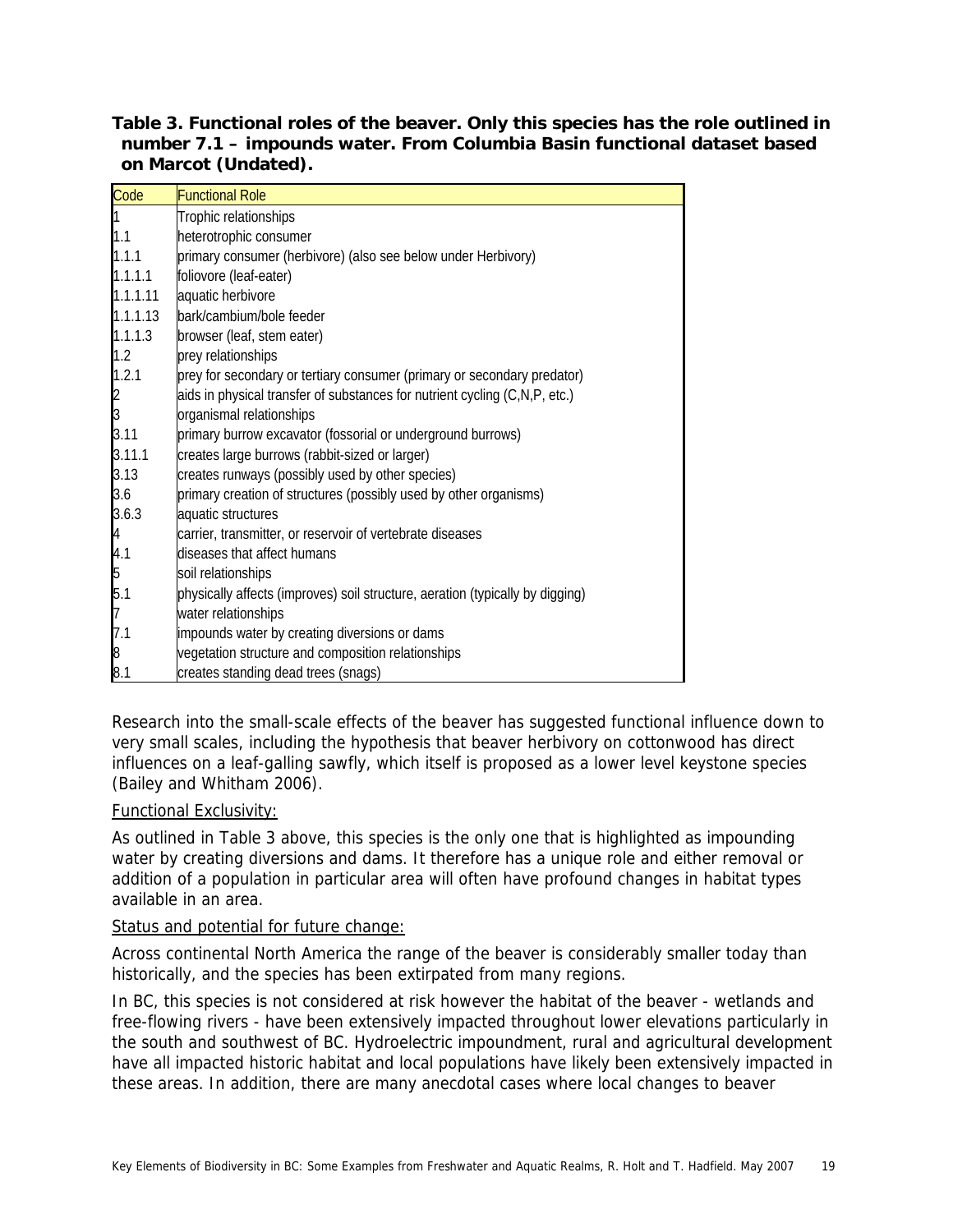populations are observed, either through loss due to local hunting or where habitat changes have resulted in local extirpation.

In addition, BC is currently undergoing a massive development of small and medium sized creek systems for small-scale hydro projects. The potential impact on beavers and their associated habitats is unknown and unmonitored to date.

### **CONSEQUENCE OF CHANGE OR LOSS**

Removing the beaver locally often results in loss of beaver dams in the short-time (unless they have been established for significant periods and are now maintained naturally) and subsequent loss of standing water, removal of habitat for the associated aquatic and terrestrial species, and significant changes in downstream hydrology.

This process will influence habitat availability for a large number of other animals, including terrestrial species (birds /mammals / amphibians) and many aquatic species.

Note that on Haida Gwaii, the introduction of the non-native beaver is also causing significant habitat degradation, to the extent that water flow has been reversed across some areas of Graham Island in the Queen Charlotte Lowlands. This negative aspect of introduced beavers is not discussed further here, but remains a reason for classifying them as a key element.

#### **MANAGEMENT FOR A HEALTHY ELEMENT**

Under natural circumstances, beaver populations undergo population fluctuations as food supplies vary within the flooded area, and so populations likely undergo natural fluxes across different parts of the environment. However, there has been a historical lack of appreciation for the value of wetland habitats and beavers themselves are still considered a 'pest' by many landowners and users.

Although we are not suggesting here that beavers overall are at risk in BC, there have been significant historic changes in their abundance and distribution as a result of damming of large and small rivers, plus agricultural development which has filled-in many wetland areas removing potential habitat.

An assessment of areas which have been most affected, and where restoration programs may be appropriate would be beneficial. Some of this work has been undertaken in local areas (e.g. there is an on-going assessment of the effects of dams on habitat types in the Columbia Basin J. Krebs pers. comm.), but this type of work should be undertaken more widely across BC.

Beaver management guidelines have been produced for some regions of BC, specifically for Vancouver Island to guide highways and other public works (MoE 1995). The extent to which these guidelines are followed is unknown (by this author).

It noted by an MoE publication that beavers are 'greatly under harvested' in BC – annual harvests during the 1980s have averaged only 16,000 pelts (MoE undated), which is estimated at 6% of the most recent beaver population estimate of 400,000 – 600,000 animals. Management of beaver populations should take into consideration their local functional importance since in many places they are the primary agent creating wetlands, which themselves are a key habitat.

#### **UNCERTAINTIES AND DATA GAPS**

 Undertake assessment of key areas to focus restoration attempts, including low elevation areas impacted by large dam developments, where historic wetland complexes have been lost, plus areas with significant agricultural / rural development where wetland areas have been filled in.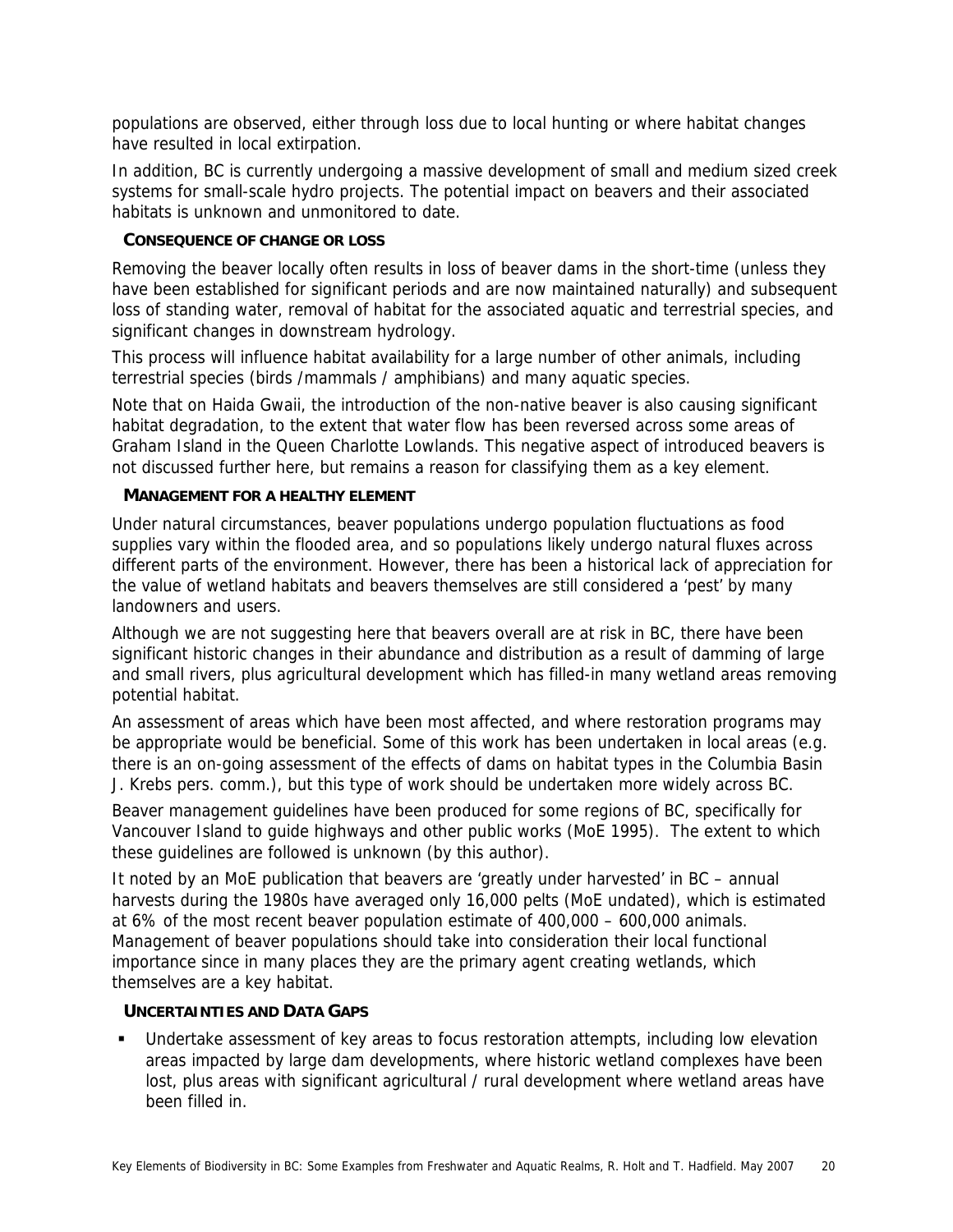Review the extent to which best management practices effectively maintain functional beaver populations. Work with private landowners in key areas (including compensation programs).

## **REFERENCES**

Bailey, J.K. and T.G. Whitham. 2006. Interactions between cottonwood and beavers positively affect sawfly abundance. Ecological entomology: 31: 294-297.

Ministry of Environment. 1995. Beaver management guidelines.

MoE. Undated. Beaver Management Guidelines in British Columbia. Province of BC Wildlife Branch.

- Naiman, R. J., J. M. Melillo, and J. E. Hobbie. 1986. Ecosystem alteration of boreal forest streams by beaver (Castor canadensis). Ecology 67(5):1254-1269.
- Pandion Ecological Research. 2001. Wildlife-Habitat Relationships in the Columbia River Basin: A British Columbia Database for Terrestrial Vertebrate Species. Unpublished Report.
- Pollock, M. M., R. J. Naiman, H. E. Erickson, C. A. Johnstone, J. Pastor, and G. Pinay. 1995. Beaver as engineers: influences on biotic and abiotic characteristics of drainage basins. Pages 117-126 in C.G. Jones and J. H. Lawton, editors. Linking species and ecosystems. Chapman and Hall, New York, New York, USA.

# **2.3. KEY TERRESTRIAL SPECIES: RED-BACKED VOLES**

#### **WHY IS THIS SPECIES IMPORTANT?**

The Southern red-backed vole (*Clethrionomys gapperi*) was chosen as an example 'key element' because it has the potential to functionally influence a wide range of other elements of biodiversity, and has been suggested as a keystone element in forests of BC (Huggard et al. 2000). However, it may not meet the criteria as being under threat because, within its habitat, it is likely secure. At the landscape scale however, loss of old growth forest will cause significant changes in population abundance and distribution of this species. We include it as an example on this basis, because it provides some insight as to the range of potential changes that may occur as coarse filter elements such as old forest are significantly reduced across the landscape.

#### Functional Role:

j

This herbivorous rodent – is suggested as a key element because the species has known multiple functional roles in older forest communities, which include:

- being a significant food source for higher trophic species (including old forest associated medium mammals, plus forest hawks and owls),
- dispersing a significant volume and diversity of fungal species (e.g. more than 23 genera of fungi were identified as eaten by Maser and Maser 1988); these fungi have multiple roles including many being mycorrhizal fungi which increase nutrient availability for plant species symbionts<sup>14</sup>, so maintaining overall productivity, and decay fungi which breakdown coarse woody debris,
- causing aeration of the soil through tunnel digging,

<sup>&</sup>lt;sup>14</sup> mycorrhizal are typically in a symbiotic relationship with rootlets of plants. Has been estimated that 85% of plants depend on mycrrhizal relationships with fungi (Kirk et al. 2001). This relationship may have significant consequences in nutrient poor environments.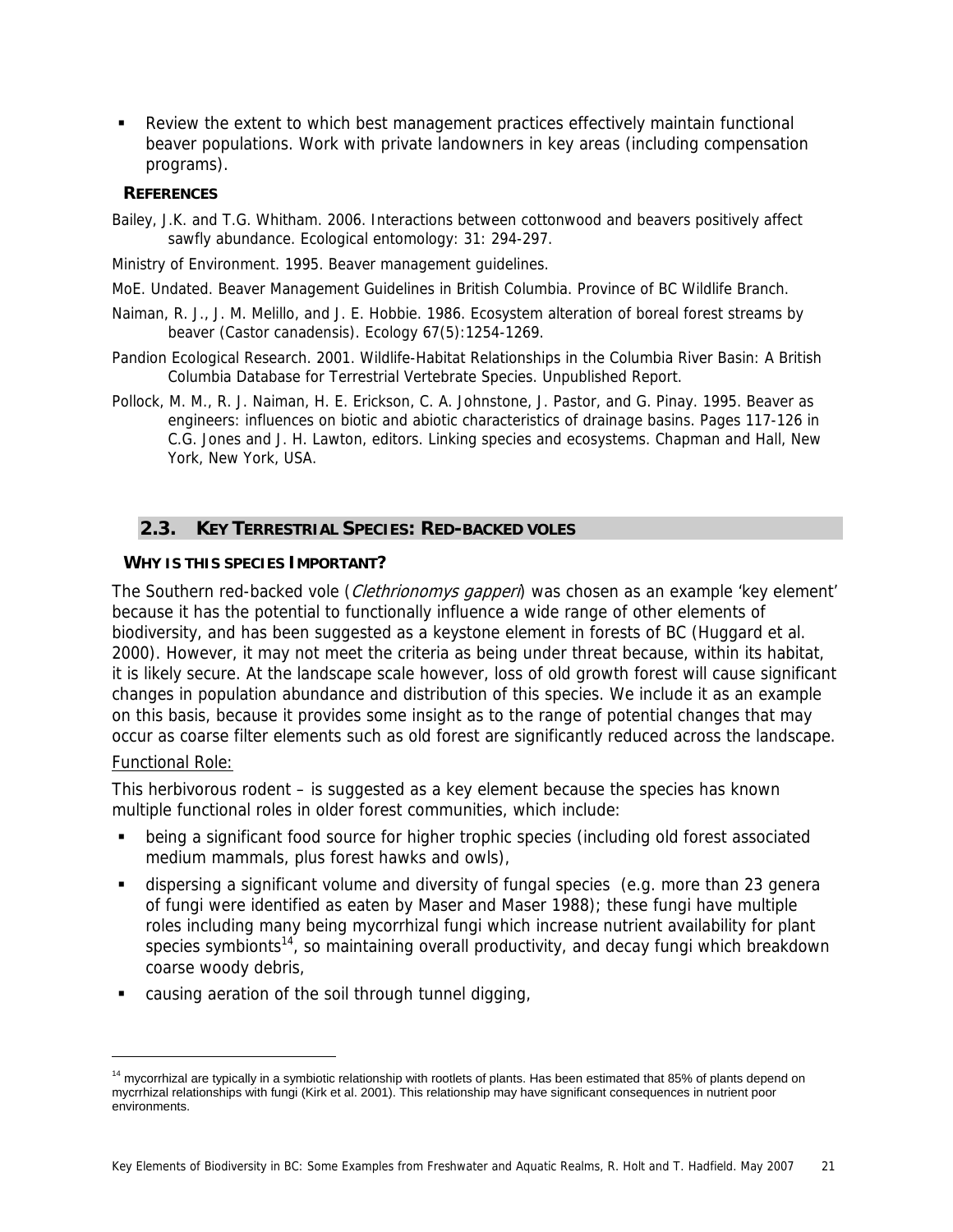at certain population densities can have sufficient influence on local mortality (due to foraging on roots of saplings and small trees) to cause local heterogeneity in the stand, increasing the number of niches available within the stand, and possibly contributing to the overall 'old-growthness' of the stand.

A number of different element of this cascade could be identified as the 'key', for example the fungi themselves, or coarse woody debris could be key elements, but red-backed voles are midway down the trophic level and so they play multiple function roles both up and down through the trophic levels.

## Functional Exclusivity:

The functional exclusivity of this species to the roles outlined above is largely unknown. There are certainly other small mammals that inhabit both old forests and the community may shift to being dominated by peromyscus species in younger forests. The extent to which roles are transferable is unknown.

### Status and potential for future change:

No provincial population status information exists for this species. However, it is primarily associated with old growth and mature forests (Clarkson and Mills 1994; Nordyke and Buskirk 1991), which are being reduced in distribution in many areas of BC. Populations of voles decline significantly with clearcutting, but can be maintained through partial harvest that retains canopy and sufficient brush cover. The potential for landscape level redistribution as a result of significant loss of old forest is therefore likely, particularly in areas with extensive clearcut harvesting. There are potential concerns at two different timescales: locally, as old-growth forest is replaced by young seral forest, and over the long-term as the extent of coarse woody debris over the landscape is reduced in size and abundance. The species is known to be associated with stands that have higher density of large pieces of coarse woody debris, and higher densities of 'truffles' (edible underground fungi; Hayes and Cross 1987).

Overall, at the landscape scale, across the province, loss of old growth forest will be likely to cause significant changes in population abundance and distribution of this species.

#### **CONSEQUENCE OF CHANGE OR LOSS**

As outlined above, the functional significance of the species is extremely varied. The potential changes of losing it from a significant portion of the landbase are therefore also enormous. As outlined below, it is extremely difficult to ascribe the 'driver' in these changes although in this case it is likely the driver is linked to 'old forest' loss. However, potential impacts from landscape level loss of the species include significant reduction in dispersal of fungi, resulting in potential decreases in both decay of coarse woody debris (itself a key element), and nutrient cycling (itself a key process).

The species is distributed through much, if not all of BC, and it is proposed that its loss from a landscape would be most significant

- in large areas with extensive clearcut harvesting, and / or significant loss of understory species after harvest
- in areas of low productivity, where a reduction in mycorrhizal fungi and or decay speed, may have a significant influence on the vegetation community.

#### **MANAGEMENT FOR A HEALTHY ELEMENT**

Coarse filter assessment of availability of old growth is likely the most efficient approach to considering areas where loss of this species may be important. The effects of short rotation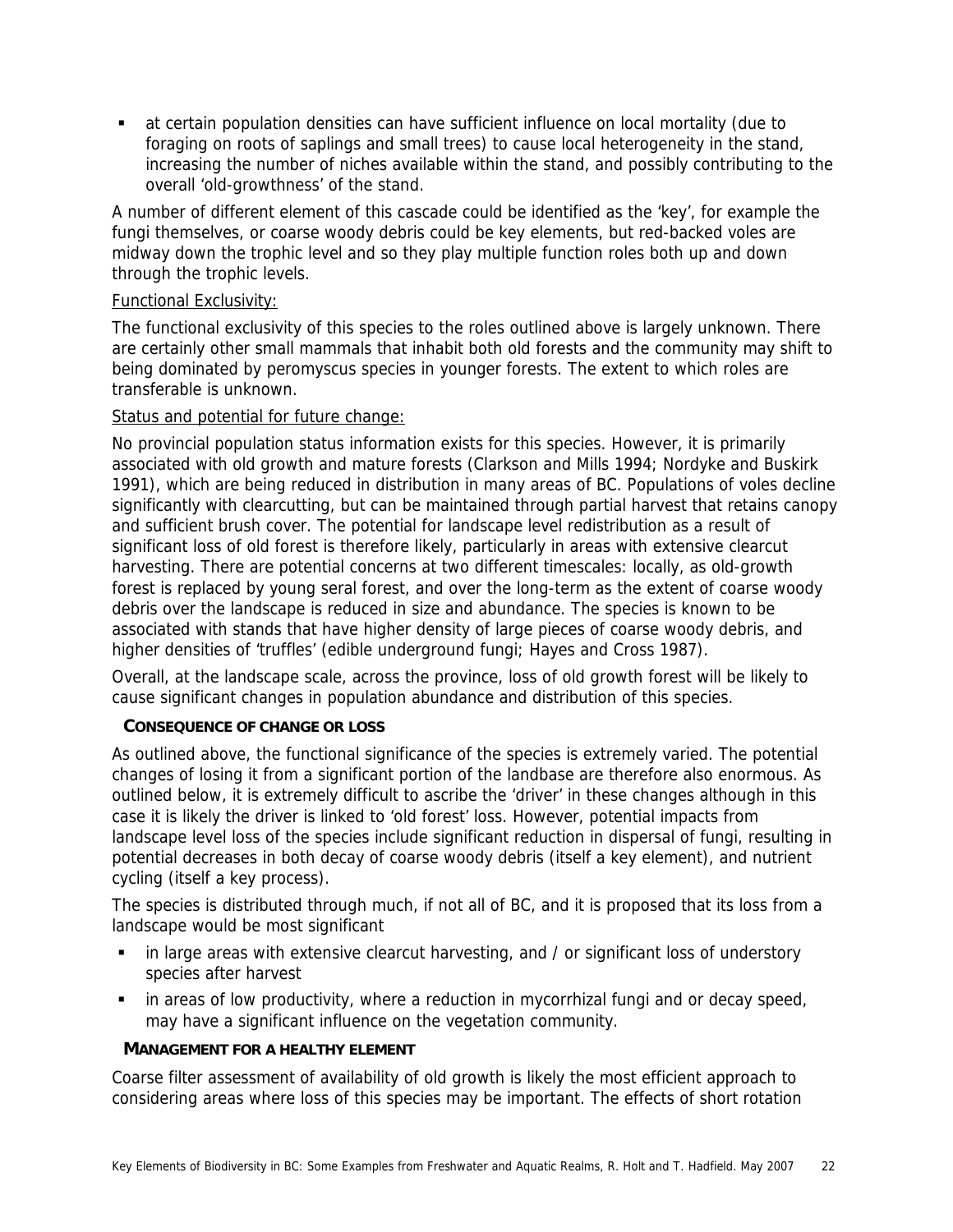forestry will likely result in loss of this species from certain portions of the landbase. The ability of other small mammals to perform the same functions is unknown.

## **UNCERTAINTIES AND DATA GAPS**

There are many uncertainties associated with identifying this species as a key element, including:

- the extent to which its functions are replaced in younger seral stands by other small mammal species.
- the influence of population cycles on function. It is possible that population cycles may reduce the dependence of any particular community to the functions played by the species.
- How loss of coarse woody debris across the landscape, as stands mature into future rotations will influence the ability of older stands to maintain populations of this species (and the associated fungi and other species).

### **REFERENCES**

Clarkson, D. A., and L. S. Mills. 1994. Hypogeous sporocarps in forest remnants and clearcuts in southwest Oregon. Northwest Science 68:259-65.

Hayes, J. P., and S. P. Cross. 1987. Characteristics of logs used by western red-backed voles, Clethrionomys californicus, and deer mice, Peromyscus maniculatus. Canadian Field-Naturalist 101:543- 46.

Huggard, D.J, W. Klenner and A. Vyse. 2000. Identifying and managing fauna sensitive to forest management: examples from the Sicamous Creek and Opax Mountain Silvicultural Systems Sites. In: L.M.Darling (Ed). Proceedings of a Conference on the Biology and Management of Species and Habitats at Risk, Kamloops, BC. Volume 1. Published by MoE and UCC.

Maser, C. and Maser Z. 1988. Mycophagy of red**-**backed voles clethrionomys-californicus and clethrionomys-gapperi. Great basin naturalist. 48(2). 1988. 269-273.

Nordyke, K. A., and S. W. Buskirk. 1991. Southern red-backed vole, Clethrionomys gapperi, populations in relation to stand succession and old-growth character in the central Rocky Mountains. Canadian Field-Naturalist 105:330-34.

# **2.4. KEY TERRESTRIAL HABITATS: COTTONWOOD ECOSYSTEMS**

# **WHY IS THIS HABITAT IMPORTANT?**

Functional Role:

This ecosystem has many functional roles, including:

- providing relatively rare deciduous habitat for a large number of species. The cottonwood tree itself is prone to limb breakage and often creates large natural cavities for nesting. In addition, many primary and second cavity nesting species use the tree for habitat. It has been suggested to be the most important tree species for cavity nesters in British Columbia.
- Cottonwood ecosystems tends to be located adjacent to water bodies (though not always). Because of this position, at the interface of the terrestrial and freshwater aquatic, it often provides habitat for a large diversity of other species, including nesting habitat for species requiring large trees close to water (e.g. great blue herons, bald eagles), many owl species, black bears and other species foraging on salmon streams.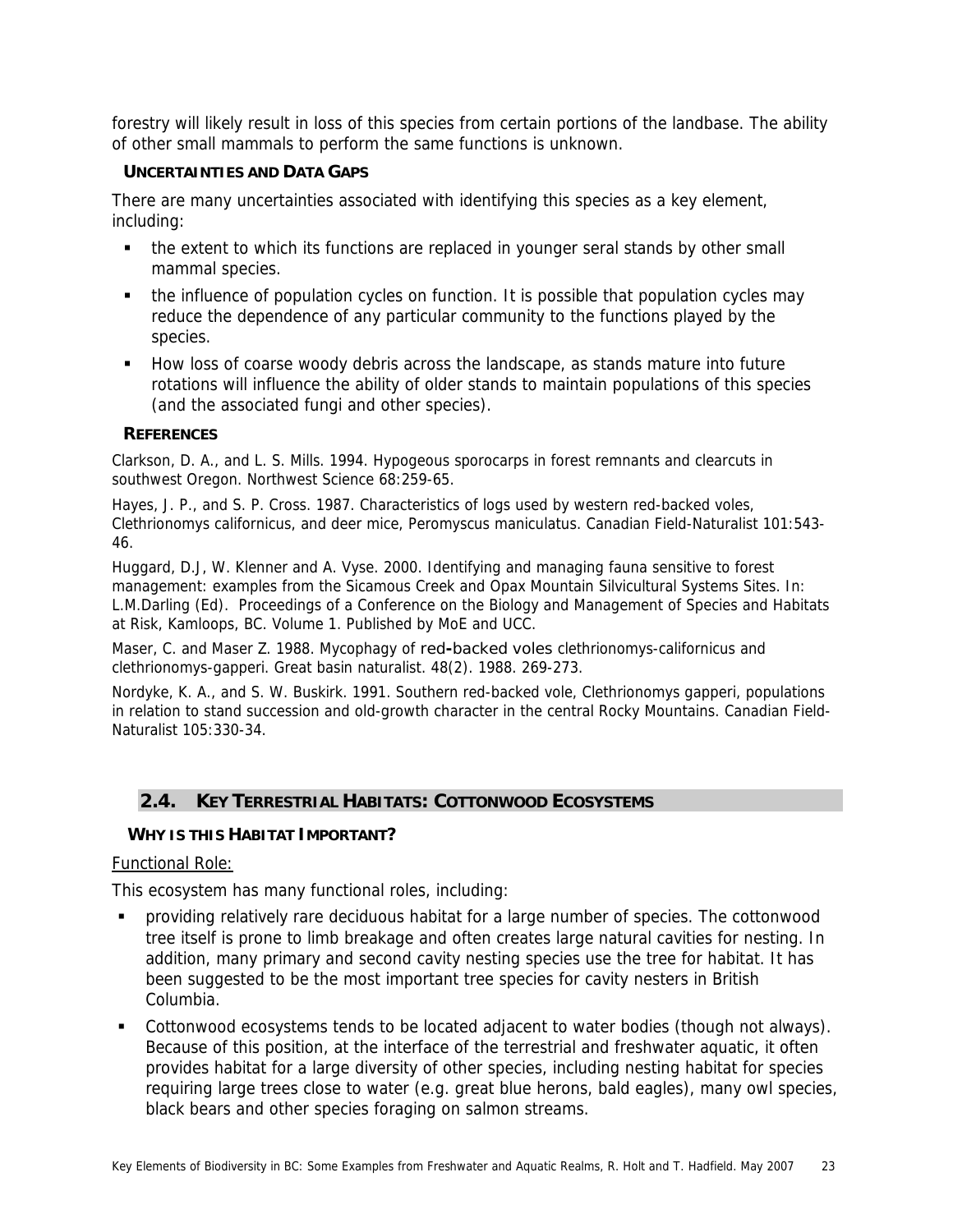- Large size, and relatively short longevity of the species means it likely contributes significantly to riparian functioning, including creating habitat for fish spawning (and other aquatic breeding species) through creates of pools,
- Ecologically it tends to include a diversity of plant communities that have relatively limited distribution across the landbase, including a number of listed plant communities including 10 red-listed and 3 blue-listed plant communities (CDC species explorer) which are associated with a wide diversity of biogeoclimatic subzones and site series that span the province.
- This ecosystem contributes to the structural integrity of streambank / lake shore habitats. In many locations cottonwood ecosystems exist within the flooding zone of streams, rivers and lakes.
- This species (along with trembling aspen) is hypothesised to act as a nutrient pump in forested ecosystems. Nutrients transported by these species into the canopy are released and made available to support other species, such as cyanobacteria found in greater numbers in areas where nutrients are made available from this 'drip zone' effect (Arsenault and Goward 2000). This function in itself has been suggested as rationale to describe cottonwoods and aspen as keystone species in BC.

### Functional Exclusivity:

There are relatively few deciduous trees in BC, and their distribution is relatively limited. Many of the bird species associated with this ecosystem will use other trees as nesting habitat, but cottonwood ecosystems themselves have a very high density of use as a result of the characteristics of the tree itself and its distribution adjacent to water bodies. Groups of aspen in some ecosystems may play a similar role, but are less associated with water. The functional exclusivity of this species is therefore likely quite high.

#### Status and potential for future change:

No specific distribution information is available for this ecosystem. However, cottonwood ecosystems have been identified from a number of reports as being at threat across the province, due a number of different impacts (Holt 2001; Holt et al. 2003). Direct loss of this ecosystem has resulted from damming of rivers which has flooded areas that were historically dominated by cottonwood ecosystems and in some cases this represents a significant impact on the extent of the entire ecosystem (Mackillop 2006 in prep.), plus loss of trees or whole ecosystems through rural or recreational development and agriculture. In addition, regeneration of the species and therefore the ecosystem has been reduced in many areas because of reduced water levels and reduced flooding potential around many lakes (e.g. around the West Arm of Kootenay Lake) since this species regenerates primarily after flooding. Climate change also has the potential to influence the distribution of the species, perhaps through the significant change expected in frequency of low flows and reduction in peak flows (see freshwater section).

#### Relevance in BC:

This tree species occurs throughout much of British Columbia. Its importance as habitat is high across the whole province, though its exact functional role and exclusivity will change in different areas of the province. On the coast some functions can be taken by red alder, and in areas where there are significant stands of birch or aspen, these species may be able to fulfill some functions. However, cottonwood, because of their size remain a very important species across the range of their distribution.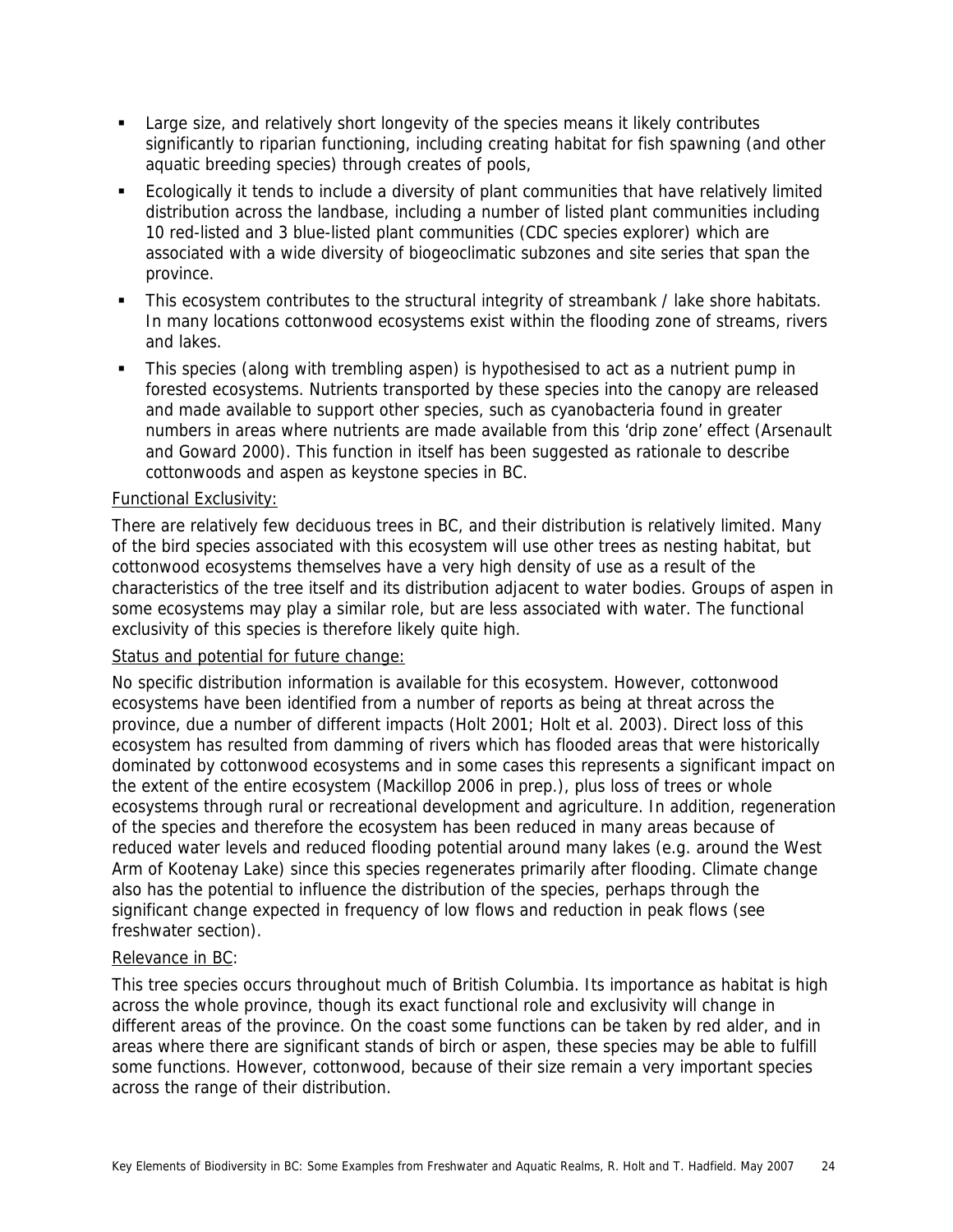#### **CONSEQUENCE OF CHANGE OR LOSS**

Loss of this habitat has the potential to influence the populations of a wide range of species. The habitat was formerly distributed throughout the whole of BC, and as stated above, tends to be associated with riparian zones. Because the replaceability of the ecosystem tends to be low, the expected impact of loss of this ecosystem is likely to be high, and impacts would include:

- **Loss of breeding habitat for a significant number and diversity of species**
- **Loss of already listed plant communities**
- Loss or decline in quality of fish and other aquatic species' breeding habitats
- Loss of structural integrity of hydroriparian zones, resulting in loss of within-stream habitat, bank stability, increased sedimentation etc.

### **MANAGEMENT FOR A HEALTHY ELEMENT**

This species is mapped on forest cover maps, but the distribution of the broader riparian ecosystem is not systematically monitored in BC. However, as inventories are updated (and site series mapping becomes more generally available), it would be possible to monitor the historic impacts on crown land.

However, many cottonwood ecosystems exist on private land, and here there is no consistent mapping and no way to assess trends through time. In some local areas, specific impacts have been monitored (e.g. in the Columbia Basin a project has been underway to quantify the effects of flooding to create dams. This project identifies one of the major impacts to have been loss of cottonwood ecosystems. Mackillop 2006 in prep.).

### **UNCERTAINTIES AND DATA GAPS**

Where it occurs at low elevations, likely a significant area of this ecosystem occurs on private land. In these areas distribution mapping is even weaker than on crown land. In addition, the impacts are likely greater as historically wetter areas are maintained as agricultural land, or developed. No regulations occur to prevent complete loss of these important ecosystems on private land.

Damming of rivers has had a significant negative impact on the distribution of cottonwood ecosystems in BC. In addition, regulation of flooding by dams reduces the wetland ecosystems often associated with cottonwood ecosystems. Although this is generally known, management of water levels rarely incorporates objectives for maintaining ecosystems or other biodiversity values. The overall impacts of damming are therefore generally unquantified and may represent a significant threat to remaining mature cottonwood ecosystems.

Historic losses of this ecosystem have likely been significant (from the variety of sources outlined above). Although some regions have examined the specific losses occurring from individual developments (e.g. specific losses from dams in the Kootenay region; Mackillop 2006), a strategic restoration plan is needed to prioritise the highest biodiversity areas for and areas with highest losses, for restoration.

The ecosystem has the potential to be impacted by climate change, as flow regimes and therefore flooding are reduced (see aquatic section on increased low flows). Although not completely dependent on regeneration under flooded conditions, this species preferentially does regenerate under these conditions. Climate change may therefore exacerbate already marginal conditions for regeneration. An assessment of management options to maintain these ecosystems in highest priority areas is required for the province.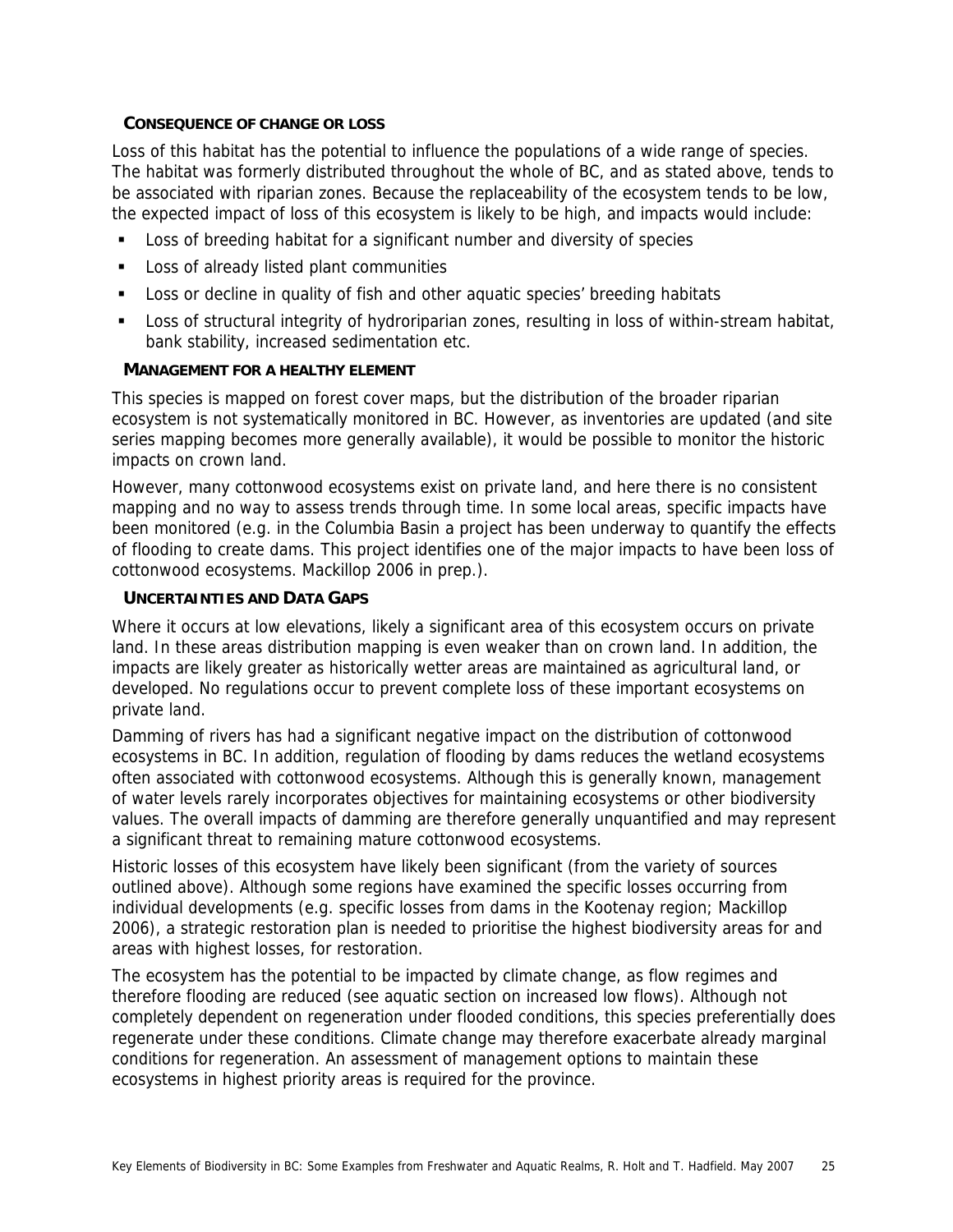#### **REFERENCES**

Arsenault and Goward. 1999. Proc. Biology and Management of Species and Habitats at Risk, Kamloops, B.C. 15-19 Feb.

Holt, R.F. 2001. A strategic ecological restoration assessment (SERA) in the Forest Regions of British Columbia. Summary: Ecological Restoration Priorities by Region. Prepared for Habitat Branch, MoE, funded by Forest Renewal BC. Available at: http://www.veridianecological.ca/links.php

Holt, R.F., G. Utzig, M. Carver and J. Booth. 2003. Biodiversity Conservation in BC: An Assessment of Threats and Gaps. Unpublished Report for Biodiversity Branch, MoE. Available at: http://www.veridianecological.ca/links.php

Jamieson, B., E. Peterson, M. Peterson and I. Parfitt. 2001. The conservation of hardwoods and associated wildlife in the CBPWCP Area in SouthEastern BC.

MacKillop, D.J. et al. 2006. In Prep.

# **2.5. KEY TERRESTRIAL HABITAT/ ECOSYSTEM: WETLANDS15 IN DRY ECOSYSTEMS**

#### **WHY IS THIS HABITAT IMPORTANT?**

#### Functional Role:

Wetlands in general are known to be extremely high in terms of biodiversity values: they provide habitat for both a large species richness and are often associated with a relatively large number of listed species (Gregory et al. 1991; Machmer et al. 2004). In the southern portion of British Columbia (the south Okanagan in particular, but including the southern portion of the Kootenay trench and the East Kootenay trench, plus the lower Fraser valley) they are particularly important because they are situated in dry environments, making the water resource itself and habitat values provided of higher overall importance since the distinction between the habitat and surrounding upland is more pronounced. There are a number of different types of 'wetlands', which have their own unique biodiversity values and issues.

Functionally, wetlands:

-

 Provide habitat (breeding and non-breeding) for a large number of both freshwater aquatic and terrestrial species. Although important in all areas, their importance is amplified in dry environments highlighted here, since water resources are generally limiting. Habitats are both 'terrestrial' and 'aquatic'. On the aquatic / terrestrial interface they provide a high diversity of niches, including habitat such as cottonwood habitats (see key habitat), habitat for terrestrial species such as turtles or many birds which use the water resource but breed on land. Functions of submerged habitat include providing habitat for invertebrate species, providing food / shelter for fish, oxygenating water sources, recycling nutrients and filtering heavy metals. An example of an important invertebrate group that is affected by the removal or degradation of wetlands are dragonflies and damselflies (Odonata). These species inhabit a variety of different types of wetlands (e.g. small lakes and ponds, alkaline lakes, ephemeral ponds, sedge marshes, springs and shallow seeps, and the community composition of Odonata differs in these different habitat types (Cannings et al. undated). Because these species are often the top predator in the invertebrate community, loss of

<sup>&</sup>lt;sup>15</sup> Wetlands are areas where soils are water-saturated for a sufficient length of time such that excess water and resulting low soil oxygen levels are principal determinants of vegetation and soil development. Wetlands will have a relative abundance of hydrophytes in the vegetation community and  $\overline{\ }$  or soils featuring 'hydric' characters. From MaxKenzie and Moran 2004.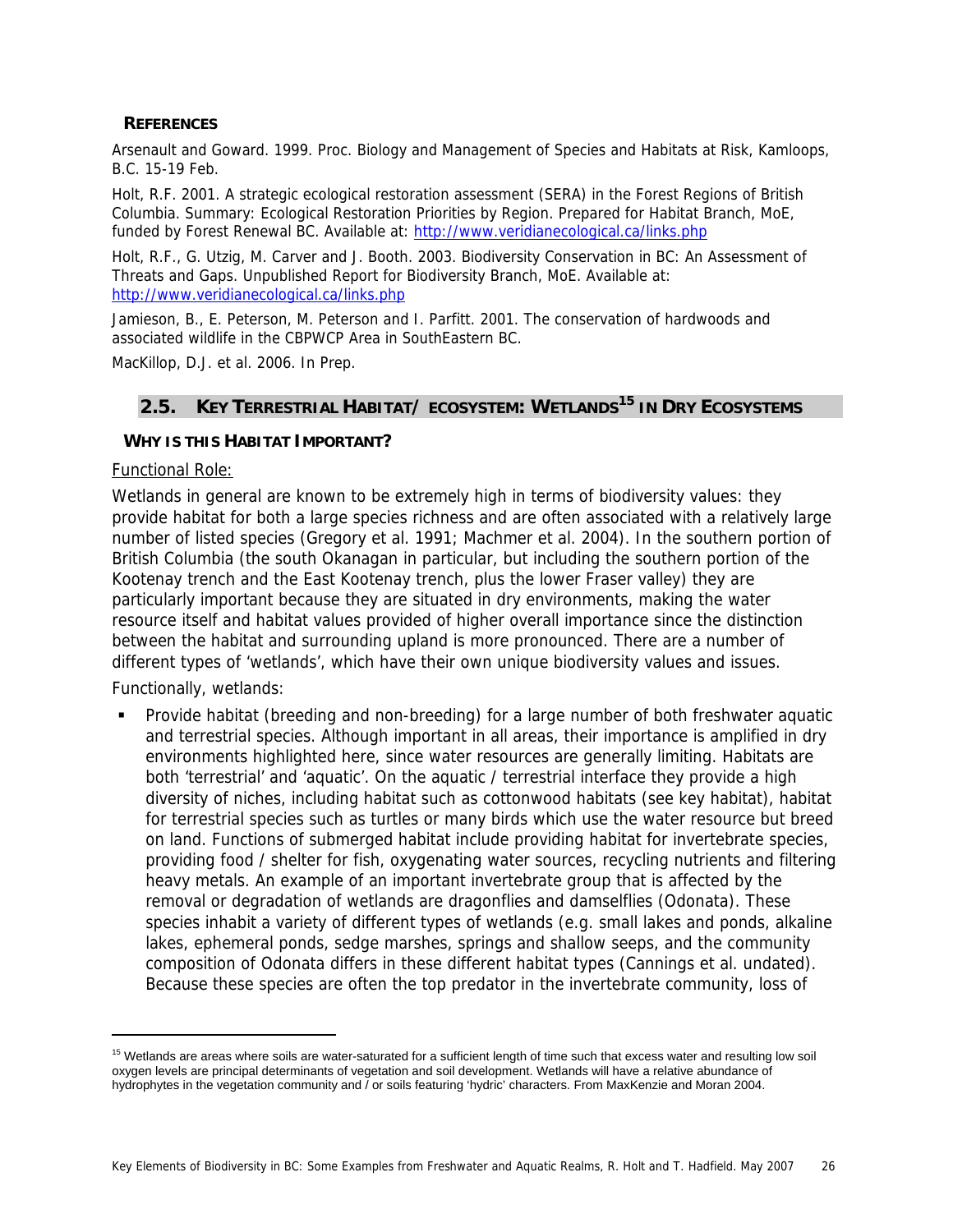some of these species could result in similar cascades to those predicted by loss of large vertebrate predators (e.g. see wolves as key element).

- **Provide habitat for a large number of listed species;**
- **Provides 'stepping stones' for dispersal of many of the species limited to these habitats,** allowing dispersal or colonisation of areas;
- Provide water filtration and storage, providing seasonal sources of water in otherwise water limited environments;
- Reduce soil erosion, and filter sediment or other pollution;
- **Influence nutrient cycling;**
- Undergo succession following hydrologic disturbance that can result in alternative climax communities – these patterns increase habitat diversity at the landscape scale.
- **Provide storage and filtration for water supplies to the broader landscape (for human and** non-human usage).

### Functional Exclusivity:

For many species, wetlands provide the only available breeding habitat, and because they are a generally scarce resource, loss of even a small number of wetlands can significantly impact species diversity and functions.

#### Status and potential for future changes:

Wetlands globally and across Canada are known to be at risk. In Canada, wetland area has decreased by 15% since European settlement (referenced from MacKenzie and Shaw 1999). This is particularly significant since Canada is estimated to hold about 24% of the global distribution of wetlands.

In BC, patterns are similar and there have been and remain many threats to wetland habitats; it has been estimated that 30% of all land developed rurally between 1967 and 1982 was wetland habitat (Sandborn and Penfold 1996). These impacts include agricultural development, hydrologic modification, hydroelectric development, grazing, forestry, urbanisation / rural development, and invasive species (MacKenzie and Shaw 1999). Wetlands have been significantly impacted by development of low elevation private land, and in the southern Okanagan in particular are impacted by the suite of potential threats outlined above.

Climate change will no doubt have an impact on the distribution and functioning of wetland ecosystems, depending on how they are maintained, and their location. The impacts of climate change in these already dry ecosystems may be particularly pronounced.

# Relevance in BC:

Wetlands are of importance ecologically across BC. However, the wetlands associated with the more arid central and southern regions of BC are highlighted here because a) the level of biodiversity values and uniqueness associated with them is very high and b) because the losses in these areas have historically been high and continue today due to extensive rural development in these ecosystems.

#### **CONSEQUENCE OF CHANGE OR LOSS**

Loss of breeding habitat for a high number and diversity of habitat clearly has the potential for significant population consequences for many species, and their associated functional species. An example of the type of cascading impacts that could occur from wetland impacts is loss of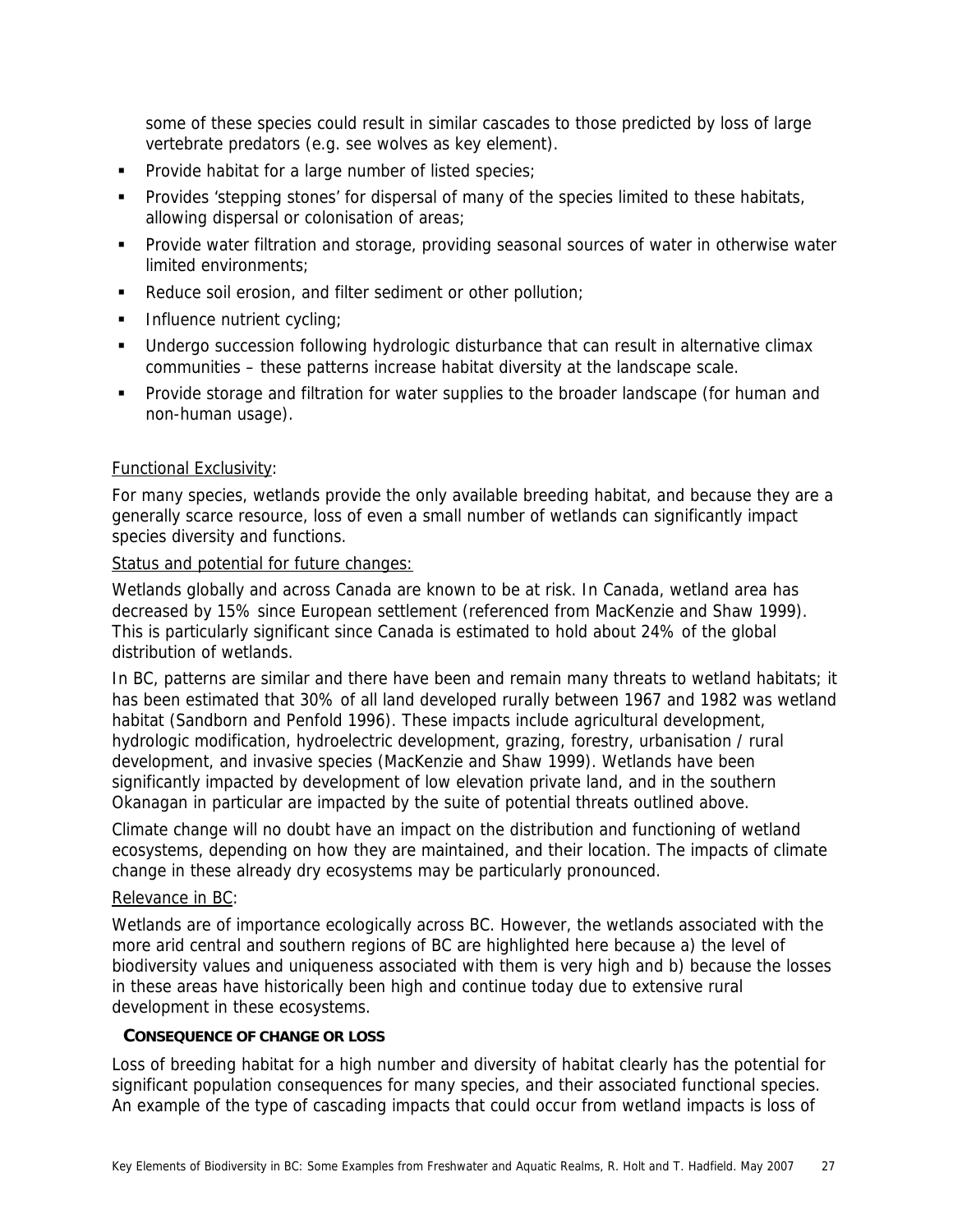dragonfly species which are aquatic breeders. As a top predator in the invertebrate world, loss of this species could be hypothesised to have as significant a level of impacts (though at a smaller scale) as removal of wolves. Alternatively, wetlands also provide habitat for many species at the bottom of the food chain (e.g. mosquitoes) without which many higher level species can be impacted (equivalent to the loss of ungulates on higher level predator populations).

The listed status of many wetland-associated species is likely a direct result of the loss of wetlands themselves; i.e. the effects of wetlands are already seen through the number of listed species associated with them.

# **MANAGEMENT FOR A HEALTHY ELEMENT**

A wetland classification system (the wetland and riparian ecosystem classification project) has been developed for British Columbia (Mackenzie and Moran 2004). This is the first step allowing a tracking process to map the trends for different wetlands.

In some areas, wetland mapping including consideration of historically degraded wetlands, has taken place. For example, the Columbia Basin Wildlife Compensation Program has undertaken historic mapping and an assessment of values lost by inundation due to dam building (J. Krebs pers. comm.; report in prep). This type of assessment should be undertaken in all areas where significant development and loss of wetland habitats has occurred. Extensive mapping and analysis of this kind can help in the development of appropriate restoration and management strategies for wetlands across these vulnerable zones. The site associations used in the wetland classification system can be used to guide restoration activities.

In addition, the wetland classification system is intended to highlight wetlands of particular importance to biodiversity, and should be used in this way to identify key remaining wetlands in order to guide protection both on crown and on private land.

# **UNCERTAINTIES AND DATA GAPS**

There is currently no strategic assessment of key wetland areas for protection, and restoration. At minimum this should include

- **IDENTIFY 11** Identification of particularly high potential biodiversity wetlands (the classification system should help with this process).
- Location of key areas for restoration (requires analysis of impacts and opportunities), plus partners to link in private land areas.
- Reliable mapping is generally limited. Products that are used to infer wetlands (e.g. TEM / TRIM) often are mislabeled, because wetlands were not the focus of that work.
- **I** Identify and quantify very small wetlands since these are suggested to be particularly key to maintaining biodiversity values across the landscape (Semlitsch and Bodie 1998).

# **REFERENCES**

Cannings, R.A., S.G. Cannings, L. Ramway. No date. The dragonflies of the Columbia Basin, British Columbia. Field Surveys, Collections development and Public Education.

Gregory, S.V, F.J. Swanson, W.A. McKee and K.W. Cummins. 1991. An ecosystem perspective of riparian zones. BioScience 41 (540-551).

Lovett Doust, L. and J. Lovett Doust. 1995. Wetland management and conservation of rare species. Can. J. Bot. 73: 138 – 149.

Machmer, M., M. Carver and E. MacKenzie. 2004. Small wetland literature review and mapping. Prepared for CBFWCP.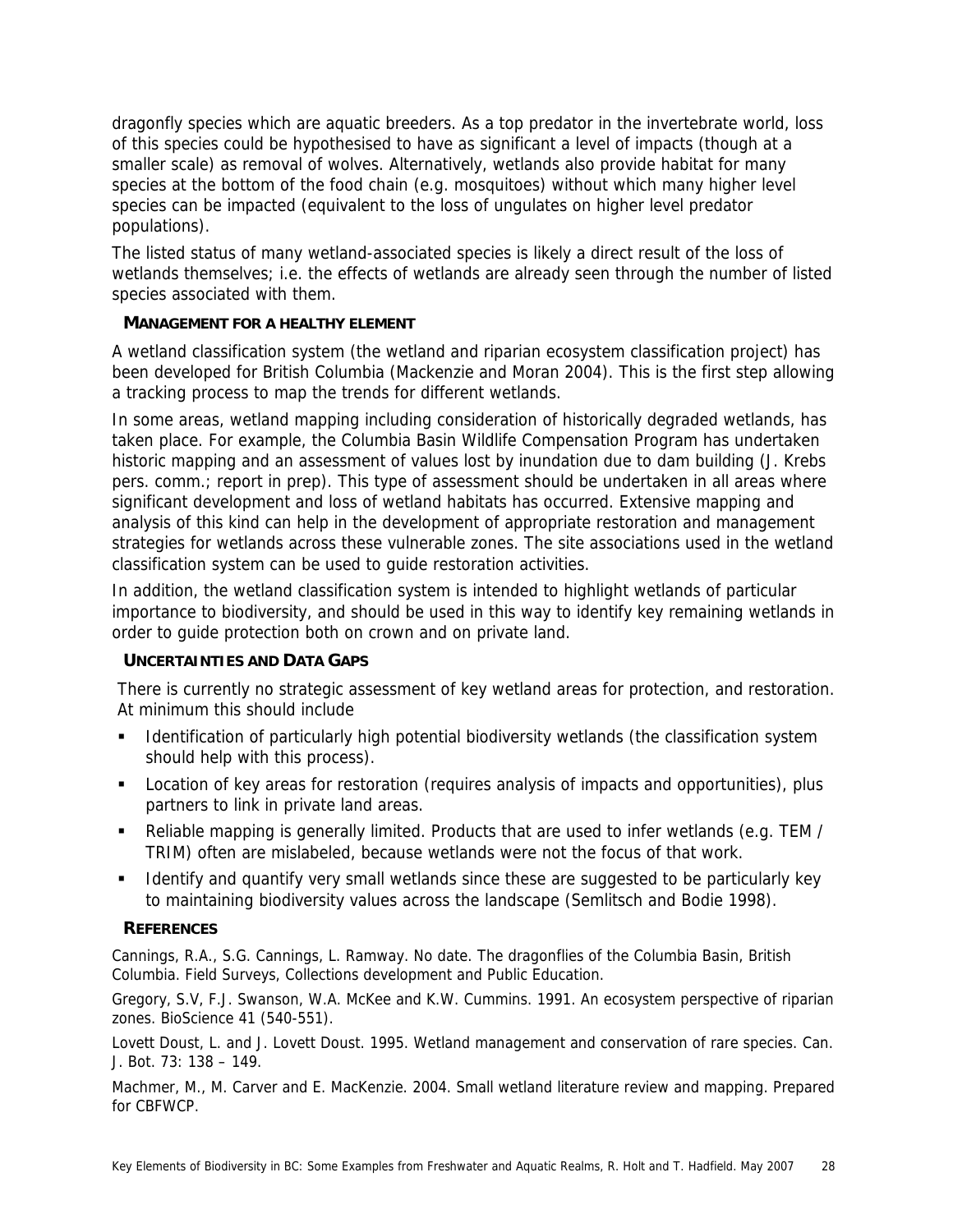MacKenzie, W.H and J. Shaw. 1999. Wetland Classification and Habitats at Risk in BC. Proc. Biology and Management of Species and Habitat at Risk, Kamloops, BC, 1999. Available at: http://wlapwww.gov.bc.ca/wld/documents/re10mackenzie.pdf

MacKenzie, W.H and J.R. Moran. 2004. Wetlands of BC: A guide to identification. Res. Br., BC Min. of Forests. Available at: http://www.for.gov.bc.ca/hfd/pubs/Docs/Lmh/Lmh52.htm

Sandborn, C and G. Penfold. 1996. Towards a provincial wetland policy. BC MoE. [Cited from MacKenzie and Shaw 1999].

Semlitsch, R.D. and R.Bodie. 1998. Are small, isolated wetlands expendable? Cons. Biol. 12: 1129-1133.

# **2.6. KEY TERRESTRIAL HABITAT: BROADLEAF TREES**

Broadleaf trees refers to the general category including red alder (Alnus rubra), trembling aspen (Populus tremuloides), paper birch (Betula papyrifera), and black cottonwood (Populus trichocarpa). 'Cottonwood ecosystems' themselves are identified as a key habitat, but in this category the focus is more generally broadleaf trees distributed either in groups or singly distributed throughout the forested zones of British Columbia throughout BC, not necessarily associated with water.

### **WHY IS THIS HABITAT IMPORTANT?**

Functional Role:

- **Trembling aspen and paper birch are associated with soil microbes and ectomycorrhizal**<sup>16</sup> networks that link broadleaves and conifers in mixed forests. When deciduous species are present carbon transfer and nitrogen fixation are increased. These effects are seen at the seedling stage and although there is competition between the broadleaf species and Douglas fir, over the long-term it is suggested that the broadleaf species are an essential component of maintaining longer term ecosystem productivity (Simard and Vyse in press; Sachs 1996) because of the increased diversity of fungal networks resulting in increased nitrogen inputs.
- In general, broadleaf trees have the highest breeding use of any trees. They are used as breeding habitat for a wide range of bird species (primary and secondary cavity nesters), plus as mammals such as squirrels and flying squirrels. In general, they provide habitat for the small to mid-sized species, but do not generally become large enough to provide significant habitat for the largest species in these categories (e.g. pileated woodpeckers or large mammals).
- They also provide important foraging habitat for many birds and mammals, and therefore presumably for a wide diversity of non-vertebrate species.
- They are known to prevent the spread of *Armillaria ostoyae* root disease among conifers (Gerlach et al. 1997) and also reduce attack by weevils and spruce budworm (a growing forest health agent in BC's forests, possibly being exacerbated by climate change).
- They also increase productivity of soil directly by infusing large volumes of litter into the system annually.

Functional Exclusivity:

-

<sup>&</sup>lt;sup>16</sup> A mycorrhiza (typically seen in the plural form mycorrhizae meaning "fungus roots") is a distinct type of<br>root symbiosis in which individual hyphae extending from the mycelium of a fungus colonize the roots of a<br>host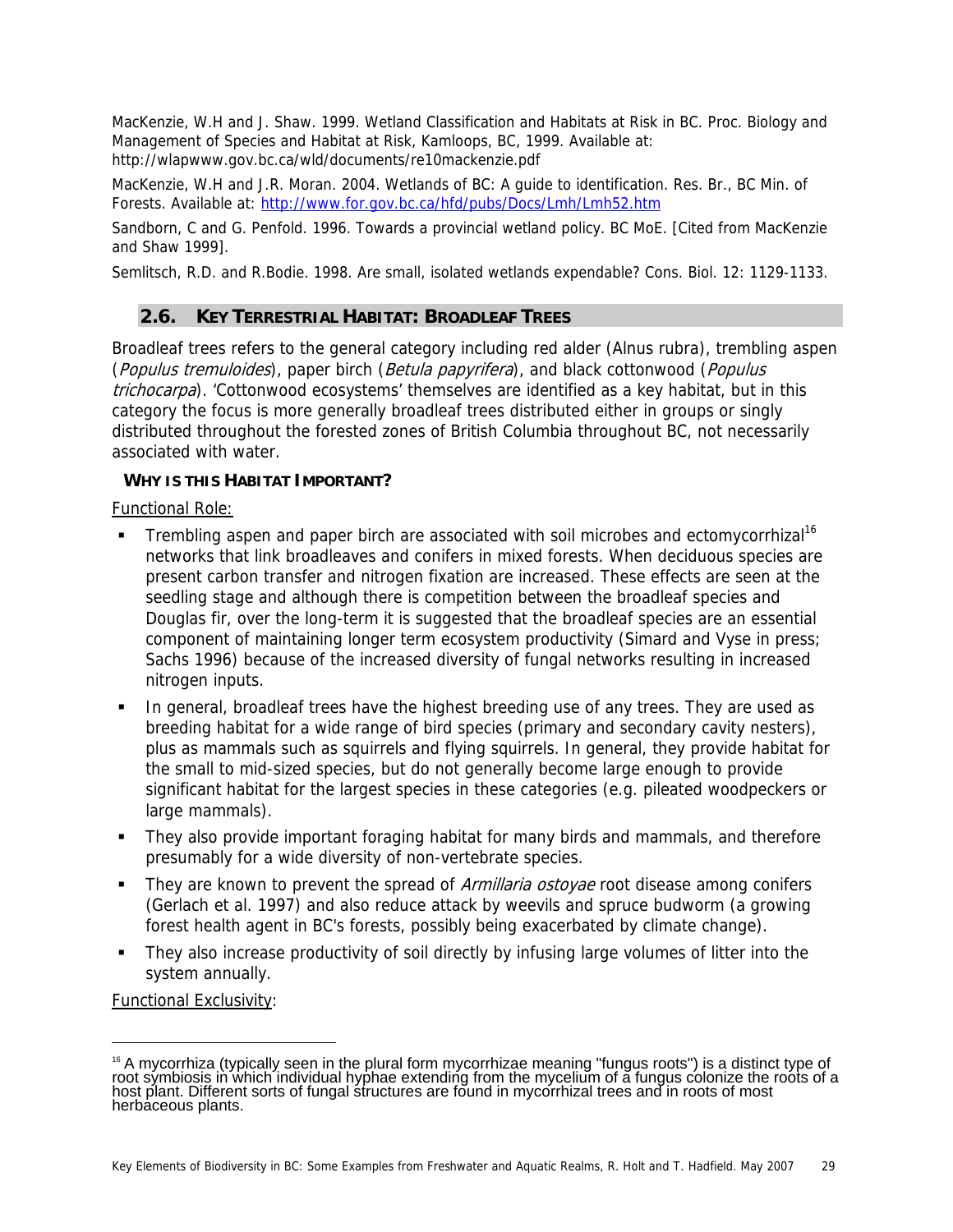Many other tree species can provide the types of habitats found in broadleaf trees. However, many studies have shown a preference for these trees, and the density and diversity of habitats provided by them exceeds almost all other tree species. In some areas trees such as western larch can provide a similar diversity of breeding habitat.

We do not have any information on the exclusivity of the foraging opportunities provided by these species, but suspect they are relatively exclusive, since there is such high use.

The ecological importance of these individual species is known, particularly in the interior cedar hemlock zone (for paper birch and trembling aspen), and in coastal ecosystems (for red alder).

#### Status and Potential for future changes:

No population or distribution information is available provincially for these species. However, because they are relatively short-lived, it has been suggested that much of the mature deciduous component is being lost from the BC landscape as a result of a combination of removal from private land and forest harvesting (S. Simard pers. comm.). In addition, the combination of management of clearcuts (extensive brushing and chemical removal of deciduous species) combined with fire suppression across the broader landscape is resulting in lack of a recruitment cohort both within and outside the managed forest landscape (S. Simard pers. comm.). It is hypothesised that the existing mature cohort, between 100 – 150 years in age, is close to its natural longevity, and there is very little recruitment in some areas.

### Relevance in BC:

These species, as a group, are distributed throughout the forests of BC. Although much of the research has occurred in the productive interior cedar hemlock forests it is likely that these effects are equally important in other ecosystems and perhaps more so in less productive ecosystems where nitrogen deficiency may be increasingly important. A recent paper highlights how forest management strategies tend to result in extensive removal of these species across much of the interior cedar hemlock zone (Simard and Vyse 2006 In press)

#### **CONSEQUENCE OF CHANGE OR LOSS**

In the short-term, loss of a mature component of broadleaf species will result in significant loss of habitat for a wide diversity of species, some of which could be keystone themselves, including the diversity of woodpecker species and their associated secondary cavity nesters.

In the longer term, loss of these species from regenerating forests (managed and natural) may have significant productivity impacts due to reduced nitrogen fixation from the diversity of mycorrhizal fungi another species which could be classified as a key functional species.

#### **MANAGEMENT FOR A HEALTHY ELEMENT**

Management strategies that promote or maintain forest diversification as opposed to forest simplification as promoted by current forestry management strategies would provide for a regeneration cohort of these species throughout the managed forests of BC (Simard and Vyse in press). More detailed strategies for meeting these goals are suggested in Simard and Vyse in press).

#### **UNCERTAINTIES AND DATA GAPS**

Inventory of these species in BC, which have typically been considered non-commercial, is weak. The last inventory in the province was undertaken in the early 1990s, and a new inventory is underway. This process may be used to identify areas of particular concern where updated management strategies should be employed.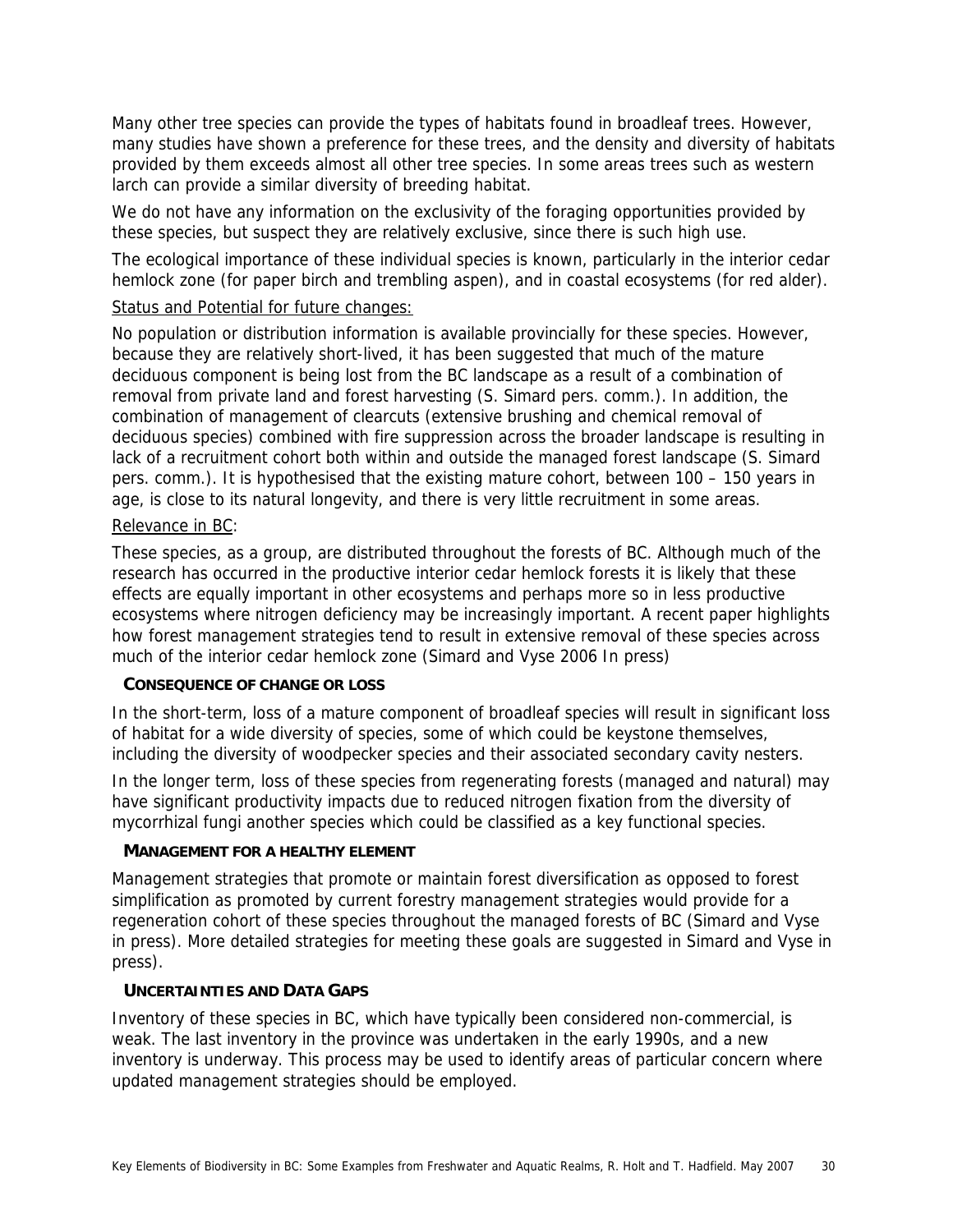Sufficient science exists around the functional importance of these species, however the new knowledge is slow to be incorporated into management practices.

# **REFERENCES**

Simard, S. and A. Vyse. In Press. Trade-offs between competition and facilitation: A case study of vegetation management in the interior cedar-hemlock forests of southern British Columbia.

Simard, S.W., S.M. Hagerman, D.L. Sachs, J.L. Heineman and W.J. Mather. 2004. Conifer growth, Armillaria ostovae root disease, and plant diversity responses to broadleaf competition reduction in mixed forests of southern interior British Columbia. Can. J. For.Res. 35: 843-859.

# **2.7. KEY TERRESTRIAL PROCESS: CYANOLICHENS AND NITROGEN FIXATION**

Lichens are obligate mutualistic associations between a fungus and a photosynthetic partner and for 'cyanolichens' cyanobacteria are the partner. As a result, cyanolichens 'fix' nitrogen making otherwise inactive nitrogen available to the ecosystem. Cyanolichens are estimated to comprise about 50% of the epiphytic macrolichens in BC (Arsenault and Goward 2000b). Conifers belonging to the Pinaceae provide habitat, in coastal regions, for at least 43 cyanolichen species, 12 of which occur exclusively on conifers. Hardwoods support a similar number of cyanolichens but provide exclusive habitat for only four species. Cyanolichen diversity on conifer branches is shown to increase along a gradient of increasing summer precipitation (Goward and Arsenault 2000a).

Specifically for BC, 31 epiphytic cyanolichens are known, including 12 species that are rare within the province as a whole (Goward and Arsenault 2000). Maximum diversity is found in lowland old-growth rainforests, established over nutrient-rich soils, which tend to be restricted to toe-slope positions in the wettest subzones of the Interior Cedar-Hemlock BEC zone. These areas are noted as supporting "one of BC's richest assemblages of rare cyanolichens but also representing one of the province's rarest and most endangered forest ecosystems" (Goward and Arsenault 2000).

In addition, a very high diversity of cyanolichens have been found in riparian forests (in western Oregon – Peterson and McCune 2003), and hardwood trees found in these areas may be particularly important for maintaining diversity and productivity of these ecosystems. Riparian associated species are vulnerable to loss of these species due to reduced flooding events, selective impacts on private land at low elevations (see other key elements highlighted in this paper).

The likely occurrence and diversity of cyanolichens in a forest can be predicted by considering a set of key factors. In decreasing order of importance these are: air quality, climate, elevation, soil nutrient status, forest age, proximity to deciduous trees, soil moisture, and stand spacing (Goward and Arsenault 2000b).

Note that individual species could have been chosen under the key species, but the key element of interest is the nitrogen-fixing process that all cyanolichens undertake.

# **WHY IS THIS PROCESS IMPORTANT?**

## Functional Role:

As a group these species are functionally important because:

 They have a key functional role of fixing atmospheric nitrogen, so making that resource available to both the lichens themselves, and the broader ecosystem. This is particularly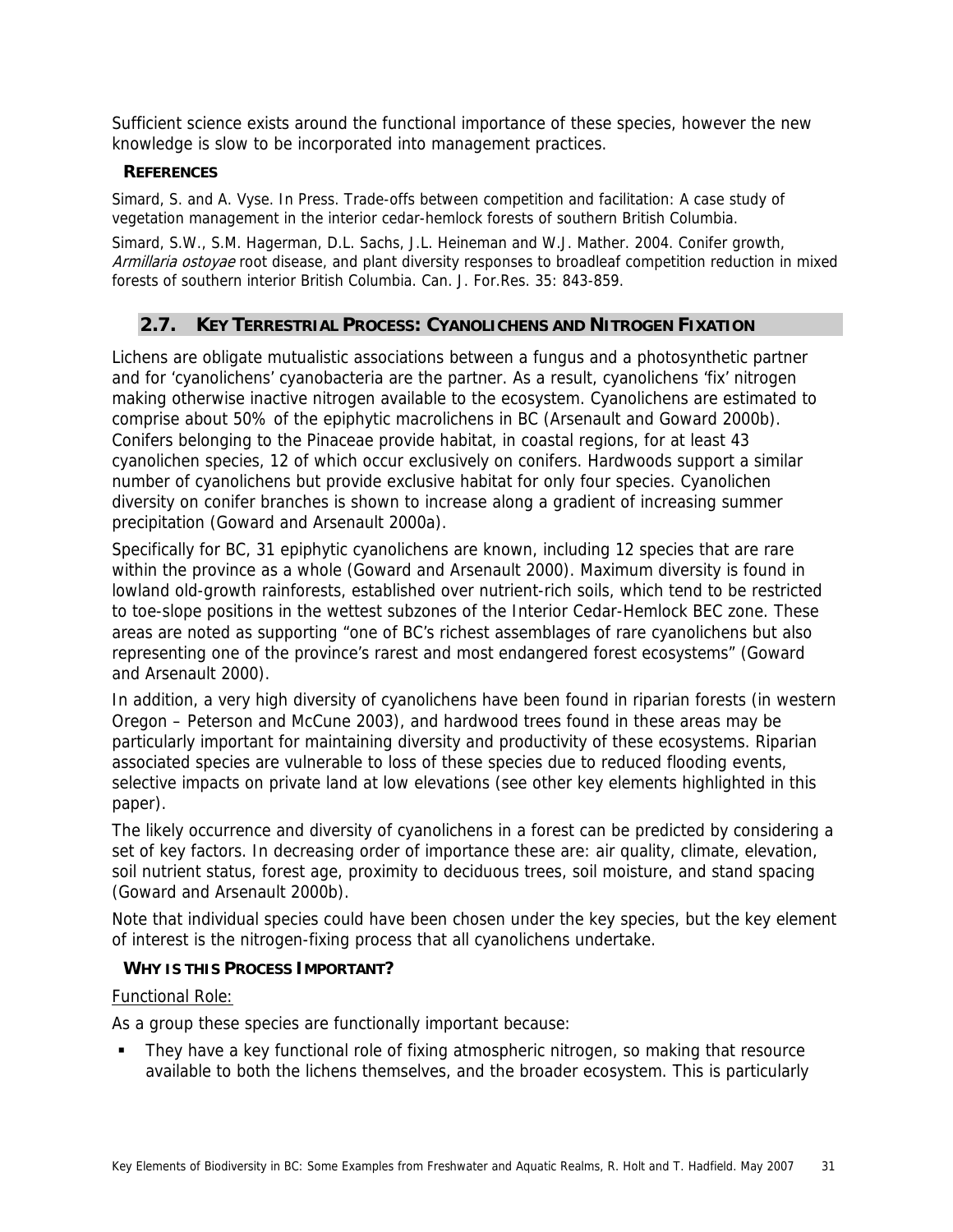important in many forests in BC because they tend to be nitrogen-limited (G. Utzig pers. comm.).

- Additionally, this diverse group provides a variety of structural elements within the stand. As a result this group greatly increases the diversity of structural niches available in the stand and are known to be associated with a diverse array of invertebrates. This function is not limited only to cyanolichens but to the broader array of lichens.
- The invertebrate diversity associated with lichens provides food sources for resident and migrating birds that are higher than those observed in second growth forest (Drapeau et al. 2003; Patterson et al. 1995).
- It is hypothesised that the increased moisture retention associated with lichens in old growth forests may act to reduce fire hazard in these stands (Slack 1988).

# Functional Exclusivity:

Other groups can fix nitrogen (e.g. bacteria associated with root nodules) but the location of cyanolichens makes them relatively rare, and therefore likely to be functionally quite exclusive.

## Status and potential for future changes:

No population or range information is available provincially for these species. However, many of these cyanolichens are restricted to, or are most abundant in, old-growth and mature forests (Richardson and Cameron 2004; Radies and Coxson 2004; Price and Hochachka 2001). Studies that examine the effects of partial harvesting or young seral stage suggest that recolonisation by many of these species is very slow (in excess of 140 years), and requires very high levels of stand retention for rapid recolonisation (Price and Hochachka 2001). As a result, populations of these species are highly vulnerable to short-rotation forestry practices as currently practised in the majority BC's forests.

Many of these old-growth forest lichens take many centuries to build up a significant biomass, even though colonisation may begin at an early age (McCune 1993; Peck and McCune 1997). Even natural gaps of 1-3ha more than 100 years old, have been shown to have depauperate communities of these lichens (Benson and Coxson 2002). Similarly, other species have been shown to respond poorly to edge effects caused by clear-cuts or partial harvesting (Sillett et al. 2000). Retention of higher levels of the stand has been shown to be more successful in maintaining the lichen community – for example maintaining 70% of the forest in the ESSF did not alter lichen presence in the remainder of the stand (Coxson et al. 2003). Other studies have shown that recolonisation of a stand may not really occur until a minimum of 110 years old, however short rotations may prevent significant parts of the landscape from attaining this relatively young age in future.

## **CONSEQUENCE OF CHANGE OR LOSS**

- The importance of these species is widely known, and the potential loss of them as a result of forest management practices is also noted. However, the long-term effects of losing significant diversity of nitrogen-fixing species in forested ecosystems is largely unknown.
- These ecosystems tend to be nitrogen limited, so it can be assumed there would be a concomitant reduction in productivity. Long-term effects are completely unknown.

## **MANAGEMENT FOR A HEALTHY ELEMENT**

**Ensuring adequate protection of representative old forest, in particular low elevation high** productivity stands in the Interior Cedar-Hemlock zone (as highlighted by Goward and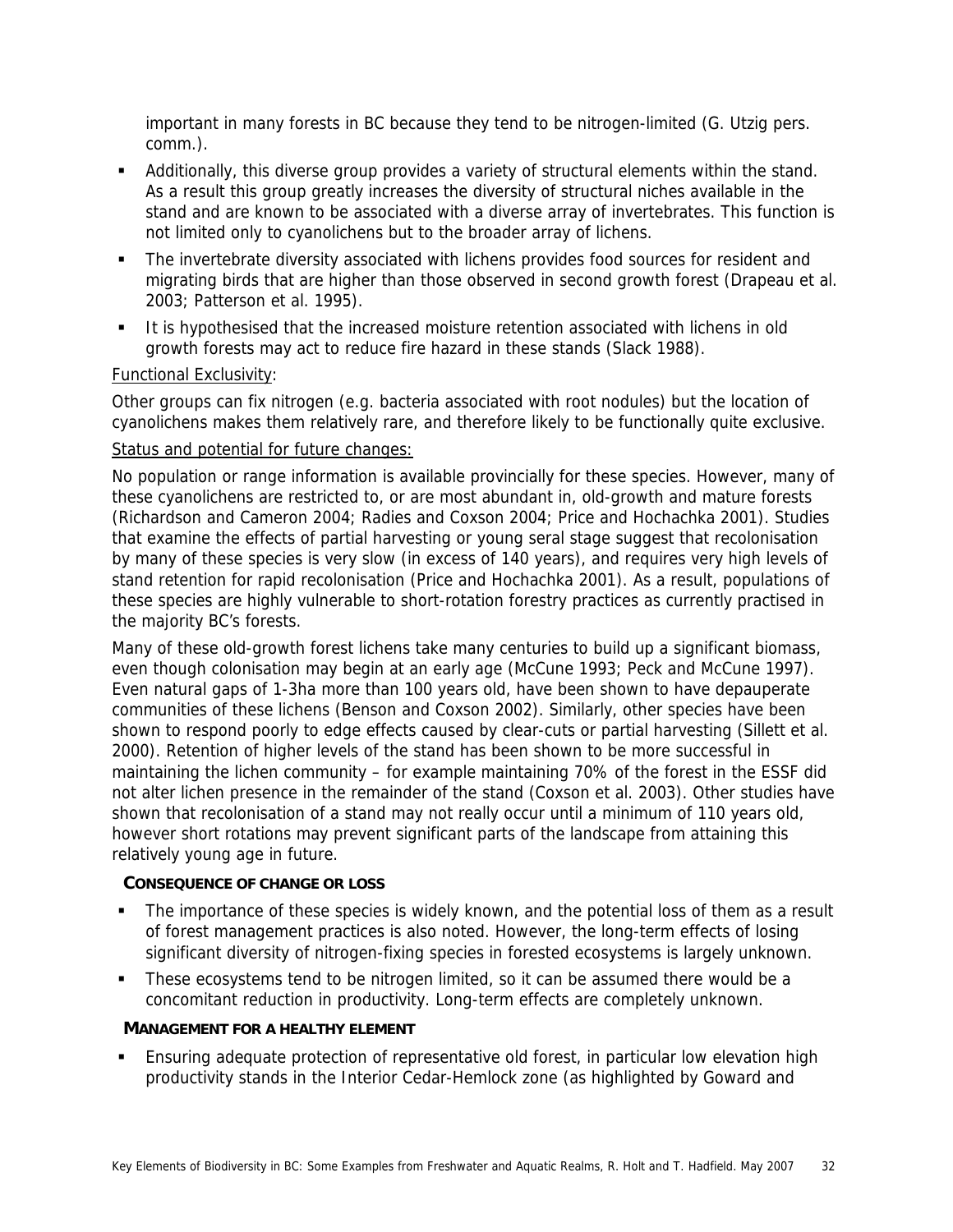Arsenault 2000a). This is currently not achieved by the coarse filter management strategy employed by the Province of BC.

- **Ensuring a range of stand level retention occurs, with examples of high retention to ensure** that these species are maintained across at least part of the timber harvesting landbase.
- Where ecologically appropriate, employ longer rotations, allowing development of full communities of lichens across time and space.

## **UNCERTAINTIES AND DATA GAPS**

Additional research is needed to fully understand how this suite of species influences broader forest ecosystem functioning. Mapping of distribution of species and communities and basic natural history information would improve this understanding at the most basic level.

The response of the whole group to forest harvesting is largely unknown, though in general they are intolerant to disturbance and take significant periods of time to recovery abundance and diversity.

## **REFERENCES**

Coxson, D.S., S. Stevenson, and J. Campbell. 2003. Short-term impacts of partial cutting on lichen retention and canopy microclimate in an Engelmann spruce - subalpine fir forest in north central British Columbia. Canadian Journal of Forest Research 33:830-841.

Drapeau, P., Leduc, Y. Bergeron, and S. Gaulhicr. 2003. Bird communities in old lichen-black spruce stands in the clay belt: Problems and solutions regarding forest management. Forestry Chronicle 79:531- 540.

Goward, T., and A. Arsenault. 2000a. Cyanolichens and conifers: Implications for global conservation. Forest, Snow and Landscape Research 75:303-318.

Goward, T., and A. Arsenault. 2000b. Inland old-growth rain forests: Safe haven for rare lichens? Pp. 759-766, In L.M. Darling (Ed). Proceedings of a Conference on the Biology and Management of Species and Habitats at Risk. British Columbia Ministry of Environment, Land and Parks, Victoria, BC, Canada.

McCune, B. 1993. Gradients in epiphyte biomass in three Pseudotsuga-Tsuga forests of different ages in western Oregon and Washinton. Bryologist 96: 405-411.

Peck, J. E., and B. McCune. 1997. Remnant trees and canopy lichen communities in western Oregon: A retrospective approach. Ecological Applications 7:1 181 - 1187.

Peterson, E.B. and B. McCune. The importance of hotspots for lichen diversity in forests of western Oregon. Bryologist. 106(2). 246-256.

Price, K. and G. Hochachka. 2001. Epiphytic lichen abundance: Effects of stand age and composition in coastal British Columbia. Ecol. Applic. 11(3): 904-913.

Radies, D.N. and D.S. Coxson. Macrolichen colonization on 120-140 year old Tsuga heterophylla in wet temperate rainforests of central-interior British Columbia: a comparison of lichen response to even-aged versus old-growth stand structures.

Richardson, D.H.S. and R.P. Cameron. Cyanolichens: their response to pollution and possible management strategies for their conservation in northeastern North America. Northeastern naturalist 11 (1): 1-22.

Sillett, S.C., B. McCune, J.E. Peck, T.R. Rambo, and A. Tachty. 2000. Dispersal limitations of epiphytic lichens result in species dependent on old growth forests. Ecological Applications 10:789-799.

Slack, N.G. 1988. The ecological importance of lichens and bryophytes. In: Lichens, Bryophytes and Air Quality (Ed T.H. Nash and V. Wirth. Bibl. Lichenol. 30: 23-53.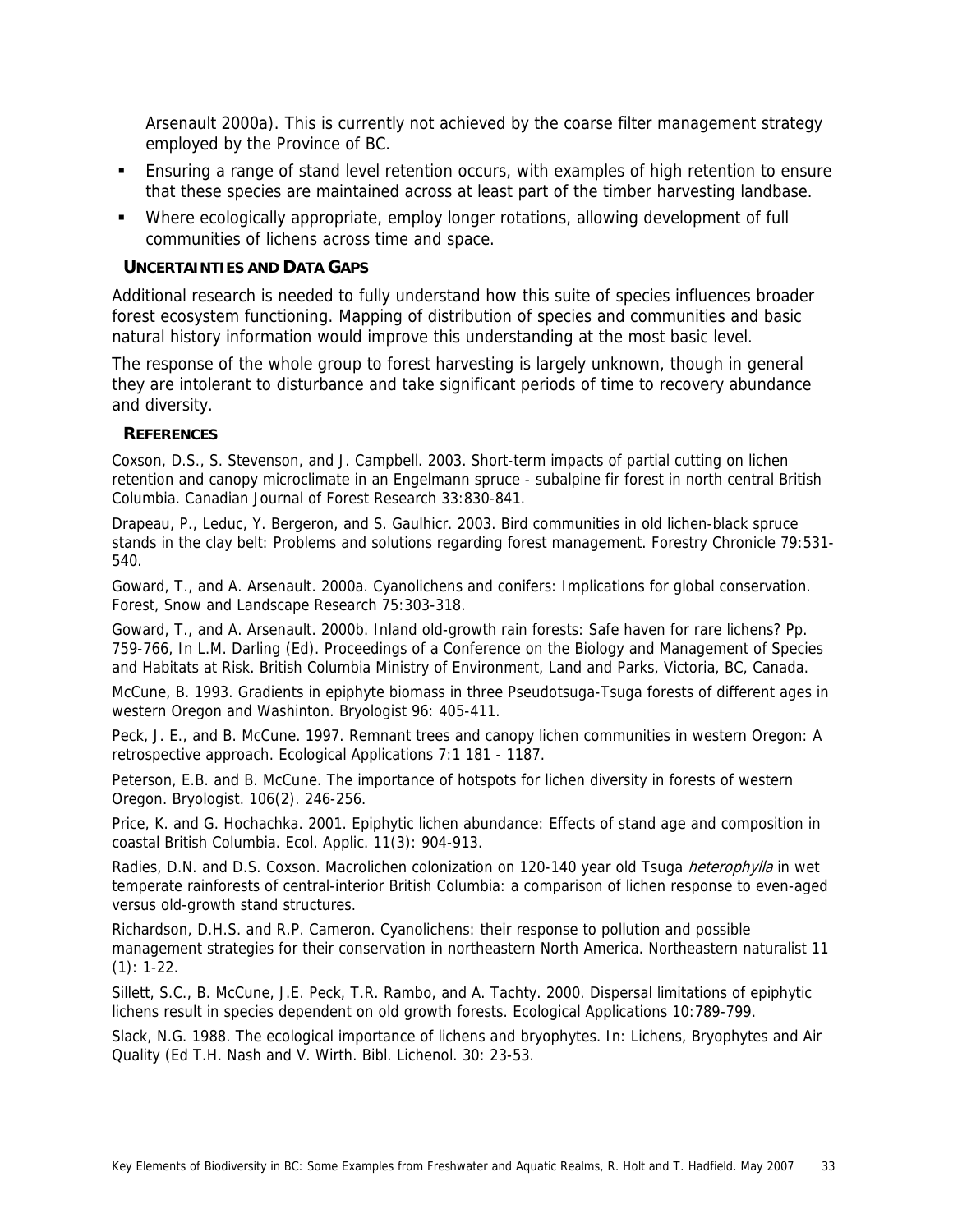# **2.8. KEY TERRESTRIAL PROCESS: FAUNAL PEDOTURBATION**

It has been sugggested (Marcot Undated) that identifying the key ecological functions of the full suite of species in an ecosystem can be used to identify potential 'key species' for management.

As highlighted in the Methods (Section 1.6) in this paper, species that have a large number of functions, or have exclusive functions not played by many other species have a higher probability of being strong interactors. The Key Ecological Functions database for the Columbia Basin (Pandion 2001) has been compiled and we used it here to examine its utility in identifying individual species, or groups of species which play key ecological roles (see Methods).

Within the Columbia Basin only 29 species are highlighted as 'physically affecting soil structure and aeration typically through digging'. Of these, the vast majority exist in the dry zones in the valley bottoms in the Interior Cedar-Hemlock, Interior Douglas-Fir and Ponderosa Pine biogeoclimatic zones. Of these low elevation species a fair number of them are considered rare or threatened (Table 4).

# **Table 4. Species identified as physically affecting soil structure and aeration typically through digging, in the Columbia Basin.**

| Species Identified as affecting soil structure | Ranking                              |
|------------------------------------------------|--------------------------------------|
| <b>Tiger Salamander</b>                        | Red                                  |
| Long-toed Salamander                           | Yellow                               |
| Great Basin Spadefoot                          | Blue                                 |
| <b>Western Toad</b>                            | Yellow                               |
| Pygmy Short-horned Lizard                      | Red (apparently extirpated in S. BC) |
| <b>Western Skink</b>                           | Blue                                 |
| Rubber Boa                                     | Yellow                               |
| Gopher Snake                                   | Red                                  |
| <b>Burrowing Owl</b>                           | Red                                  |
| <b>Belted Kingfisher</b>                       | Yellow                               |
| Shrew-mole                                     | Yellow                               |
| Nuttall's (Mountain) Cottontail                | Blue                                 |
| Snowshoe Hare                                  | Yellow                               |
| White-tailed Jackrabbit                        | Red                                  |
| Least Chipmunk                                 | Yellow / Red                         |
| Yellow-pine Chipmunk                           | Yellow                               |
| Woodchuck                                      | Yellow                               |
| Yellow-bellied Marmot                          | Yellow                               |
| <b>Hoary Marmot</b>                            | Yellow                               |
| Columbian Ground Squirrel                      | Yellow                               |
| Golden-mantled Ground Squirrel                 | Yellow                               |
| Cascade Golden-mantled Ground Squirrel         | Yellow                               |
| Northern Pocket Gopher                         | Yellow / Red sub-species             |
| <b>Great Basin Pocket Mouse</b>                | Blue                                 |
| Beaver                                         | Blue                                 |
| Deer Mouse                                     | Yellow                               |
| <b>Bushy-tailed Woodrat</b>                    | Yellow                               |
| <b>Water Vole</b>                              | Yellow                               |
| American Badger                                | Red                                  |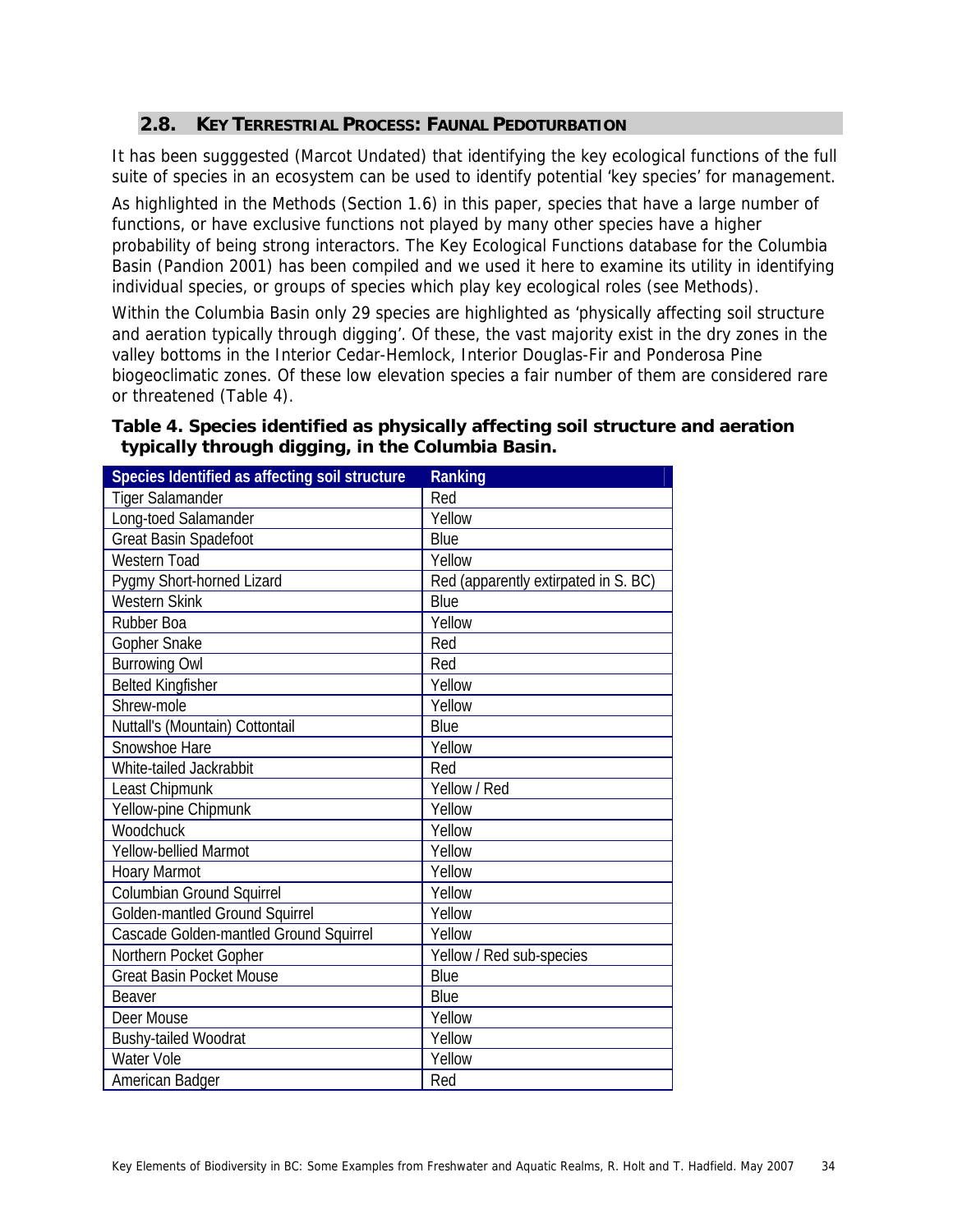# **WHY IS THIS PROCESS IMPORTANT?**

Functional Role:

- Pedoturbation (though various forms) is a critical part of maintaining soil functions. Some key soil functions include to a) sustain biological productivity, activity and diversity, b) store and cycle nutrients, c) partition water, energy and solute flow, d) filter and buffer organic and inorganic material and e) support above-ground structures (list adapted from Meurisse 1999).
- As a group, the species listed above all contribute to pedoturbation by digging tunnels / burrows and foraging in the soil. This mixing is important because it breaks up soil fragments, breaks up soil horizons, and increases productivity as a result. It also potentially changes water flow through soil, creates bare ground for succession to occur, and can be a significant aspect in soil formation itself.
- In addition, some species have a broader function in providing specific habitat for other species (e.g. burrowing owls / rabbits / badgers) which create burrows that are later used by other species.
- Soil micro-organisms play crucial roles in soil functioning, and their abundance and diversity within soil can be related to its physical structure. Loss of key mixing agents may therefore have an impact on these species, and have significant cascading impact on overall soil function.

Functional Exclusivity:

- In this case an otherwise unrelated group of species were identified because as a group they create the biotic component of soil pedoturbation.
- Other elements also cause such mixing, including the physical effects of freeze/ thaw processes and changes in humidity, especially in clay soils.
- As outlined in the Methods, this database includes only vertebrates, so key species missing from this list include earthworms, ants and many other invertebrates.

# Status and potential for future population changes:

- No population information is available for the broad suite of species responsible for this process.
- However, a significant number of the vertebrate species that live at low elevation are identified as having a significant role in pedoturbation are red or blue-listed in BC. Many of these species have limited range compared to their historic distribution due to extensive ruralisation of low elevation in the ICH, IDF and PP.

## Relevance in BC:

- This factor is potentially relevant to all areas in BC since biotic agents are active throughout the region. However, the ecological consequences of removal will vary by specific region (i.e. what species are present), and soil types.
- **Low elevation ecosystems were prioritised here because they have a significant number of** biotic agents and so their overall effect is likely to be large. It is unknown whether there are particular ecosystems in BC where a single biotic element has an irreplaceable role. This may be true in the creation of habitat but is unlikely from a soil mixing perspective.
- A number of studies have suggested biotic pedoturbation has a higher level of importance in non-treed ecosystems, particularly in the alpine and in desert/ grassland ecosystems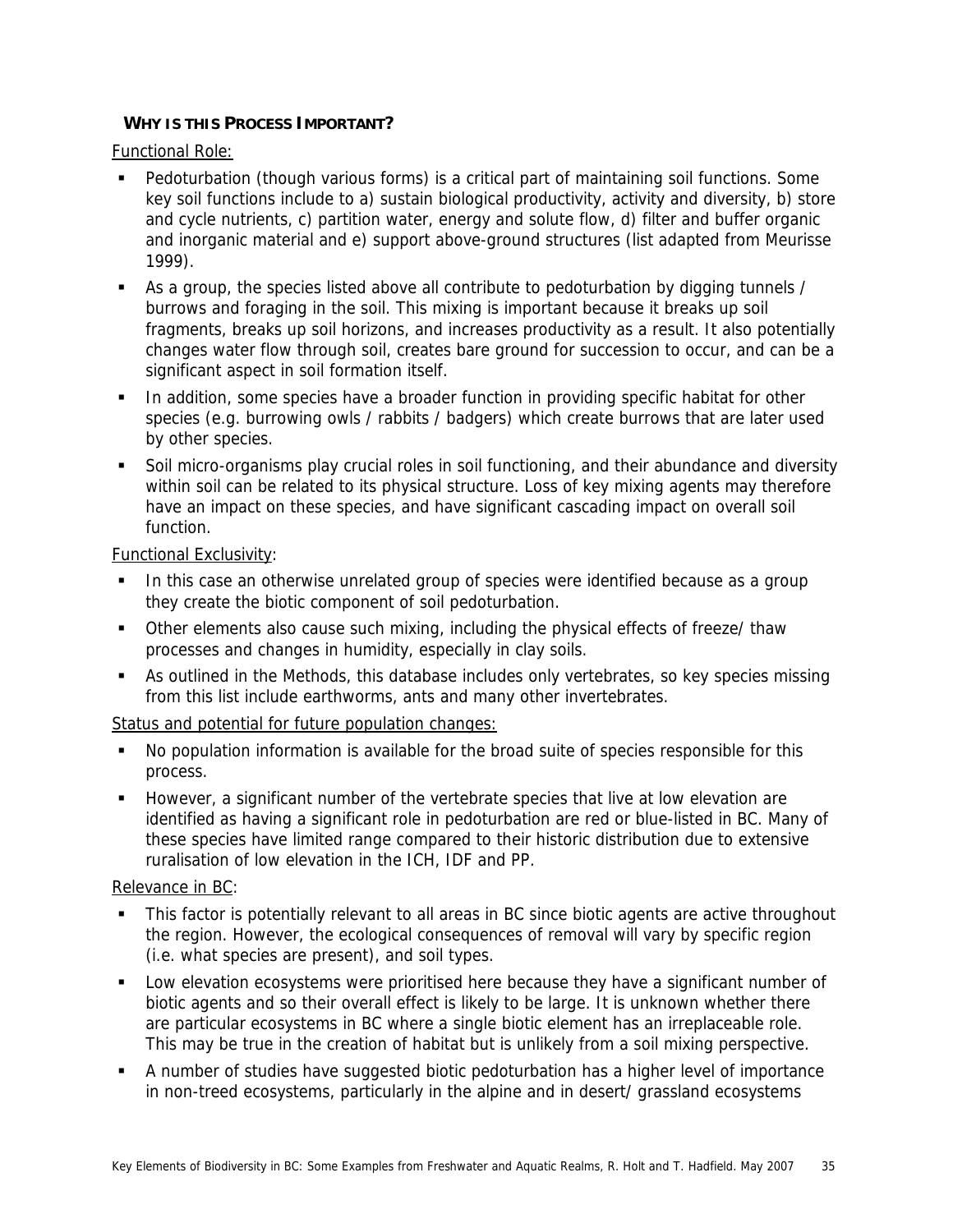where abiotic disturbance processes such as freeze/ thaw, or high severity fires or local events such as trees-uprooting etc may be less relevant.

## **CONSEQUENCE OF CHANGE OR LOSS**

Soil-mixing is a primary factor affecting species richness, diversity and maintaining normal soil functioning. It has the potential to influence successional pathways, vegetation dynamics, nutrient cycling and decomposition of above-ground elements so maintaining soil productivity.

From a habitat perspective, opening up the soil, and creating burrows is an essential aspect of maintaining species diversity and abundance since species which play this role are relatively limited in distribution.

A number of research projects identified larger mammals as very important ecosystem-specific elements, resulting in species such as pocket gopher being identified as 'keystone species' in a prairie ecosystem (E.g. Sherrod and Seastedt 2004).

The general process of soil disturbance has been identified as factor influencing whether the treeline can 'move' in alpine tundra ecosystems (Butler et al. 2004). This factor may be an important component of maintaining ecosystem resilience in the face of climate change.

In addition, loss of pedoturbation agents may have particular short-term significance in ecosystems where other factors are causing soil damage. For example soil compaction resulting from development, forestry or agriculture may have more significant long-term impacts on ecosystem productivity if the resilience of the soil is reduced.

## **MANAGEMENT FOR A HEALTHY ELEMENT**

As outlined below, baseline data are lacking for many of these species. Gathering a systematic baseline distribution of these species, particularly those with a historically wide distribution and relatively high local abundance (e.g. least chipmunk), but which may be in localised decline as a result of rural or agricultural development would help to identify areas where significant changes may be occurring.

In addition, work has been undertaken in some areas to identify which soil types may be more or less resilient to external changes in western Washington (Szabolcs 1994 – from Meurisse 1999). Applying such a model to the soils of BC may provide guidance as to which areas are of high potential concern as a result of their inherent lack of resiliency.

## **UNCERTAINTIES AND DATA GAPS**

Key uncertainties include the lack of research to identify which individual species (or groups of species) may be of higher importance in this role than others. This key element was identified using theory – i.e. the general importance of pedoturbation is known, and in the low elevation IDF / ICH / PP there appear to be a large number of faunal agents which likely affect pedoturbation processes. Many of these species are being reduced as a result of agricultural or rural development. We can therefore hypothesise that these may be of high functional importance. However, the contributions of individual species to these processes are unknown.

Many of the lesser known species are likely affected by land use changes but are not monitored in any systematic fashion, and in fact their local distributions are often not clearly known (J. Dulisse pers. comm.). As a result, changes in population sizes and distributions for many of these species are unknown and no baseline data exists for them to be tracked.

The list of species for this factor was developed as a test case using the Columbia Basin species / habitat relationships database. This database focuses on vertebrates, and as a result, some key species which may have very high functional significance (e.g. ants – Lobry de Bruyn 1999)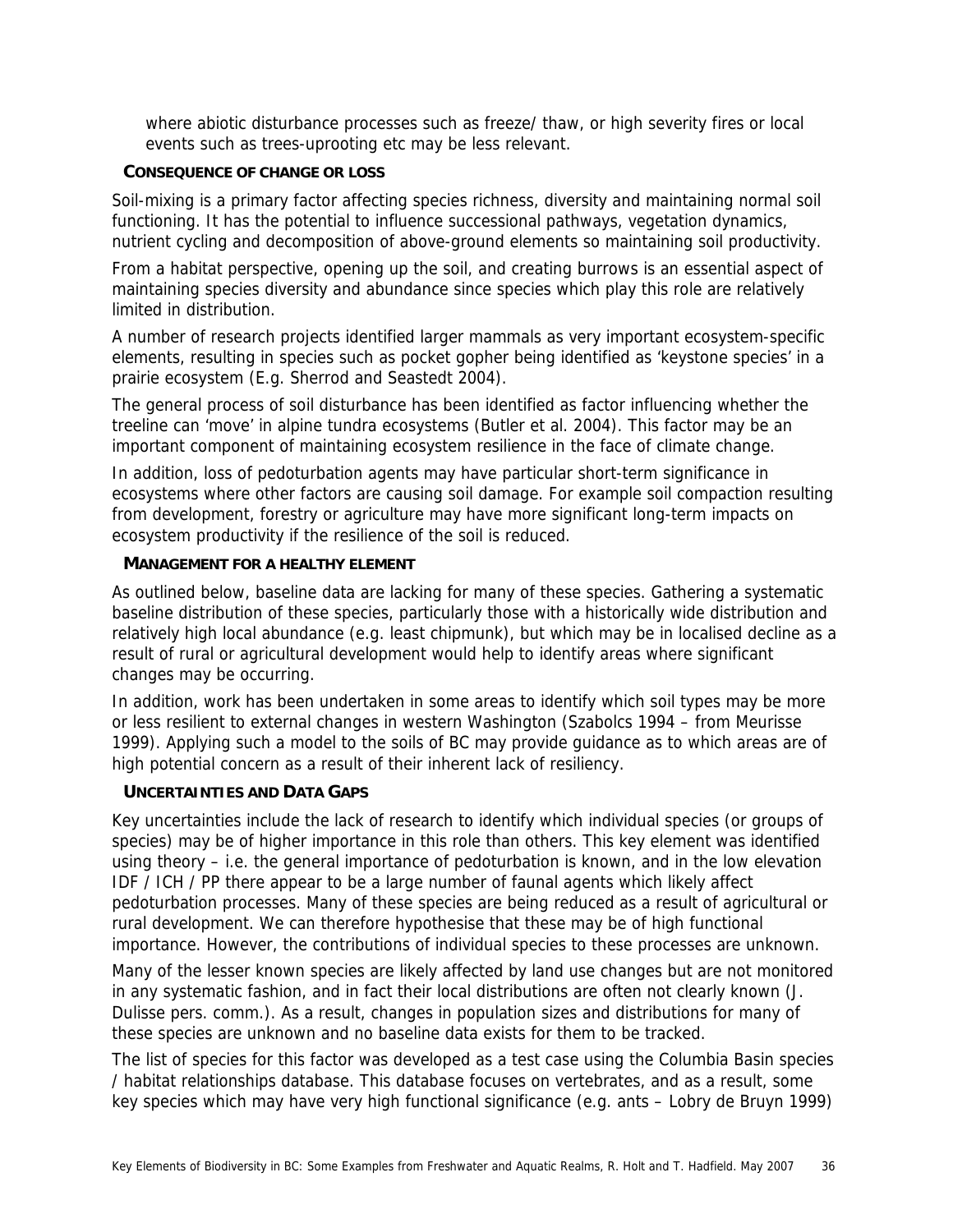are not included, and other relevant species (e.g. alligator lizards) are simply missing from the list. Again, this highlights the lack of technical information available to systematically identify key species.

## **REFERENCES**

Butler, D.R., G.P. Malanson, L.M. Resler. 2004. Turf-banked terrace treads and risers, turf exfoliation and possible relationships with advancing treeline. Catena 58: 259-274.

Lobry de Bruyn. L.A. 1999. Ants as bioindicators of soil function in rural environments. Agriculture ecosystems and environment 74: 425-441.

Marcot, B.G. and M Vander-Heyden. Date?. Key Ecological Functions of Wildlife Species. Chapter 6: Ecological Functions. In: Wildlife-Habitat Relationships in Washington and Oregon. Available at: http://www.spiritone.com/~brucem/kef1.htm

Pandion Ecological Research. 2001. Wildlife-Habitat Relationships in the Columbia River Basin: A British Columbia Database for Terrestrial Vertebrate Species. Unpublished Report.

R.T. Meurisse. 1999. Soil quality and health – some applications to ecosystem health and sustainability. In: R.T. Meurisse, W.G. Ypsilantic, C. Seybold. Proceedings: Proceedings: Pacific Northwest Forest and Rangeland Soil Organism Symposium. USDA PNW-GTR-461.

Sherrod, S.K. and T.R. Seastedt. 2004. Effects of the northern pocket gopher (Thomomys talpoides) on alpine soil characteristics, Nowot Ridge, Co. Biogeochemistry. Vol 55: 195-218.

Szalbolcs, I. 1994. The concept of soil resilience. In: soil resilience and sustainable land use proceedings of a symposium, Budapest, Hungary (Quoted from Meurisse 1999).

# **2.9. KEY TERRESTRIAL PROCESS: INSECT POLLINATION**

# **WHY IS THIS PROCESS IMPORTANT?**

Pollination of plants occurs through both biotic and abiotic processes. A very wide range of animals provide pollination as a function, including bees, flies, moths, butterflies, beetles, birds and bats. However, insects are the primary pollinators in much of North America. Mutualisms between wildflowers and pollinating insects are often essential for both the effective reproduction of the plant and the pollinator.

Without pollination many species of plants could simply not reproduce since pollination is the process of transferring pollen between plants. It is estimated that approximately 65% of flower plants and some seed plants require insects for pollination. This percent is higher for economic crops.

Bees are particularly important pollinators, because they tend to be highly specialised, and they visit high numbers of flowers at a time. Their pollen transfer efficiency is very high. As a result, the remainder of this discussion focuses on bees, but could be expanded as the available science becomes available.

The estimated value of this function in the US in relation to the production of human food, is estimated at 4-6 billion dollars annually. This direct estimate does not take into account the indirect benefits of maintaining broad ecosystem functioning by maintaining natural biodiversity (Losey and Vaughan 2006).

Functional Role:

• Pollination of a wide variety of flowering and seed producing plants.

# Functional Exclusivity: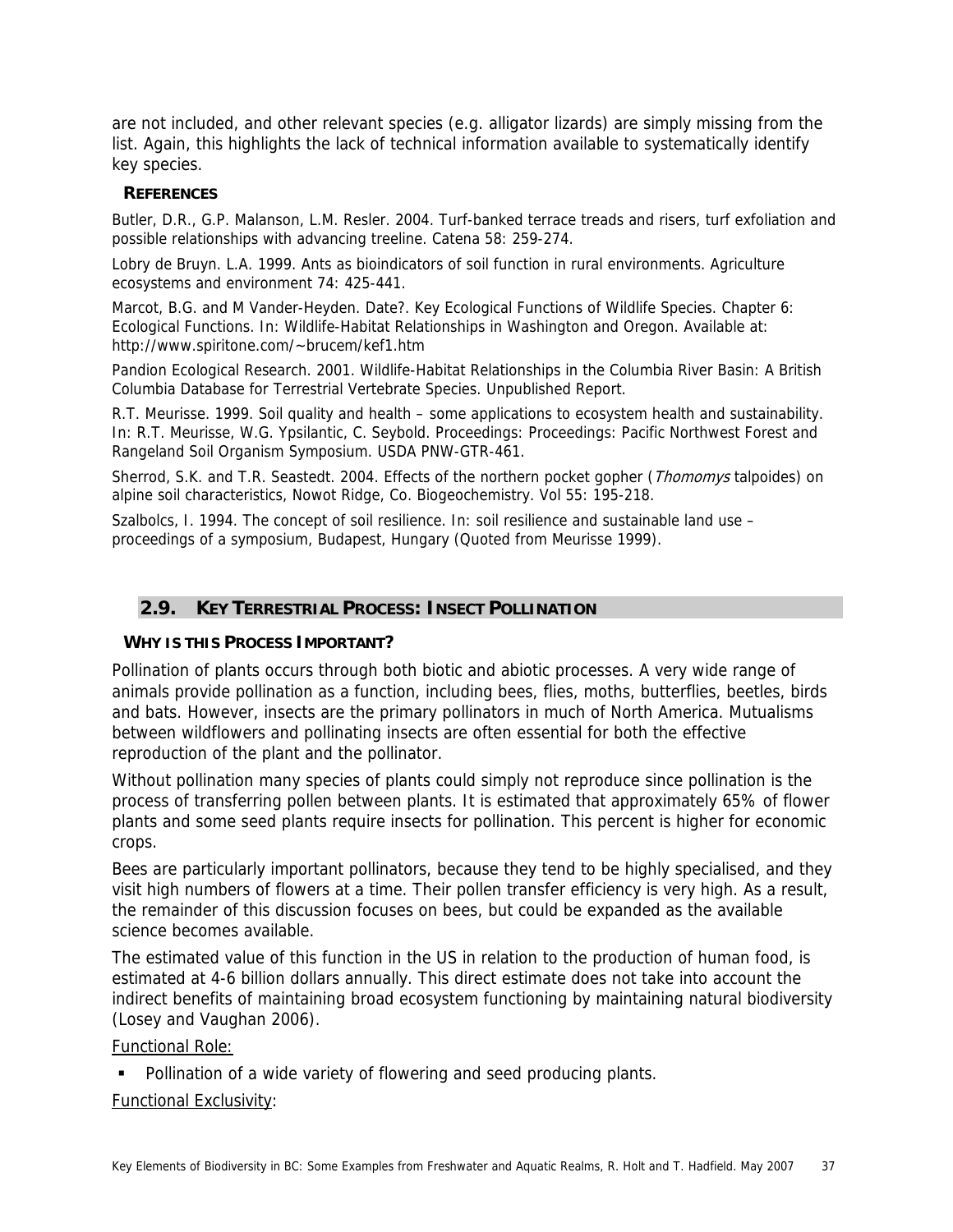- Highly variable by species of plant.
- However, fewer exclusive relationships in the forests of BC than found in tropical forests, due presumably to the timeframe available for co-evolution.
- **However, the suite of pollinator species may be similarly affected by land use and habitat** changes. Exclusivity may therefore not be relevant.

## Status and potential for future changes:

The extent to which pollinators are at risk is largely unknown for BC (E. Elle pers. comm.). However, in other parts of the world there are examples of individual pollinators and their host plants being severely impacted in their particular ecosystems (e.g. in Hawaii, eastern Canada, southern US).

In a review article focusing on the United States, it is noted that there is no evidence to suggest a drastic short-term decline in the insect pollinators overall. However, they also note that there is however a steady decline in insects associated with the overall decline in biodiversity, as a result of heavy degradation of ecosystems by humans (Kremen et al. 2002). A research example in California shows that European honey bees which have typically been introduced and managed as crop pollinators are declining in abundance due to a variety of diseases. Native bee communities have been shown to be able to provide a full pollination service, where farms are located close to high value habitat and when organic practices are used. However, other areas were experiencing both reduced abundance of honey bees and native bees, and in these cases economic losses were experienced due to crop failures (Kremen et al. 2002).

It has also been suggested that under some situations, the most important species are lost first (Larsen 2005). In two separate ecosystems the largest bodied examples (bees and beetles) were the most extinction-prone, and in both cases these species were also the most functionally important. Loss of these species therefore had a higher functional impact than random species losses on the remaining community.

In BC, research is underway in Garry Oak ecosystem (E. Elle pers. comm.; Garry Oak Recovery Team 2006). Some species of plants are 'obligate outcrossers' and require pollination in order to reproduce – and as a result may be particularly vulnerable to landscape changes that reduce availability of pollinators. And subsequently, pollinators that are tied to individual host plants for both rearing larvae and for nectar sources may show cascading effects leading to local crashes in this system. The extent to which this may be occurring with bees in the Garry Oak ecosystem is currently being studied (E. Elle pers. comm.).

Relevance in BC:

 Potentially highly relevant in BC due to high biodiversity, wide range of ecosystems, high number of rare plants and insects, particularly in areas such as the Southern Okanagan.

## **CONSEQUENCE OF CHANGE OR LOSS**

- Unknown, but potentially loss of pollinator, associated plant species and cascading impacts through ecosystems.
- Extent possible here is unknown.

# **MANAGEMENT FOR A HEALTHY ELEMENT**

There is relatively little research in this field, but a recent study suggested that there were some weak positive correlations between conservation planning per se (using the usual type of coarse filter, and fine filter indicators) and maintenance of broad ecosystem services including pollination (Chan et al. 2006). However, they also found that targeting biodiversity conservation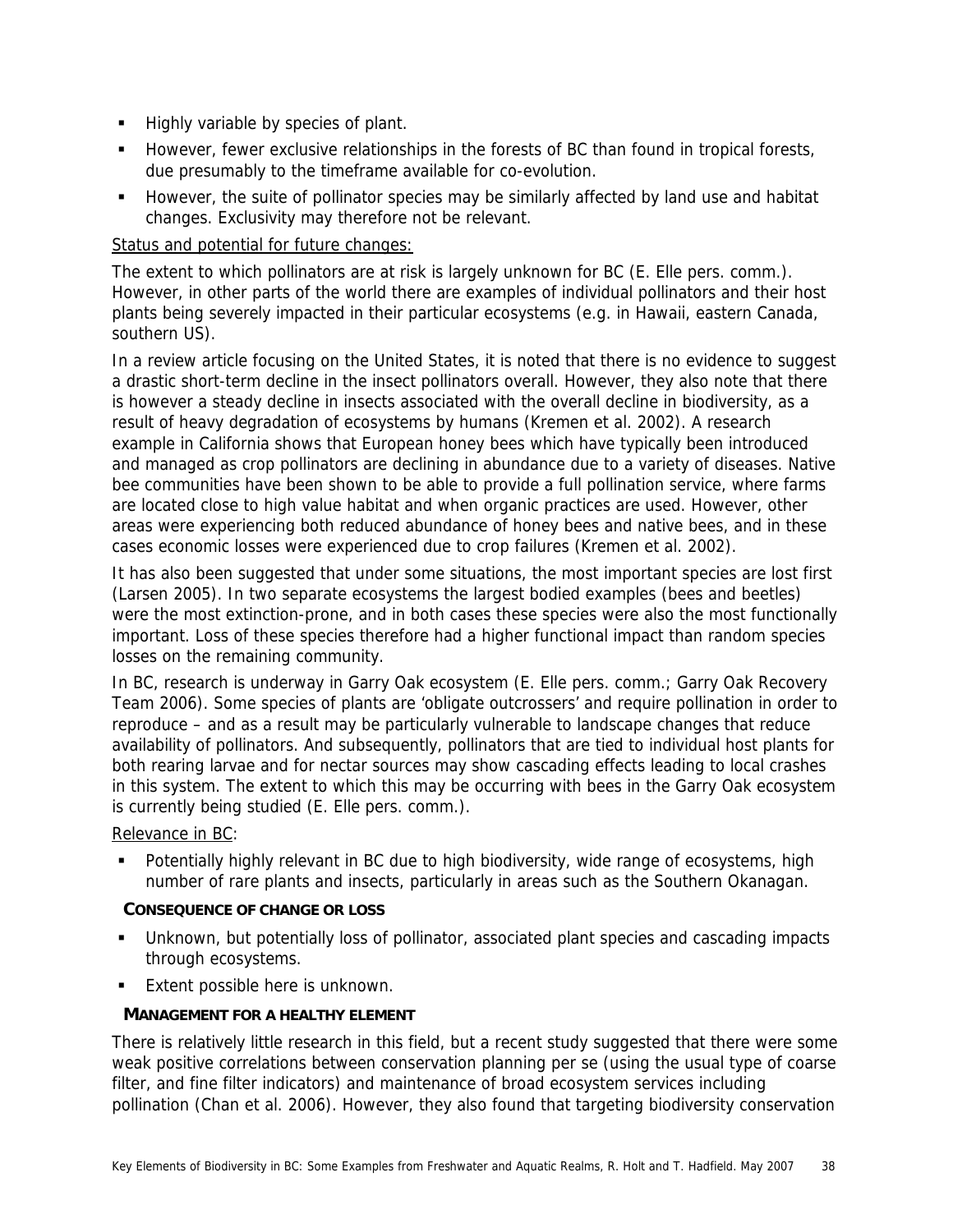plus consideration of key ecosystem services directly provided a more efficient approach to planning overall.

This subject has become a subject of interest in other areas, because recent papers have highlighted the potential economic implications of insects (Losey and Vaughan 2006). Other publications have also been produced (e.g. Shepherd et al. 2003) which may provide useful strategies for pollinator conservation (title unavailable to author).

## **UNCERTAINTIES AND DATA GAPS**

A strategic assessment of areas of interest may be appropriate. For example, in the S. Okanagan where insect populations may have been significantly impacted by rapid agricultural development including extensive use of pesticides.

## **REFERENCES**

Chan, K.M.A, M.R. Shaw, D.R. Cameron, E.C. underwood and G.C. Daly. 2006. Conservation planning for ecosystem services. PloS Biol 4 (11): e379 DOI: http://dx.doi.org/10.1371/journal.pbio.0040379

Garry Oak Recovery Team. 2006. Research Colloquiem 2006. Available at: http://www.wnps.org/ecosystems/west\_lowland\_eco/documents/GOERTResearchColloquium2006Proceed ings.pdf

Kremen, C. N., M.Williams, and R.W. Thorp. Crop pollination from native bees at risk from agricultural intensification. Proc. National. Acad. Sciences 99: 16812-16816.

Larsen, T.H., N.Williams and C. Kremen. 2005. Extinction order and altered community structure rapidly disrupt ecosystem functioning. Ecology Letters 8: 538-547.

Losey, J.E. and M. Vaughan. 2006. The economic value of ecological services provided by insects. Bioscience 56: 311-323.

Shepherd, M.D., S.L.Buchmann, M.Vaughan, S.H.Black. 2003. Pollinator Conservation Handbook. Portland (OR): Xerces Society.

# **2.10. KEY FRESHWATER SPECIES: ANADROMOUS SALMONIDS**

Anadromous salmonids include several species of salmon, trout and charr that have an oceanrearing life phase. Mostly these are the five eastern Pacific salmon species: chinook salmon (Oncorhynchus tsawytcha), chum salmon (O. keta), coho salmon (O. kisutch), pink salmon (O. gorbuscha) and sockeye salmon (O. nerka). In addition, some trout and charr species have anadromous life history forms: rainbow/steelhead trout (O. mykiss), coastal cutthroat trout (O. clarki clarki), and Dolly Varden charr (Salvelinus malma).

## **WHY IS THIS SPECIES IMPORTANT?**

#### Functional Role:

The majority of freshwater systems in BC are oligotrophic, or nutrient-poor. This means that the inherent productivity of these water bodies is low and the abundance and biomass of fish that can be supported is also low. Anadromous salmonids act as a nutrient pump, by bringing nutrients from the ocean to nutrient poor interior waters. Anadromous salmonids hatch in freshwater streams (and occasionally lake littoral areas) and migrate to the ocean after a variable amount of time in freshwater. They grow and accumulate most of their somatic tissue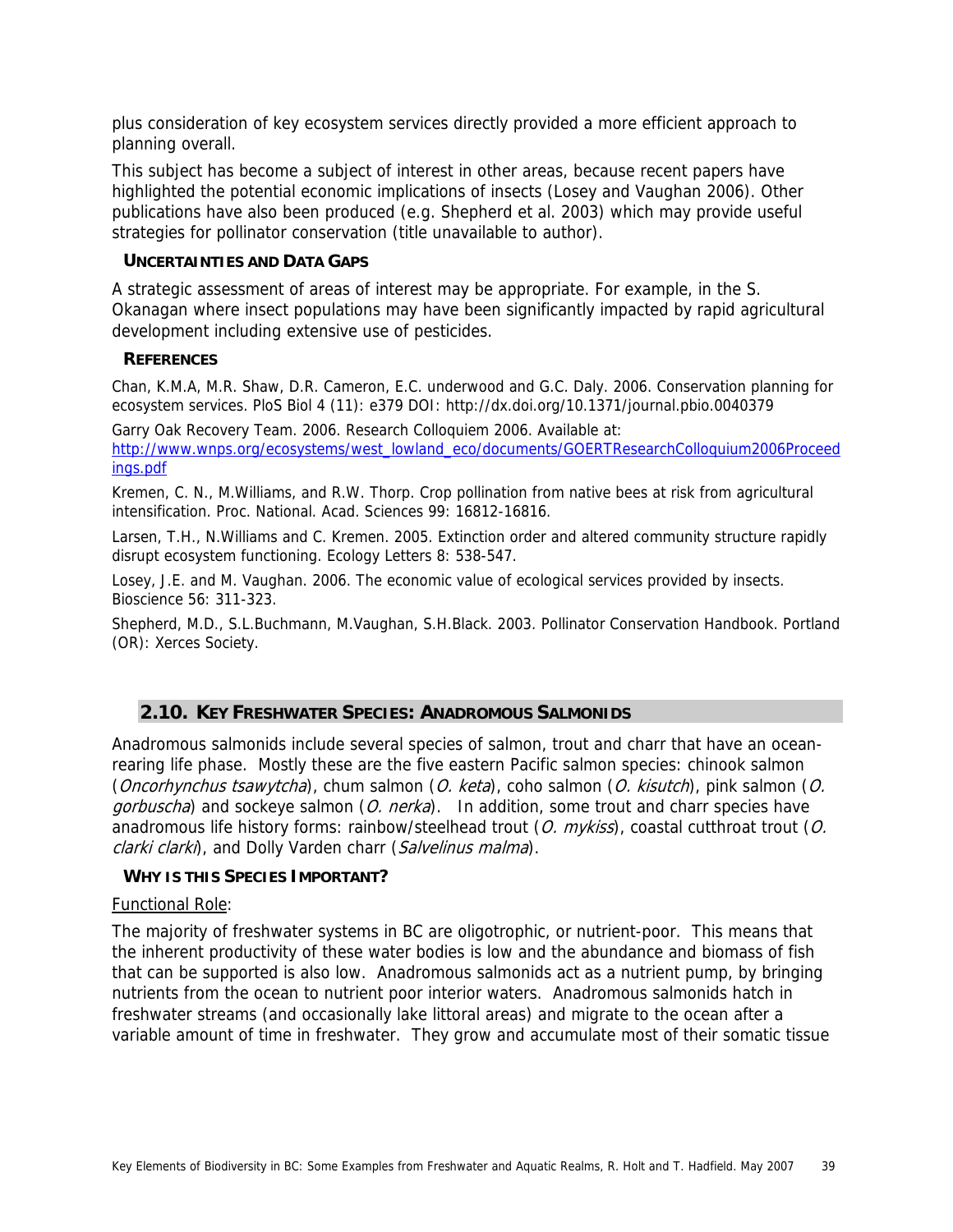in the ocean and return to natal streams and lakes to reproduce, where they die $^{17}$ . Anadromous salmon may return in large numbers, and this returning biomass supports many terrestrial and aquatic species. Many adults are caught and consumed en route or on the spawning grounds, eggs are eaten by birds and fish, and carcasses of spawned-out salmon are a substantial input of nutrients to many freshwater systems (Cedarholm et al. 2000). When the young hatch the following spring and summer they are the prey base of many more species. Stream- and lake-rearing juveniles are often the dominant component of the fish community.

There is some potential for positive feedback between present and future salmon escapements, due to the profound nutrient inputs provided by returning adults (Wipfli et al. 1998, 2003). Lower returns lead to lower nutrient levels in lakes and rivers which in turn lowers freshwater carrying capacity and thereby the ability of a waterbody to support fish.

## Functional Exclusivity:

-

There is clearly some redundancy in this element since it represents more than one species. But there are important differences in geographic range, run timing, and abundance patterns among these species, such that redundancy is far from complete. For example, niche separation is high both in freshwater and in the ocean—loss of one species of salmon is not "made up" by an increase in another. Returns in some rivers may be abundant for one species and not others, and geographic separation among species within the same river systems is also common.

To some extent species with adfluvial forms (e.g., bull trout) may act in a similar way by transporting nutrients from large rivers and lakes to higher elevation tributaries. However, the extent of nutrient transport is dwarfed by that of anadromous salmonids.

Status and potential for future changes:

Management of salmon populations is an active field of research and resource management at several levels of government. Populations of anadromous salmonids are affected by harvest of adults in coastal and inland fisheries, land and water use, pollution, climate change, and introductions of non-native species. Harvest rates vary through time and among stocks, but can exceed 50 percent for targeted stocks (e.g., Walters and Staley 1987). Harvest rates can be unsustainably high for endangered stocks that are harvested incidentally (e.g., Irvine 2002; COSEWIC 2003a, b). Land use impacts such as loss of riparian vegetation, drainage alterations, and pollution are additive and may produce a large incremental effect if combined with other activities (e.g., Bradford and Irvine 2000). Climate change is expected to have severe impacts on fish distributions in BC through effects on precipitation (Morrison et al. 2002), streamflow (Leith and Whitfield 1998), water temperatures (BC Ministry of Environment 2006), and range changes in native and non-native species (e.g., Bonar et al. 2005; Fayram and Sibley 2000; Parmesan and Yohe 2003; Stefan et al. 2001; Welch et al. 1998).

Of 5,487 British Columbia anadromous salmonid stocks assessed by Slaney et al. (1996), 19.6% were deemed at risk (high risk, moderate risk or special concern) or extirpated. Although the remaining stocks were not below an at-risk threshold, it is likely that many are below historic abundance levels. Many of the at-risk stocks are relatively small stocks. Whereas abundance levels in systems with relatively large populations are likely adequate to maintain marinederived nutrient inputs, many of the ecosystems with smaller stocks may be undergoing

 $17$  all species of salmon are semelparous – they reproduce and die shortly after. Rainbow, cutthroat and Dolly Varden are iteroparous, and therefore may return to the ocean after reproducing.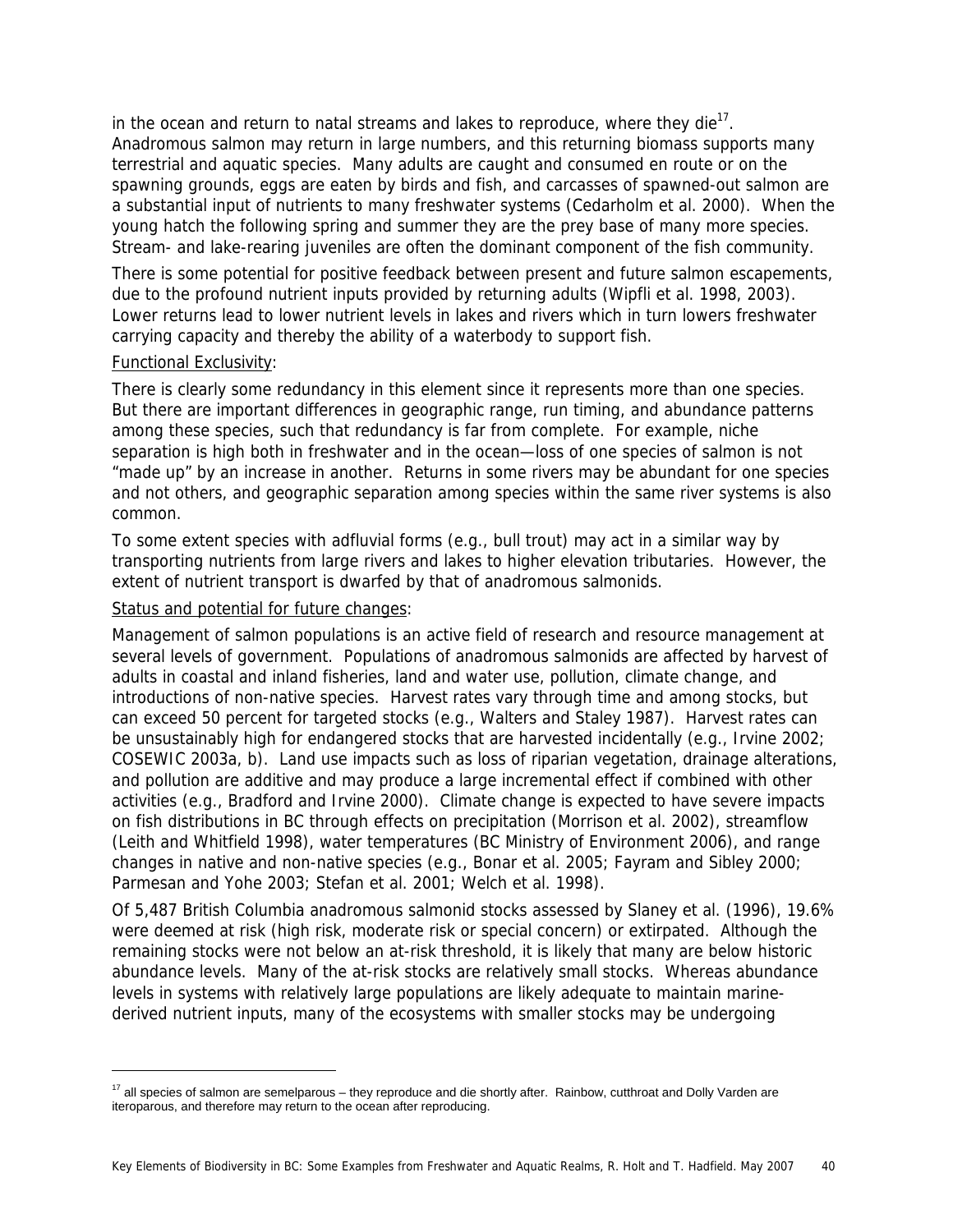progressive oligotrophication due to declining nutrient inputs (Larkin and Slaney 1997). Some larger systems such as the upper Columbia River have lost all anadromous salmonids.

# Relevance in BC:

This element is of widespread relevance in BC. Anadromous stocks are found throughout the Fraser River system and almost all coastal systems. Anadromous salmon were extirpated in the upper Columbia River due to impassable dams in the US. Historically anadromous stocks reached to Columbia Lake in the headwaters of the Columbia River. Anadromous stocks are absent in the Kootenay River systems due to natural barriers. They are also absent from the Peace River drainage, which drains east into the Mackenzie River system.

## **CONSEQUENCE OF CHANGE OR LOSS**

Lower abundance or loss of this element would lead to lower abundance in many terrestrial and aquatic species and lower overall productivity of many bodies of freshwater (Wipfli et al. 1998, 2003).

## **MANAGEMENT FOR A HEALTHY ELEMENT**

Anadromous salmon range over a broad geographic range and are therefore exposed to multiple threats. Management of this element therefore requires addressing these threats over the full geographic scale of these species. Management for a healthy element would include:

- sustainable harvest practices in coastal and inland fisheries
- sustainable land use practices with special attention to maintenance of riparian and floodplain habitats (to protect rearing and spawning habitats)
- sustainable water use with special attention to streamflow regulation (e.g., water diversions and dams)
- clean water (e.g., pollution control)
- incorporate predictions of climate change impacts in management tools and adjust management as necessary.

## **UNCERTAINTIES AND DATA GAPS**

This is a well-studied group of organisms and most general patterns are well-known and based on studies with a high degree of confidence. There are many minor uncertainties, such as the strength of interactions with other components in the community, but these need not hinder implementation of sound management practices.

## **REFERENCES**

- Bonar, S.A., B.D. Bolding, M. Divens and W. Meyer. 2005. Effects of introduced fishes on wild juvenile coho salmon in three shallow Pacific Northwest lakes. Transactions of the American Fisheries Society 134:641–652.
- British Columbia Ministry of Environment. 2006. Indicators of climate change for British Columbia 2002. Available at http://www.eng.gov.bc.ca/air/climate
- Cederholm, C.J., D.H. Johnson, R.E. Bilby, L.G. Dominguez, A.M. Garrett, W.H. Graeber, E.L. Greda, M.D. Kunze, B.G. Marcot, J.F. Palmisano, R.W. Plotnikoff, W.G. Pearcy, C.A. Simenstad and P.C. Trotter. 2000. Pacific Salmon and Wildlife—Ecological Contexts, Relationships, and Implications for Management. Special Edition Technical Report, Prepared for D.H. Johnson and T.A. O'Neil (Managing directors), Wildlife-Habitat Relationships in Oregon and Washington. Washington Department of Fish and Wildlife, Olympia, Washington.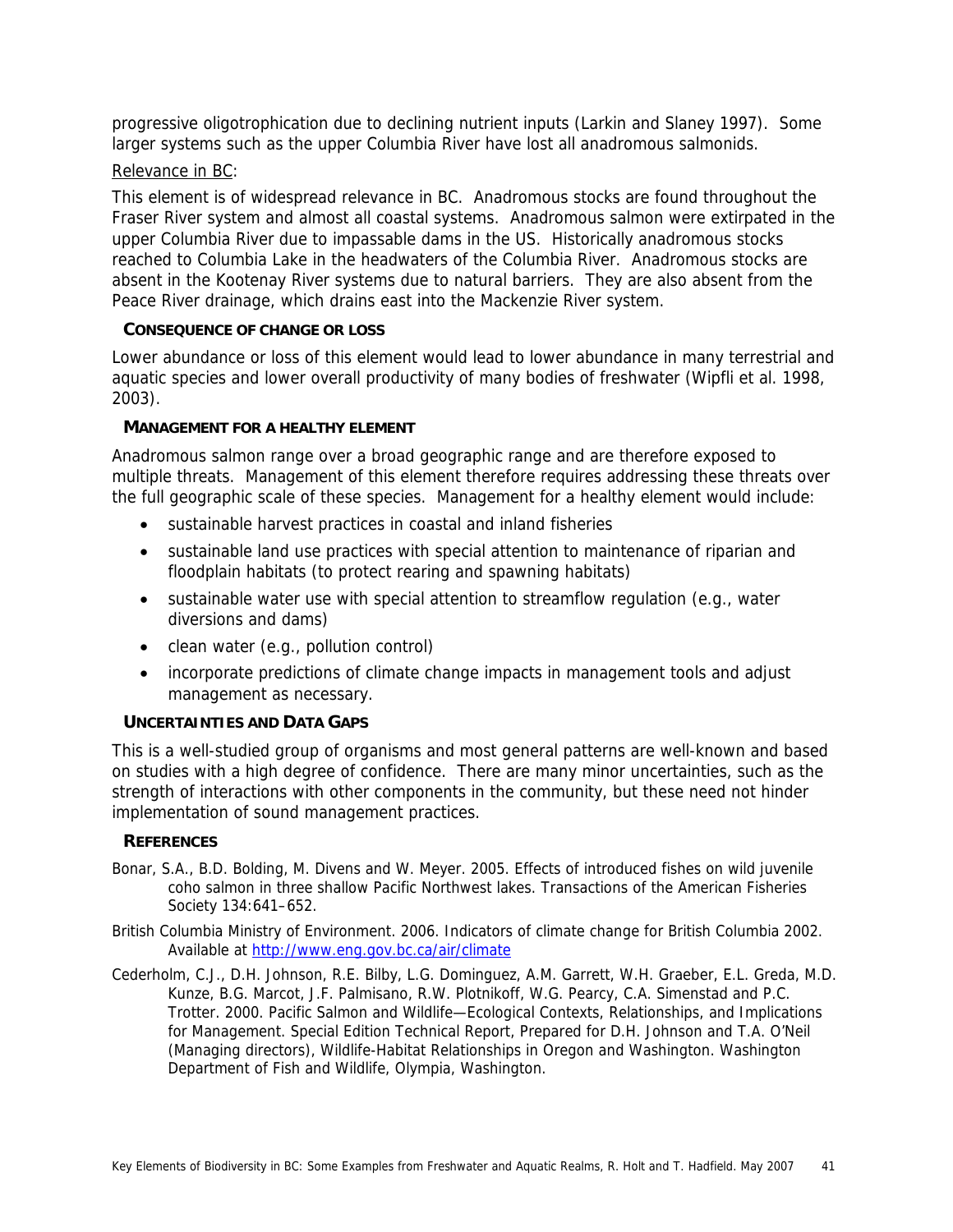- COSEWIC 2003a. COSEWIC assessment and status report on the sockeye salmon *Oncorhynchus nerka* (Cultus population) in Canada. Committee on the Status of Endangered Wildlife in Canada. Ottawa.  $ix + 57$  pp.
- COSEWIC 2003b. COSEWIC assessment and status report on the Sockeye Salmon Oncorhynchus nerka Sakinaw population in Canada. Committee on the Status of Endangered Wildlife in Canada. Ottawa.  $ix + 35$  pp.
- Fayram, A.H. and T. H. Sibley. 2000. Impact of predation by smallmouth bass on sockeye salmon in Lake Washington, Washington. North American Journal of Fisheries Management 20: 81–89.
- Irvine, J.R. 2002. COSEWIC status report on the coho salmon *Oncorhynchus kisutch* (Interior Fraser population) in Canada, in COSEWIC assessment and status report on the coho salmon Oncorhynchus kisutch (Interior Fraser population) in Canada. Committee on the Status of Endangered Wildlife in Canada. Ottawa. 1-34 pp.
- Larkin, G. A., and P. A. Slaney. 1997. Implications of trends in marine-derived nutrient influx to south coastal British Columbia salmonid production. Fisheries 22:16-24.
- Leith, R. and P. Whitfield. 1998. Evidence of climate change effects on the hydrology of streams in southcentral BC. Canadian Water Resources Journal 23: 219-230.
- Morrison, J., M.C. Quick and M.G.G. Foreman. 2002. Climate change in the Fraser River watershed: flow and temperature projections. Journal of Hydrology 263: 230-244.
- Parmesan, C. and G. Yohe. 2003. A globally coherent fingerprint of climate change impacts across natural systems. Nature 421: 37-42.
- Slaney, T. L., K. D. Hyatt, T. G. Northcote, and R. J. Fielden. 1996. Status of anadromous salmon and trout in British Columbia and Yukon. Fisheries 21:20-35.
- Stefan, H.G., X. Fang and J.G. Eaton. 2001. Simulated fish habitat changes in North American lakes in response to projected climate warming. Transactions of the American Fisheries Society 130:459– 477
- Welch, D.W., Y. Ishida and K. Nagasawa. 1998. Thermal limits and ocean migrations of sockeye salmon (Oncorhynchus nerka): long-term consequences of global warming. Canadian Journal of Fisheries and Aquatic Sciences 55: 937-948.
- Wipfli, M.S., J.P. Hudson and J.P. Caouette. 1998. Influence of salmon carcasses on stream productivity: response of biofilm and benthic macroinvertebrates in southeastern Alaska, U.S.A. Canadian Journal of Fisheries and Aquatic Sciences 55: 1503-1511.
- Wipfli, M.S., J.P. Hudson, J.P. Caouette, and D.T. Chaloner. 2003. Marine subsidies in freshwater ecosystems: salmon carcasses increase the growth rates of stream-resident salmonids. Transactions of the American Fisheries Society 132: 371–381.

## **2.11. KEY FRESHWATER SPECIES: KOKANEE**

Kokanee is the common name used for the non-anadromous form of sockeye salmon (*Oncorhynchus nerka*). Kokanee spend their entire life cycle in freshwater and are often referred to as "landlocked." In fact, they often co-occur with the anadromous form, in systems with access to the ocean. Molecular genetic evidence indicates that most kokanee populations have evolved independently rather than from a single event with subsequent range expansion. Kokanee and sockeye are able to cross-breed and offspring are viable, although mating between the two forms is not common. Kokanee are planktivorous; they rear in lakes and spawn in tributary streams or littoral areas with appropriate groundwater flow. Like sockeye, kokanee typically live four years and die shortly after spawning.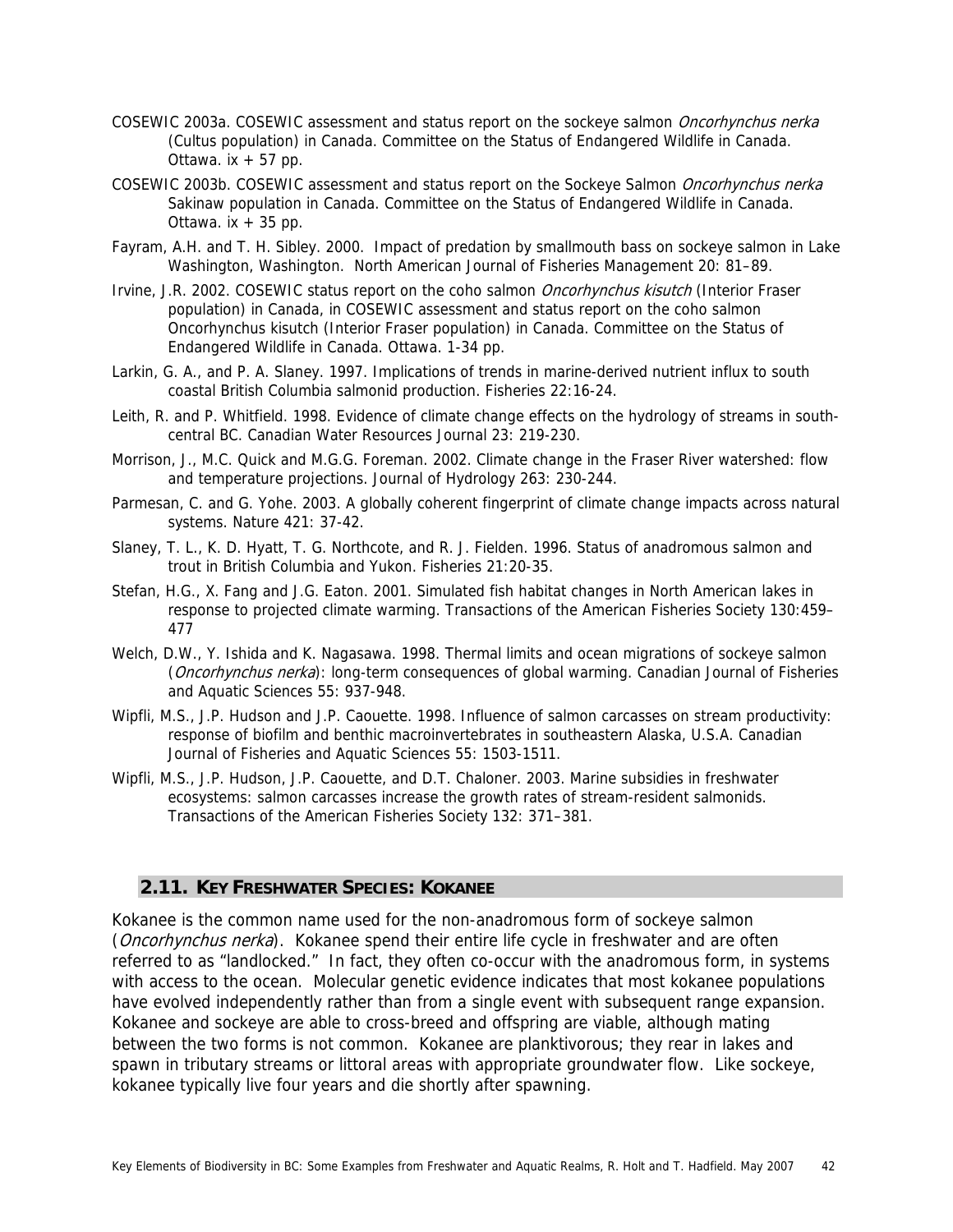# **WHY IS THIS SPECIES IMPORTANT?**

## Functional Role:

Kokanee are an important component of many inland and coastal lake and river systems. Since all of their biomass is accumulated in situ, rather than during an ocean-rearing phase, kokanee generally have a much lower abundance and biomass than anadromous salmon. Yet they have similar functional roles in the ecosystems in which they are present due to their concentrated spawning period in tributary streams.

Kokanee act as a nutrient pump, bringing nutrients from lakes to nutrient poor tributaries (Richey et al. 1975). Somatic tissue accumulated as an obligate planktivore in lakes is transported to tributary systems when kokanee spawn. This temporal and spatial concentration of energy and nutrients creates an important food supply for many terrestrial and aquatic species. For example, eagles, bears, white sturgeon and other species cue on this abundant food source and it is thought that the abundance of these species depends critically on kokanee prey. Juvenile kokanee are a significant component of many freshwater communities and are an important food supply for birds and fish.

## Functional Exclusivity:

Kokanee are not the sole species of salmonid inhabiting BC lakes or spawning in BC streams. However, in lakes where kokanee exist they often dominate abundance and biomass of fish species; other lake-dwelling salmonids are typically in lower abundance and have a smaller ecological role. To some extent other species with adfluvial forms like bull trout play a role in transporting nutrients to tributary systems from lower elevation lakes and rivers, but due to their numerical inferiority they play a less influential role in the ecosystem.

## Status and potential for future changes:

Kokanee are most at-risk in southern British Columbia. They are well below historic abundance levels in the southern interior of British Columbia, in large part due to introduction of opossum shrimp (Mysis relicta) to many lakes in the Okanagan and Kootenay regions (e.g., Shepherd 2000). Shepherd (2000) noted that 1998 spawning populations of kokanee in Okanagan Lake were about 1% of 1970s levels. Most of this decline is attributed to the introduction of mysids, but water and land use are a significant contributing factor to habitat quantity and quality (Shepherd 2000; Northwest Hydraulic Consultants 2001). Populations are also affected by harvest, pollution, other non-native species and climate change.

Status in other parts of the province is not monitored as intensively although kokanee are an important species in many watersheds, especially some of the large hydro reservoirs.

## Relevance in BC:

Kokanee are widespread in BC. The native distribution of kokanee includes all systems with ocean access, plus the upper Kootenay and Columbia systems. Stocking of kokanee in the province has been fairly limited compared to other species and almost entirely within the native range of the species, with the exception of the east Kootenay watershed historically and the Peace-Williston reservoir more recently.

## **CONSEQUENCE OF CHANGE OR LOSS**

The consequences of changes in kokanee abundance are reported in Spencer et al. (1991), who documented wide-ranging and cascading effects at multiple trophic levels following the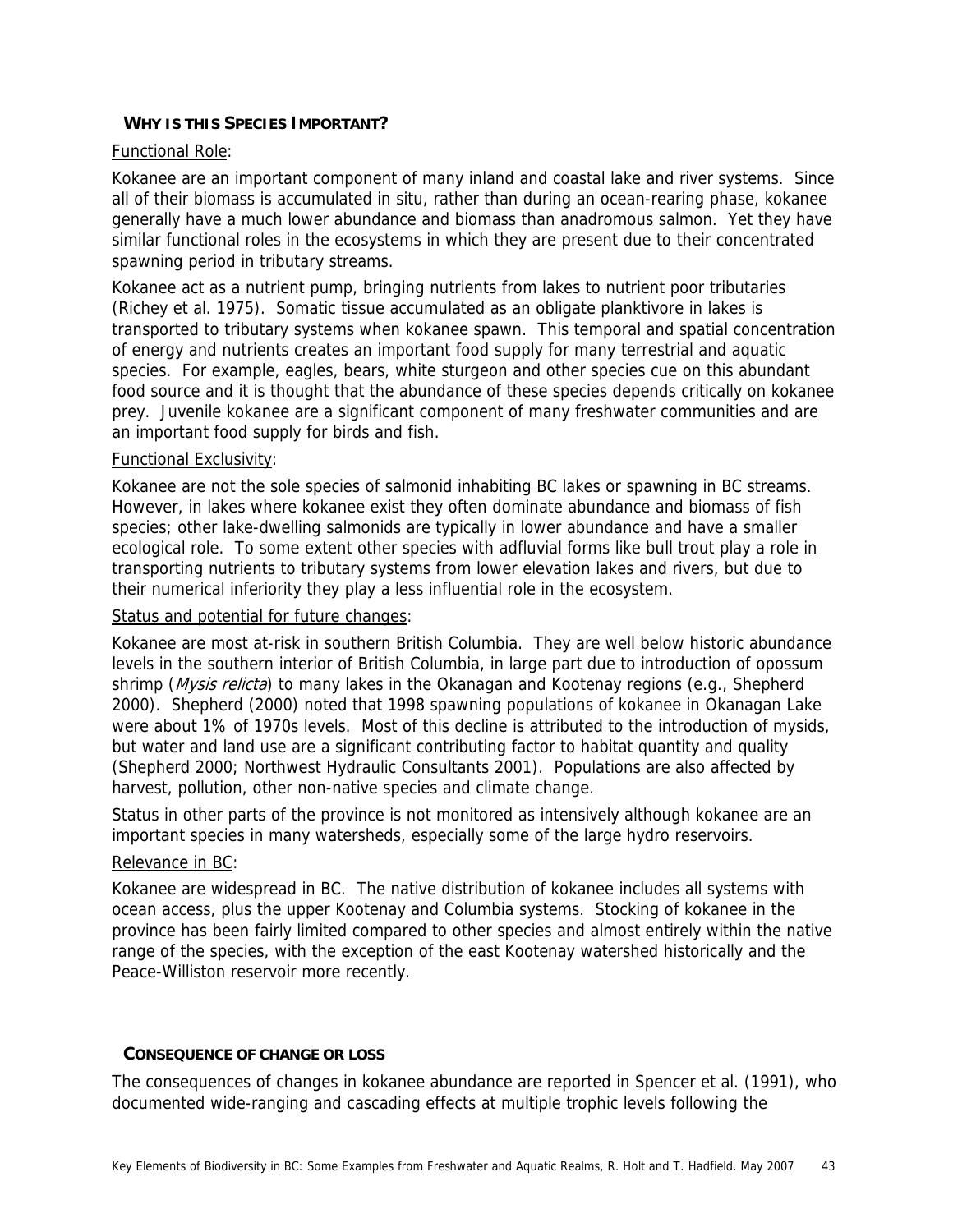introduction of mysids and the subsequent collapse of kokanee. They show a direct relationship between abundance of bald eagles and kokanee spawners. Unquantified observations indicated correlations in abundance with many bird species that feed on carcasses and eggs, and many terrestrial vertebrates such as coyote, mink and grizzly bears. Loss of this resource may not lead to extirpation of any of these species but it likely contributes to lower (potentially much lower) abundance of many aquatic and terrestrial species.

# **MANAGEMENT FOR A HEALTHY ELEMENT**

Kokanee occur over a broad geographic range and are exposed to multiple threats. Management of this element therefore requires addressing these threats over the full geographic scale of these species. Management for a healthy element would include:

- prevent introductions of mysids and other non-native species
- support mitigation of effects of non-native species
- sustainable harvest practices of kokanee
- sustainable land use with special attention to maintenance of riparian and floodplain habitats (for spawning)
- sustainable water use with special attention to streamflow regulation (dams and water extraction)
- clean water (pollution)
- incorporate predictions of climate change impacts in management tools (adjust management as necessary)

## **UNCERTAINTIES AND DATA GAPS**

Kokanee are generally well-studied, and most general patterns are well-known and based on studies with a high degree of confidence. There are many minor uncertainties, such as detailed population information for different kokanee stocks and the strength of relationships with other species in the community.

## **REFERENCES**

Northwest Hydraulic Consultants. 2001. Hydrology, water use and conservation flows for kokanee salmon and rainbow trout in the Okanagan Lake Basin, BC. Report for: BC Fisheries, Victoria, B.C.

- Richey, J.E., M.A. Perkins and , C.R. Goldman. 1975. Effects of kokanee salmon (Oncorhynchus nerka) decomposition on ecology of a subalpine stream. Journal of the Fisheries Research Board of Canada 32: 817-820.
- Shepherd, B.G. 2000. A case history: the kokanee stocks of Okanagan Lake. In: L. M. Darling (editor) Proceedings of a Conference on the Biology and Management of Species and Habitats at Risk, Kamloops, B.C., 15 - 19 Feb.,1999. Volume Two. B.C. Ministry of Environment, Lands and Parks, Victoria, B.C. and University College of the Cariboo, Kamloops, B.C. 520pp.
- Spencer, C. N., B. R. McClelland, and J. A. Stanford. 1991. Shrimp stocking, salmon collapse, and eagle displacement. BioScience 41:14-21.

# **2.12. KEY FRESHWATER HABITAT: RIVER FLOODPLAINS**

Riparian zones are among the most productive and valuable of ecological systems. Besides forming a physical transition zone between aquatic and terrestrial ecosystems, there are often strong physical and biological interactions between the two. Ecological linkage, productivity and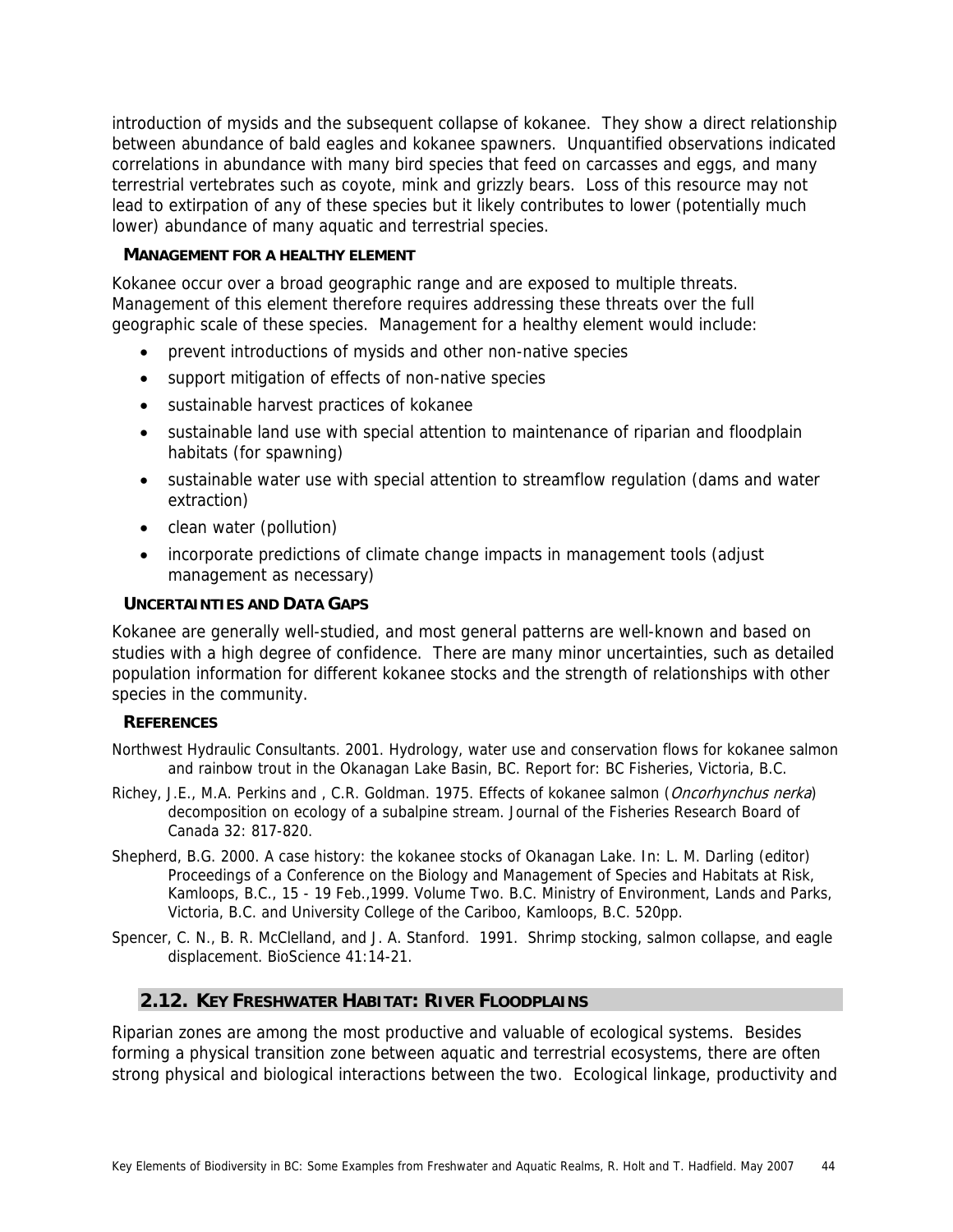habitat complexity depends on an active floodplain, which is often absent or reduced due to agricultural, industrial and urban development, or from river regulation.

The terms riparian and floodplain are somewhat difficult to define precisely because they represent ecotones, or gradients between fully terrestrial and fully aquatic realms. We use the following definitions. The floodplain is that part of the river-floodplain ecosystem that is regularly flooded and dried, and it represents a type of wetland (Bayley 1995). Riparian areas include the floodplain and extend upslope to the immediately adjacent terraces (Naiman et al. 1998).

# **WHY IS THIS HABITAT IMPORTANT?**

# Functional Role:

Many aquatic species in BC are adapted to the seasonal flood dynamics that occur on river floodplains and make extensive use of these habitats. This can be seen in traits such as timing of certain life history events like spawning or hatch timing, and specific habitat requirements of certain life stages. For example, white sturgeon spawn on the ascending limb of the hydrograph which is thought to be in part an adaptation to allow juveniles use of seasonallyflooded floodplain habitats (Coutant 2004). Coho salmon juveniles make extensive use of side and back channels, which are created and maintained by seasonal flood dynamics in the floodplain (Sandercock 1991).

The flood pulse is believed to enhance biological productivity and maintain diversity in the system through several mechanisms including increased habitat diversity and area, greater inputs of terrestrial material to the aquatic food web, decreased predation and competition, and high turnover of nutrients and organic matter (Junk et al. 1989; Corti et al. 1997; Winemiller and Jepsen 1998; Sommer et al. 2001).

Nutrients previously mineralized during the preceding dry phase are dissolved during the flooding phase. Additional nutrients dissolved in the flood waters or associated with suspended sediment are brought in from the main river. High primary production and decomposition rates also occur during flooding, with production exceeding decomposition (Bayley 1995). Fish production per unit area was found to be substantially greater in floodplain systems than in non-floodplain systems: flood pulses in large floodplains provide a bonus in production above what would be expected merely from the increase in water area (Bayley 1995; Sommer et al. 2001). Similar increases in invertebrate production have also been observed (Gladden and Smock 1990). An analysis has not been performed for species diversity, but given the biophysical complexity of floodplain habitats it seems likely that a similar "diversity bonus" would be found.

# Functional Exclusivity:

Floodplain habitats are unique and there is minimal redundancy in this type of habitat. Different species depend on floodplain habitats to different extents. Dependence is usually a matter of degree and there are likely few or no aquatic vertebrates that have obligate needs for this habitat. However, due to their high inherent productivity and habitat complexity, this is a habitat hot spot, with high abundance and high diversity for both aquatic and terrestrial species.

# Status and potential for future changes:

The loss of floodplain habitats occurs from dyking, flow regulation, and modifications to the available floodplain. The loss and degradation of floodplain habitats has occurred historically, and continues to occur throughout BC, in watersheds of all sizes. The Fraser Basin downstream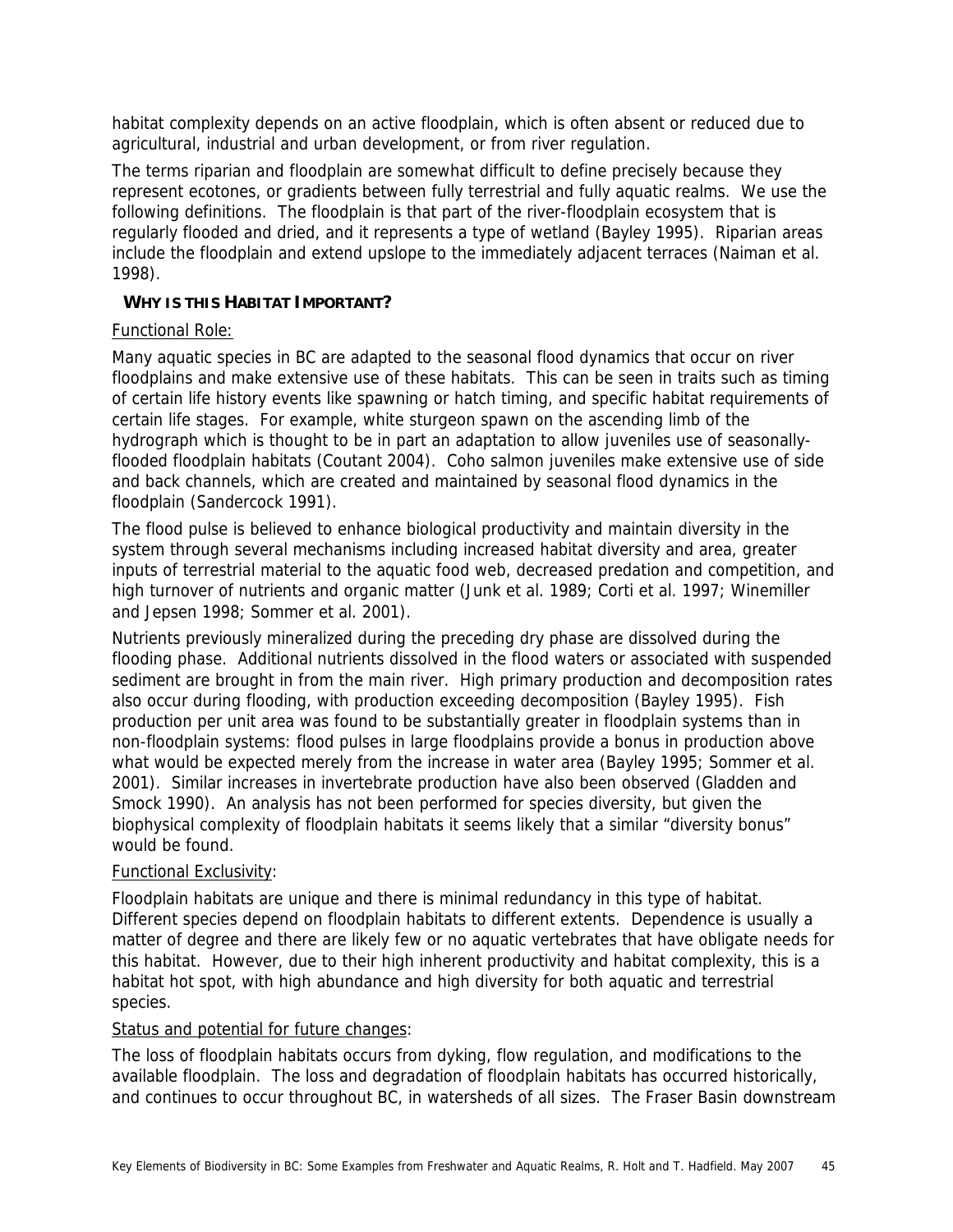of Hope provides one example. Historically, significant flooding occurred annually along the lower Fraser during the spring freshet, which resulted in large tracts of swampy or marshy land (North and Teversham 1984; Perry 1984 cited in Boyle 1997). Sumas Lake varied in size from 32 to over 100 km<sup>2</sup> depending on water levels in the Fraser River (Schaepe 2001; Woods 2001), and was drained completely in 1920 for development of agricultural lands. The lake was shallow and marshy, and likely used by most fish species in the lower Fraser. Boyle et al. (1997) estimate that wetland area has declined from about 10% of the land area downstream of Hope to about 1%, with most changes occurring before 1930 (Boyle et al. 1997). Dyking in the Fraser Basin started as early as 1864; most of the approximately 600 km of existing dykes were constructed during the first half of the 20<sup>th</sup> Century (MWLAP 2002). Dredging and channelization have also occurred, and are ongoing (Lane and Rosenau 1995; RL&L 2000; Rosenau and Angelo 2000). This pattern or components of it have been repeated elsewhere in the province as streams are developed for hydropower and floodplains are claimed for agriculture and other development.

Overall, much of the low elevation floodplain habitat in BC has been converted to agricultural, industrial, housing or other use, particularly in the southern portion of the province and along major rivers. In many systems the great majority of floodplain is no longer accessible to wild populations of fish and wildlife (e.g., Boyle et al 1997). Much of the floodplain habitat in some systems (e.g., Columbia River) has been inundated by hydrodevelopment.

Relevance in BC: This habitat type is found throughout BC in virtually all biogeoclimatic zones. Due to the mountainous topography of BC the breadth of many riparian systems can be quite narrow, with broad floodplains restricted primarily to lower elevation medium and large river systems. Nevertheless, riparian and floodplain habitats have been repeatedly recognized as key habitats that deserve special management focus.

## **CONSEQUENCE OF CHANGE OR LOSS**

Active floodplain can be considered a biodiversity habitat hot spot. Few vertebrate species in BC may have obligate needs for this habitat type, but its high inherent productivity and habitat complexity suggest that it is a significant habitat for many species. Loss or alteration of this habitat is likely to lead to decreased abundance of several terrestrial and aquatic vertebrate species.

## **MANAGEMENT FOR A HEALTHY ELEMENT**

This habitat type occurs throughout BC and is exposed to multiple threats. Management for a healthy element would include:

- sustainable forest harvest practices in riparian and floodplain habitats
- sustainable land use practices with special attention to maintenance of riparian and floodplain habitats (for spawning)
- sustainable water use with special attention to streamflow regulation and maintenance of natural flow regimes (dams, water extraction and dyking)

## **UNCERTAINTIES AND DATA GAPS**

The precise extent of floodplain habitat losses and alterations in BC are not known, but the general pattern is very clear as shown in the example above for the lower Fraser. The causal links between habitat changes and biodiversity losses are also not fully described, but this would be exceedingly difficult given the multidimensional nature of threats and changes to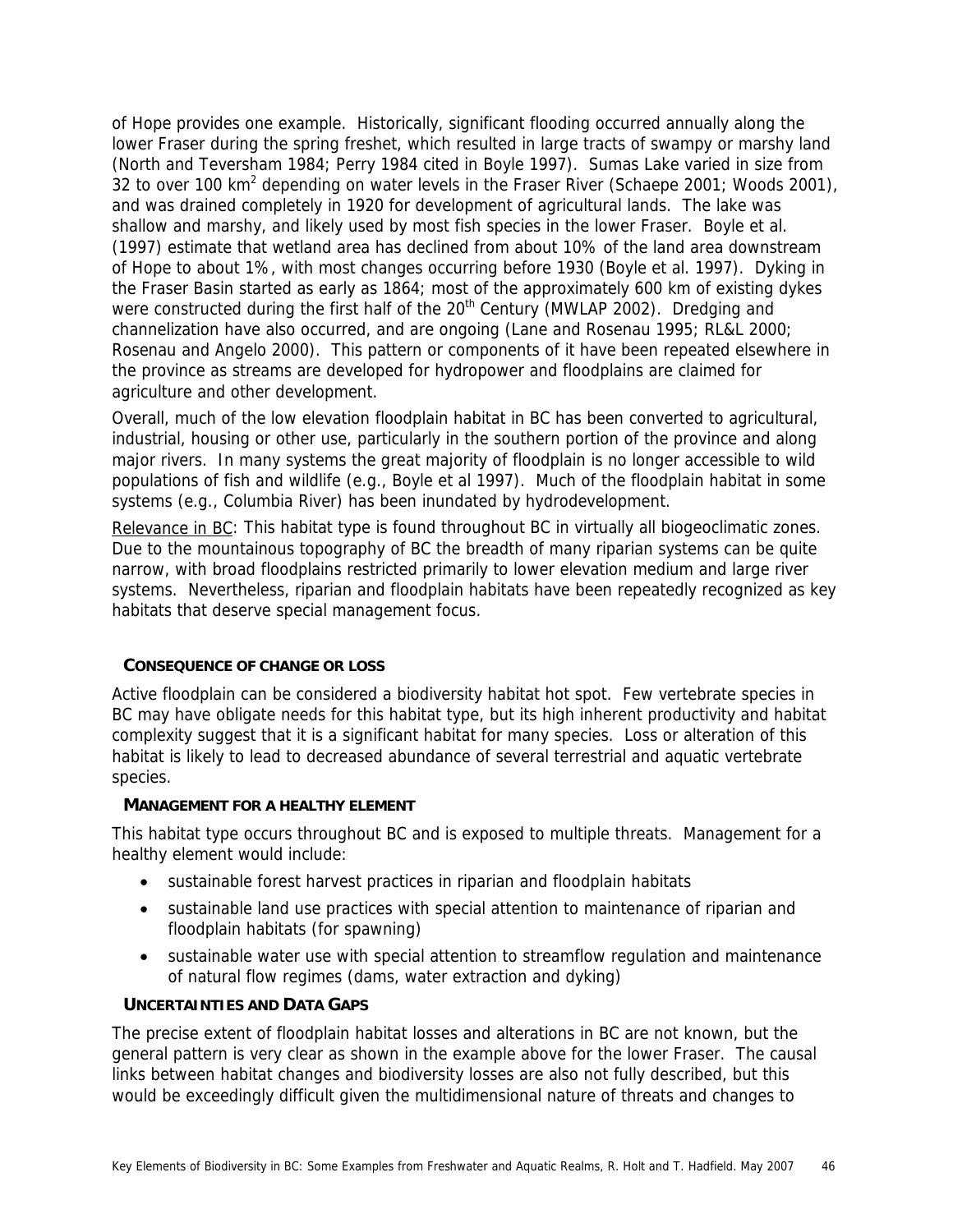biodiversity in BC. Special studies are needed to examine specific hypotheses associated with the flood-pulse concept, but available data support the general hypothesis that a flood-pulse advantage increases biological productivity per unit water area above the level expected from equivalent stable-sized water bodies (Bayley 1995).

#### **REFERENCES**

- Andersson, E., C. Nilsson, and M. E. Johansson. 2000. Effects of river fragmentation on plant dispersal and riparian flora. Regulated Rivers: Research and Management 16:83-89.
- Bayley, P.B. 1995. Understanding large river: floodplain ecosystems. BioScience 45: 153- 158.
- Boyle, C.A., L. Lavkulich, H. Schreier, and E. Kiss. 1997. Changes in land cover and subsequent effects on Fraser Basin Ecosystems from 1823 to 1900. Environmental Management, 21:185-196.
- Corti, D., Kohler, S.L., and Sparks, R.E. 1997. Effects of hydroperiod and predation on a Mississippi River floodplain invertebrate community. Oecologia, 109: 154–165.
- Coutant, C.C. 2004. A riparian habitat hypothesis for successful reproduction of white sturgeon. Reviews in Fisheries Science, 12:23–73.
- Gladden, J.E., and Smock, L.A. 1990. Macroinvertebrate distribution and production on the floodplains of two lowland headwater streams. Freshwater Biol. 24: 533–545.
- Johnson, W. C. 1994. Woodland expansion in the Platte River, Nebraska: patterns and causes. Ecological Monographs 64:45-84.
- Johnson, W. C. 1997. Equilibrium response of riparian vegetation to flow regulation in the Platte River, Nebraska. Regulated Rivers: Research and Management 13:403-415.
- Junk, W. J., P. B. Bayley, and R. E. Sparks. 1989. The flood pulse concept in river floodplain systems. Can. Spec. Publ. Fish. Aquat. Sci. 106: 110-127.
- Lane, E.D. and M. Rosenau. 1995. The conservation of sturgeon in the lower Fraser River watershed. A baseline investigation of habitat, distribution, and age and population of juvenile white sturgeon (Acipenser transmontanus) in the lower Fraser River, downstream of Hope, BC. Conservation Fund Project-Final Report, Surrey, BC. 172 p
- Ministry of Water, Land and Air Protection. 2002. Flood Hazard Information: Lower Fraser River Floodplain. April 2002. Pamphlet.
- Naiman, R.J, K.L. Fetherston, S.J. McKay and J. Chen. 1998. Riparian forests. In: R.J Naiman and R.E. Bilby (editors) River ecology and management. Springer, New York, USA.
- North, M.E.A., and J.M. Teversham. 1984. The vegetation of the floodplain of the Fraser, Serpentine and Nicomekl rivers, 1859–1890. Syesis 17:47–66.
- Perry, T.E. 1984. Land use of the Matsqui Prairie region of the lower Fraser Valley in southwestern British Columbia 1858–1892. Master's thesis. Western Washington University, Bellingham, Washington.
- RL&L Environmental Services Ltd. 2000. Fraser River White Sturgeon Monitoring Program Comprehensive Report (1995 to 1999). Final Report Prepared for BC Fisheries. RL&L Report No. 815F:  $92 p + app$ .
- Rosenau, M.L. and M. Angelo 2000. Sand and gravel management and fish habitat protection in British Columbia salmon and steelhead streams. Background Paper No. 200/3, prepared for the Pacific Fisheries Resource Conservation Council.
- Sandercock, F.K. 1991. Life history of coho salmon (Oncorhynchus kisutch). In: C. Groot and L. Margolis (editors). Pacific salmon life histories. UBC Press, Vancouver, BC.
- Schaepe, D.M. 2001. The maps of K'hhalserten, c. 1918. In: A Sto:lo- Coast Salish historical atlas. K. T. Carlson (ed.). Douglas and McIntyre and the Sto:lo Nation, Vancouver and Chilliwack.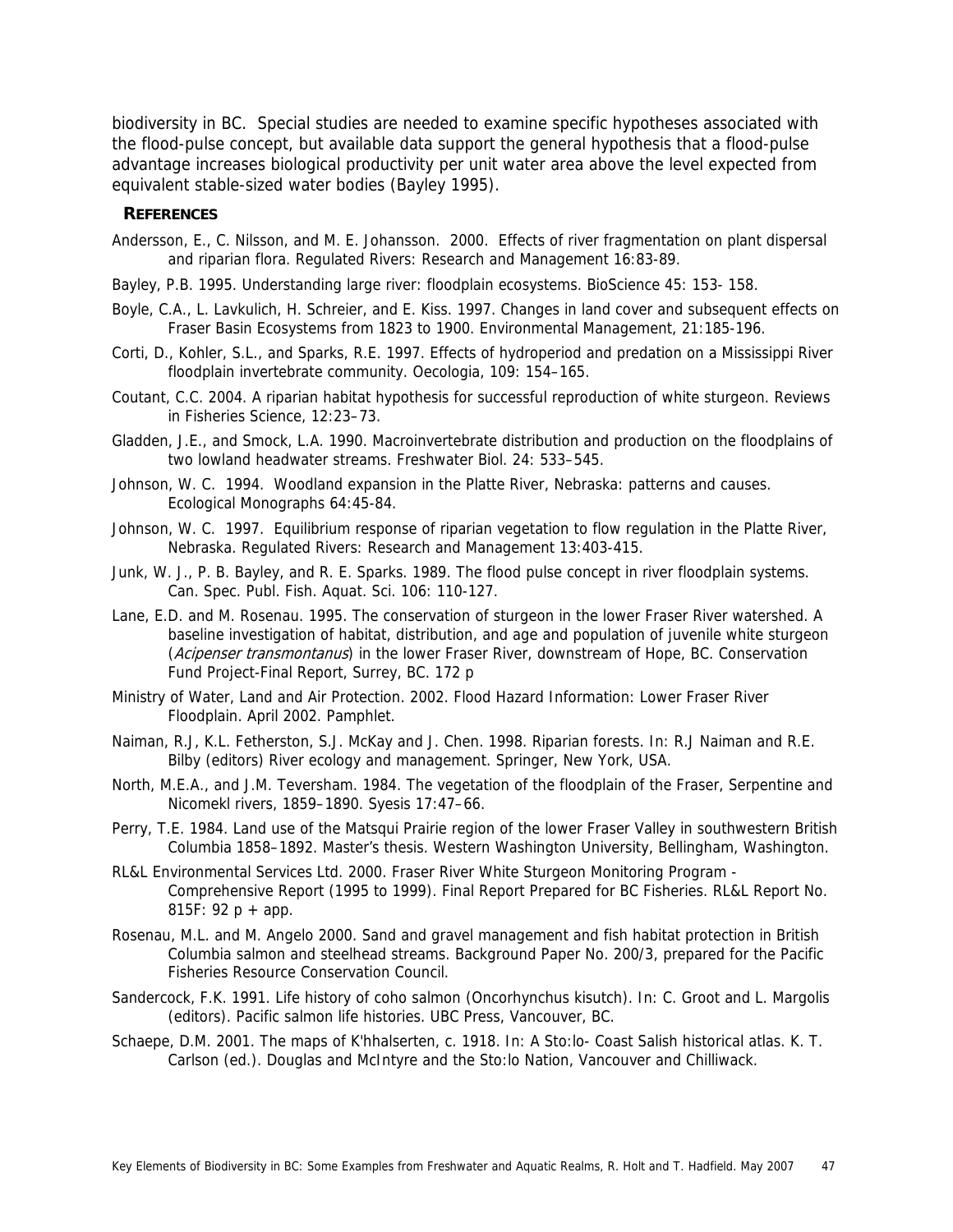- Sommer, T.R., M.L. Nobriga, W.C. Harrell, W. Batham, and W.J. Kimmerer. 2001. Floodplain rearing of juvenile chinook salmon: evidence of enhanced growth and survival. Can. J. Fish. Aquat. Sci. 58: 325–333.
- Winemiller, K.O., and Jepsen, D.B. 1998. Effects of seasonality and fish movement on tropical food webs. J. Fish Biol. 53 (Suppl. A): 267–296.
- Woods, J.R. 2001. Sumas lake transformations. In: A Sto:lo-Coast Salish historical atlas. K.T. Carlson (ed.). Douglas and McIntyre and the Sto:lo Nation, Vancouver and Chilliwack.

# **2.13. KEY FRESHWATER HABITAT: LAKE – TRIBUTARY CONFLUENCES**

Lake – tributary confluences occur in lakes at the confluence of inlet streams. These areas represent a gradient from stream to lake and are often important riparian and littoral habitats due to topography and inflowing nutrients and sediment.

## **WHY IS THIS HABITAT IMPORTANT?**

## Functional Role:

Lakes have longitudinal (i.e., horizontal) gradients in physical, chemical, and biological factors at points where tributaries enter. Kimmel and Groeger (1984) and Kimmel et al. (1990) divide this gradient into riverine, transition, and lacustrine zones. The extent and the properties of these zones depend greatly on the morphology of a lake and patterns of inflow. In particular, residence time and nutrient concentrations vary with basin morphology (Kennedy and Walker 1990). Deep, wide lakes dilute incoming nutrients more effectively than shallow, narrow waterbodies.

Inlet streams have sediment loads that penetrate into the lake and are primary sources of dissolved and particulate loads (Wetzel 1990). Inflow nutrient concentration usually declines along a gradient with distance from inlet confluence. The greatest loss of allochthonous nutrients occurs near the point of inflow, as particles suspended by turbulent stream flow settle out of the less turbulent lake water column. Sedimentation losses result initially from a decreased capacity for suspended particulates, but further downlake in the transition and lacustrine zones, nutrient concentrations decline due to uptake by phytoplankton and settling of organic matter (Kennedy and Walker 1990; Kimmel et al. 1990).

These processes point to lake – tributary confluences as high productivity hot spots within lakes. Indeed, this is often where highest density is found in a number of organisms. For example, white sturgeon are found in greatest abundance at lake – tributary confluences in Upper Arrow Lake and in Kootenay Lake (National Recovery Team for White Sturgeon 2006). The importance of nutrient inputs at lake – tributary confluences is underscored by other observations on Kootenay Lake: upstream impoundment on the Kootenay River coincided with a 25 – 50% decrease in biological productivity of Kootenay Lake (Kimmel et al. 1990).

Lake – tributary confluences provide high productivity habitats for a wide range of aquatic and terrestrial species.

Functional Exclusivity: Lake – tributary confluence habitats are unique and there is minimal redundancy in this type of habitat. Different species depend on these habitats to different extents. Dependence is usually a matter of degree and there are likely no aquatic vertebrates that have obligate needs for this habitat. However, due to their high inherent productivity and habitat complexity, this is a habitat hot spot, with high abundance and high diversity for both aquatic and terrestrial species.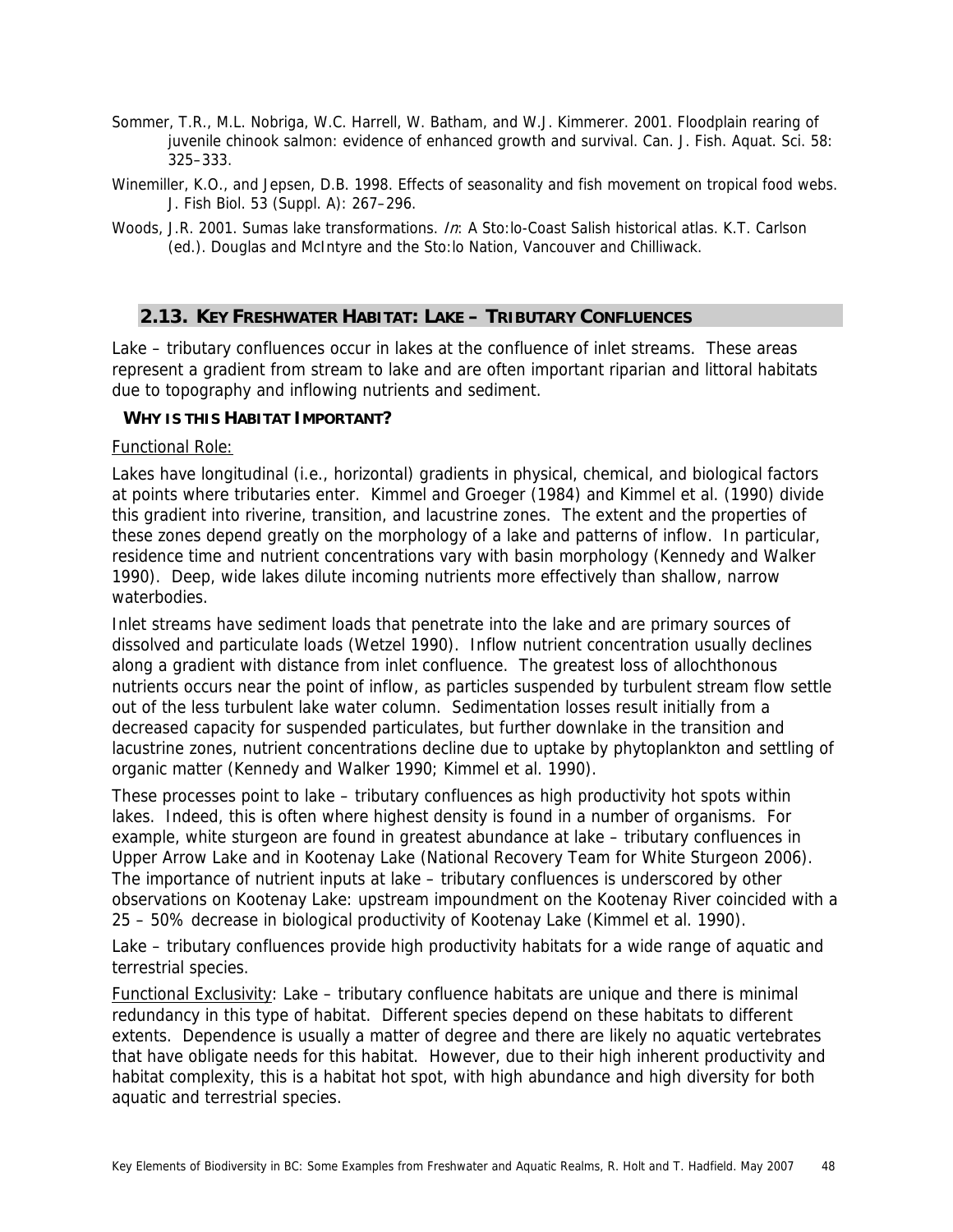# Status and potential for future change:

There are no data available to directly assess the status of this key element.

However, lake – tributary confluences are affected by changes in inflow, outflow and water elevation, each of which are influenced by water use, land use and climate. Streamflow patterns in BC have changed in response to global climate change and this trend is expected to continue (Leith and Whitfield 1998; Morrison et al. 2002). Lake – tributary confluences are also influenced by land use impacts such as forest harvest where riparian systems are affected.

Relevance in BC: This element is of broad relevance in BC. Lakes with inlet streams are found throughout the province, and lake – tributary confluences are part of most of these systems. These habitats may be affected by altered flows in the inlet stream, water withdrawals from the lake, forest harvest in the watershed, and climate change. Many of these threats are projected to continue to increase as human population pressures increase in the province.

## **CONSEQUENCE OF CHANGE OR LOSS**

Lake – tributary confluences represent an important habitat for many stream- and lake-dwelling organisms. These areas are key feeding and spawning areas, and their loss or alteration would negatively affect the abundance and distribution of many organisms that use this habitat.

## **MANAGEMENT FOR A HEALTHY ELEMENT**

This habitat type occurs throughout BC and is exposed to multiple threats. Management for a healthy element would include:

- sustainable land use practices with special attention to maintenance of riparian and floodplain habitats (for spawning)
- sustainable water use with special attention to streamflow regulation and maintenance of natural flow regimes (dams, water extraction and diking)
- incorporate predictions of climate change impacts in management tools and adjust management as necessary.

# **UNCERTAINTIES AND DATA GAPS**

This type of habitat is not typically monitored effectively, so the extent of lake – tributary confluence habitat losses and alterations in BC are not known. The causal links between habitat changes and biodiversity losses are also not fully described, but this would be difficult given the multidimensional nature of threats and changes to biodiversity in BC.

## **REFERENCES**

- Kennedy, R.H. and W.W. Walker. 1990. Reservoir nutrient dynamics. In: K.W. Thornton, B.L. Kimmel and F E. Payne (editors). Reservoir limnology: ecological perspectives. John Wiley and Sons, Inc., New York, USA.
- Kimmel, B.L. and A.W. Groeger. 1984. Factors controlling primary production in lakes and reservoirs: a perspective. Proceedings of the 3rd annual conference of the North American Lake Management Society, Knoxville, Tennessee, 1983. United States Environmental Protection Agency, Washington, D.C.
- Kimmel, B.L., O.T. Lind and L.J. Paulson. 1990. Reservoir primary production. In: K. W. Thornton, B. L. Kimmel and F. E. Payne (editors). Reservoir limnology: ecological perspectives. John Wiley and Sons, Inc., New York, USA.
- Leith, R. and P. Whitfield. 1998. Evidence of climate change effects on the hydrology of streams in southcentral BC. Canadian Water Resources Journal 23: 219-230.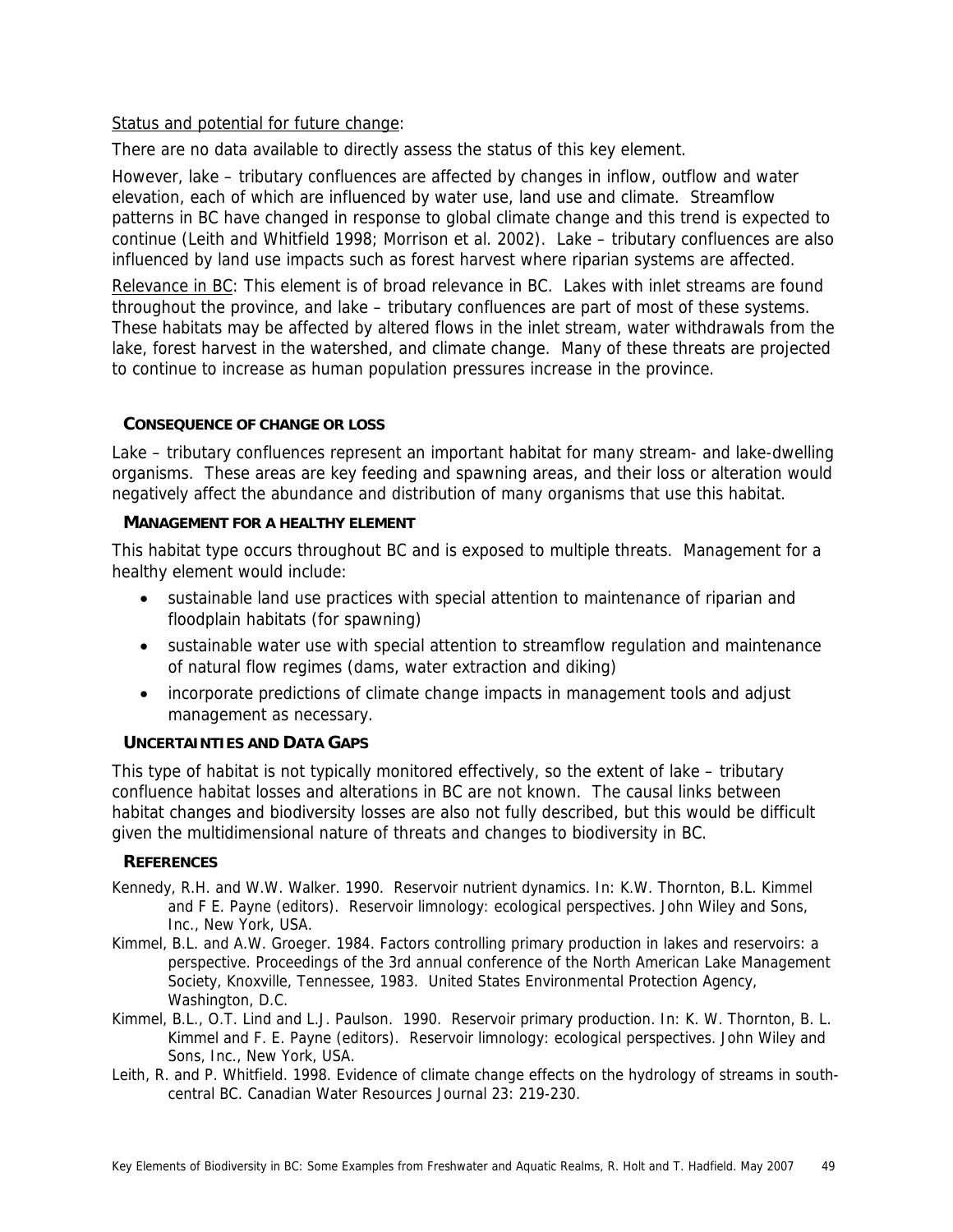- Morrison, J., M.C. Quick and M.G.G. Foreman. 2002. Climate change in the Fraser River watershed: flow and temperature projections. Journal of Hydrology 263: 230-244.
- National Recovery Team for White Sturgeon. 2006. Recovery strategy for white sturgeon (Acipenser transmontanus) in Canada [Proposed]. In Species at Risk Act Recovery Strategy Series. Ottawa: Fisheries and Oceans Canada.
- Wetzel, R.G. 1990. Reservoir ecosystems: conclusions and speculations. In: Thornton, K. W., B. L. Kimmel and F. E. Payne (eds.), Reservoir limnology: ecological perspectives. John Wiley and Sons, Inc., New York, USA.

# **2.14. KEY FRESHWATER HABITAT: ESTUARIES**

An estuary is "a semi-enclosed coastal body of water which has a free connection with the open sea and within which sea water is measurably diluted by fresh water from land drainage" (Pritchard 1967). Estuaries are generally believed to be unusually productive in comparison to other aquatic systems, and even in comparison to cultivated lands (Correll 1978; Beck et al. 2001). They also have a critical role as spawning and nursery grounds for many species of fish and invertebrates, and function as critical feeding and resting areas for many species of water birds. For example, the Fraser River estuary is a nursery to all species of eastern Pacific salmon, and is known to play a substantial role in making the Fraser the largest salmonproducing river in North America. Likewise, migratory birds are highly dependent on this habitat for food and protection during long-range migrations (Flynn et al. 2006).

Estuaries are a form of ecotone, a gradient from freshwater to marine, and as a result offer diverse habitats and food sources and often support abundant flora and fauna. High species abundance results from high levels of in situ biological production, and also the high degree of spatial complexity that affords protection from predators (Boesch and Turner 1984). Because the marine environment is tidal, there are also temporal and spatial elements to estuaries, which include intertidal and subtidal regions. Estuarine ecology is complex because of the interaction between freshwater, marine and terrestrial elements. Water in estuaries is brackish, or a mixture of freshwater and saltwater, and organisms that live here must generally have wider tolerances in salinity than obligate freshwater or marine fauna. Estuaries are productive because of the constant inputs of sediment and nutrients from freshwater systems, but they are also efficient at recycling and retaining nutrients.

Estuarine ecosystems provide substantial and valuable ecological services. Most of the largest cities on the planet are built on estuaries. Much of the world's fisheries and aquaculture production is dependent on estuaries (Houde and Rutherford 1993). Estuaries are important filters of pollutants such as herbicides, pesticides, and heavy metals out of the water, as well as excess sediments and nutrients (USEPA 2006). Estuaries are also buffer zones that stabilize shorelines and protect coastal areas, inland habitats and human communities from floods and storm surges.

## **WHY IS THIS HABITAT IMPORTANT?**

## Functional Role:

Estuaries have high intrinsic productivity and also provide key refuge habitat for critical life stages of many fish and invertebrates. This productivity is also heavily exploited by terrestrial species. Estuaries play a substantial role in the life history of many commercially important fish species (e.g., salmon, herring, eulachon), and species such as migratory birds are highly dependent on this habitat for food and protection during long-range migrations.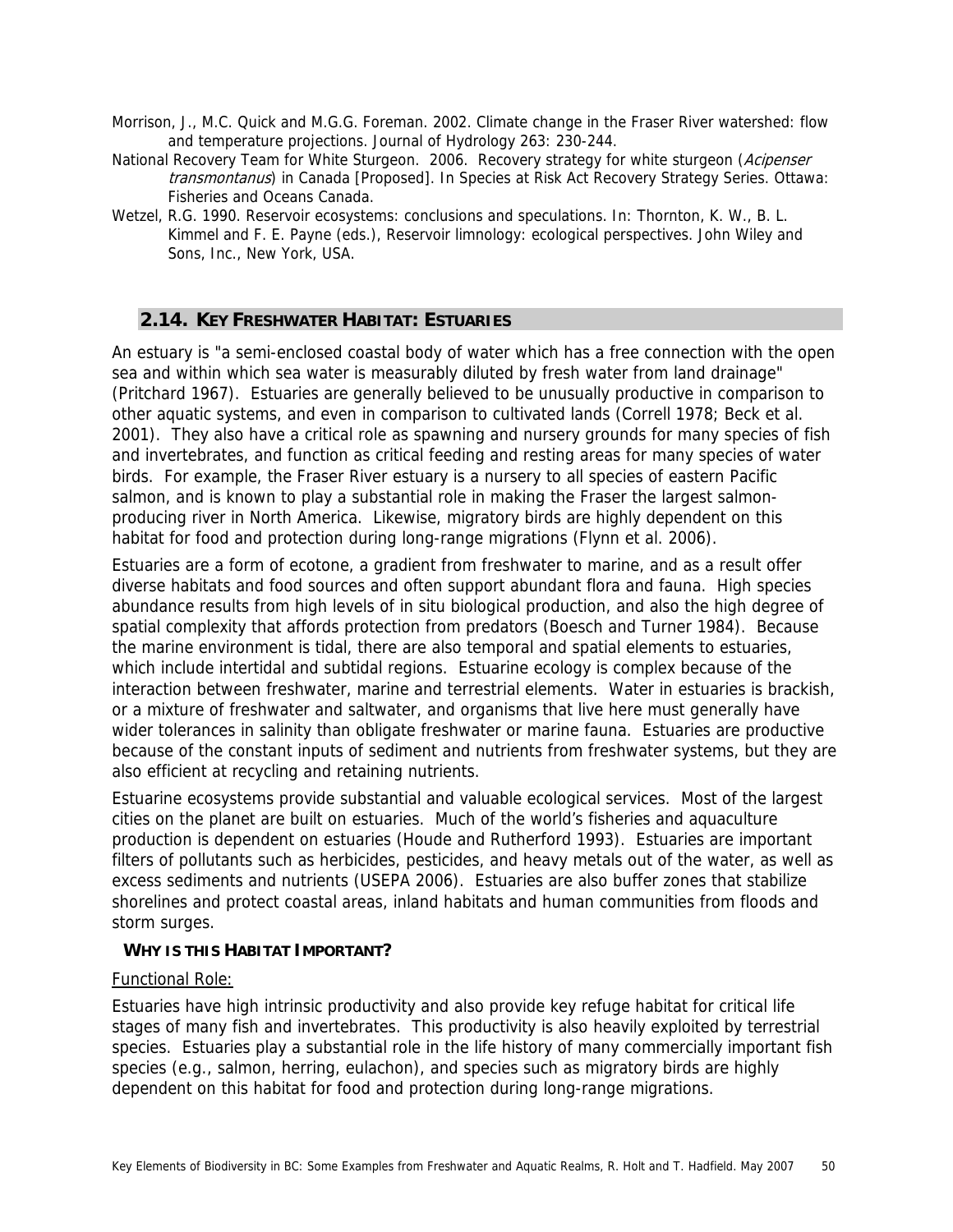# Functional Exclusivity:

There is minimal redundancy in this type of habitat, as there are no other coastal habitats with similar features. Different species depend on these habitats to different extents, but estuaries are often thought of as both a diversity and abundance hotspot. For example, migratory birds are highly dependent on this habitat for food and protection during long range migrations (Flynn et al. 2006). The Fraser River estuary is a nursery to all species of salmon, and is known to play a substantial role in making the Fraser the largest salmon-producing river in North America. Due to their high inherent productivity and habitat complexity, this is a habitat hot spot, with high abundance and high diversity for both aquatic and terrestrial species.

## Status and potential for future changes:

Coastal cities and towns occur at many of the major estuaries in BC (e.g., Vancouver, Nanaimo, Prince Rupert), and direct and indirect impacts are many. Estuaries are affected by changes in inflow, sedimentation, dredging, and land use. Streamflow patterns are affected by river regulation, water use and global climate change (Poff et al. 1997; Leith and Whitfield 1998; Morrison et al. 2002). Sediment transport is affected by river regulation, dams, dredging, instream and floodplain gravel mining, and inputs from land use changes (Baxter 1977; Ligon et al. 1995). Dredging can influence flow patterns and sediment deposition, and alter quality and quantity of aquatic habitats. Land use can alter habitat availability, particularly through dyking and land reclamation practices (Boyle et al. 1997). Land use can also alter the rate at which sediments are mobilized and transported to streams (Hartman et al. 1996). For example, approximately 70% of the Fraser River estuary wetlands have been diked, drained and filled. Similar statistics exist for major estuaries on Vancouver Island such as Nanaimo and Cowichan estuaries (Flynn et al. 2006).

Relevance in BC: Estuaries are of broad relevance to biodiversity in BC. Estuaries of many sizes occur over the long and varied coastline of the province, from the Fraser River estuary to the many small coastal streams in BC. Many estuaries are directly and indirectly impacted by coastal cities and towns that are built on portions of major estuaries, and by other impacts occurring in the watershed. Estuarine habitats are threatened by many activities, and the threats are likely to continue as human population pressures increase in the province. At the same time the ecosystem services provided by estuaries, ensures their relevance to the human economic system.

# **CONSEQUENCE OF CHANGE OR LOSS**

As noted above, estuaries provide important ecosystem services and direct economic benefits. Many coastal fisheries are dependent on healthy ecosystems. Likewise, many species are dependent on estuaries at some point in their life history. Estuaries are key feeding and spawning areas, and their loss or alteration would negatively affect the abundance and distribution of many organisms that use this habitat.

# **MANAGEMENT FOR A HEALTHY ELEMENT**

This habitat type occurs throughout coastal BC and is exposed to multiple threats. Management for a healthy element would include:

- limitation of destruction or alteration of foreshore habitats in estuaries
- sustainable land use practices with special attention to retention of processes to ensure natural sediment dynamics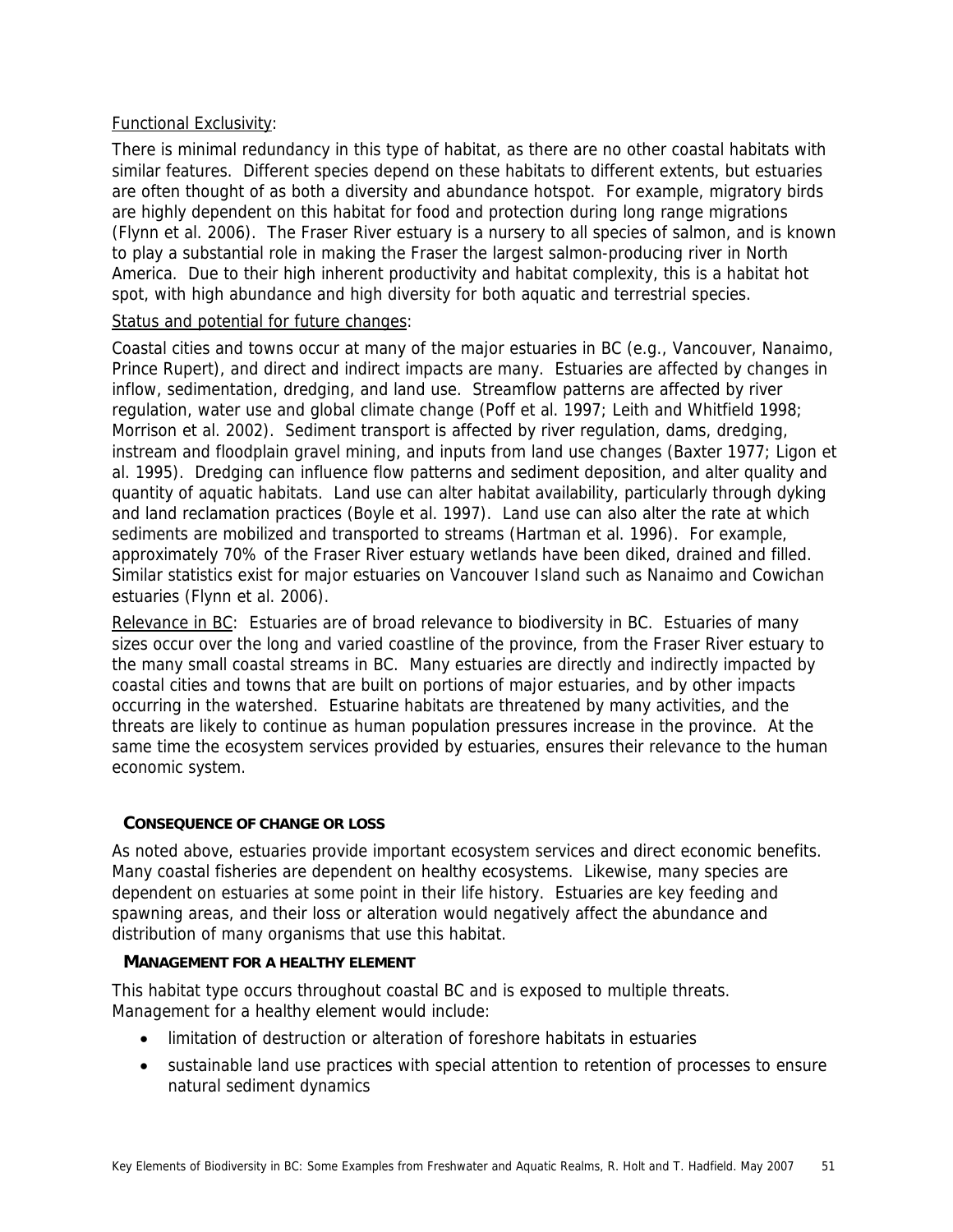- sustainable water use practices with special attention to streamflow regulation and maintenance of natural flow regimes (dams, water extraction and dyking)
- minimize pollutant discharges that can build up in estuarine sediments or affect productivity of estuarine organisms.

### **UNCERTAINTIES AND DATA GAPS**

This type of habitat is not typically monitored continuously and effectively across the province, so the extent and trends of estuarine habitat losses and alterations in BC are not known. The causal links between habitat changes and biodiversity losses are also not fully described, but this would be difficult given the multidimensional nature of threats and changes to biodiversity in BC.

## **REFERENCES**

- Baxter, R. M. 1977. Environmental effects of dams and impoundments. Annual Review of Ecology and Systematics 8:255-283.
- Beck, M.W., K.L. Heck Jr., K.W. Able, D.L. Childers, D.B. Eggleston, B.M. Gillanders, B. Halpern, C.G. Hays, K. Hoshino, T.J. Minello, R.J. Orth, P.F. Sheridan and M.P. Weinstein. 2001. The identification, conservation, and management of estuarine and marine nurseries for fish and invertebrates. BioScience 51: 633-641.
- Boesch, D.F. and R.E. Turner. 1984. Dependence of fishery species on salt marshes: the role of food and refuge. Estuaries 7: 460-468.
- Boyle, C.A., L. Lavkulich, H. Schreier, and E. Kiss. 1997. Changes in land cover and subsequent effects on Fraser Basin Ecosystems from 1823 to 1900. Environmental Management, 21:185-196.
- Correll, D.L. Estuarine productivity. BioScience 28: 646-650.
- Flynn , S., C. Cadrin and D. Filatow. 2006. Estuaries in British Columbia. Wildlife at Risk Brochure. BC Ministry of Environment.
- Hartman, G.F., J.C. Scrivener and M.J. Miles. 1996. Impacts of logging in Carnation Creek, a high-energy coastal stream in British Columbia, and their implication for restoring fish habitat. Can. J. Fish. Aquat. Sci. 53 (Suppl. 1): 237–251 (1996).
- Houde, E.D. and E.S. Rutherford. 1993. Recent trends in estuarine fisheries: predictions of fish production and yield. Estuaries 16: 161-176.
- Leith, R. and P. Whitfield. 1998. Evidence of climate change effects on the hydrology of streams in southcentral BC. Canadian Water Resources Journal 23: 219-230.
- Ligon, F. K., W. E. Dietrich, and W. J. Trush. 1995. Downstream ecological effects of dams. A geomorphic perspective. BioScience 45:183-192.
- Morrison, J., M.C. Quick and M.G.G. Foreman. 2002. Climate change in the Fraser River watershed: flow and temperature projections. Journal of Hydrology 263: 230-244.
- Poff, N. L., J. D. Allan, M. B. Bain, J. R. Karr, K. L. Prestegaard, B. D. Richter, R. E. Sparks, and J. C. Stromberg. 1997. The natural flow regime. BioScience 47: 769-784.
- Pritchard, D. W. 1967. What is an estuary; physical viewpoint. Pages 3-5 in G. H. Lauff, ed. Estuaries. Publ. No. 83, American Association for the Advancement of Science, Washington, DC.
- US Environmental Protection Agency. 2006. Introduction to common estuarine environmental problems. Available at http://www.epa.gov/owow/estuaries/about3.htm

# **2.15. KEY FRESHWATER PROCESS: RIVER FLOW REGIME**

The flow regime of a river is the temporal pattern of surface flows in a specific stream at a specific location. Stream flows are affected by several aspects of climate (e.g., precipitation, temperature, solar radiation, evapotranspiration) and the physical setting (e.g., geology,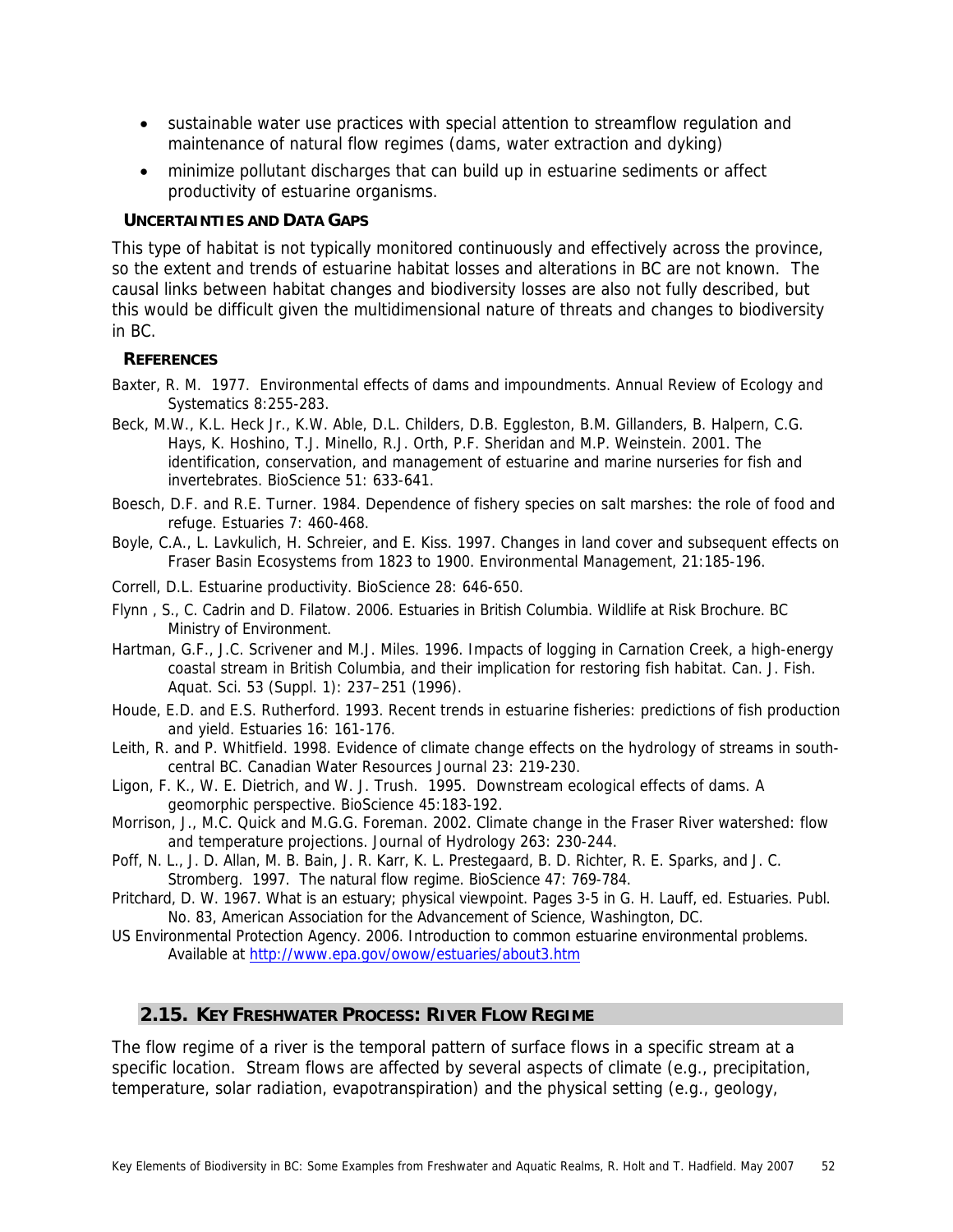streambed material, channel shape, gradient). BC is hydrologically diverse and the natural flow regime varies considerably among geographic regions of the province.

Humans have altered the flow regime in numerous BC streams through dams, water diversions and extractions, land use changes, dredging and dykes. Altered flow regimes affect the quantity and quality of instream and riparian habitats, and the abundance and distribution of aquatic and riparian organisms. Several physical and chemical properties of water, such as temperature, nutrients, and dissolved oxygen, may be affected by altered flow regimes. Climate change is already having noticeable effects on streamflow patterns in some areas of BC.

## **WHY IS THIS PROCESS IMPORTANT?**

## Functional Role:

It is somewhat of a truism that native species are adapted to the natural flow regime, since these are the conditions under which they have evolved (Lytle and Poff 2004). Some aspects of flow regime, such as floods and drought, are best described as disturbances and native species often have specific life history adaptations to these disturbances. For example, in an examination of rainbow trout introductions worldwide, Fausch et al. (2001) found that successful invasion was best predicted by a match between the hydrologic timing of flooding and emergence time of fry. Introductions were most successful when receiving habitats had disturbance regimes (e.g., timing and magnitude of flood events) similar to those within the species' native range. Delucchi (1988) found that benthic invertebrate community structure in small streams was related to temporal flow regime, and many benthic fauna species have general adaptations, such as high migration rates, drought-resistant eggs, and the tendency to take refuge in the hyporheic zone. Cottonwood, a key riparian plant in BC, has seed maturation timing that is an adaptation to timing of snowmelt floods, and when flood timing changes significant mortality results (Mahoney and Rood 1998).

Flow regime has many effects on instream habitat. Stream habitat tends to be classified at three scales: the watershed- or reach-level "macro" scale (e.g., elevation, gradient, channel width, etc.), the stream segment-level "meso" scale (e.g., riffle, run, pool, etc.), and the hydraulic-level or "micro" scale (e.g., depth, velocity, substrate, etc.). When defining and quantifying habitats in a stream, there is a greater dependence on flow at the micro scale than at the macro scale. For example, elevation and stream gradient are insensitive to flow except over geological time scales. Mesohabitats are affected by changes to flow because habitat boundaries and habitat types shift with changes in flow; at low flows a particular site may be a pool, while at higher flows it may be a riffle (Herger et al. 1996; Hilderbrand et al. 1999; Parasiewicz 2001), but they change little over small to moderate flow increments. Distribution and abundance of microhabitats are especially sensitive to changes in flow since depths and velocities at any particular site will change with flow, sometimes quite substantially over relatively small flow changes. Abundance and distribution of fish and other organism is directly related to many of these habitat variables (e.g., Rosenfeld et al. 2000; Sharma and Hilborn 2001; Beecher et al. 1993, 1995; Bradford et al. 1997, 2000).

There have been many significant changes in habitat and biological components as a result of changes to flow regime. For example, on the Trinity River in northern California river managers implemented a single release of 4.2  $m^3 s^{-1}$  from Lewiston Dam, believing this would maximize spawning habitat for chinook salmon. The chain of events that followed resulted in a narrow, armoured channel, cut off from the floodplain, with disastrous effects for fish and a variety of other species (Trush et al. 2000). In BC, on the Big Qualicum River a dam was constructed specifically to regulate flows to enhance fish production. Although there was an initial positive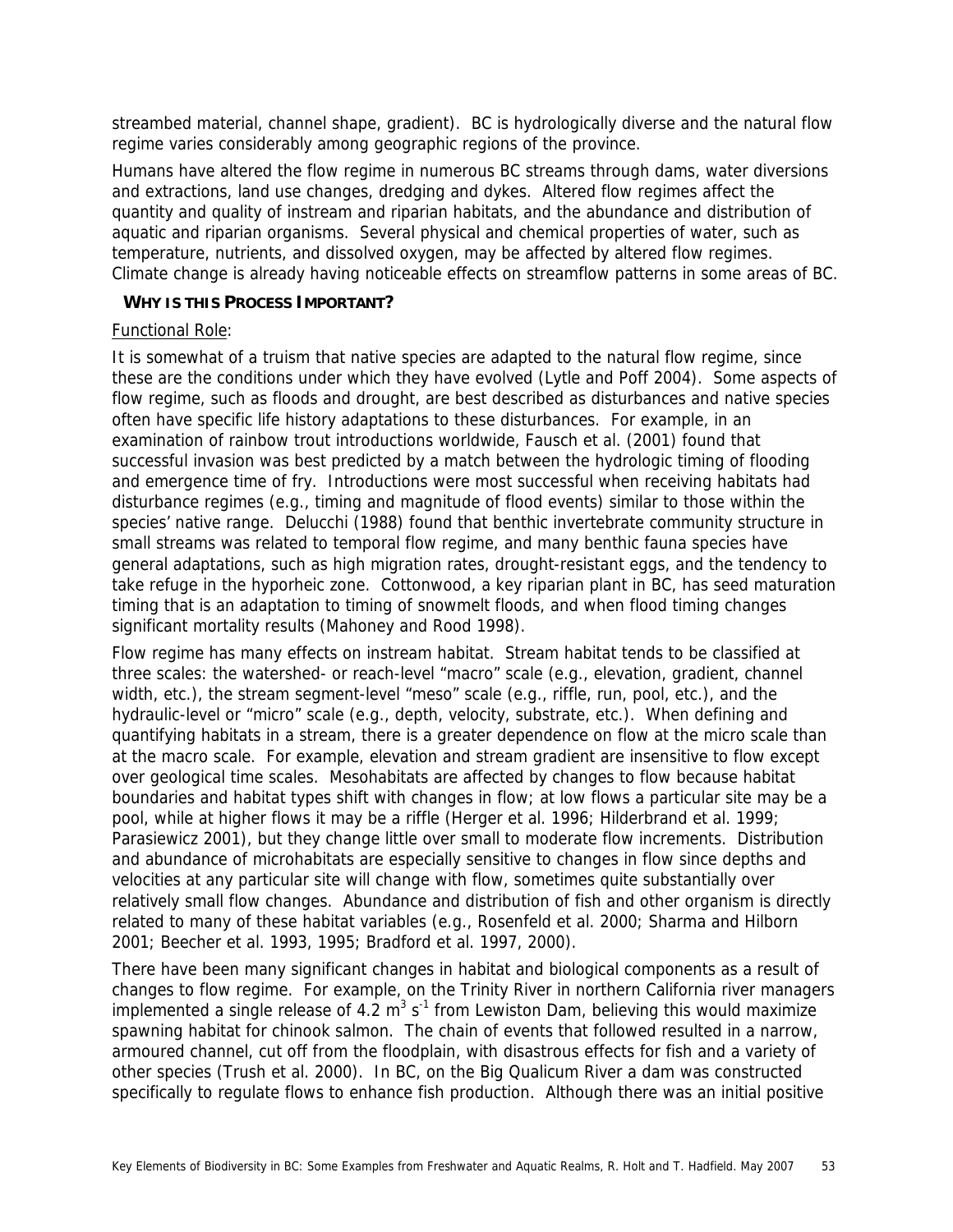biotic response to changes in the flow regime, longer term trends were decidedly negative as the streambed became infiltrated with fines (Lewis and Mitchell 1994). In short, flow regime has an enormous effect on habitat availability and complexity, and changes to flow regime have many direct and indirect effects on biological components of instream communities.

# Functional Exclusivity:

Flow regime has been described as a "master variable" (Poff et al. 1997) that controls a suite of physical variables that in turn influence biological production through a number of direct and indirect pathways. In some instances it is possible to address some of these aspects directly rather than through flow. For example, streambed sediment quality can be addressed through management of short term pulses or "flushing flows," riparian qualities can be manipulated through selective planting and harvest techniques, water temperatures can be mitigated through manipulation of surface and hypolimnetic releases. However, in most cases such solutions are partial or temporary and other issues may not be resolvable through engineering approaches. Strategies using the "natural flow regime" try to quantitatively describe and then preserve key aspects of the natural hydrograph (Poff et al. 1997; Richter et al. 1996, 1997; Trush et al. 2000).

# Status and potential for future changes:

Numerous rivers in BC are regulated for hydropower and flood control, including major rivers such as the Columbia, Kootenay and Peace Rivers. Many moderate size rivers have also been developed for hydropower, and the province is currently undergoing rapid expansion of hydropower development on smaller size streams.

Changes in flow are capable of affecting instream and riparian biota, with the magnitude of change in biota generally being proportional to changes in flow. Potential changes include altered riparian communities (e.g., Johnson 1994, 1995), altered invertebrate communities (e.g., Spence and Hynes 1971; Zhang et al. 1998; Morgan et al. 1991), and altered fish communities (e.g., Wolff et al. 1990; Smith 2000; Marchetti and Moyle 2001; Harvey et al. 2006). Streamflow patterns in BC have changed in response to global climate change and this trend is expected to continue (Leith and Whitfield 1998; Morrison et al. 2002). These changes are expected to influence ranges of native and non-native species.

# Relevance in BC:

This key element is of broad relevance in BC. Regulated streams are found throughout the province, as are those with flows affected by water withdrawals, forest harvest, and climate change. Hydropower projects have been proposed for many other streams, and water use is projected to continue to increase as human population pressures increase in the region. Climate change has already affected patterns of surface flow in some regions, and will continue to modify flow regime.

# **CONSEQUENCE OF CHANGE OR LOSS**

Flow regime is proposed as a key element because it has direct and indirect influences on aquatic and riparian habitat quantity and quality. Evidence clearly demonstrates that changes to the natural flow regime often have negative consequences for native biodiversity through lower abundance of native species, increased abundance of non-native species, and extirpation of native species. The magnitude of effect is related to the magnitude of flow alteration.

# **MANAGEMENT FOR A HEALTHY ELEMENT**

This process is relevant throughout BC and is affected by many human uses of land and water. Management for a healthy element would include: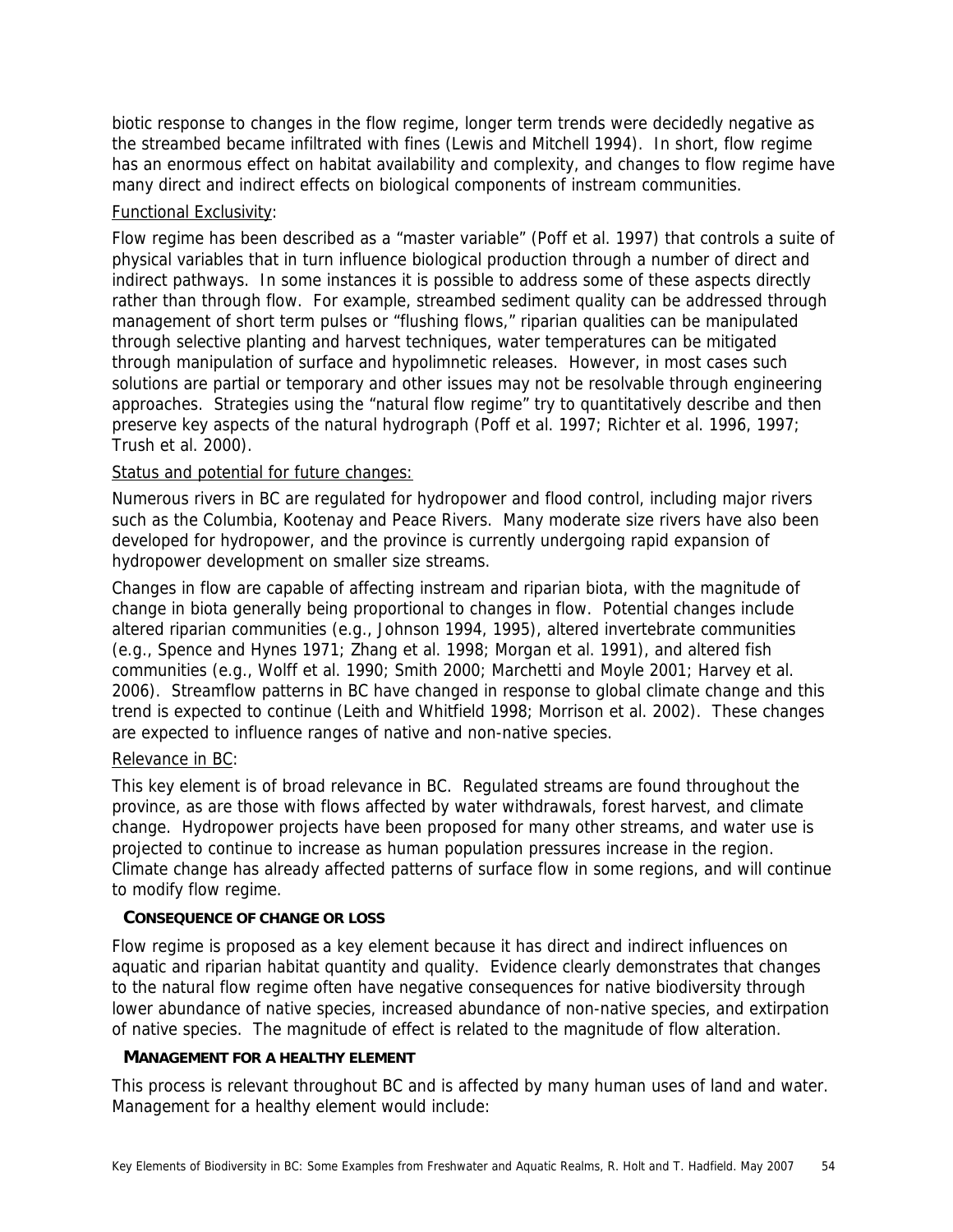- sustainable land use practices with special attention to maintenance of riparian and floodplain habitats and practices that may alter runoff patterns
- sustainable water use practices with special attention to streamflow regulation and maintenance of natural flow regimes (dams, water extraction and dyking)
- incorporate predictions of climate change impacts in management tools and adjust management as necessary.

## **UNCERTAINTIES AND DATA GAPS**

The general linkages between flow regime and channel morphology, habitat quantity and quality, and many species responses are well understood and supported by abundant scientific literature. Despite good support for general patterns there is considerable variation in responses to altered flow regimes, and the magnitude of response is usually related to the magnitude of flow change. It remains difficult to predict in detail the longterm physical and biological outcomes of changes to flow regimes (Castleberry et al. 1996).

# **REFERENCES**

- Beecher, H. A., J. P. Carleton, and T. H. Johnson. 1995. Utility of depth and velocity preferences for predicting steelhead parr distribution at different flows. Transactions of the American Fisheries Society 124: 935-938.
- Beecher, H. A., T. H. Johnson, and J. P. Carleton. 1993. Predicting microdistributions of steelhead (*Oncorhynchus mykiss*) parr from depth and velocity preference criteria: test of an assumption of the instream flow incremental methodology. Canadian Journal of Fisheries and Aquatic Sciences 50: 2380-2387.
- Bradford, M. J., G. C. Taylor, and J. A. Allan. 1997. Empirical review of coho salmon smolt abundance and the prediction of smolt production at the regional level. Transactions of the American Fisheries Society 126: 49-94.
- Bradford, M. J., R. A. Myers, and J. R. Irvine. 2000. Reference points for coho salmon (*Oncorhynchus* kisutch) harvest rates and escapement goals based on freshwater production. Canadian Journal of Fisheries and Aquatic Sciences 57: 677-686.
- Castleberry, D. T., J. J. J. Cech, D. C. Erman, D. Hankin, M. Healey, G. M. Kondolf, M. Mangel, M. Mohr, P. B. Moyle, J. Nielsen, T. P. Speed, and J. G. Williams. 1996. Uncertainty and instream flow standards. Fisheries 21(8): 20-21.
- Delucchi, C. M. 1988. Comparison of community structure among streams with different temporal flow regimes. Canadian Journal of Zoology 66: 579-586.
- Fausch, K.D., Y. Taniguchi, S. Nakano, G.D. Grossman and C.R. Townsend. 2001. Flood disturbance regimes influence rainbow trout invasion success among five holarctic regions. Ecological Applications 11: 1438–1455.
- Harvey, B.C., R.J. Nakamoto and J.L. White. 2006. Reduced streamflow lowers dry-season growth of rainbow trout in a small stream. Transactions of the American Fisheries Society 135:998–1005.
- Herger, L. G., W. A. Hubert, and M. K. Young. 1996. Comparison of habitat composition and cutthroat trout abundance at two flows in small mountain streams. North American Journal of Fisheries Management 16: 294-301.
- Hilderbrand, R. H., A. D. Lemly, and C. A. Dolloff. 1999. Habitat sequencing and the importance of discharge in inferences. North American Journal of Fisheries Management 19: 198-202.
- Johnson, W. C. 1994. Woodland expansion in the Platte River, Nebraska: patterns and causes. Ecological Monographs 64:45-84.
- Johnson, W. C. 1997. Equilibrium response of riparian vegetation to flow regulation in the Platte River, Nebraska. Regulated Rivers: Research and Management 13:403-415.
- Leith, R. and P. Whitfield. 1998. Evidence of climate change effects on the hydrology of streams in southcentral BC. Canadian Water Resources Journal 23: 219-230.
- Lewis, A.F.J., and A.C. Mitchell. 1995. Evaluation of the effectiveness of water release as a mitigation to protect fish habitat. report for Canadian Electrical Association.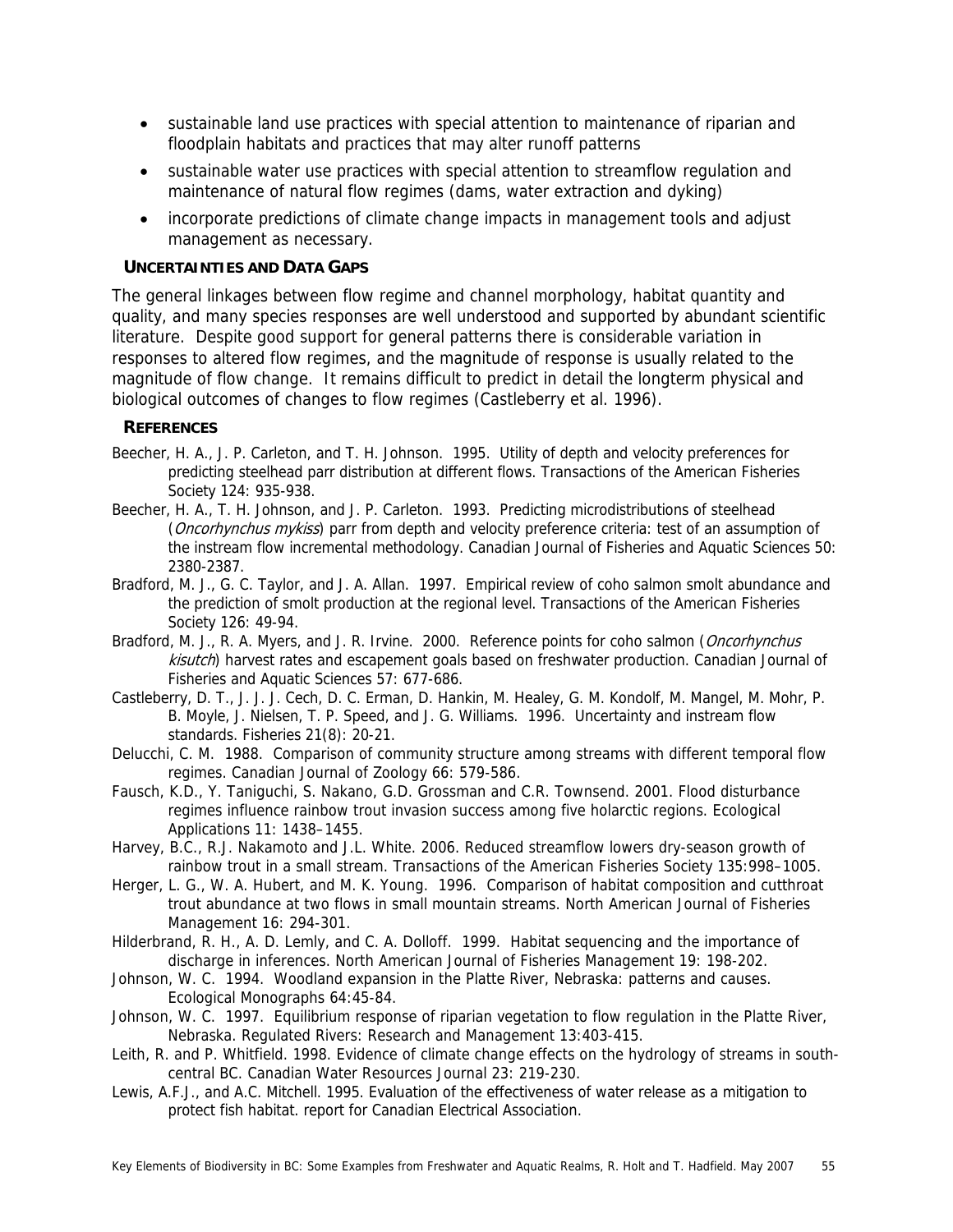Lytle, D.A and N.L. Poff. 2004. Adaptation to natural flow regimes. Trends in Ecology and Evolution 19: 94- 100.

Mahoney, J.M. and S.B. Rood. 1998. Streamflow requirements for cottonwood seedling recruitment – an interactive model. Wetlands 18: 634–645

- M.P. Marchetti and P.B. Moyle. 2001. Effects of flow regime on fish assemblages in a regulated California stream. Ecological Applications 11: 530–539.
- Morgan, R. P., S. B. Weisberg, R. E. Jacobsen, L. A. McDowell, and H. T. Wilson. 1991. Effects of flow alteration on benthic macroinvertebrate communities below the Brighton hydroelectric dam. Journal of freshwater ecology 6: 419-429.
- Morrison, J., M.C. Quick and M.G.G. Foreman. 2002. Climate change in the Fraser River watershed: flow and temperature projections. Journal of Hydrology 263: 230-244.
- Parasiewicz, P. 2001. MesoHABSIM: a concept for application of instream flow models in river restoration planning. Fisheries 26(9): 6-13.
- Poff, N. L., J. D. Allan, M. B. Bain, J. R. Karr, K. L. Prestegaard, B. D. Richter, R. E. Sparks, and J. C. Stromberg. 1997. The natural flow regime. BioScience 47: 769-784.
- Richter, B. D., J. V. Baumgartner, R. Wigington, and D. P. Braun. 1997. How much water does a river need? Freshwater Biology 37:231-249.
- Richter, B. D., J. V. Baumgartner, J. Powell, and D. P. Braun. 1996. A method for assessing hydrologic alteration within ecosystems. Conservation Biology 10: 1163-1174.
- Rosenfeld, J., M. Porter, and E. Parkinson. 2000. Habitat factors affecting the abundance and distribution of juvenile cutthroat trout (*Oncorhynchus clarki*) and coho salmon (*Oncorhynchus kisutch*). Canadian Journal of Fisheries and Aquatic Sciences 57:766-774.
- Sharma, R., and R. Hilborn. 2001. Empirical relationships between watershed characteristics and coho salmon (Oncorhynchus kisutch) smolt abundance in 14 western Washington streams. Canadian Journal of Fisheries and Aquatic Sciences 58: 1453-1463.
- Smith, B. C. 2000. Trends in wild adult steelhead (*Oncorhynchus mykiss*) abundance for snowmelt-driven watersheds of British Columbia in relation to freshwater discharge. Canadian Journal of Fisheries and Aquatic Sciences 57: 285-297.
- Spence, J. A., and H. B. N. Hynes. 1971. Differences in benthos upstream and downstream of an impoundment. Journal of the Fisheries Research Board of Canada 28: 35-43.
- Trush, W. J., S. M. McBain, and L. B. Leopold. 2000. Attributes of an alluvial river and their relation to water policy and management. Proceedings of the National Academy of Sciences USA 97: 11858- 11863.
- Wolff, S.W., T.A. Wesche, D.D. Harris, and W. A. Hubert. 1990. Brown trout population and habitat changes with increased minimum low flows in Douglas Creek, WY. Biological Report 90(1). U.S. Dep. of the Interior, Fish and Wildlife Service, Washington, DC.
- Zhang, Y., B. Malmqvist, and G. Englund. 1998. Ecological processes affecting community structure of blackfly larvae in regulated and unregulated rivers: a regional study. Journal of Applied Ecology 35: 673-686.

# **2.16. KEY FRESHWATER PROCESS: LAKE LEVELS**

As a key element, lake levels refer to the temporal pattern of water elevations in a specific lake. Lake levels are affected by several aspects of climate (e.g., precipitation, temperature, solar radiation, evapotranspiration) and the physical setting (e.g., geology, basin shape, basin size). BC is hydrologically and biogeoclimatically diverse and natural lake level patterns vary considerably among geographic regions of the province.

Humans affect lake levels through dams, water diversions and extractions, and land use changes. Altered lake levels affect the quantity and quality of littoral and riparian habitats, and the abundance and distribution of aquatic and riparian organisms. Several physical and chemical properties of water, such as temperature, nutrients, and dissolved oxygen, may be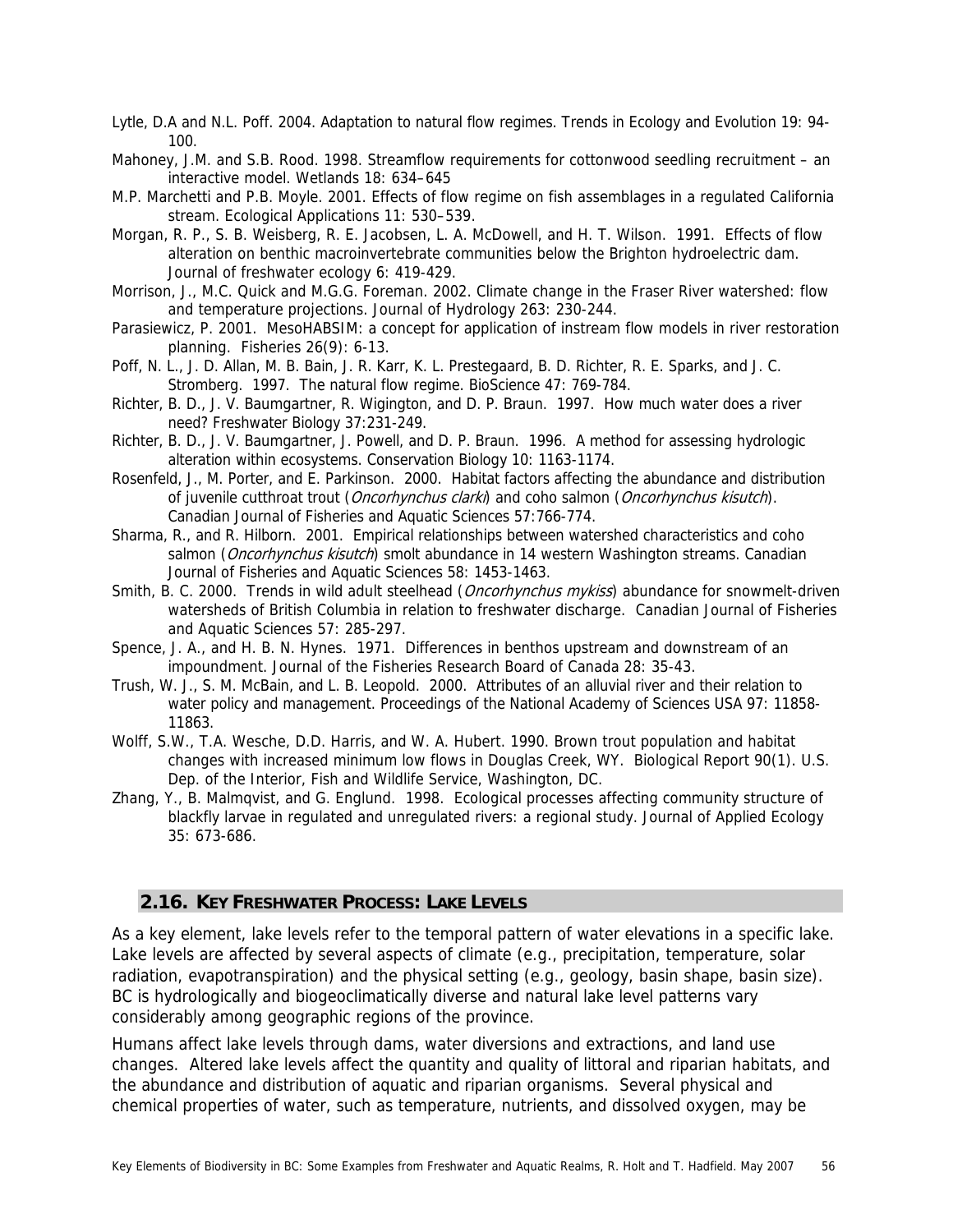directly or indirectly affected by lake levels. Climate change is already having noticeable effects on streamflow patterns in some areas of BC, which will likely affect lake levels.

## **WHY IS THIS PROCESS IMPORTANT?**

## Functional Role:

Emergent and submerged aquatic macrophytes are the dominant structural component of littoral habitats. They provide food and shelter for a wide variety of invertebrates, fish and wildlife. Vegetation responds to the strong gradient between the terrestrial and aquatic interface and under most natural conditions there is strong zonation of vegetation along this gradient. Keddy and Resnicek (1986) distinguish among four main zones: forest and shrub thicket, wet meadow, marsh and aquatic. Wet meadow and marsh are found solely within the zone affected by fluctuating water levels.

Fluctuating water levels are considered the most important factor determining vegetation patterns on lake shores, although other factors such as wave exposure, soil or sediment type, and species interactions are also influential. The effect of water level and drawdown on macrophyte distribution and abundance has been fairly well studied, though results have been variable due to differences among studies in lake geology, morphometry, species affected, and differences in drawdown scenarios (Turner et al. 2005).

The photic zone, the depth strata where plants can live, does not extend to the deepest portions of a lake because light intensity is attenuated as it travels through water. As a lake is drawn down wetted areas are exposed and the photic zone shifts to deeper elevations in the lake basin. The frequency, duration and magnitude of the drawdown determines the effect on vegetation.

Under most normal conditions water level fluctuations occur due to seasonal changes in the water budget. Fluctuations give rise to distinct zonation patterns in littoral vegetation, as different species are adapted and tolerant to different water levels. As water level fluctuations increase in magnitude (e.g., due to water management) vegetation responds and often there is a decrease in the effective littoral zone. The effective littoral zone decreases because high elevation areas are inundated insufficiently to support emergent species, and inundated too frequently to support upland vegetation. Low elevation areas are unproductive because the photic zone extends to these areas for insufficient time to allow establishment of submerged macrophytes. This general model is useful for understanding the effects of water level fluctuations on vegetation patterns in lakes and reservoirs, and related effects on riparian and aquatic animals.

Rorslett (1989) found that fluctuations of 5 to 7 m completely removed macrophytes from the littoral zone in oligotrophic lakes in Scotland and Norway, which is consistent with results of other studies (e.g., Hellsten et al. 1996; Paller 1997; Turner et al. 2005). Sooke Reservoir with a drawdown of over 6 m has almost no macrophytes (Furey et al. 2004). The general trend is that as the amplitude of fluctuations increases, the width of littoral vegetation decreases (Turner et al. 2005). Relatively minor shifts in average annual water levels ( $\pm$  10 cm) or in water level fluctuations can produce substantial changes in the vegetation community (Magee and Kentula 2005). Species changes are common, even after a single drawdown (Turner et al. 2005). The magnitude of fluctuations is one of the primary differences between reservoirs and natural lakes, and causes extirpation of littoral and shoreline vegetation from most hydropower reservoirs (Wetzel 1990). Stabilized water levels are also capable of significant effects on littoral macrophyte diversity (Wilcox and Meeker 1991). There have been fewer studies of submerged macrophyte response to drawdown. Turner et al. (2005) noted that the response of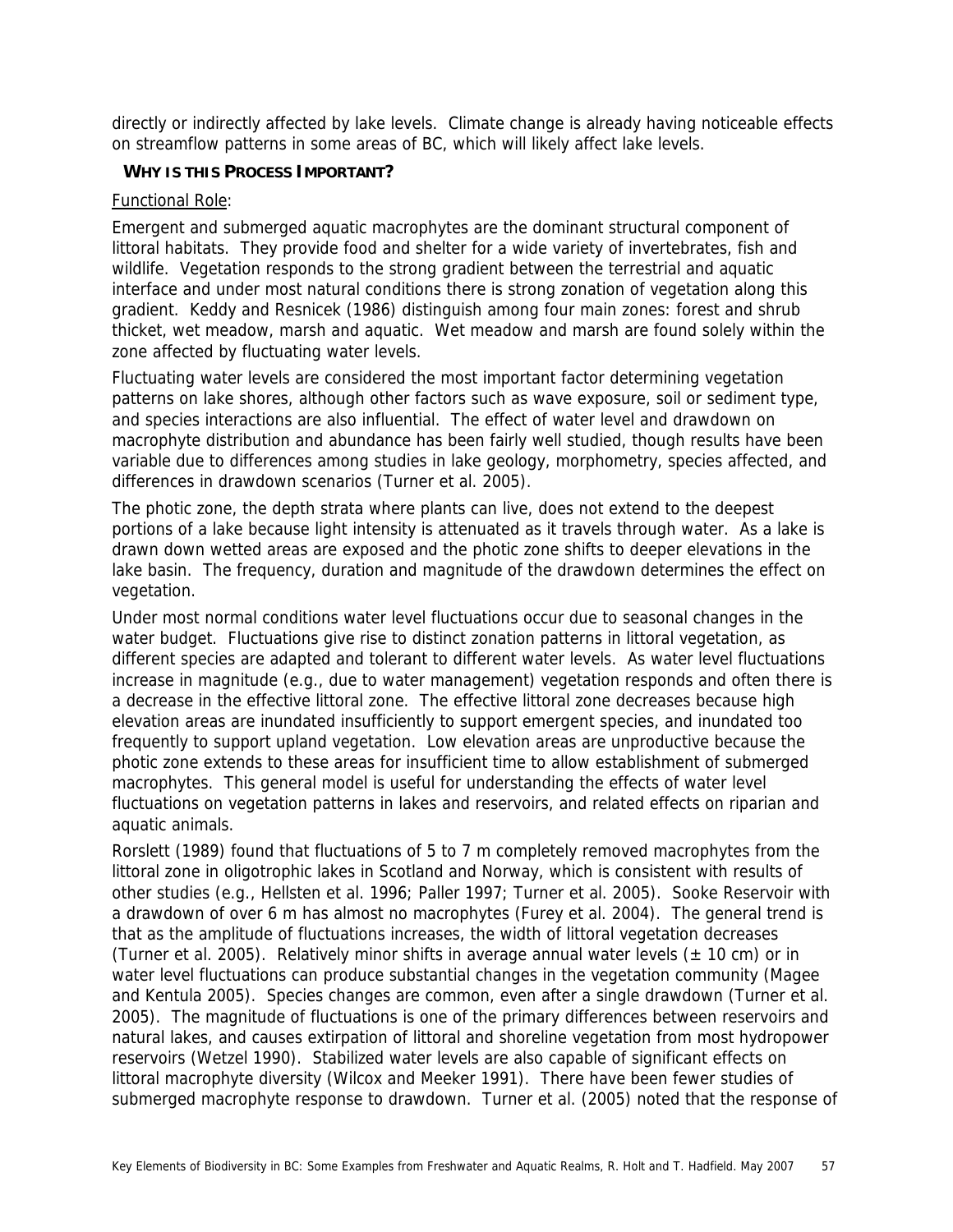submerged macrophytes to drawdown was species-specific. Some species were very sensitive to the drawdown, while others were capable of fast vegetative growth or germination from seeds or other propagules. In general, however, there was a decrease in species richness, cover and biomass of submerged macrophytes.

Several other ecologically important effects from drawdowns deserve brief mention. In an early review, Cooke (1980) suggested that drawdowns, particularly severe drawdowns, would lead to algal blooms through release of nutrients from exposed littoral areas and subsequent limited uptake of nutrients in littoral habitats. Some researchers (e.g., Turner et al. 2005) have not observed this effect, though it is considered a valid possibility and has occurred in some studies (e.g., James et al. 2001). Other studies have noted considerable consolidation and compaction of exposed littoral sediments (e.g., Kadlec 1962) and some have noted desiccation and erosion of exposed soils (Turner et al. 2005). Indeed repeated drawdowns are the primary cause of coarse sediments dominating exposed littoral areas of hydropower reservoirs. Littoral invertebrate populations can be severely reduced by drawdown (Kadlec 1962) and many studies have shown correlations between fish abundance and diversity and water levels (e.g., Cohen and Radomski 1993; Paller 1997).

# Functional Exclusivity:

Lake levels are related to a suite of physical variables that in turn influence biological production through a number of direct and indirect pathways. In some instances it is possible to address habitat issues through engineering solutions such as selective riparian planting and harvest techniques, nutrient enrichments or wildlife enhancements. However, in most cases such approaches offer only partial or temporary mitigation and other issues may not be resolvable through engineering approaches.

# Status and potential for future changes:

Hydropower development is widespread in BC, and inundation of natural lakes or formation of large reservoirs has played a significant role in many of these projects. Flood control projects also regulate water levels in many lakes (e.g., Okanagan and Columbia Rivers). Alteration of lake levels tends to be associated with larger hydropower and flood control projects and few such projects have been built in recent years. Nevertheless, many such projects exist in BC. Lake levels may also be affected by drawdowns associated with licensed water extractions. The extent of these impacts is not known, but may increase in response to climate changes.

Patterns in lake levels can be described with several parameters:

- Magnitude: the difference in water level elevations between two time periods. Biological impacts are expected to be proportional to lake level changes.
- Frequency: the number of events of a given magnitude per time interval (e.g., per year). Frequency is typically related inversely to magnitude, since events of large magnitude are rare.
- Duration: the period of time associated with a particular lake level.
- Timing: the date during the year that an event (e.g., flood or drought) occurs.
- Predictability: the degree to which flood or drought events are autocorrelated temporally, typically on an annual cycle. Predictable events might also be correlated with other environmental signals (e.g. rainfall events, seasonal thermal extremes, sudden increases or decreases in flow).

Water use, land use and climate change affect each of these parameters.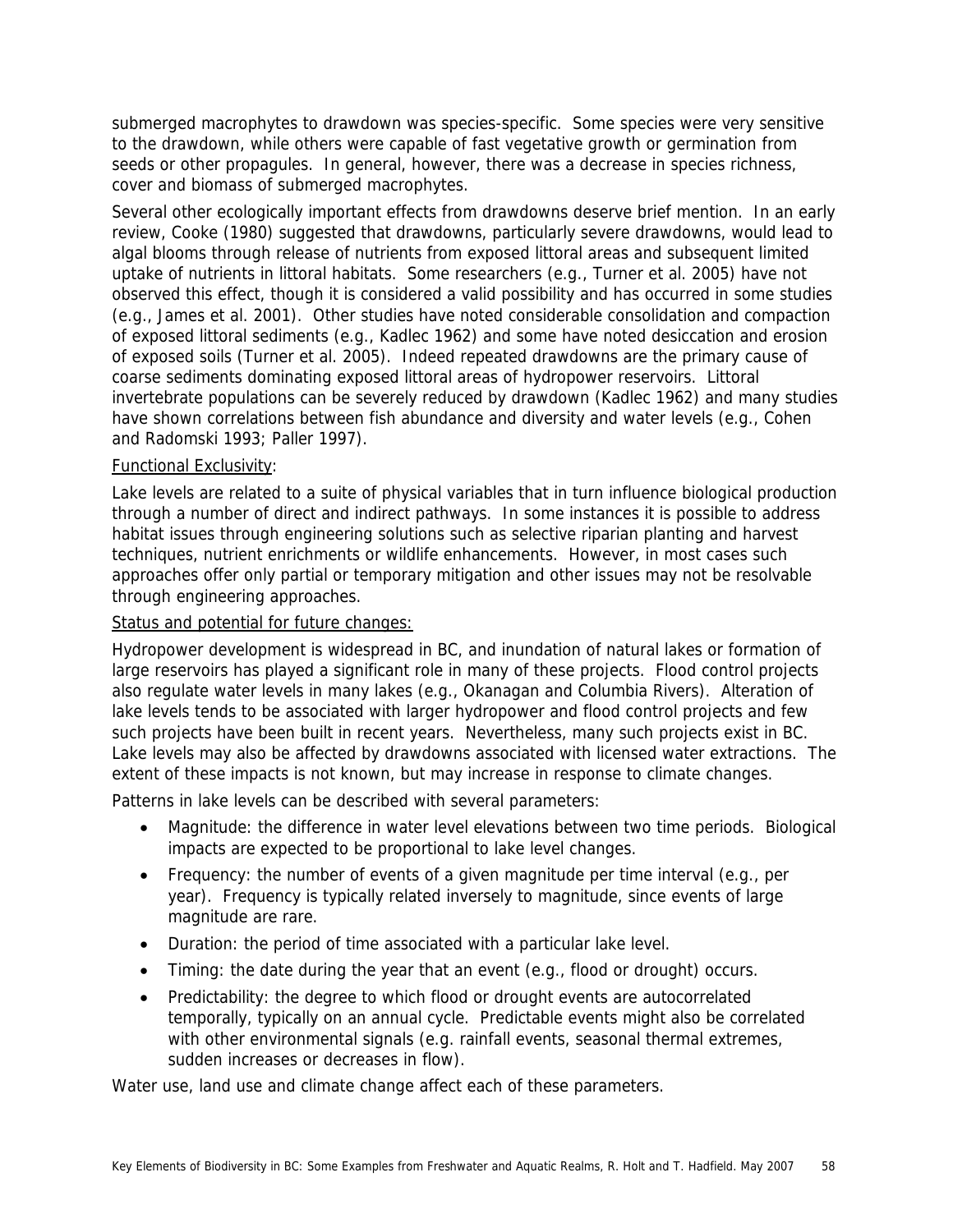## Relevance in BC:

This key element is of broad relevance in BC. Water licenses affecting lake levels exist throughout the province, and other activities affecting hydrologic processes and ultimately lake levels are also widespread, including forest harvest, other land uses, and climate change. Climate change has already affected patterns of surface flow in some regions, and will continue to modify flow regimes and lake levels.

## **CONSEQUENCE OF CHANGE OR LOSS**

When effective littoral area declines with increased water level fluctuations, littoral primary and secondary production is lost from the system. Therefore, in lacustrine environments with large water level fluctuations pelagic production becomes a more dominant energy source, with concomitant effects on invertebrates, fish and other wildlife. Several studies have shown strong coupling between benthic and pelagic production when littoral areas are relatively undisturbed (e.g., Hecky and Hesslein 1995). Linkages between terrestrial and aquatic environments may be lost, with lower riparian production and potential loss of wildlife habitats. In some cases, lower lake levels can reduce or extinguish outflows and thus extirpate productive aquatic and riparian habitats.

## **MANAGEMENT FOR A HEALTHY ELEMENT**

Lakes occur throughout BC and are exposed to multiple water and land uses. Management for a healthy element would include:

- sustainable land use practices with special attention to maintenance of riparian and floodplain habitats (for spawning)
- sustainable water use with special attention to streamflow regulation and maintenance of natural flow regimes (dams, water extraction and dyking)
- incorporate predictions of climate change impacts in management tools and adjust management as necessary

## **UNCERTAINTIES AND DATA GAPS**

The link between lake levels and biological effects is most well-studied for reservoir systems around the world. This literature is well-developed and offers many insights into the relationship between lake levels and various aspects of riparian and reservoir biology. The literature is less well-developed for effects of smaller lake level changes, but even here the general trends are well-known and supported by scientific data. Nevertheless, it remains difficult to predict in detail the longterm physical and biological outcomes of changes in lake level due to differences in physical and ecological settings.

## **REFERENCES**

- Cohen, Y., and P. Radomski. 1993. Water level regulations and fisheries in Rainy Lake and the Namakan Reservoir. Canadian Journal of Fisheries and Aquatic Sciences 50:1934-1945.
- Cooke, G.D. 1980. Lake level drawdown as a macrophyte control technique. Water Resources Bulletin 16: 317-322.
- Furey P.C., R.N. Nordin and A. Mazumder. 2004. Water level drawdown affects physical and biogeochemical properties of littoral sediments of a reservoir and a natural lake. Lake and Reservoir Management 20: 280-295.
- Hecky, R. E. and R. H. Hesslein. 1995. Contributions of benthic algae to lake food webs as revealed by stable isotope analysis. Journal of the North American Benthological Society 14: 631-653.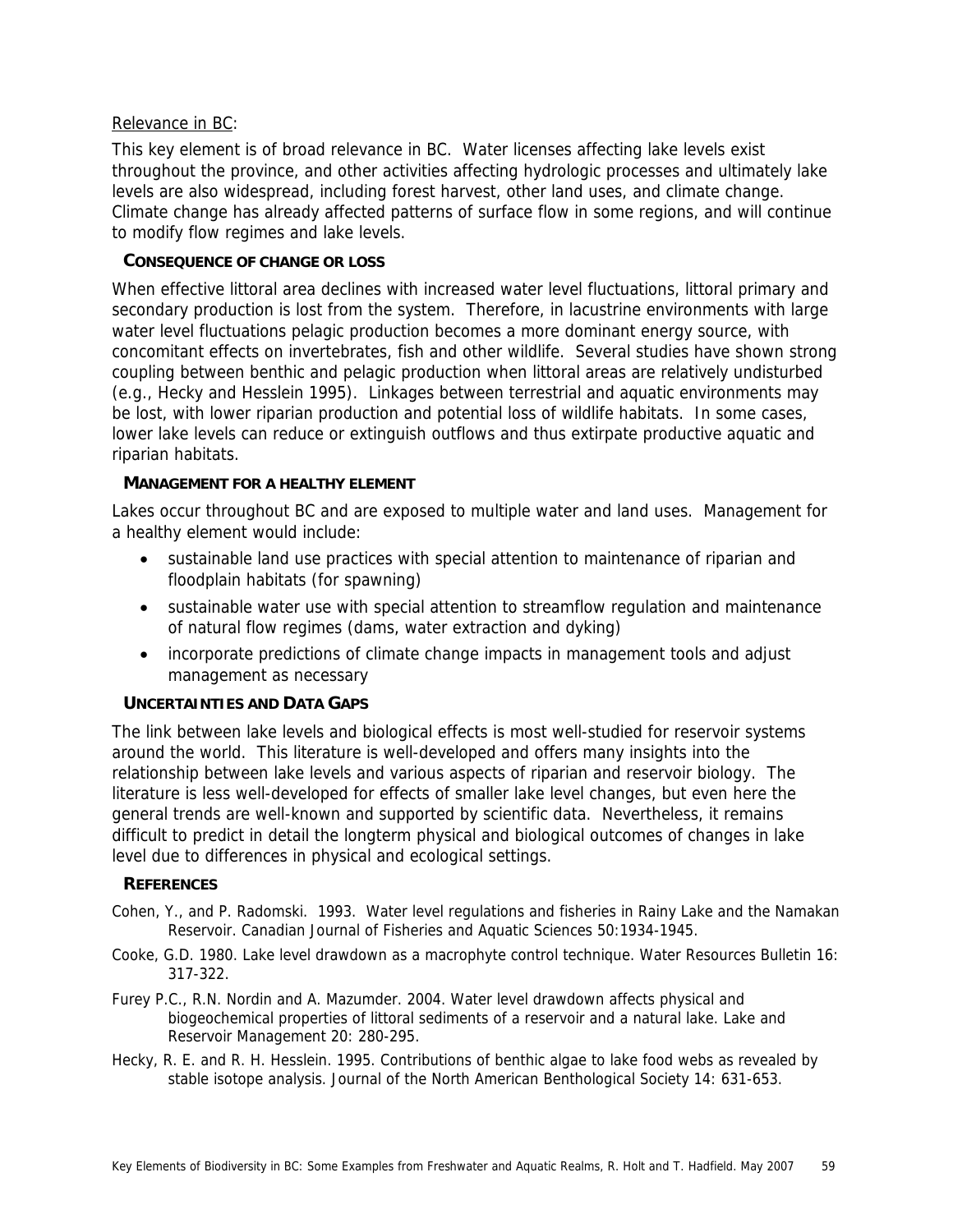- Hellsten, S., M. Marttunen, R. Palomaki, J. Riihimaki, and E. A. Alasaarela. 1996. Towards an ecologically based regulation practice in Finnish hydroelectric lakes. Regulated Rivers: Research and Management 12:535-545.
- James W.F., J.W. Barko, H.L. Eakin and D.R. Helsel. 2001. Changes in sediment characteristics following drawdown of Big Muskego Lake, Wisconsin. Archiv Fur Hydrobiologie 151: 459-474.
- Kadlec, J.A. 1962. Effects of a drawdown on a waterfowl impoundment. Ecology: 267-281.
- Keddy, P.A. and A.A. Reznicek. 1986. Great Lakes vegetation dynamics: the role of fluctuating water levels and buried seeds. J. Great Lakes Res. 12:25-36.
- Magee, T.K. and M.E. Kentula. 2005. Response of wetland plant species to hydrologic conditions. Wetlands Ecology and Management 13: 163–181.
- Paller, M.H. 1997. Recovery of a reservoir fish community from drawdown related impacts. North American Journal of Fisheries Management 17:726-733.
- Rorslett, B. 1989. An integrated approach to hydropower impact assessment. Hydrobiologia 175: 65-82.
- Turner, M.A., D.B. Huebert, D.L. Findlay, L.L. Hendzel, W.A. Jansen, R.A. Bodaly, L.M. Armstrong and S.E.M. Kasian. 2005. Divergent impacts of experimental lake-level drawdown on planktonic and benthic plant communities in a boreal forest lake. Can. J. Fish. Aquat. Sci. 62: 991–1003.
- Wetzel, R.G. 1990. Reservoir ecosystems: conclusions and speculations. in K. W. Thornton, B. L. Kimmel and F. E. Payne, editors. Reservoir limnology: ecological perspectives. John Wiley and Sons, Inc., New York, USA.
- Wilcox, D. A., and J. E. Meeker. 1991. Disturbance effects on aquatic vegetation in regulated and unregulated lakes in northern Minnesota. Canadian Journal of Botany 69:1542-1551.

## **2.17. KEY FRESHWATER PROCESS: GROUNDWATER-SURFACE WATER INTERACTIONS**

Freshwater ecologists have started to consider interactions between surface water and groundwater only fairly recently (Hynes 1983). The study of groundwater has more traditionally been the domain of hydrologists, whereas ecologists have largely been interested in ecological interactions within surface waters. There has been a flurry of ecological research interest in groundwater and the hyporheic zone, the saturated sediment zone that is a transitional gradient between surface water and deeper groundwater. This interest has been spurred in part by studies such as that of Stanford and Ward (1988) who found a rich flora of riverine invertebrates in shallow (10 m) wells located on the flood-plain up to 2 km from the channel of the Flathead River, Montana. At the same time there has been a growing appreciation of the chemical and physical interactions between surface water and groundwater, as mediated in large part by the rich invertebrate biota dwelling in the hyporheic zone and the temperature differences between surface and groundwater (Edwards 1998).

There has also been great interest in groundwater upwelling and its effect on the habitat use of stream fishes. For example, many fish have been shown to key on groundwater sources at different times of year. Baxter and McPhail (1999) observed that bull trout made extensive use of groundwater upwelling sites for spawning, and found that incubation was considerably more successful there than in adjacent non-upwelling sites. Similar results have been reported for other spawning salmonids in lakes, streams and reservoirs (Lorenz and Eiler 1989; Leman 1993; Curry et al. 1994; Garrett et al. 1998). Migrating chinook adults have been observed to take advantage of cool groundwater upwelling sites for holding, at times when many nearby stream locations were beyond the physiological thermal limits for the species (Torgersen et al. 1999; Geist 2000). Groundwater release can be important in winter too, as upwelling areas are often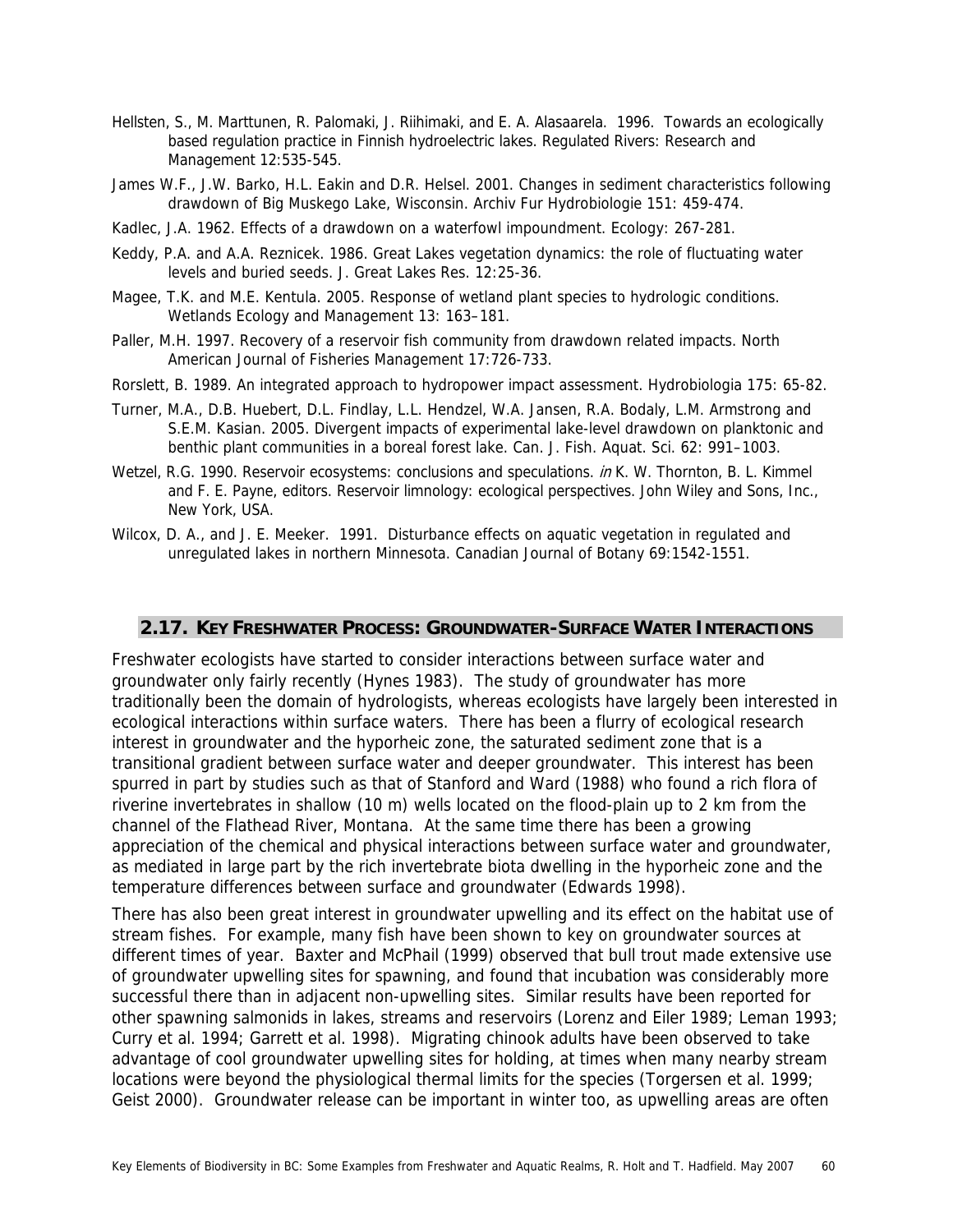warmer and prevent freezing of spawning and rearing areas (Baxter and McPhail 1999; Bradford et al. 2001).

As knowledge of the ecological values of groundwater resources has accumulated, so too has an appreciation of how human activities influence groundwater-surface water interactions and the concomitant effects on biodiversity values (e.g., Stanford and Ward 1993; Boulton et al 1997; Brunke and Gonser 1997; Sophocleous 2000; Allen et al 2004).

# **WHY IS THIS PROCESS IMPORTANT?**

Functional Role: Surface waters are the most readily apparent component of the hydrologic cycle, but in most areas of BC there is a strong interaction between surface flows and groundwater resources. This is perhaps intuitive since surface flows in perennial streams continue long after precipitation or snowmelt runoff events. Groundwater is recharged by infiltration from precipitation and surface flow, and depending on the depth of the water table and subsurface geology groundwater may be subsequently released as surface flow (Sophocleous 2002). This release to surface water forms most of the base flow for many streams through periods of no precipitation, or during winter when precipitation is locked up as snow or ice (Sophocleous 2002). This base flow is of extreme importance to organisms such as fish, as it is often changes in base flow that have direct effects on fish fauna (e.g., Harvey et al. 2006). In winter, this base flow release is typically warmer than ambient surface water and may prevent freezing conditions in spawning and rearing areas (Baxter and McPhail 1999; Bradford et al. 2001). In summer, groundwater is often cooler than ambient, which can help keep stream temperatures within thermal tolerance limits of native fish species (Torgersen et al. 1999). This base flow also keeps the stream wetted and flowing between periods of precipitation, and can be critical to survival of fish (Bradford et al. 1997; Harvey et al. 2006). The hyporheic zone is thought to be a critical refuge for surface-dwelling invertebrates, and most insect families and other groups that live in surface waters have been collected from the hyporheic zone (Boulton et al 1998). Nutrients released to surface waters from the hyporheic zone are also known to influence surface water quality and productivity, to the point of creating productivity hotspots in some instances (Boulton et al 1998; Edwards 1998).

Functional Exclusivity: Groundwater typically represents an enormous storage volume of cool, clean water. This natural storage source is unique and there is no redundancy in this source beyond its large volume. It may be possible to offset groundwater losses with surface storage, but this would typically be expensive and infeasible at large scales. Given the usual temperature and chemical differences between surface and groundwater, large scale surface storage would also be a poor replacement of groundwater.

Status and potential for future changes: Groundwater and surface water can be influenced directly by a number of factors, including climate, land use, water use, and industrial activities. How each of these act within a particular watershed is rarely straightforward but there are many examples linking human activities to changes in quality and quantity of groundwater and surface water, and interactions between the two water sources. Some examples include the following:

- when groundwater is abstracted for human use there can be direct, measurable influences on base flow in streams (Sophocleous 2000, 2002)
- changes to water table levels can significantly influence riparian vegetation (Stanford and Ward 1993)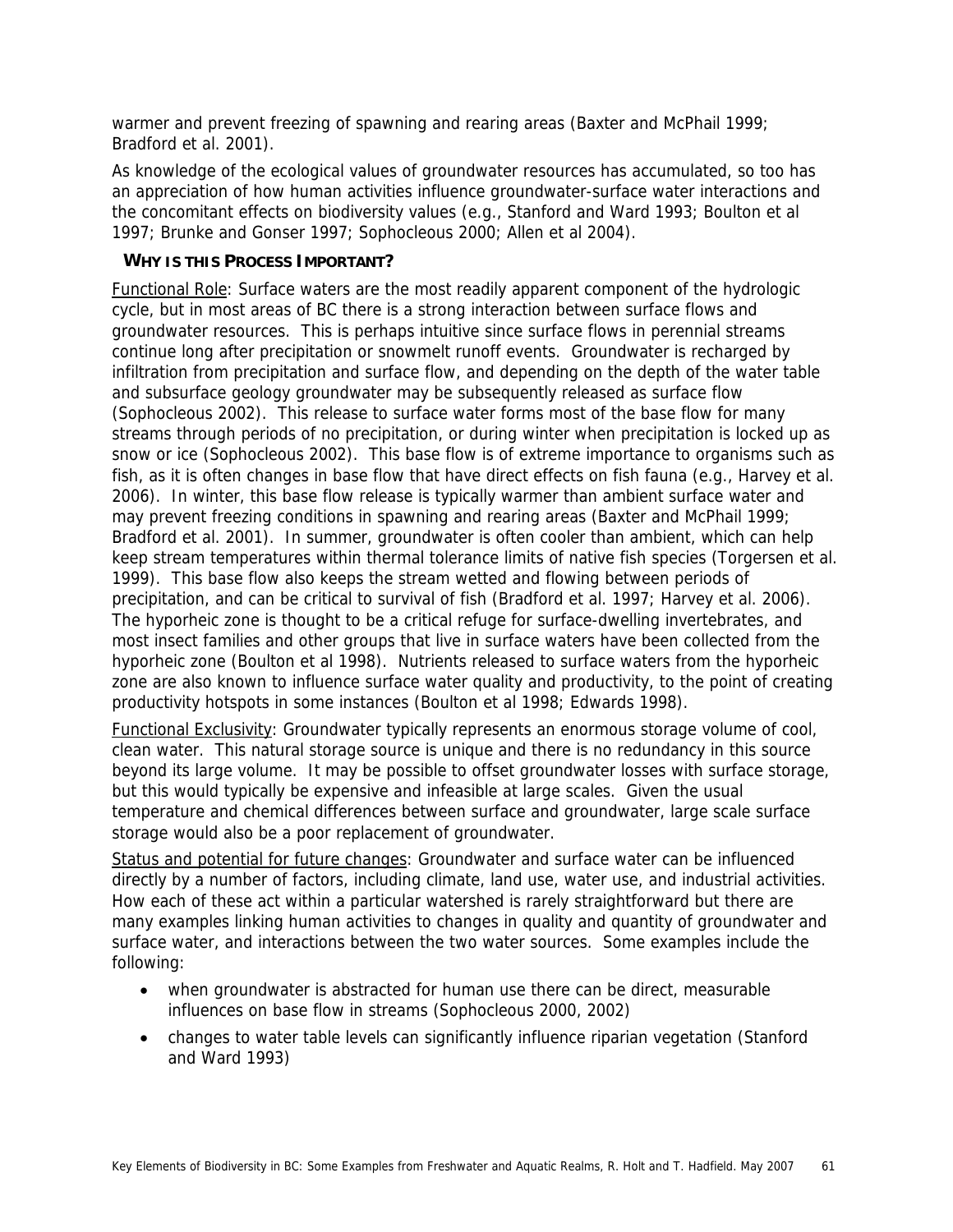- changes to streambed embeddedness (e.g., through river regulation, sediment inputs, eutrophication) has a direct impact on water table levels by altering infiltration and exfiltration rates (Brunke and Gonser 1997)
- release of toxic and organic pollutants into surface waters can infiltrate and alter groundwater quality (Brunke and Gonser 1997)
- altering land cover from forest to pasture has effects on hyporheic temperatures (Boulton et al 1997)
- groundwater recharge rates are closely linked to climate and precipitation, which are expected to be modified under climate change scenarios (Allen et al 2004; Scibek 2005)
- in urban areas, changes to impervious surfaces can have a large influence on runoff and groundwater recharge, with concomitant effects to base flows and peak flows in streams (Booth et al. 2002; Wang et al 2002)
- and agricultural settings, changes in land cover, drainage and irrigation can have severe impact on streamflows (Boulton et al 1997; Sophocleous 2000; Pearson et al. 2006).

Overall, Groundwater resources are of considerable concern in a number of locales in BC, particularly in the southern portion of the province where agricultural, municipal and industrial demands for groundwater are highest. Approximately 25% of BC residents obtain drinking water from groundwater sources and government regulation and monitoring of this resource has increased in recent years (Smerdon and Redding 2007). 35 aquifers were designated as "heavily-used" in 2001, up from 17 in 1996 (MWLAP 2002). 139 wells have been regularly monitored for water levels (MWLAP 2002). Monitoring data indicate that groundwater levels are declining in areas where groundwater withdrawal and urban development are most intensive (MWLAP 2002).

# Relevance in BC:

This key element is of broad relevance in BC. Water licenses control access to surface water abstraction, whereas there is typically less regulatory control of groundwater abstraction, and only rarely is groundwater use controlled for the purpose of limiting ecological impacts. Groundwater-surface water interactions occur in all watersheds in BC, and will be affected by many human activities, including land use (e.g., urbanization, forest harvest, agriculture practices), water use (e.g., hydropower development, river regulation, surface water and groundwater abstraction), and indirect effects (e.g., climate change).

## **CONSEQUENCE OF CHANGE OR LOSS**

Changes to groundwater resources will have varying impacts to biodiversity depending greatly on the physical and ecological setting. Some species, such as the diverse hyporheic community, are directly dependent on groundwater resources. Other species and communities are less obligately dependent, but large and measurable consequences are nevertheless likely. For example, many species of fish use groundwater upwelling areas as spawning habitat or holding habitats during migrations. Loss of these features is expected to cause lower incubation success and higher levels of physiological stress, both potentially causing lower abundance of adult and juvenile fish and replacement by more tolerant species. Lower water tables can have profound effects on riparian and floodplain vegetation, with cascading effects on local biodiversity and physical effects such as lower streambank stability.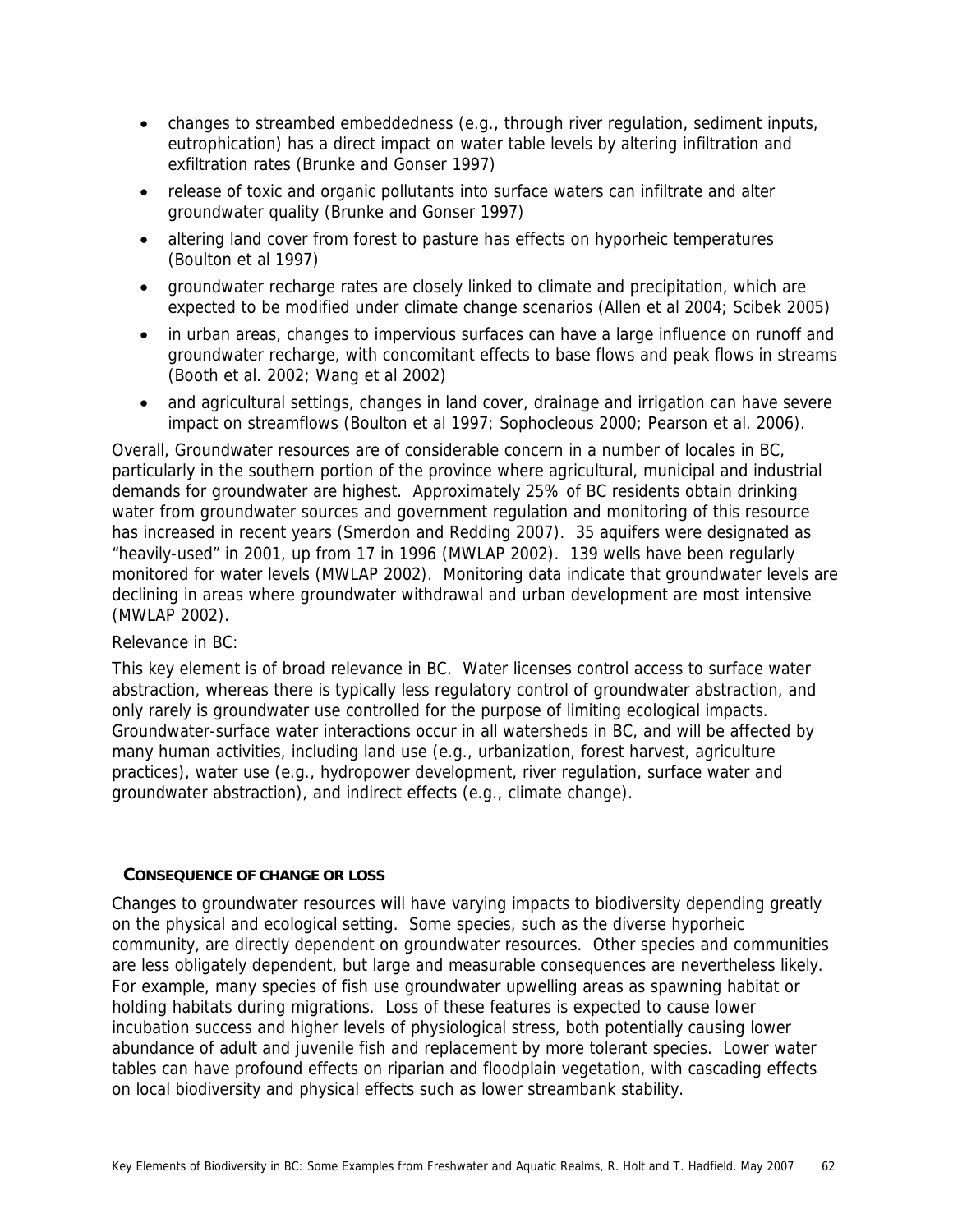#### **MANAGEMENT FOR A HEALTHY ELEMENT**

Management of groundwater resources for biodiversity values must start with acknowledging the potential for groundwater-surface water dynamics (Edwards 1998) and planning within a risk-averse decision framework. For example, base flow conditions are often thought to limit fish production in streams (Harvey et al. 2006), and human activities that affect base flows can directly influence fish abundance and distribution. At present, there is typically greater regulatory control of surface water abstraction than groundwater abstraction, and only rarely is groundwater use controlled for the purpose of limiting ecological impacts. Often the use of groundwater is poorly monitored, such that the cumulative use of groundwater resources is not well known in many watersheds. In many cases the causal links between groundwater and surface water are based on general theory rather than specific knowledge of subsurface geology and groundwater dynamics.

## **UNCERTAINTIES AND DATA GAPS**

Within a watershed there are large uncertainties in where groundwater is, how it moves, locations and rates of groundwater – surface water exchange, aquifer recharge rates, and impacts of land use, water use and climate change. Filling these data gaps is not a trivial task and requires detailed knowledge of subsurface geology, seasonal and long-term groundwater dynamics, and ecological dependencies. Within BC, work is underway on hydrologic modeling and measurement of some high value aquifers, and stream and lake ecologists are starting to incorporate knowledge of groundwater dynamics into their studies. Yet, there remains a great deal to learn before this resource can be knowledgeably managed.

#### **REFERENCES**

- Allen, D.M., D.C. Mackie and M. Wei. 2004. Groundwater and climate change: a sensitivity analysis for the Grand Forks aquifer, southern British Columbia, Canada. Hydrogeology Journal 12:270–290.
- Baxter, J.S. and J.D. McPhail. 1999. The influence of redd site selection, groundwater upwelling, and over-winter incubation temperature on survival of bull trout (Salvelinus confluentus) from egg to alevin. Can. J. Zool. 77: 1233–1239.
- Booth, D.B., D. Hartley and R. Jackson. 2002. Forest cover, impervious surface area, and the mitigation of stormwater impacts. Journal of the American Water Resources Association 38:835-845.
- Boulton, A.J., M.R. Scarsbrook, J.M. Quinn and G.P. Burrell. 1997. Land-use effects on the hyporheic ecology of five small streams near Hamilton, New Zealand. New Zealand Journal of Marine and Freshwater Research 31: 609-622.
- Boulton, A.J., S. Findlay, P. Marmonier, E.H. Stanley and H.M. Valett. 1998. The functional significance of the hyporheic zone in streams and rivers. Annual Review of Ecology and Systematics 29: 59-81.
- Bradford, M.J., G.C. Taylor and J.A. Allan. 1997. Empirical review of coho salmon smolt abundance and the prediction of smolt production at the regional level. Transactions of the American Fisheries Society 126:49-64.
- Bradford, M.J., J.A. Grout and S. Moodie. 2001. Ecology of juvenile chinook salmon in a small non-natal stream of the Yukon River drainage and the role of ice conditions on their distribution and survival. Can. J. Zool. 79: 2043–2054.
- British Columbia Ministry of Water, Land and Air Protection. 2002. Environmental Trends in British Columbia 2002. State of the Environment Reporting. http://www.env.gov.bc.ca/soerpt/7groundwater/wells.html
- Brunke, M. and T. Gonser. 1997. The ecological significance of exchange processes between rivers and groundwater. Freshwater Biology 37: 1-33.
- Curry, R.A., J. Gehrels, D.L.G. Noakes and R. Swainson. 1994. Effects of river flow fluctuations on groundwater discharge through brook trout, Salvelinus fontinalis, spawning and incubation habitats. Hydrobiologia 277: 121-134.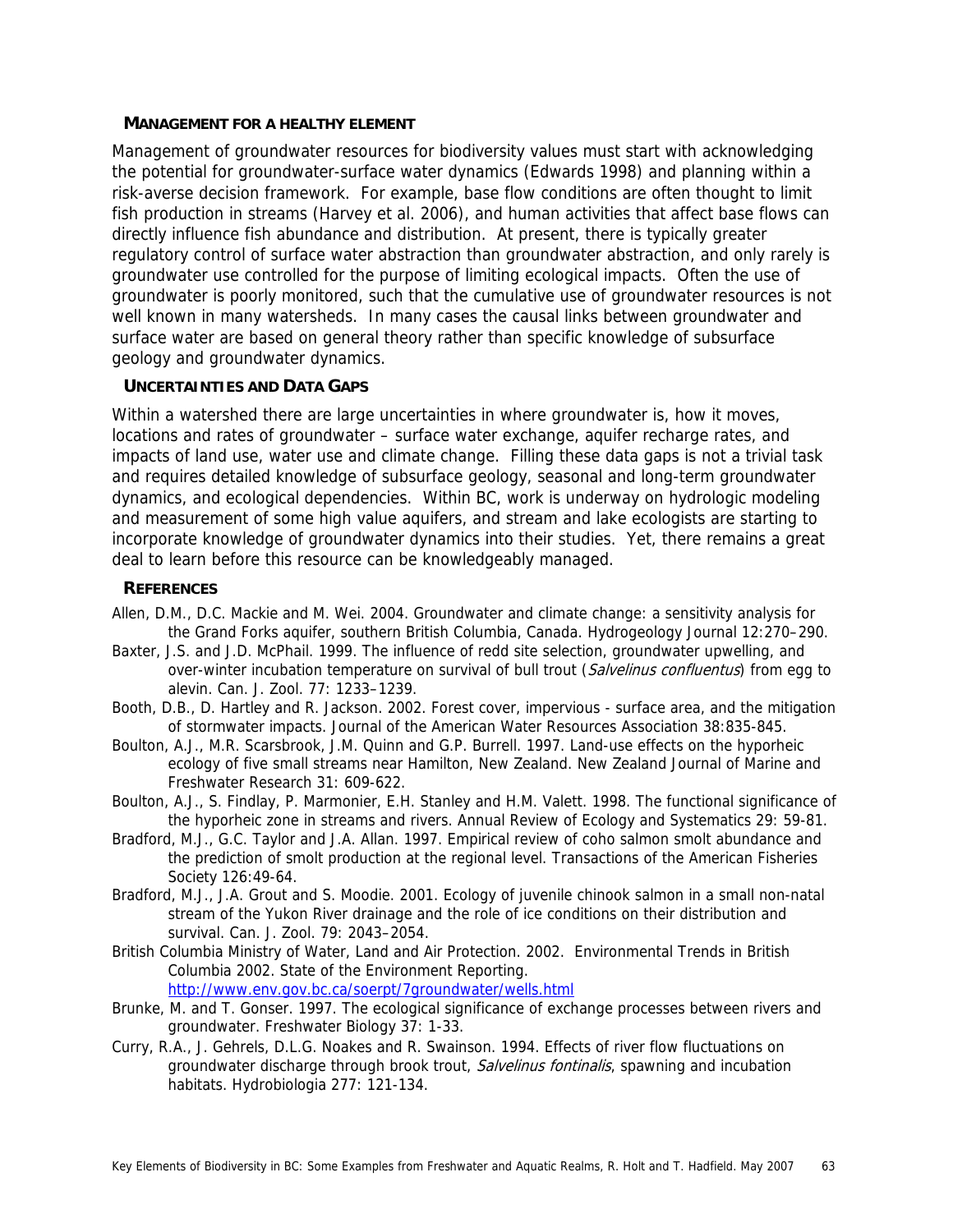- Edwards, R.T. 1998. The hyporheic zone. In: R.J Naiman and R.E. Bilby (editors) River ecology and management. Springer, New York, USA.
- Garrett, J. W., D. H. Bennett, F. O. Frost, and R. F. Thurow. 1998. Enhanced incubation success for kokanee spawning in groundwater upwelling sites in a small Idaho stream. North American Journal of Fisheries Management 18:925-930.
- Geist, D.R. 2000. Hyporheic discharge of river water into fall chinook salmon (Oncorhynchus tshawytscha) spawning areas in the Hanford Reach, Columbia River Can. J. Fish. Aquat. Sci. 57: 1647–1656.
- Harvey, B.C., R.J. Nakamoto and J.L. White. 2006. Reduced streamflow lowers dry-season growth of rainbow trout in a small stream. Transactions of the American Fisheries Society 135:998–1005.
- Hynes, H.B.N. 1983. Groundwater and stream ecology. Hydrobiologia 100: 93-99.
- Leman, V.N. 1993. Spawning sites of chum salmon, *Oncorhynchus keta*: Microhydrological regime and viability of progeny in redds (Kamchatka River basin). J. Ichthyol. 33: 104-117
- Lorenz, J. M., and J. H. Eiler. 1989. Spawning habitat and redd characteristics of sockeye salmon in the glacial Taku River, British Columbia and Alaska. Transactions of the American Fisheries Society 118:495-502.
- Pearson, M.P., T. Hatfield, J.D. McPhail, J.S. Richardson, J.S. Rosenfeld, H. Schreier, D. Schluter, D.J. Sneep, M. Stejpovic, E.B. Taylor, and P.M. Wood. 2006. Recovery Strategy for Nooksack Dace (Rhinichthys cataractae) in Canada [Proposed]. Species at Risk Act Recovery Strategy Series. Vancouver: Fisheries and Oceans Canada. ix + 31pp.
- Scibek, J. 2005. Modelling the impacts of climate change on groundwater: a comparative study of two unconfined aquifers in southern British Columbia and northern Washington State. M.Sc. thesis, Simon Fraser University, Burnaby, BC.
- Smerdon, B. and T. Redding. Groundwater: more than water below the ground! Streamline Watershed Management Bulletin 10(2): 1-6.
- Sophocleous, M. 2000. From safe yield to sustainable development of water resources—the Kansas experience. Journal of Hydrology 235: 27–43.
- Sophocleous, M. 2002. Interactions between groundwater and surface water: the state of the science. Hydrogeology Journal 10:52–67.
- Stanford, J.A. and J.V. Ward. 1988. The hyporheic habitat of river ecosystems. Nature 335: 64-66.
- Stanford, J.A. and J.V. Ward. 1993. An ecosystem perspective of alluvial rivers: connectivity and the hyporheic corridor. Journal of the North American Benthological Society. 12: 48-60.
- Torgersen, C.E., D.M. Price, H.W. Li and B.A. McIntosh. 1999. Multiscale thermal refugia and stream habitat associations of chinook salmon in northeastern Oregon. Ecological Applications 9: 301- 319.
- Wang, L., J. Lyons and P. Kanehl. 2002. Impacts of urbanization on stream habitat and fish across multiple spatial scales. Environmental Management 28: 255–266.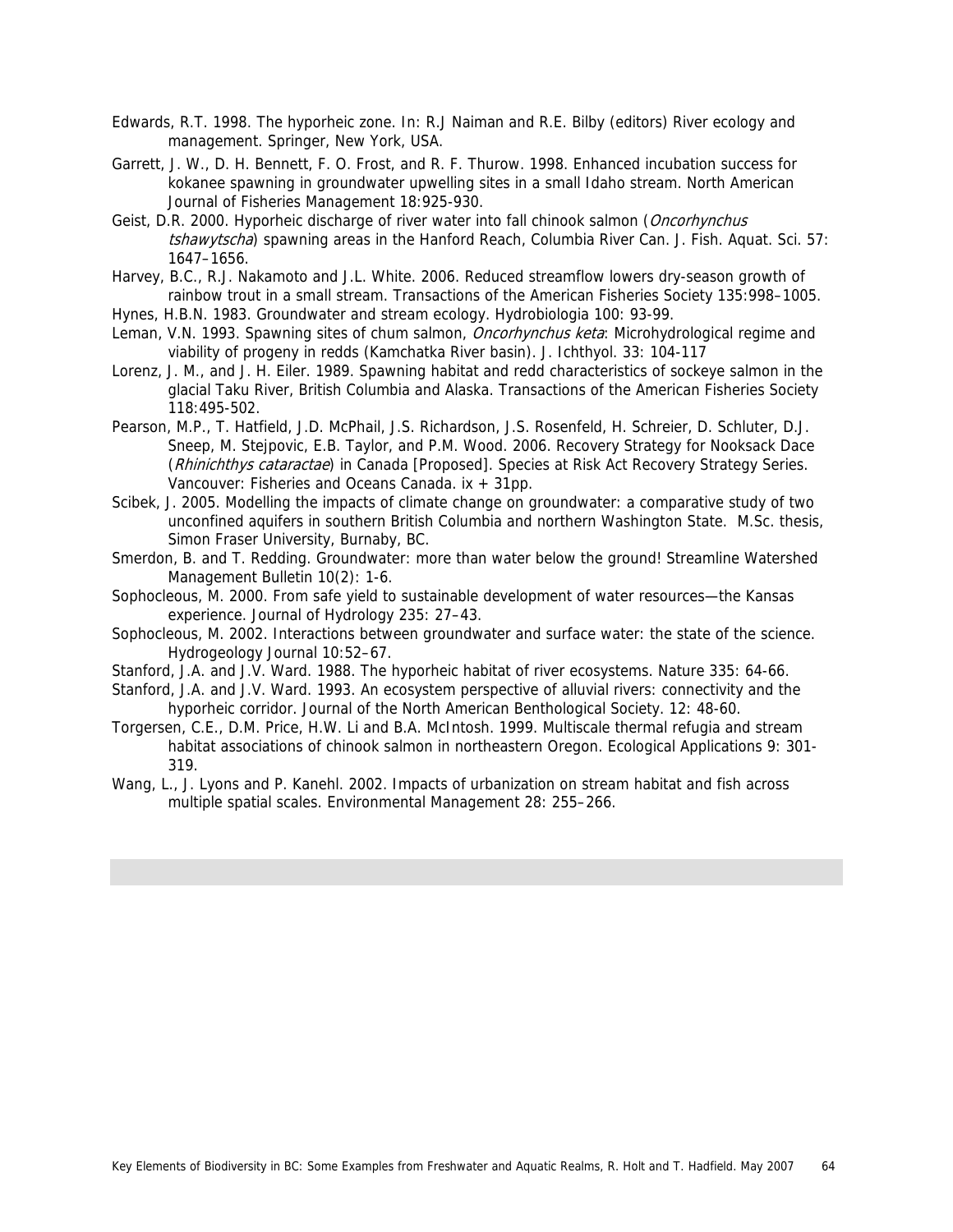# **FRAMEWORK REFERENCES**

Bond, W. 2001. Keystone species: hunting the snark? *Science* 292:63-64.

Bond, W. J. 1993. Keystone species. Pages 237-253 *in* E.-D. Schulze and H. A. Mooney, editors. *Biodiversity and ecosystem function.* Springer-Verlag, Berlin, Germany.

British Columbia Ministry of Environment. 2006. Indicators of climate change for British Columbia 2002. Available at http://www.eng.gov.bc.ca/air/climate

Caro, T.M. and G. O'Doherty. 1998.On the use of surrogate species in conservation biology. Cons. Biol. 13: 805-814.

Crooks, J. A. 2002. Characterizing ecosystem-level consequences of biological invasions: the role of ecosystem engineers. *Oikos* 97:153-166.

Davic, R. D. 2000. Ecological dominants vs. keystone species: a call for reason. *Conservation Ecology* 4(1):r2. [online] URL: http://www.consecol.org/vol4/iss1/resp2.

Davic, R. D. 2002. Herbivores as keystone predators. *Conservation Ecology* 6(2):r8. [online] URL: http;//www.consecol.org/vol6/iss2/resp8.

Davic, R. D. 2003. Linking keystone species and functional groups: a new operational definition of the keystone species concept. Conservation Ecology 7(1): r11. [online] URL: http://www.consecol.org/vol7/iss1/resp11/

De Leo, G. A., and S. Levin. 1997. The multifaceted aspects of ecosystem integrity. *Conservation Ecology* 1(1):3 [online] URL: http://www.consecol.org/vol1/iss1/art3.

deMaynadier, P., and M. L. Hunter. 1994. Keystone support. *Bioscience* 44:2

Fayram, A.H. and T. H. Sibley. 2000. Impact of predation by smallmouth bass on sockeye salmon in Lake Washington, Washington. North American Journal of Fisheries Management 20: 81–89.

Folke, C., C. S. Holling, and C. Perrings. 1996. Biological diversity, ecosystems, and the human scale. *Ecological Applications* 6:1018-1024.

Franklin J.F. 1993. Preserving biodiversity: Species, ecosystems or landscapes. Ecological Applications 3: 202-205.

Hanley, M.E., M. Fenner, and P.J. Edwards. 1995. An experimental field study of the effects of mollusc grazing on seedling recruitment and survival in grassland. Journal of Ecology 83: 621-627.

Higdon, J. W. 2002. Functionally dominant herbivores as keystone species. *Conservation Ecology* 6(2):r4. [online] URL: http://www.consecol.org/Journal/vol6/iss2/resp4.

Holt, R.F., G. Utzig, M. Carver and J. Booth. 2003. Biodiversity Conservation in BC: An Assessment of Threats and Gaps. Unpublished Report for Biodiversity Branch, MoE. Available at: http://www.veridianecological.ca/links.php

Hurlbert, S. H. 1997. Functional importance vs. keystoneness: reformulating some questions in theoretical biocenology. *Australian Journal of Ecology* 22:369-382.

Jones, C.G., J.H. Lawton, M. Shachak. 1994. Organisms as ecosystem engineers. Oikos 69: 373 – 386.

Khanina, L. 1998. Determining keystone species. *Conservation Ecology* 2(2):r2. [online] URL: http://www.consecol.org/Journal/vol2/iss2/resp2.

Landres, P.B., J. Verner, and J.W. Thomas. 1988. Ecological uses of vertebrate indicator species: a critique. Conservation Biology 2:316-328

Leith, R. and P. Whitfield. 1998. Evidence of climate change effects on the hydrology of streams in south-central BC. Canadian Water Resources Journal 23: 219-230.

Marcot, B.G. 2002. An ecological functional basis for managing wood decay elements for wildlife. USDA Forest Service Gen.Tech.Rep. PSW-GTR-181.

Marcot, B.G. and M Vander-Heyden. Date?. Key Ecological Functions of Wildlife Species. Chapter 6: Ecological Functions. In: Wildlife-Habitat Relationships in Washington and Oregon. Available at: http://www.spiritone.com/~brucem/kef1.htm

Marcot, B.G., T.A. O'Neil, J.B.Nyberg, J.A.MacKinnon, P.J.Paquet and D.H.Johnson. 2002. Analyzing key ecological functions as one facet of transboundary subbasin assessment. Unpublished report. Available at: http://www.spiritone.com/~brucem/kef1.htm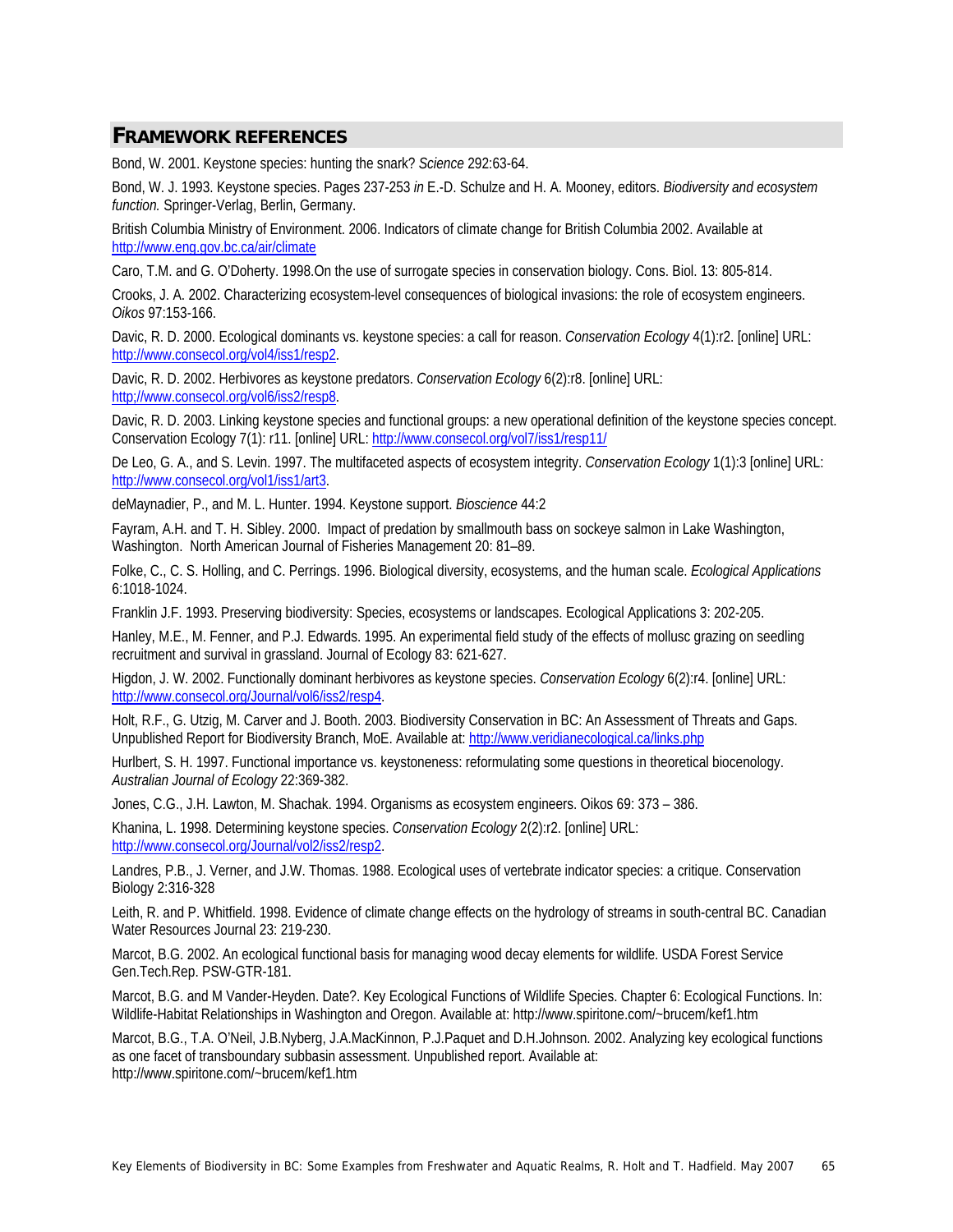Menge, B.A., E.L. Barlow, C.A. Blanchette, S.A. Navarrete, S.B. Yamada. 1994. The keystone species concept: variation in interaction strength in a rocky intertidal habitat. Ecological Monographs 64: 249-286.

Mills, L. S., M. E. Soulé, and D. F. Doak. 1993. The keystone-species concept in ecology and conservation. *Bioscience* 43:219- 224

Morrison, J., M.C. Quick and M.G.G. Foreman. 2002. Climate change in the Fraser River watershed: flow and temperature projections. Journal of Hydrology 263: 230-244.

Naiman, R.J., C.A. Johnston, J.C. Kelley. 1988. Alteration of North American streams by beaver. BioScience 38: 753-762.

Paine, R. T. 1966. Food web complexity and species diversity. *American Naturalist* 100:65-75.

Paine, R. T. 1969*a.* A note on trophic complexity and community stability. *American Naturalist* 103:91-93.

Paine, R. T. 1995. A conversation on refining the concept of keystone species. *Conservation Biology* 9:962-964.

Payton, I.J., M. Fenner and W.G. Lee. 2002. Keystone species: the concept and its relevance for conservation management in New Zealand. Science for Conservation 203. Report published for Dept. of Conservation, NZ.

Parmesan, C. and G. Yohe. 2003. A globally coherent fingerprint of climate change impacts across natural systems. Nature 421: 37-42.

Piraino, S., and G. Fanelli. 1999. Keystone species: what are we talking about? *Conservation Ecology* 3(1):r4. [online] URL: http://www.consecol.org/vol3/iss1/resp4.

Power, M. E., and L. S. Mills. 1995. The keystone cops meet in Hilo. *Trends in Ecology and Evolution* 10:182-184.

Power, M. E., D. Tilman, J. A. Estes, B. A. Menge, W. J. Bond, L. S. Mills, G. Daily, J. C. Castilla, J. Lubchenco, and R. T. Paine. 1996. Challenges in the quest for keystones. *Biosience* 46:609-620.

Power, Mary E. et al. "Challenges in the Quest for Keystones." *Bioscience* 46 (1996):610-620.

Rosenfeld. J. 2001. Logical fallacies in the assessment of functional redundancy. Conservation Biology 16: 837-839.

Soulé, M.E and R.K. Noss. 1998. rewilding and biodiversity as complementary tools for continental conservation. Wild Eath Fall: 18-29 (referenced from Soulé et al. 2003).

Soulé, M.E., J.A. Estes, J. Berger and C. Martinez del Rio. Ecological Effectiveness: Cosnervation Goals for Interactive Species. Conservation Biology pages 1238-1250.

Stefan, H.G., X. Fang and J.G. Eaton. 2001. Simulated fish habitat changes in North American lakes in response to projected climate warming. Transactions of the American Fisheries Society 130:459–477

Vanclay, J. 1999. On the nature of keystone species. *Conservation Ecology* 3(1):r3. [online] URL: http://www.consecol.org/vol3/iss1/resp3.

Walker, B. H. 1992. Biodiversity and ecological redundancy. *Conservation Biology* 6:18-23.

Walker, B. H. 1995. Conserving biological diversity through ecosystem resilience. *Conservation Biology* 9:747:752.

Walker, B. H., A. Kinzig, and J. Langridge. 1999. Plant attribute diversity, resilience, and ecosystem function: the nature and significance of dominant and minor species. *Ecosystems* 2:95-113.

Welch, D. W., Y. Ishida, and K. Nagasawa. 1998. Thermal limits and ocean migrations of sockeye salmon (*Oncorhynchus nerka*): long-term consequences of global warming. Canadian Journal of Fisheries and Aquatic Sciences 55: 937-948.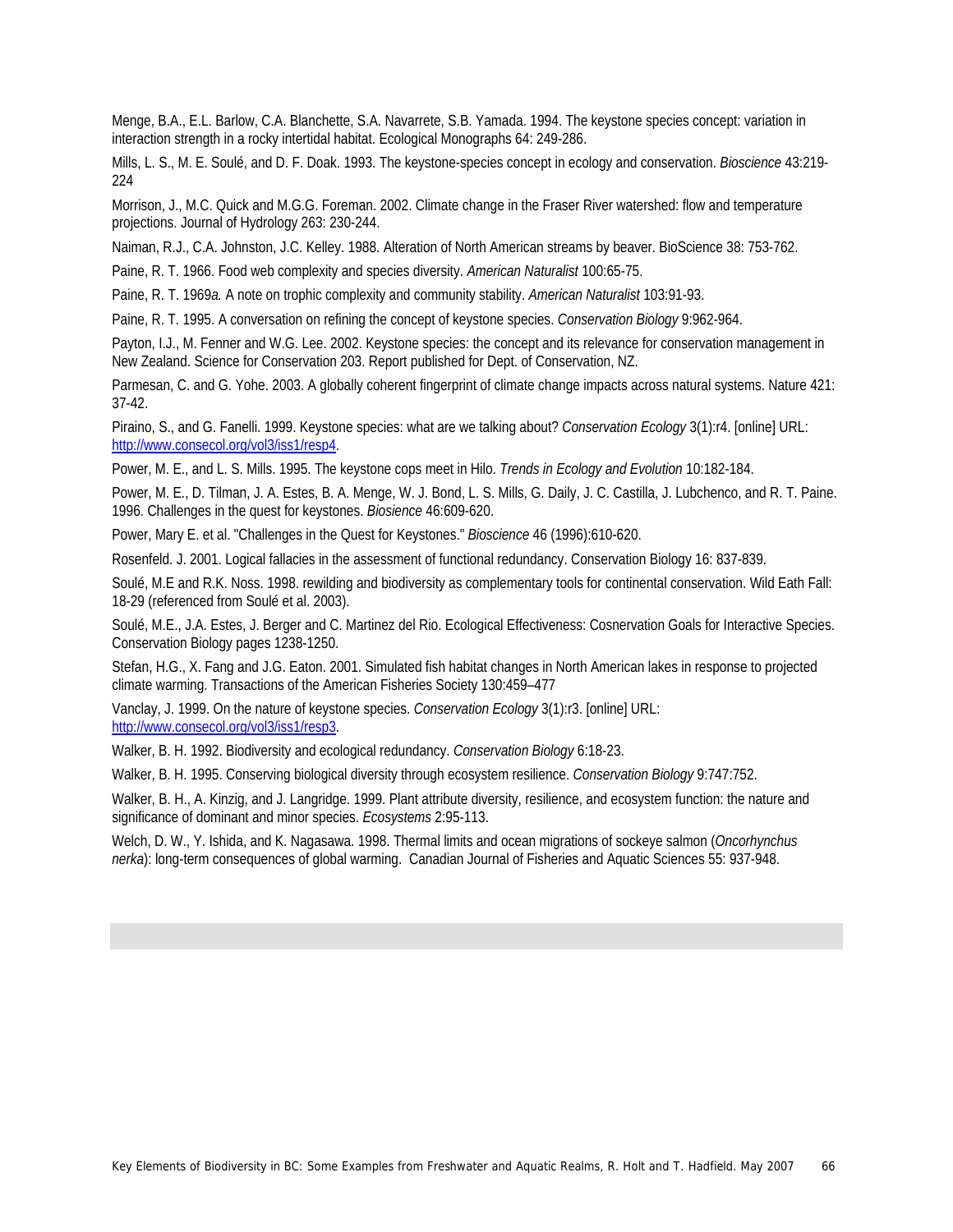## **APPENDIX 1: SUMMARY OF THE NUMBER OF KEY ECOLOGICAL FUNCTIONS PLAYED BY VERTEBRATE SPECIES IN THE COLUMBIA BASIN.**

From Pandion 2001.

| Common Name                        | Total | <b>Blue-winged Teal</b>                | 17 |
|------------------------------------|-------|----------------------------------------|----|
| <b>Black Bear</b>                  | 32    | <b>Bonaparte's Gull</b>                | 17 |
| Raccoon                            | 27    | Cascade Golden-mantled Ground Squirrel | 17 |
| Deer Mouse                         | 26    | Cassin's Finch                         | 17 |
| <b>Beaver</b>                      | 24    | Fisher                                 | 17 |
| Golden-mantled Ground Squirrel     | 24    | Franklin's Gull                        | 17 |
| Woodchuck                          | 24    | <b>Great Blue Heron</b>                | 17 |
| American Coot                      | 23    | House Finch                            | 17 |
| Douglas' Squirrel                  | 23    | Mink                                   | 17 |
| Red Squirrel                       | 23    | Muskrat                                | 17 |
| <b>Grizzly Bear</b>                | 22    | Pine Siskin                            | 17 |
| Sandhill Crane                     | 22    | Ring-necked Duck                       | 17 |
| <b>Striped Skunk</b>               | 22    | Sharp-tailed Grouse                    | 17 |
| American Crow                      | 21    | White-crowned Sparrow                  | 17 |
| Mallard                            | 21    | Wild Turkey                            | 17 |
| <b>Black-billed Magpie</b>         | 20    | American Goldfinch                     | 16 |
| Common Raven                       | 20    | <b>Black-capped Chickadee</b>          | 16 |
| Elk                                | 20    | <b>Black-headed Grosbeak</b>           | 16 |
| <b>Herring Gull</b>                | 20    | <b>Bushy-tailed Woodrat</b>            | 16 |
| House Mouse                        | 20    | Canada Goose                           | 16 |
| Ring-billed Gull                   | 20    | Columbian Ground Squirrel              | 16 |
| Snowshoe Hare                      | 20    | Common Goldeneye                       | 16 |
| American Wigeon                    | 19    | Glaucous-winged Gull                   | 16 |
| California Gull                    | 19    | Gray Jay                               | 16 |
| Canvasback                         | 19    | Gray Wolf                              | 16 |
| Gadwall                            | 19    | Hoary Marmot                           | 16 |
| <b>Glaucous Gull</b>               | 19    | House Sparrow                          | 16 |
| Redhead                            | 19    | Lesser Scaup                           | 16 |
| Rusty Blackbird                    | 19    | Meadow Vole                            | 16 |
| Townsend's Chipmunk                | 19    | Mew Gull                               | 16 |
| Cinnamon Teal                      | 18    | Northern Flying Squirrel               | 16 |
| Common Merganser                   | 18    | Northern Shoveler                      | 16 |
| Coyote                             | 18    | Purple Finch                           | 16 |
| <b>European Starling</b>           | 18    | Red-tailed Chipmunk                    | 16 |
| <b>Greater White-fronted Goose</b> | 18    | Ring-necked Pheasant                   | 16 |
| Green-winged Teal                  | 18    | <b>Ruffed Grouse</b>                   | 16 |
| Hooded Merganser                   | 18    | Sora                                   | 16 |
| Keen's Mouse                       | 18    | Steller's Jay                          | 16 |
| Least Chipmunk                     | 18    | Western Grebe                          | 16 |
| Mule Deer                          | 18    | Western Harvest Mouse                  | 16 |
| Northern Pintail                   | 18    | Wilson's Phalarope                     | 16 |
| Snow Goose                         | 18    | Wood Duck                              | 16 |
| <b>Trumpeter Swan</b>              | 18    | <b>Belted Kingfisher</b>               | 15 |
| Yellow-pine Chipmunk               | 18    | Bohemian Waxwing                       | 15 |
| <b>Black Tern</b>                  | 17    | <b>Bullock's Oriole</b>                | 15 |
| Black-crowned Night-heron          | 17    | Caspian Tern                           | 15 |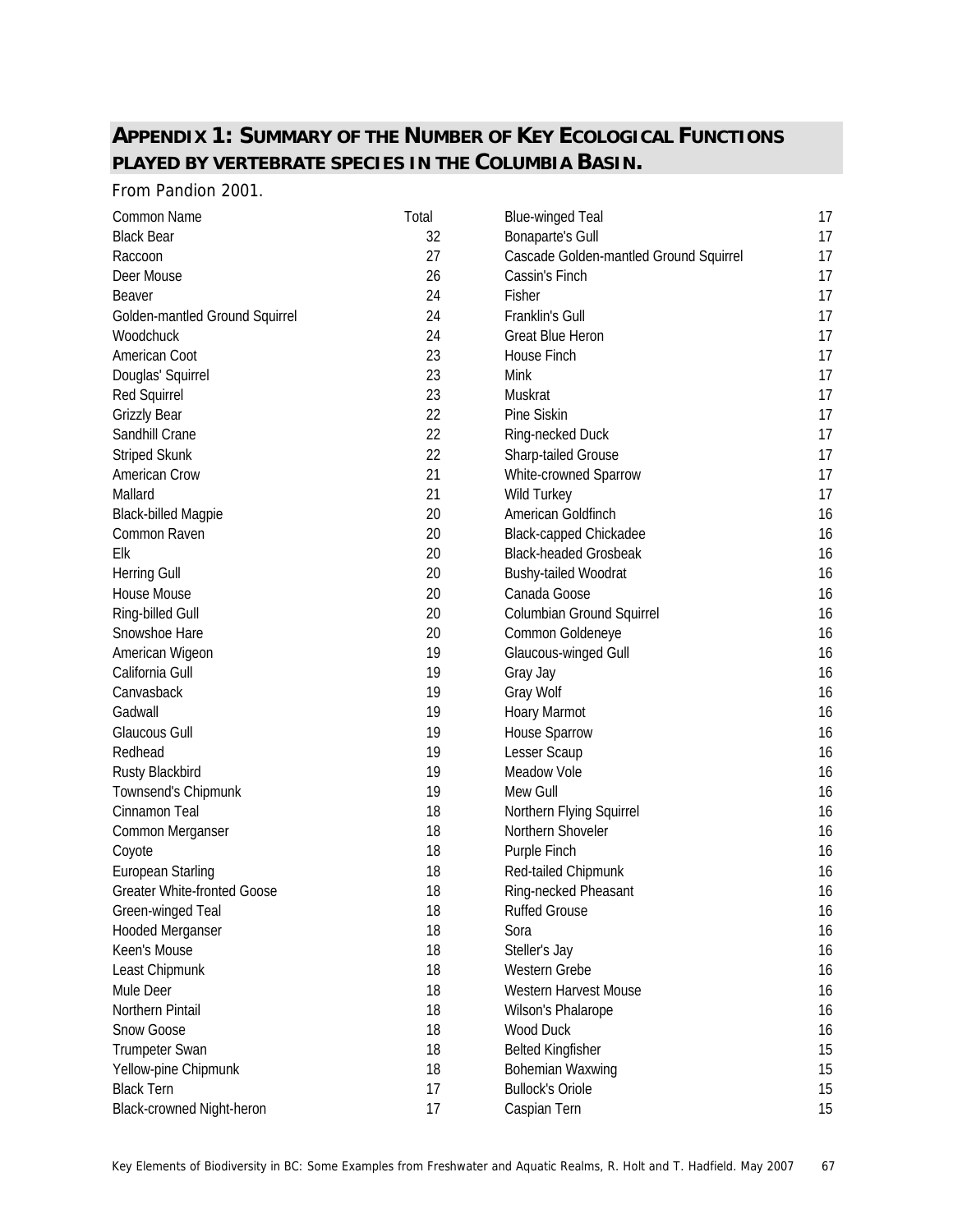| <b>Chipping Sparrow</b>         | 15 | Pacific Chorus Frog              | 14 |
|---------------------------------|----|----------------------------------|----|
| Eastern Fox Squirrel            | 15 | Pine Grosbeak                    | 14 |
| <b>Evening Grosbeak</b>         | 15 | Red-breasted Merganser           | 14 |
| Forster's Tern                  | 15 | <b>Ruddy Duck</b>                | 14 |
| Fox Sparrow                     | 15 | Shrew-mole                       | 14 |
| Great Basin Spadefoot           | 15 | <b>Spotted Sandpiper</b>         | 14 |
| Lincoln's Sparrow               | 15 | Virginia Rail                    | 14 |
| Long-billed Curlew              | 15 | Western Kingbird                 | 14 |
| Long-toed Salamander            | 15 | Western Terrestrial Garter Snake | 14 |
| Mountain Beaver                 | 15 | White-breasted Nuthatch          | 14 |
| Nuttall's (Mountain) Cottontail | 15 | White-tailed Deer                | 14 |
| Porcupine                       | 15 | White-tailed Ptarmigan           | 14 |
| Red-breasted Nuthatch           | 15 | Yellow-bellied Marmot            | 14 |
| Red-necked Phalarope            | 15 | Barrow's Goldeneye               | 13 |
| Sage Thrasher                   | 15 | Blue Jay                         | 13 |
| Savannah Sparrow                | 15 | Brewer's Blackbird               | 13 |
| Snow Bunting                    | 15 | Caribou                          | 13 |
| Song Sparrow                    | 15 | Cassin's Vireo                   | 13 |
| <b>Tiger Salamander</b>         | 15 | Common Pika                      | 13 |
| Varied Thrush                   | 15 | Dark-eyed Junco                  | 13 |
| Vesper Sparrow                  | 15 | <b>Eared Grebe</b>               | 13 |
| Western Toad                    | 15 | <b>Great Basin Pocket Mouse</b>  | 13 |
| White-tailed Jackrabbit         | 15 | Harris's Sparrow                 | 13 |
| Williamson's Sapsucker          | 15 | <b>Horned Grebe</b>              | 13 |
| Wood Frog                       | 15 | Killdeer                         | 13 |
| American Avocet                 | 14 | Least Flycatcher                 | 13 |
| American Marten                 | 14 | Magnolia Warbler                 | 13 |
| American Tree Sparrow           | 14 | Montane Vole                     | 13 |
| <b>Bald Eagle</b>               | 14 | Nashville Warbler                | 13 |
| <b>Barred Owl</b>               | 14 | Northern Leopard Frog            | 13 |
| <b>Blue Grouse</b>              | 14 | Northern Pocket Gopher           | 13 |
| <b>Brewer's Sparrow</b>         | 14 | Pacific Jumping Mouse            | 13 |
| Bufflehead                      | 14 | Pacific-slope Flycatcher         | 13 |
| <b>Bullfrog</b>                 | 14 | <b>Red Crossbill</b>             | 13 |
| California Quail                | 14 | Red-naped Sapsucker              | 13 |
| Cedar Waxwing                   | 14 | Red-necked Grebe                 | 13 |
| Chestnut-backed Chickadee       | 14 | Ruby-crowned Kinglet             | 13 |
| Chukar                          | 14 | Southern Red-backed Vole         | 13 |
| Clark's Nutcracker              | 14 | Spotted Towhee                   | 13 |
| Clay-colored Sparrow            | 14 | Swainson's Thrush                | 13 |
| Common Redpoll                  | 14 | Tennessee Warbler                | 13 |
| Common Tern                     | 14 | Tundra Swan                      | 13 |
| Eastern Kingbird                | 14 | Veery                            | 13 |
| Golden-crowned Sparrow          | 14 | White-throated Sparrow           | 13 |
| <b>Grasshopper Sparrow</b>      | 14 | American Badger                  | 12 |
| Gray Catbird                    | 14 | American Robin                   | 12 |
| Gray Partridge                  | 14 | <b>Boreal Chickadee</b>          | 12 |
| Lark Sparrow                    | 14 | <b>Brown-headed Cowbird</b>      | 12 |
| Lazuli Bunting                  | 14 | <b>Burrowing Owl</b>             | 12 |
| Mountain Chickadee              | 14 | Columbia Spotted Frog            | 12 |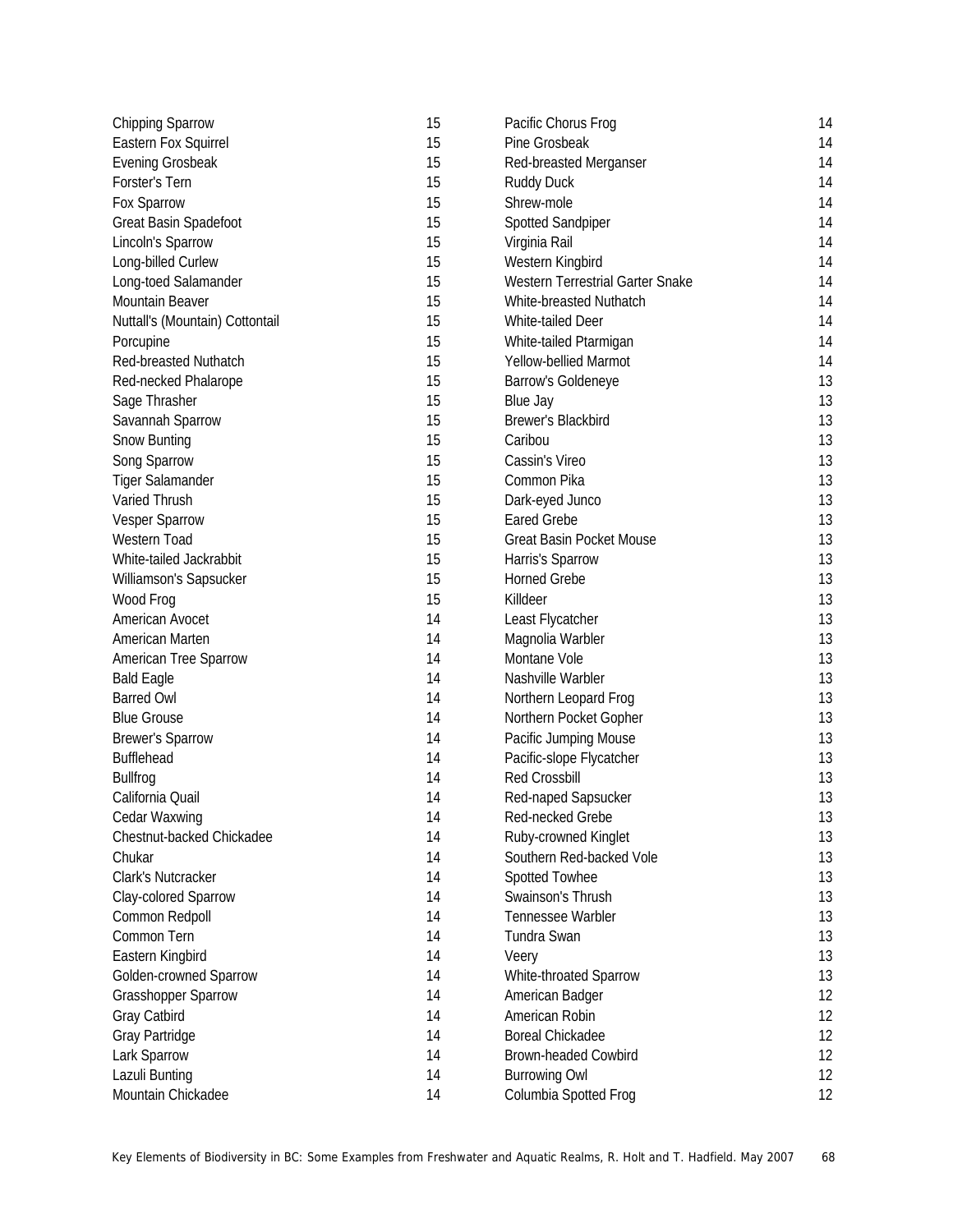| Common Garter Snake         | 12       | <b>Water Shrew</b>                               | 11 |
|-----------------------------|----------|--------------------------------------------------|----|
| Common Snipe                | 12       | Western Tanager                                  | 11 |
| <b>Creeping Vole</b>        | 12       | White-headed Woodpecker                          | 11 |
| Double-crested Cormorant    | 12       | Yellow-rumped Warbler                            | 11 |
| Golden Eagle                | 12       | American Pipit                                   | 10 |
| Golden-crowned Kinglet      | 12       | American Redstart                                | 10 |
| Gopher Snake                | 12       | Band-tailed Pigeon                               | 10 |
| Gray-crowned Rosy-Finch     | 12       | Common Yellowthroat                              | 10 |
| Heather Vole                | 12       | Dusky Flycatcher                                 | 10 |
| Hermit Thrush               | 12       | <b>Fringed Myotis</b>                            | 10 |
| Hoary Redpoll               | 12       | Gray Flycatcher                                  | 10 |
| Lewis' Woodpecker           | 12       | <b>Greater Yellowlegs</b>                        | 10 |
| Long-tailed Duck            | 12       | Hammond's Flycatcher                             | 10 |
| Macgillivray's Warbler      | 12       | Horned Lark                                      | 10 |
| Northern Hawk Owl           | 12       | House Wren                                       | 10 |
| Northern Mockingbird        | 12       | Lapland Longspur                                 | 10 |
| Northern River Otter        | 12       | Lesser Yellowlegs                                | 10 |
| Orange-crowned Warbler      | 12       | Long-eared Owl                                   | 10 |
| Pygmy Nuthatch              | 12       | Long-tailed Vole                                 | 10 |
| Red Fox                     | 12       | Merriam's Shrew                                  | 10 |
| Red-eyed Vireo              | 12       | Northern Saw-whet Owl                            | 10 |
| Red-tailed Hawk             | 12       | Osprey                                           | 10 |
| Red-winged Blackbird        | 12       | Painted Turtle                                   | 10 |
| Spruce Grouse               | 12       | Pied-billed Grebe                                | 10 |
| <b>Townsend's Solitaire</b> | 12       | Pileated Woodpecker                              | 10 |
| Vagrant Shrew               | 12       | <b>Pygmy Shrew</b>                               | 10 |
| <b>Warbling Vireo</b>       | 12       | Racer                                            | 10 |
| Water Vole                  | 12       | Surf Scoter                                      | 10 |
| Western Bluebird            | 12       | Three-toed Woodpecker                            | 10 |
| White-winged Crossbill      | 12       | Townsend's Big-eared Bat                         | 10 |
| White-winged Scoter         | 12       | Violet-green Swallow                             | 10 |
| Willow Flycatcher           | 12       | White-footed Vole                                | 10 |
| Yellow-breasted Chat        | 12       | Wilson's Warbler                                 | 10 |
| American Bittern            | 11       | <b>Yellow Warbler</b>                            | 10 |
| American Kestrel            | 11       | American Dipper                                  | 9  |
| <b>Bank Swallow</b>         | 11       | American White Pelican                           | 9  |
| <b>Barn Swallow</b>         | 11       | Anna's Hummingbird                               | 9  |
| <b>Big Brown Bat</b>        | 11       | <b>Barn Owl</b>                                  | 9  |
| <b>Cliff Swallow</b>        | 11       | <b>Black-chinned Hummingbird</b>                 | 9  |
| Common Loon                 | 11       | <b>Blackpoll Warbler</b>                         | 9  |
| Downy Woodpecker            | 11       | <b>Bobolink</b>                                  | 9  |
|                             | 11       |                                                  | 9  |
| Meadow Jumping Mouse        |          | California Myotis                                |    |
| Moose                       | 11<br>11 | Calliope Hummingbird<br>Coeur d'Alene Salamander | 9  |
| Mountain Bluebird           |          |                                                  | 9  |
| <b>Night Snake</b>          | 11       | Cooper's Hawk                                    | 9  |
| Red-throated Loon           | 11       | Flammulated Owl                                  | 9  |
| Rocky Mountain Tailed Frog  | 11       | <b>Great Horned Owl</b>                          | 9  |
| Sharp-shinned Hawk          | 11       | Hairy Woodpecker                                 | 9  |
| Silver-haired Bat           | 11       | Little Brown Myotis                              | 9  |
| <b>Tree Swallow</b>         | 11       | Long-legged Myotis                               | 9  |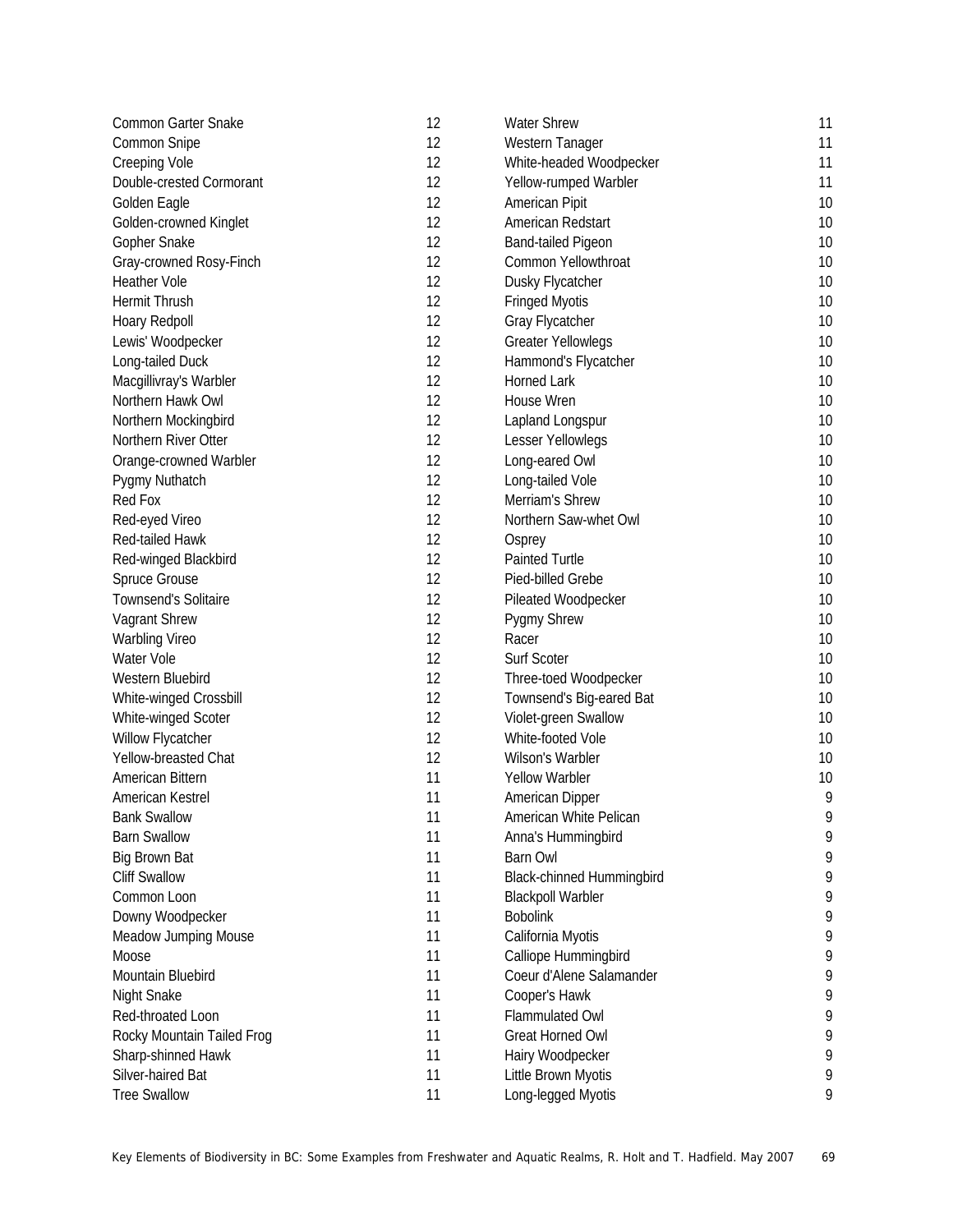| Mountain Lion                 | 9 | <b>Stilt Sandpiper</b>      | 8              |
|-------------------------------|---|-----------------------------|----------------|
| Mourning Dove                 | 9 | Vaux's Swift                | 8              |
| Mute Swan                     | 9 | Western Rattlesnake         | 8              |
| Northern Flicker              | 9 | Western Sandpiper           | 8              |
| Northern Goshawk              | 9 | Western Screech-owl         | 8              |
| Northern Rough-winged Swallow | 9 | Western Small-footed Myotis | 8              |
| Pacific Loon                  | 9 | Western Wood-pewee          | 8              |
| Pallid Bat                    | 9 | <b>Brown Creeper</b>        | 7              |
| Prairie Falcon                | 9 | Canyon Wren                 | 7              |
| Pygmy Short-horned Lizard     | 9 | Common Shrew                | 7              |
| Ross's Goose                  | 9 | Ermine                      | 7              |
| Rufous Hummingbird            | 9 | Gyrfalcon                   | $\overline{7}$ |
| Solitary Sandpiper            | 9 | Harlequin Duck              | 7              |
| Swainson's Hawk               | 9 | Mountain Goat               | 7              |
| Townsend's Warbler            | 9 | Northern Waterthrush        | 7              |
| Western Jumping Mouse         | 9 | Preble's Shrew              | 7              |
| Western Meadowlark            | 9 | Rock Wren                   | 7              |
| Western Skink                 | 9 | Rough-legged Hawk           | 7              |
| Yellow-headed Blackbird       | 9 | Spotted Bat                 | $\overline{7}$ |
| Yuma Myotis                   | 9 | Western Long-eared Myotis   | $\overline{7}$ |
| Alder Flycatcher              | 8 | White-throated Swift        | $\overline{7}$ |
| American Golden-Plover        | 8 | Winter Wren                 | 7              |
| <b>Baird's Sandpiper</b>      | 8 | <b>Boreal Owl</b>           | 6              |
| <b>Bighorn Sheep</b>          | 8 | Common Poorwill             | 6              |
| Black-backed Woodpecker       | 8 |                             |                |
| <b>Black-bellied Plover</b>   |   | Lynx                        | 6              |
|                               | 8 | Merlin                      | 6              |
| <b>Bobcat</b>                 | 8 | Northern Bog Lemming        | 6              |
| Dunlin                        | 8 | Northern Long-eared Myotis  | 6              |
| <b>Dusky Shrew</b>            | 8 | Northern Pygmy-owl          | 6              |
| Eurasian Wigeon               | 8 | <b>Turkey Vulture</b>       | 6              |
| Great Gray Owl                | 8 | <b>Black Swift</b>          | 5              |
| <b>Greater Scaup</b>          | 8 | Common Nighthawk            | 5              |
| Hoary Bat                     | 8 | Peregrine Falcon            | 5              |
| Least Sandpiper               | 8 | Snowy Owl                   | 5              |
| Loggerhead Shrike             | 8 | Wolverine                   | 5              |
| Long-billed Dowitcher         | 8 | <b>Grand Total</b>          | 4766           |
| Long-tailed Weasel            | 8 |                             |                |
| Marsh Wren                    | 8 |                             |                |
| Northern Alligator Lizard     | 8 |                             |                |
| Northern Harrier              | 8 |                             |                |
| Northern Shrike               | 8 |                             |                |
| Olive-sided Flycatcher        | 8 |                             |                |
| Pectoral Sandpiper            | 8 |                             |                |
| Rock Dove                     | 8 |                             |                |
| Rubber Boa                    | 8 |                             |                |
| Sanderling                    | 8 |                             |                |
| Semipalmated Plover           | 8 |                             |                |
| Semipalmated Sandpiper        | 8 |                             |                |
| Short-billed Dowitcher        | 8 |                             |                |
|                               |   |                             |                |

Short-eared Owl 8